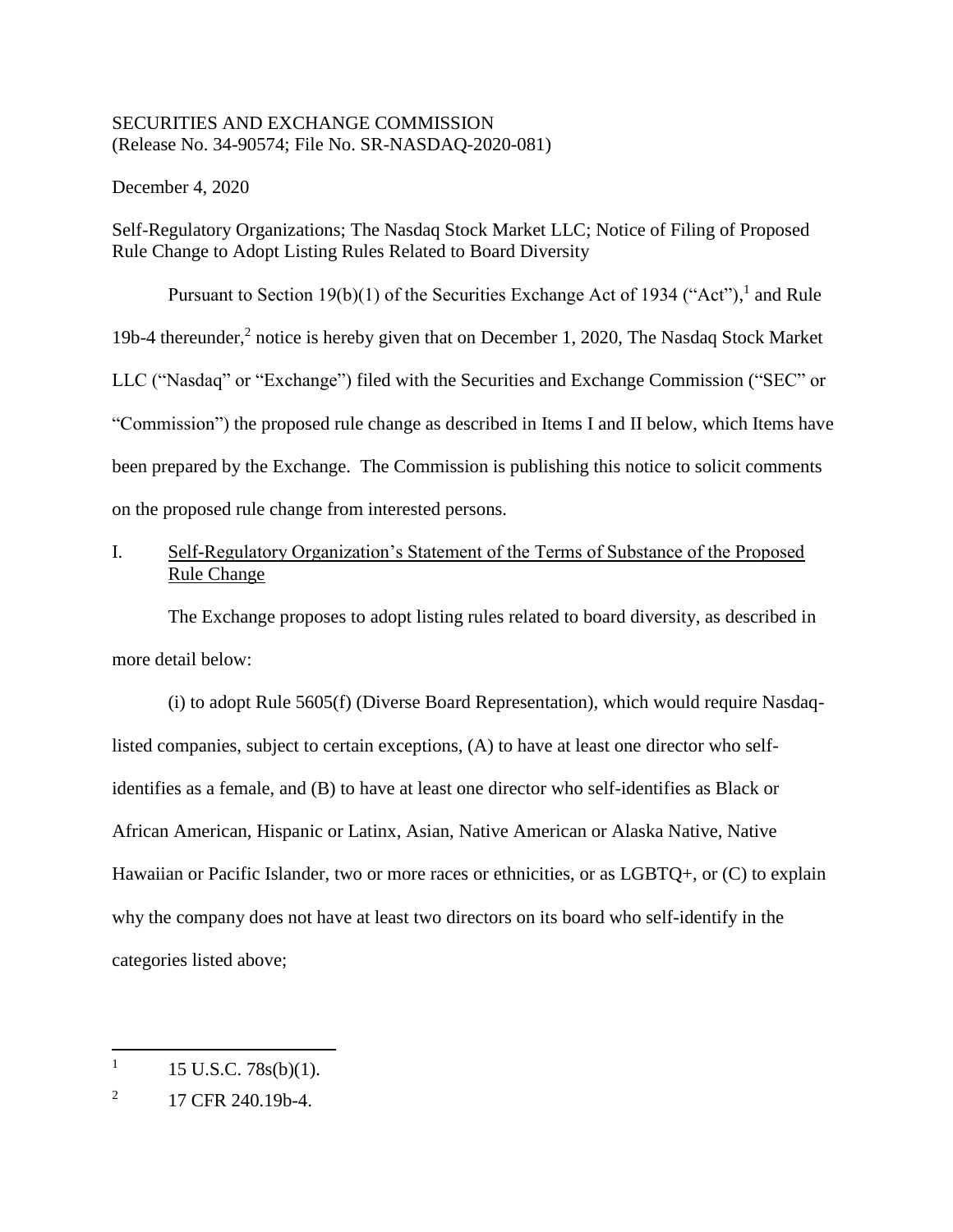(ii) to adopt Rule 5606 (Board Diversity Disclosure), which would require Nasdaq-listed companies, subject to certain exceptions, to provide statistical information in a proposed uniform format on the company's board of directors related to a director's self-identified gender, race, and self-identification as LGBTQ+; and

(iii) to update Rule 5615 and IM-5615-3 (Foreign Private Issuers) and Rule 5810(c) (Types of Deficiencies and Notifications) to incorporate references to proposed Rule 5605(f) and Rule 5606; and

(iv) to make certain other non-substantive conforming changes.

The text of the proposed rule change is available on the Exchange's Website at https://listingcenter.nasdaq.com/rulebook/nasdaq/rules, at the principal office of the Exchange, and at the Commission's Public Reference Room.

## II. Self-Regulatory Organization's Statement of the Purpose of, and Statutory Basis for, the Proposed Rule Change

In its filing with the Commission, the Exchange included statements concerning the purpose of and basis for the proposed rule change and discussed any comments it received on the proposed rule change. The text of these statements may be examined at the places specified in Item IV below. The Exchange has prepared summaries, set forth in sections A, B, and C below, of the most significant aspects of such statements.

### A. Self-Regulatory Organization's Statement of the Purpose of, and Statutory Basis for, the Proposed Rule Change

1. Purpose

#### I. The Diversity Imperative for Corporate Boards

**Over the past year, the social justice movement has brought heightened attention to the commitment of public companies to diversity and inclusion**. Controversies arising from corporate culture and human capital management challenges, as well as technology-driven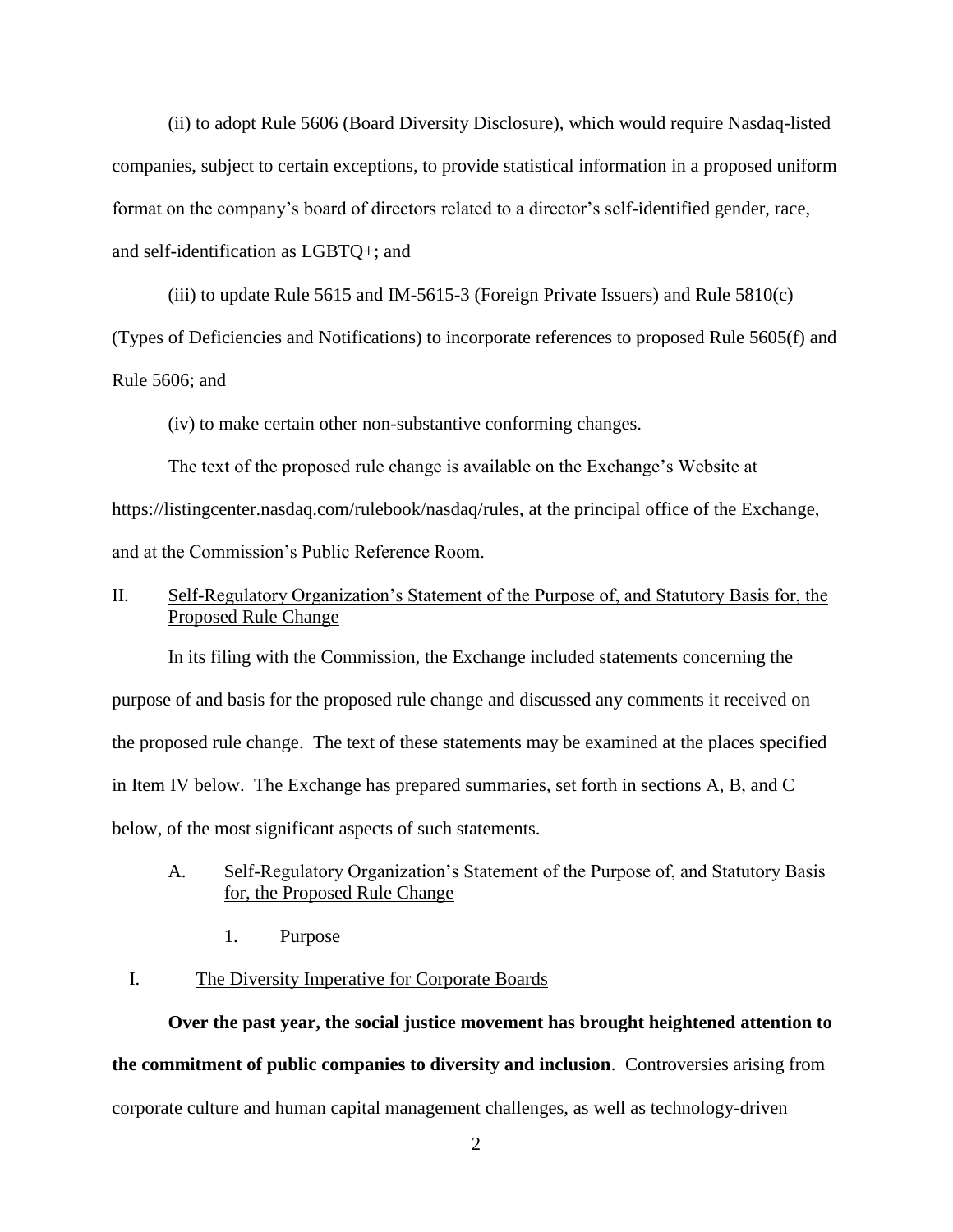changes to the business landscape, already underscored the need for enhanced board diversity diversity in the boardroom is good corporate governance. The benefits to stakeholders of increased diversity are becoming more apparent and include an increased variety of fresh perspectives, improved decision making and oversight, and strengthened internal controls. Nasdaq believes that the heightened focus on corporate board diversity by companies,<sup>3</sup> investors,<sup>4</sup> corporate governance organizations,<sup>5</sup> and legislators<sup>6</sup> demonstrates that investor confidence is enhanced when boardrooms are comprised of more than one demographic group.

 $\overline{3}$ <sup>3</sup> See Deloitte and the Society for Corporate Governance, *Board Practices Quarterly: Diversity, equity, and inclusion* (Sept. 2020), available at: https://www2.deloitte.com/us/en/pages/center-for-board-effectiveness/articles/diversityequity-and-inclusion.html (finding, in a survey of over 200 companies, that "most companies and/or their boards have taken, or intend to take, actions in response to recent events surrounding racial inequality and inequity; 71% of public companies and 65% of private companies answered this question affirmatively").

<sup>4</sup> See ISS Governance, *2020 Global Benchmark Policy Survey, Summary of Results* 6 (Sept. 24, 2020), available at: https://www.issgovernance.com/wpcontent/uploads/publications/2020-iss-policy-survey-results-report-1.pdf (finding that "a significant majority of investors (61 percent) indicated that boards should aim to reflect the company's customer base and the broader societies in which they operate by including directors drawn from racial and ethnic minority groups").

<sup>5</sup> See International Corporate Governance Network, *ICGN Guidance on Diversity on Boards* 5 (2016), available at: https://www.icgn.org/sites/default/files/ICGN%20Guidance%20on%20Diversity%20on %20Boards%20-%20Final.pdf ("The ICGN believes that diversity is a core attribute of a well-functioning board which supports greater long-term value for shareholders and companies.").

<sup>6</sup> See, e.g., John J. Cannon et al., Sherman & Sterling LLP, *Washington State Becomes Next to Mandate Gender Diversity on Boards* (May 28, 2020), available at: https://www.shearman.com/perspectives/2020/05/washington-state-becomes-next-tomandate-gender-diversity-on-boards; Cal. S.B. 826 (Sept. 30, 2018); Cal. A.B. 979 (Sept. 30, 2020) (California legislation requiring companies headquartered in the state to have at least one director who self-identifies as a Female and one from an Underrepresented Community).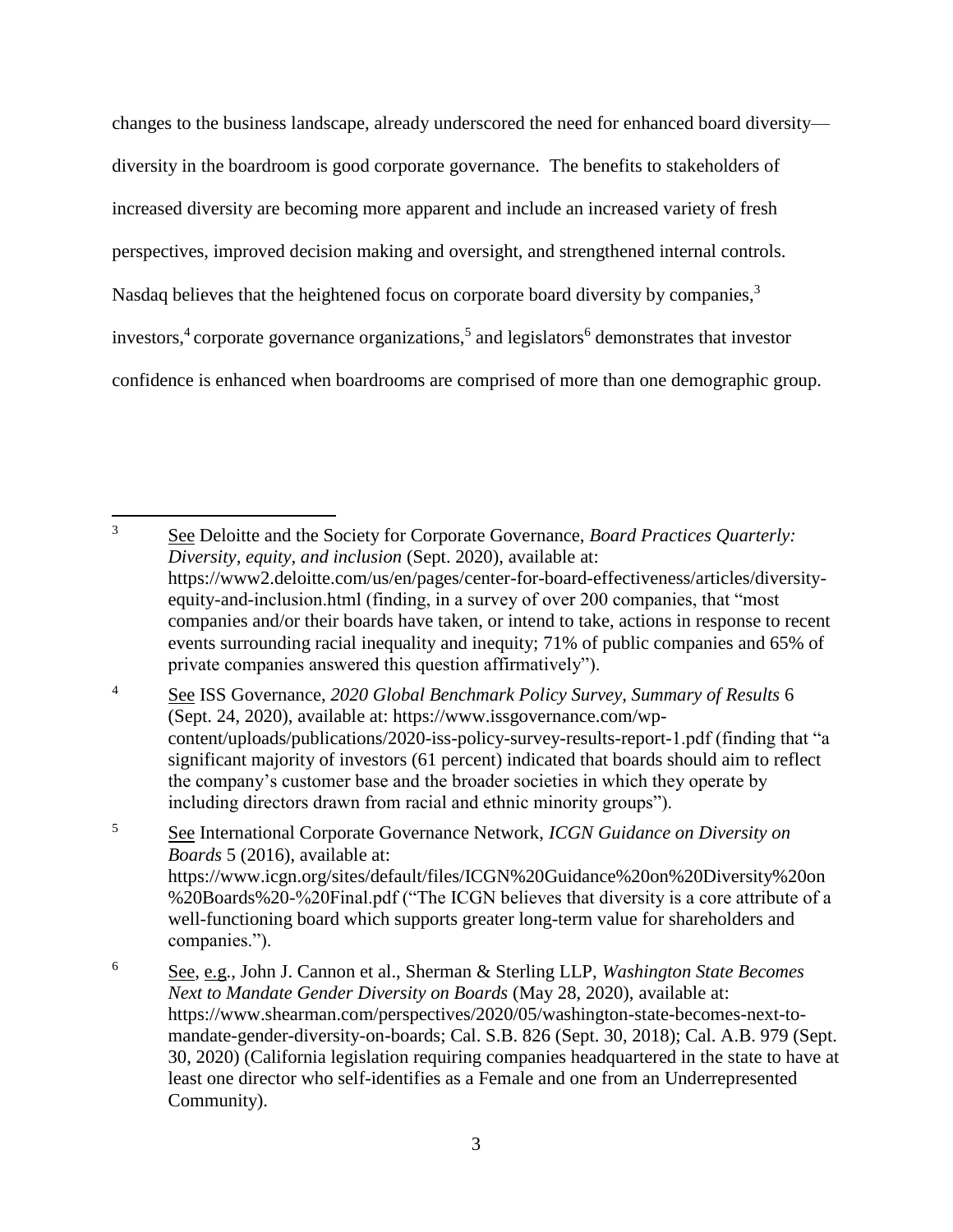Nasdaq has also observed recent calls from SEC commissioners<sup>7</sup> and investors<sup>8</sup> for companies to provide more transparency regarding board diversity.

**Nasdaq conducted an internal study of the current state of board diversity among Nasdaq-listed companies based on public disclosures, and found that while some companies already have made laudable progress in diversifying their boardrooms, the national market system and the public interest would best be served by an additional regulatory impetus for companies to embrace meaningful and multi-dimensional diversification of their boards.** It

<sup>8</sup> See Vanguard, *Investment Stewardship 2019 Annual Report* (2019), available at: https://about.vanguard.com/investment-stewardship/perspectives-andcommentary/2019 investment stewardship annual report.pdf ("We want companies to disclose the diversity makeup of their boards on dimensions such as gender, age, race, ethnicity, and national origin, at least on an aggregate basis."); see also State Street Global Advisors, *Diversity Strategy, Goals & Disclosure: Our Expectations for Public Companies* (Aug. 27, 2020)

https://www.ssga.com/us/en/individual/etfs/insights/diversity-strategy-goals-disclosureour-expectations-for-public-companies (announcing expectation that State Street's portfolio companies (including US companies "and, to the greatest extent possible, non-US companies") provide board level "[d]iversity characteristics, including racial and ethnic makeup, of the board of directors").

 $\overline{7}$ <sup>7</sup> See Commissioner Allison Herren Lee, *Regulation S-K and ESG Disclosures: An Unsustainable Silence* (Aug. 26, 2020), available at: https://www.sec.gov/news/publicstatement/lee-regulation-s-k-2020-08-26#\_ftnref15 ("There is ever-growing recognition of the importance of diversity from all types of investors . . . [a]nd large numbers of commenters on this [SEC] rule proposal emphasized the need for specific diversity disclosure requirements."); see also Commissioner Caroline Crenshaw, *Statement on the "Modernization" of Regulation S-K Items 101, 103, and 105* (August 26, 2020), available at: https://www.sec.gov/news/public-statement/crenshaw-statement-modernizationregulation-s-k ("As Commissioner Lee noted in her statement, the final [SEC] rule is also silent on diversity, an issue that is extremely important to investors and to the national conversation. The failure to grapple with these issues is, quite simply, a failure to modernize."); Mary Jo White, *Keynote Address, International Corporate Governance Network Annual Conference: Focusing the Lens of Disclosure to Set the Path Forward on Board Diversity, Non-GAAP, and Sustainability* (June 27, 2016), available at: https://www.sec.gov/news/speech/chair-white-icgn-speech.html ("Companies' disclosures on board diversity in reporting under our current requirements have generally been vague and have changed little since the rule was adopted… Our lens of board diversity disclosure needs to be re-focused in order to better serve and inform investors.").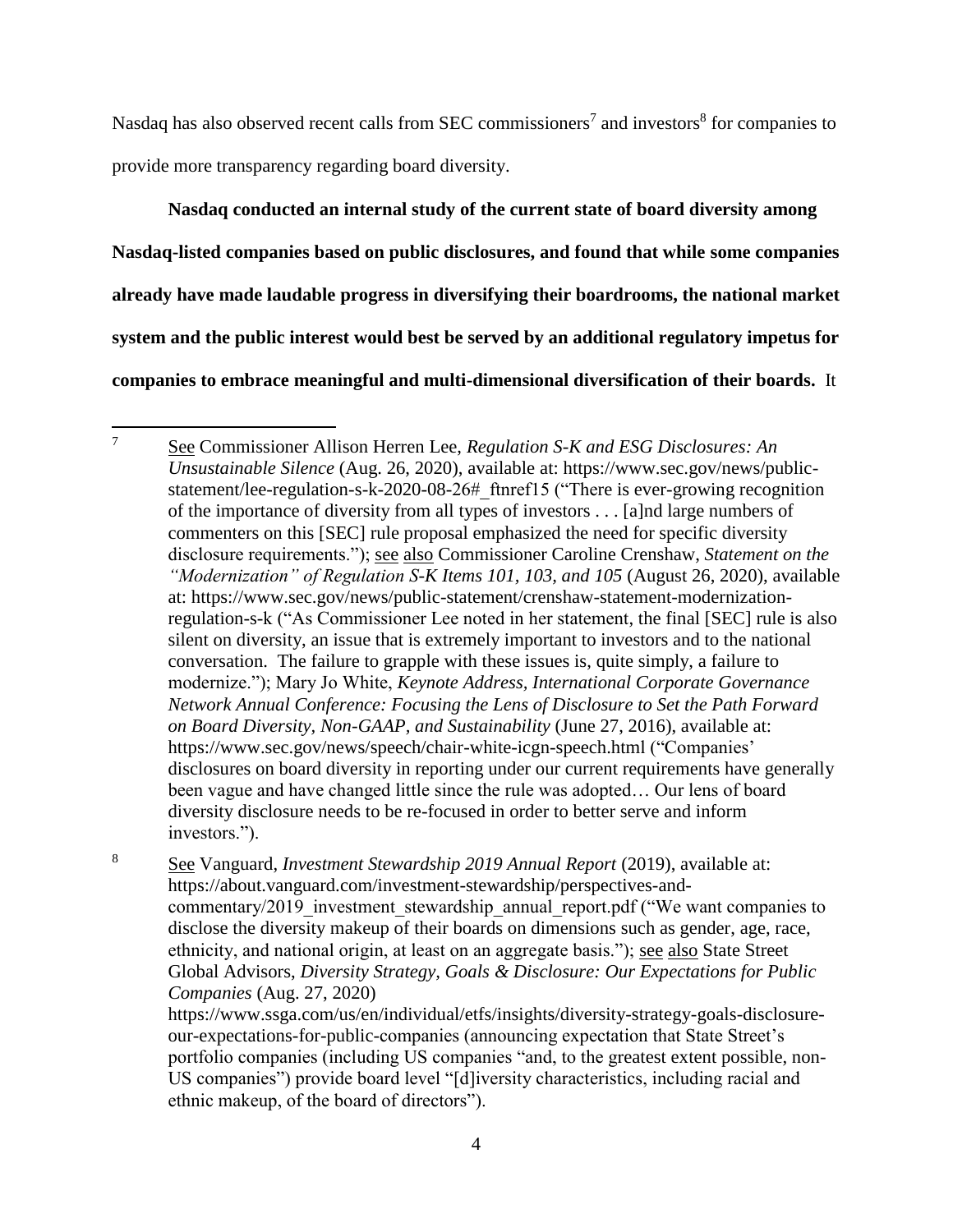also found that current reporting of board diversity data was not provided in a consistent manner or on a sufficiently widespread basis. As such, investors are not able to readily compare board diversity statistics across companies.

**Accordingly, Nasdaq is proposing to require each of its listed companies, subject to certain exceptions, to: (i) provide statistical information regarding diversity among the members of the company's board of directors under proposed Rule 5606; and (ii) have, or explain why it does not have, at least two "Diverse" directors on its board under proposed rule 5605(f)(2).** "Diverse" means a director who self-identifies as: (i) Female, (ii) an Underrepresented Minority, or (iii) LGBTQ+. Each listed company must have, or explain why it does not have, at least one Female director and at least one director who is either an Underrepresented Minority or LGBTQ+. Foreign Issuers (including Foreign Private Issuers) and Smaller Reporting Companies, by contrast, have more flexibility and may satisfy the requirement by having two Female directors. "Female" means an individual who self-identifies her gender as a woman, without regard to the individual's designated sex at birth. "Underrepresented Minority" means, consistent with the categories reported to the Equal Employment Opportunity Commission ("EEOC") through the Employer Information Report EEO-1 Form ("EEO-1 Report"), an individual who self-identifies as one or more of the following: Black or African American, Hispanic or Latinx, Asian, Native American or Alaska Native, Native Hawaiian or Pacific Islander, or Two or More Races or Ethnicities. "LGBTQ+" means an individual who self-identifies as any of the following: lesbian, gay, bisexual, transgender or a member of the queer community.

**Under proposed Rule 5606, Nasdaq proposes to provide each company with one calendar year from the date that the Commission approves this proposal (the "Approval** 

5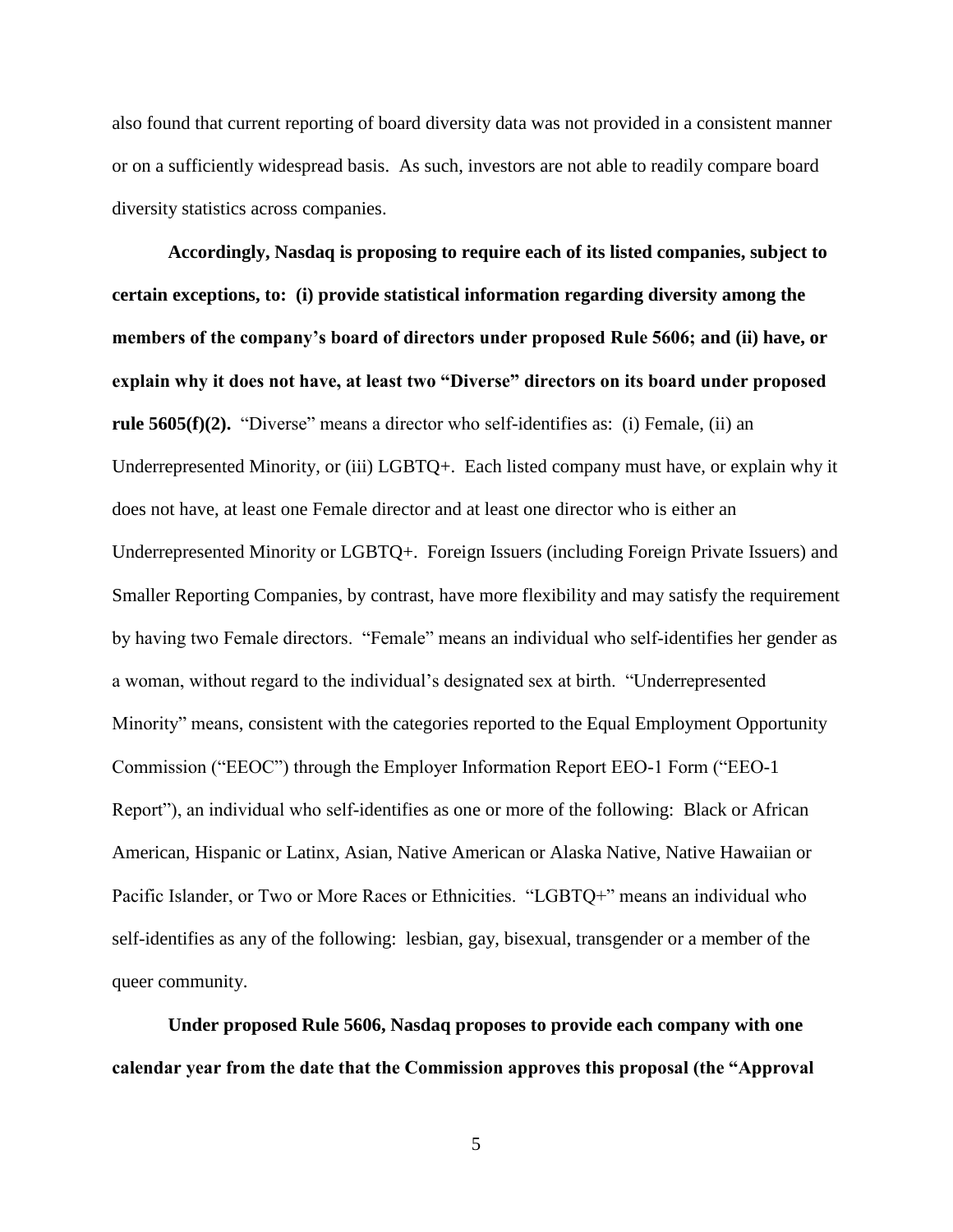#### **Date") to comply with the requirement for statistical information regarding diversity**.

Under proposed Rule 5605(f)(2), no later than two calendar years after the Approval Date, each company must have, or explain why it does not have, one Diverse director. Further, each company must have, or explain why it does not have, two Diverse directors no later than: (i) four calendar years after the Approval Date for companies listed on the Nasdaq Global Select or Global Market tiers; or (ii) five calendar years after the Approval Date for companies listed on the Nasdaq Capital Market tier.

**Nasdaq undertook extensive research and analysis and has concluded that the proposal will fulfill the objectives of the Act in that it is designed to remove impediments to and perfect the mechanism of a free and open market and a national market system, to prevent fraudulent and manipulative acts and practices, and to protect investors and the public interest**. In addition to conducting its own internal analysis as described above, Nasdaq reviewed a substantial body of third-party research and interviewed leaders representing a broad spectrum of market participants and other stakeholders to:

- determine whether empirical evidence demonstrates an association between board diversity, shareholder value, investor protection and board decision-making;
- understand investors' interest in, and impediments to obtaining, information regarding the state of board diversity at public companies;
- review the current state of board diversity and disclosure, both among Nasdaq-listed companies and more broadly within the U.S.;
- gain a better understanding of the causes of underrepresentation on boards;
- obtain the views of leaders representing public companies, investment banks, corporate governance organizations, investors, regulators and civil rights groups on the value of more diverse corporate boards, and on various approaches to encouraging more diversity on corporate boards; and
- evaluate the success of approaches taken by exchanges, regulators, and governments in both the U.S. and foreign jurisdictions to remedy underrepresentation on boards.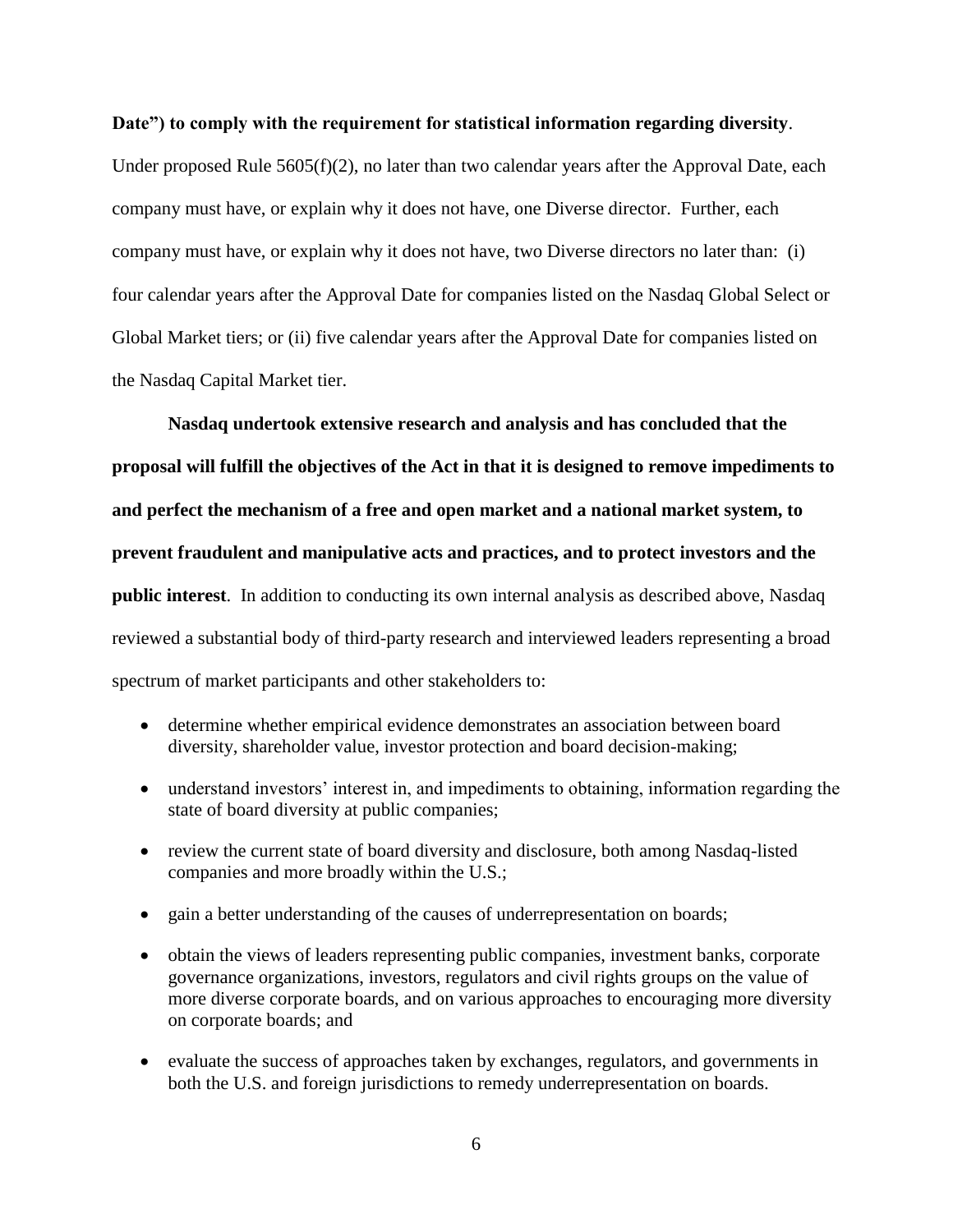**While gender diversity has improved among U.S. company boards in recent years, the pace of change has been gradual, and the U.S. still lags behind other jurisdictions that have imposed requirements related to board diversity**. **Moreover, progress toward bringing underrepresented racial and ethnic groups into the boardroom has been even slower**. Nasdaq is unable to provide definitive estimates regarding the number of listed companies that will be affected by the proposal due to the inconsistent disclosures and definitions of diversity across companies and the extremely limited disclosure of race and ethnicity information – an information gap the proposed rule addresses. Based on the limited information that is available, Nasdaq believes a supermajority of listed companies have made notable strides to improve gender diversity in the boardroom and have at least one woman on the board. Nasdaq also believes that listed companies are diligently working to add directors with other diverse attributes, although consistent with other studies of U.S. companies, Nasdaq believes the pace of progress, in this regard, is happening more gradually. While studies suggest that current candidate selection processes may result in diverse candidates being overlooked, Nasdaq also believes that the lack of reliable and consistent data creates a barrier to measuring and improving diversity in the boardroom.

**Nasdaq reviewed dozens of empirical studies and found that an extensive body of academic research demonstrates that diverse boards are positively associated with improved corporate governance and financial performance**. For example, as discussed in detail below in *Section II, Academic Research: The Relationship between Diversity and Shareholder Value, Investor Protection and Decision Making***,** studies have found that companies with gender-diverse boards or audit committees are associated with: more transparent public disclosures and less information asymmetry; better reporting discipline by management; a lower

7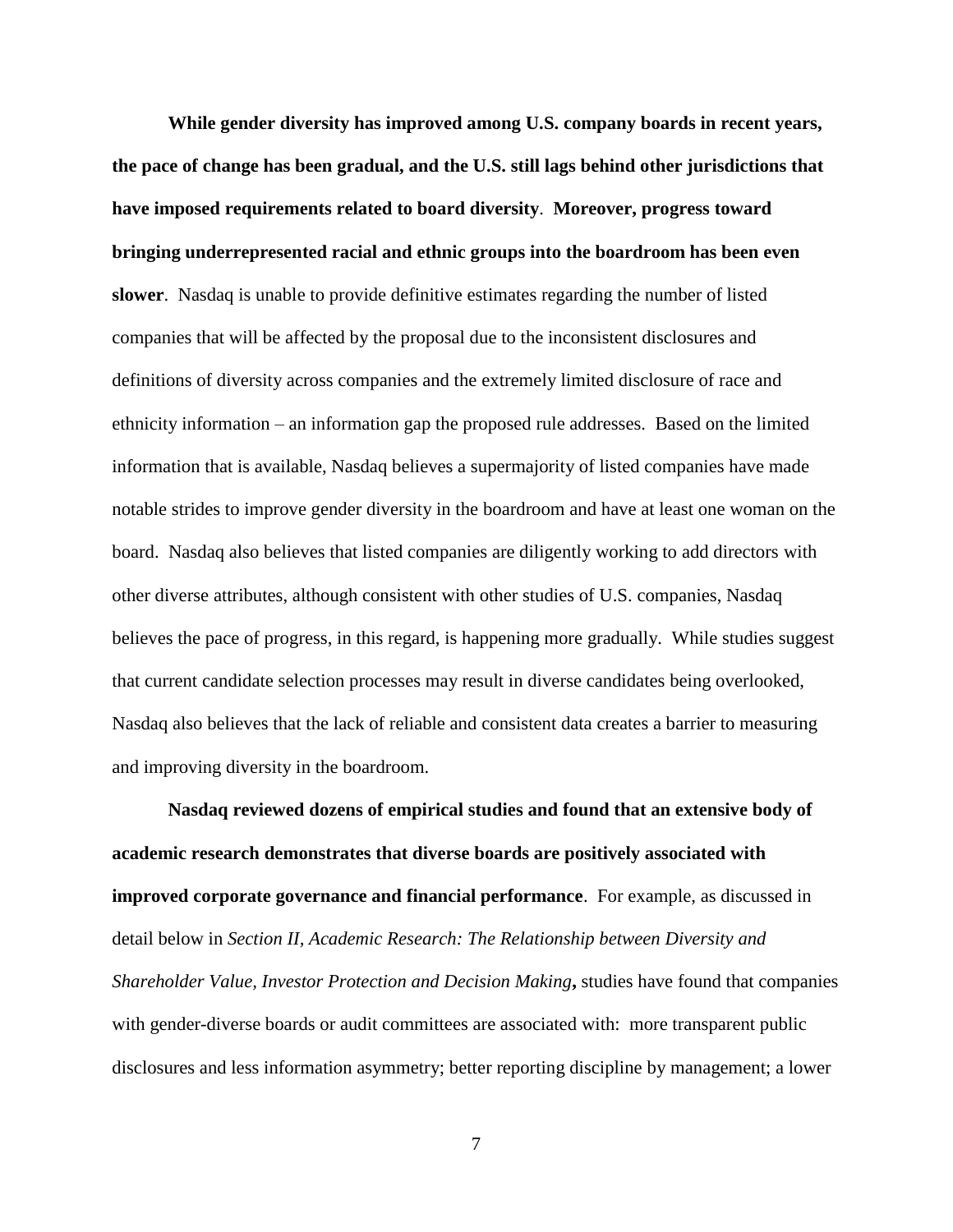likelihood of manipulated earnings through earnings management; an increased likelihood of voluntarily disclosing forward-looking information; a lower likelihood of receiving audit qualifications due to errors, non-compliance or omission of information; and a lower likelihood of securities fraud. In addition, studies found that having at least one woman on the board is associated with a lower likelihood of material weaknesses in internal control over financial reporting and a lower likelihood of material financial restatements. Studies also identified positive relationships between board diversity and commonly used financial metrics, including higher returns on invested capital, returns on equity, earnings per share, earnings before interest and taxation margin, asset valuation multiples and credit ratings.

**Nasdaq believes there are additional compelling reasons to support the diversification of company boards beyond a link to improved corporate governance and financial performance**:

• Investors are calling in greater numbers for diversification of boardrooms. Vanguard, State Street Advisors, BlackRock, and the NYC Comptroller's Office include board diversity expectations in their engagement and proxy voting guidelines.<sup>9</sup> The heightened

 $\overline{9}$ Vanguard announced in 2020 it would begin asking companies about the race and ethnicity of directors. See Vanguard, *Investment Stewardship 2020 Annual Report* (2020), available at: https://about.vanguard.com/investment-stewardship/perspectivesand-commentary/2020\_investment\_stewardship\_annual\_report.pdf. Starting in 2020, State Street Global Advisors will vote against the entire nominating committee of companies that do not have at least one woman on their boards and have not addressed questions on gender diversity within the last three years. See State Street Global Advisors, *Summary of Material Changes to State Street Global Advisors' 2020 Proxy Voting and Engagement Guidelines* (2020), available at: https://www.ssga.com/librarycontent/pdfs/global/proxy-voting-and-engagement-guidelines.pdf. Beginning in 2018, BlackRock stated in proxy voting guidelines they "would normally expect to see at least 2 women directors on every board." See BlackRock Investment Stewardship, *Corporate governance and proxy voting guidelines for U.S. securities* (Jan. 2020), available at: https://www.blackrock.com/corporate/literature/fact-sheet/blk-responsible-investmentguidelines-us.pdf. The NYC Comptroller's Office in 2019 asked companies to adopt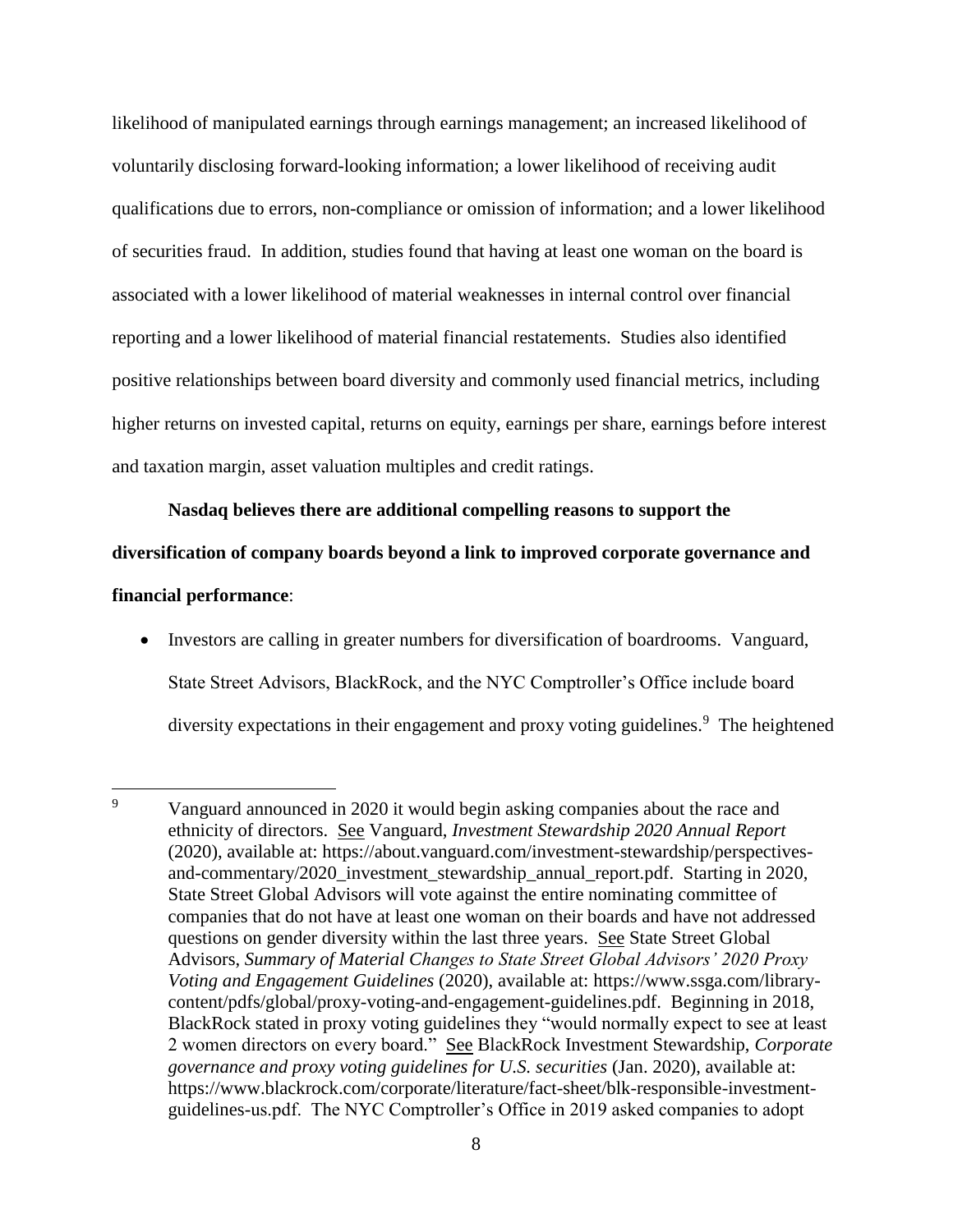investor focus on corporate diversity and inclusion efforts demonstrates that investor confidence is undermined when a company's boardroom is homogenous and when transparency about such efforts is lacking. Investors frequently lack access to information about corporate board diversity that could be material to their decision making, and they might divest from companies that fail to take into consideration the demographics of their corporate stakeholders when they refresh their boards. Nasdaq explores these investor sentiments in *Section III, Current State of Board Diversity and Causes of Underrepresentation on Boards*.

Nasdaq believes, consistent with SEC disclosure requirements in other contexts, <sup>10</sup> that management's vision on key issues impacting the company should be communicated with investors in a clear and straightforward manner. Indeed, transparency is the bedrock of federal securities laws regarding disclosure, and this sentiment is reflected in the broad-based support for uniform disclosure requirements regarding board diversity that Nasdaq observed during the course of its outreach to the industry. In addition,

policies to ensure women and people of color are on the initial list for every open board seat. See Scott M. Stringer, *Remarks at the Bureau of Asset Management 'Emerging Managers and MWBE Managers Conference* (Oct. 11, 2019), available at: https://comptroller.nyc.gov/wp-content/uploads/2019/10/10.11.19-SMS-BAMremarks\_distro.pdf.

<sup>10</sup> See Commission Guidance Regarding Management's Discussion and Analysis of Financial Condition and Results of Operations, 68 Fed. Reg. 75,056 (Dec. 29, 2003) ("We believe that management's most important responsibilities include communicating with investors in a clear and straightforward manner. MD&A is a critical component of that communication. The Commission has long sought through its rules, enforcement actions and interpretive processes to elicit MD&A that not only meets technical disclosure requirements but generally is informative and transparent."); see also Management's Discussion and Analysis, Selected Financial Data, and Supplementary Financial Information, Release No. 33-10890 (Nov. 19, 2020) (citing the 2003 MD&A Interpretative Release and stating that the purpose of the MD&A section is to enable investors to see a company "through the eyes of management").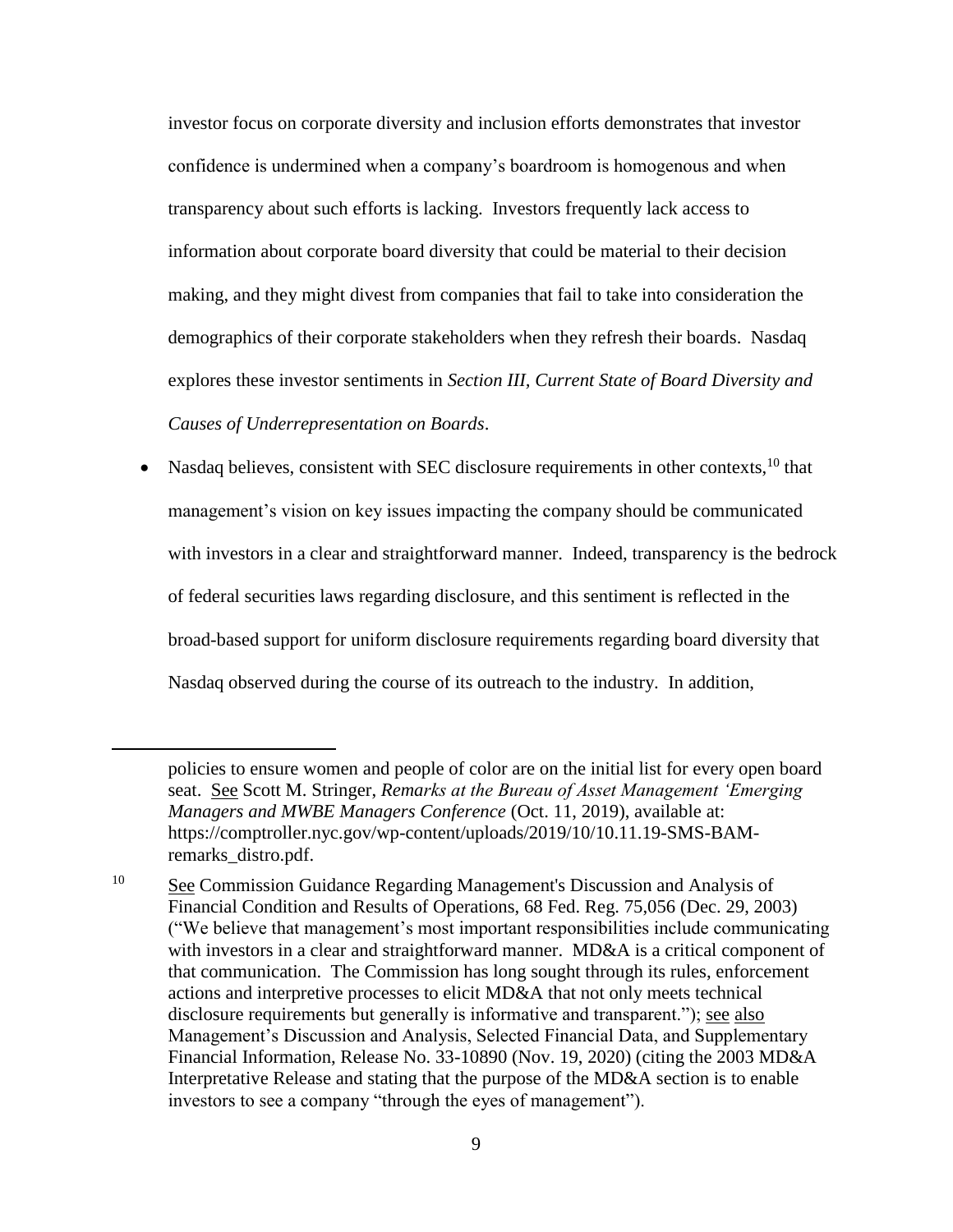organizational leaders representing every category of corporate stakeholders Nasdaq spoke with (including business, investor, governance, regulatory and civil rights communities) were overwhelmingly in favor of diversifying boardrooms. Nasdaq summarizes the findings of its stakeholder outreach in *Section IV, Stakeholder Perspectives.*

 Legislators at the federal and state level increasingly are taking action to encourage or mandate corporations to diversify their boards and improve diversity disclosures. Congress currently is considering legislation requiring each SEC-registered company to provide board diversity statistics and disclose whether it has a board diversity policy. To date, eleven states have passed or proposed legislation related to board diversity.<sup>11</sup> SEC regulations require companies to disclose whether diversity is considered when identifying director nominees and, if so, how. Nasdaq explores various state and federal initiatives in *Section V, U.S. Regulatory Framework and Section VI, Nasdaq Proposal***.**

**In considering the merits and shaping the substance of the proposed listing rule, Nasdaq also sought and received valuable input from corporate stakeholders. During those discussions, Nasdaq found consensus across every constituency in the inherent value of board diversity**. Business leaders also expressed concern that companies – and particularly smaller companies – would prefer an approach that allows flexibility to comply in a manner that fits their unique circumstances and stakeholders. Nasdaq recognizes that the operations, size, and current board composition of each Nasdaq-listed company are unique, and Nasdaq therefore

<sup>11</sup> See Michael Hatcher and Weldon Latham, *States are Leading the Charge to Corporate Boards: Diversify!*, Harv. L. Sch. Forum on Corp. Governance (May 12, 2020), available at: https://corpgov.law.harvard.edu/2020/05/12/states-are-leading-the-charge-tocorporate-boards-diversify/.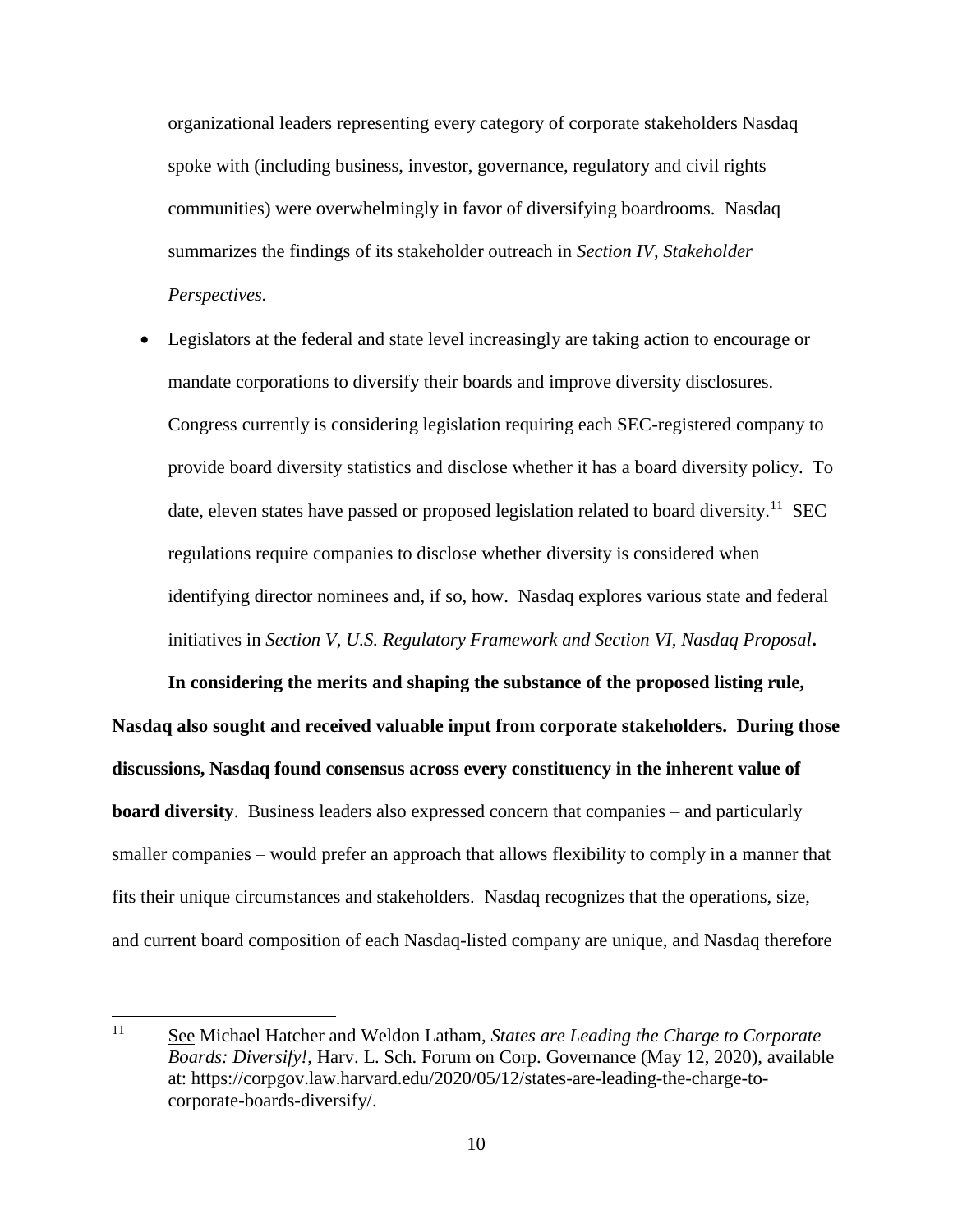endeavored to provide a regulatory impetus to enhance board diversity that balances the need for flexibility with each company's particular circumstances.

**The Exchange also considered the experience of its parent company, Nasdaq, Inc., as a public company.**<sup>12</sup> In 2002, Nasdaq, Inc. met the milestone of welcoming its first woman, Mary Jo White, who later served as SEC Chair, to its board of directors. In her own words, "I was the first and only woman to serve on the board when I started, but, happily, I was joined by another woman during my tenure...And then there were two. Not enough, but better than one."<sup>13</sup> In 2019, Nasdaq, Inc. also welcomed its first Black director. As a Charter Pledge Partner of The Board Challenge, Nasdaq supports The Board Challenge's goal of "true and full representation on all boards of directors."<sup>14</sup>

**As a self-regulatory organization, Nasdaq also is cognizant of its role in advancing diversity within the financial industry, as outlined in the Commission's diversity standards issued pursuant to Section 342 of the Dodd-Frank Wall Street Reform and Consumer** 

 $12$ While the Exchange recognizes that it is only one part of an ecosystem in which multiple stakeholders are advocating for board diversity, that part is meaningful: the United Nations Sustainable Stock Exchanges Initiative, of which Nasdaq, Inc., is an official supporter, recognized that "[s]tock exchanges are uniquely positioned to influence their market in a way few other actors can." See United Nations Sustainable Stock Exchanges Initiative, *How Stock Exchanges Can Advance Gender Equality* 2 (2017), available at: https://sseinitiative.org/wp-content/uploads/2019/12/How-stock-exchanges-can-advancegender-equality.pdf.

<sup>&</sup>lt;sup>13</sup> See Mary Jo White, Completing the Journey: Women as Directors of Public Companies (Sept. 16, 2014), available at: https://www.sec.gov/news/speech/2014-spch091614 mjw#.VBiLMhaaXDo.

<sup>14</sup> See The Board Challenge, https://theboardchallenge.org/. See also Nasdaq, Inc., *Notice of 2020 Annual Meeting of Shareholders and Proxy Statement* 52 (Mar. 31, 2020), available at: https://ir.nasdaq.com/static-files/ce5519d4-3a0b-48ac-8441-5376ccbad4e5 (Nasdaq, Inc. believes that "[d]iverse backgrounds lead to diverse perspectives. We are committed to ensuring diverse backgrounds are represented on our board and throughout our organization to further the success of our business and best serve the diverse communities in which we operate.").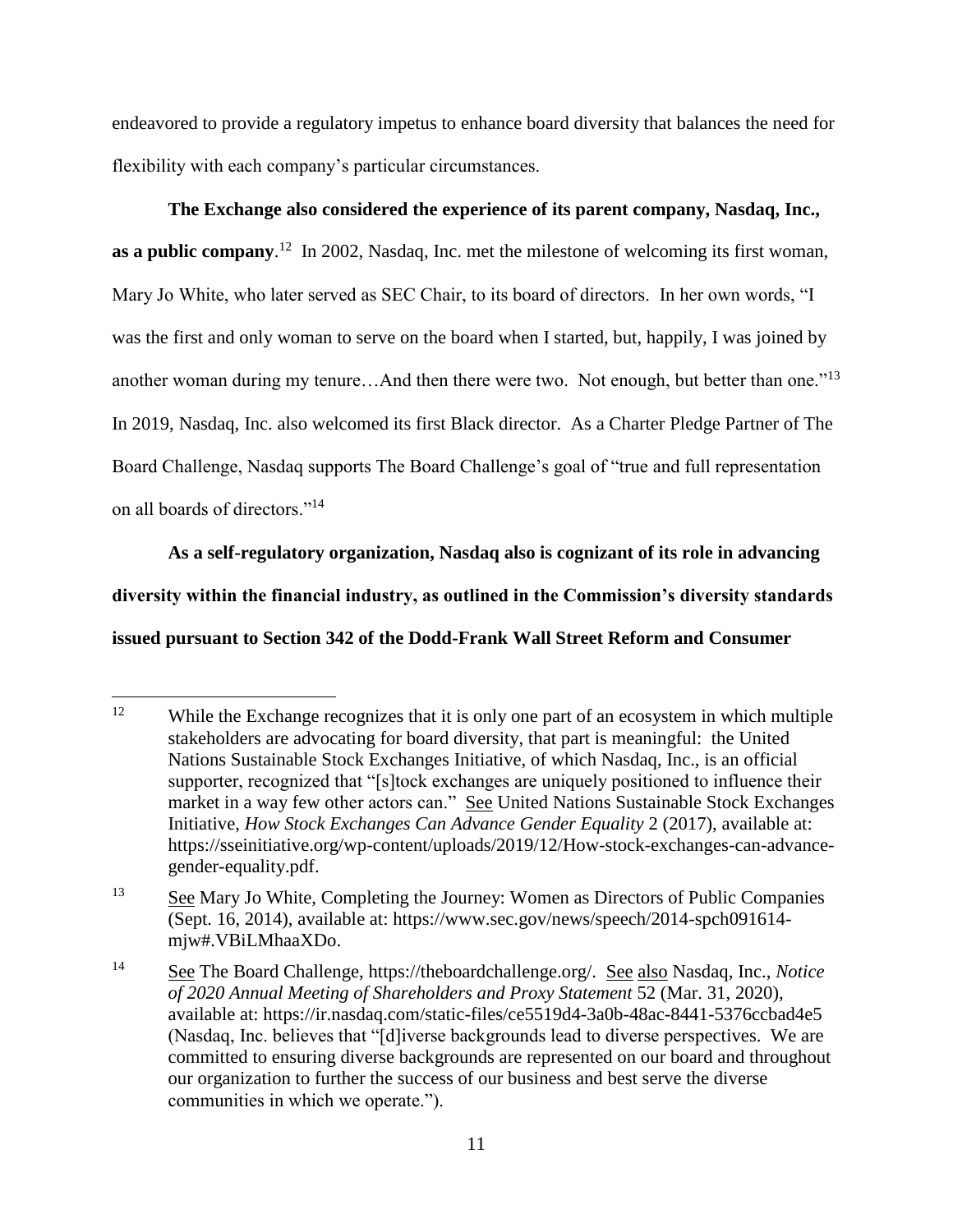Protection Act of 2010 ("Standards").<sup>15</sup> Authored jointly by the Commission and five other financial regulators, the Standards seek to provide a framework for exchanges and financial services organizations "to create and strengthen [their] diversity policies and practices." Through these voluntary Standards, the Commission and other regulators "encourage each entity to use the<sup>[]</sup> Standards in a manner appropriate to its unique characteristics."<sup>16</sup> To that end, the proposed rule leverages the Exchange's unique ability to influence corporate governance in furtherance of the goal of Section 342, which is to address the lack of diversity in the financial services industry.<sup>17</sup> Finally, while the Exchange recognizes the importance of maximizing shareholder value, its role as a listing venue is to establish and enforce substantive standards that promote investor protection. As a self-regulatory organization, the Exchange must demonstrate to the Commission that any proposed rule is consistent with Section 6(b) of the Act because, among other things, it is designed to protect investors, promote the public interest, prevent fraudulent and manipulative acts and practices, and remove impediments to the mechanism of a free and open market. The Exchange must also balance promoting capital formation, efficiency, and competition, among other things, alongside enhancing investor confidence.

**With these objectives in mind, Nasdaq believes that a listing rule designed to enhance transparency related to board diversity will increase consistency and comparability of information across Nasdaq-listed companies, thereby increasing transparency and decreasing information collection costs.** Nasdaq further believes that a

<sup>&</sup>lt;sup>15</sup> See Final Interagency Policy Statement Establishing Joint Standards for Assessing the Diversity Policies and Practices of Entities Regulated by the Agencies, 80 Fed. Reg. 33,016 (June 10, 2015).

 $\frac{Id}{16}$  at 33,023.

<sup>&</sup>lt;sup>17</sup> 156 Cong. Rec. H5233-61 (June 30, 2010).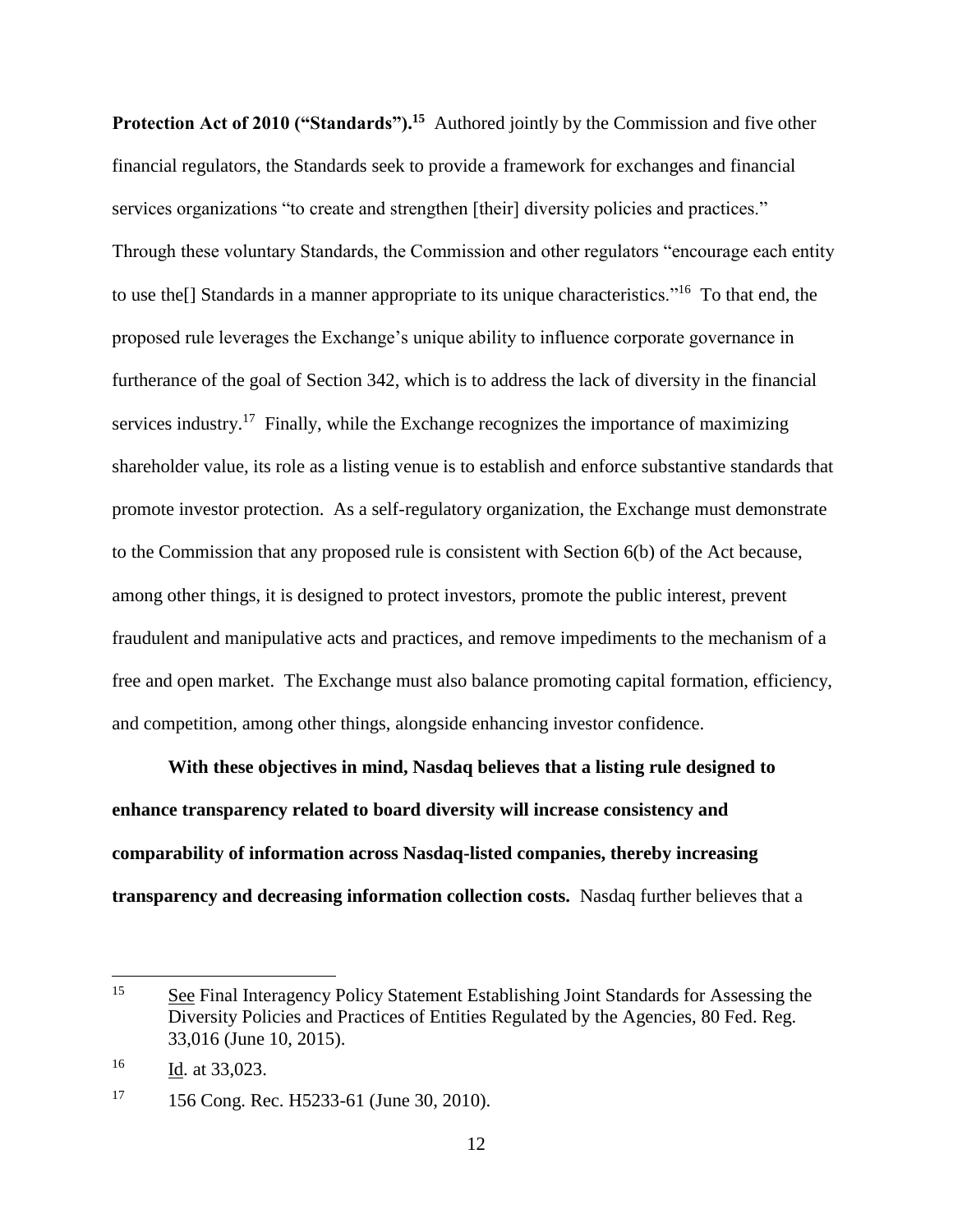listing rule designed to encourage listed companies to increase diverse representation on their boards will result in improved corporate governance, thus strengthening the integrity of the market, enhancing capital formation, efficiency, and competition, and building investor confidence. To the extent a company chooses not to meet the diversity objectives of Rule 5605(f)(2), Nasdaq believes that the proposal will provide investors with additional transparency through disclosure explaining the company's reasons for not doing so. For example, the company may choose to disclose that it does not meet the diversity objectives of Rule 5605(f)(2) because it is subject to an alternative standard under state or foreign laws and has chosen to meet that standard instead, or has a board philosophy regarding diversity that differs from the diversity objectives set forth in Rule  $5605(f)(2)$ . Nasdaq believes that such disclosure will improve the quality of information available to investors who rely on this information to make informed investment and voting decisions, thereby promoting capital formation and efficiency.

**Nasdaq observed that studies suggest that certain groups may be underrepresented on boards because the traditional director nomination process is limited by directors looking within their own social networks for candidates with previous C-suite experience.**<sup>18</sup> Leaders from across the spectrum of stakeholders with whom Nasdaq spoke reinforced the notion that if companies recruit by skill set and expertise rather than title, they will find there is more than enough diverse talent to satisfy demand. In order to assist companies that strive to meet the diversity objectives of Rule  $5605(f)(2)$ , Nasdaq is proposing to provide listed companies that have not yet met its diversity objectives with free access to a network of boardready diverse candidates and a tool to support board evaluation, benchmarking and refreshment. Nasdaq is contemporaneously submitting a rule filing to the Commission regarding the provision

18 See infra Section III.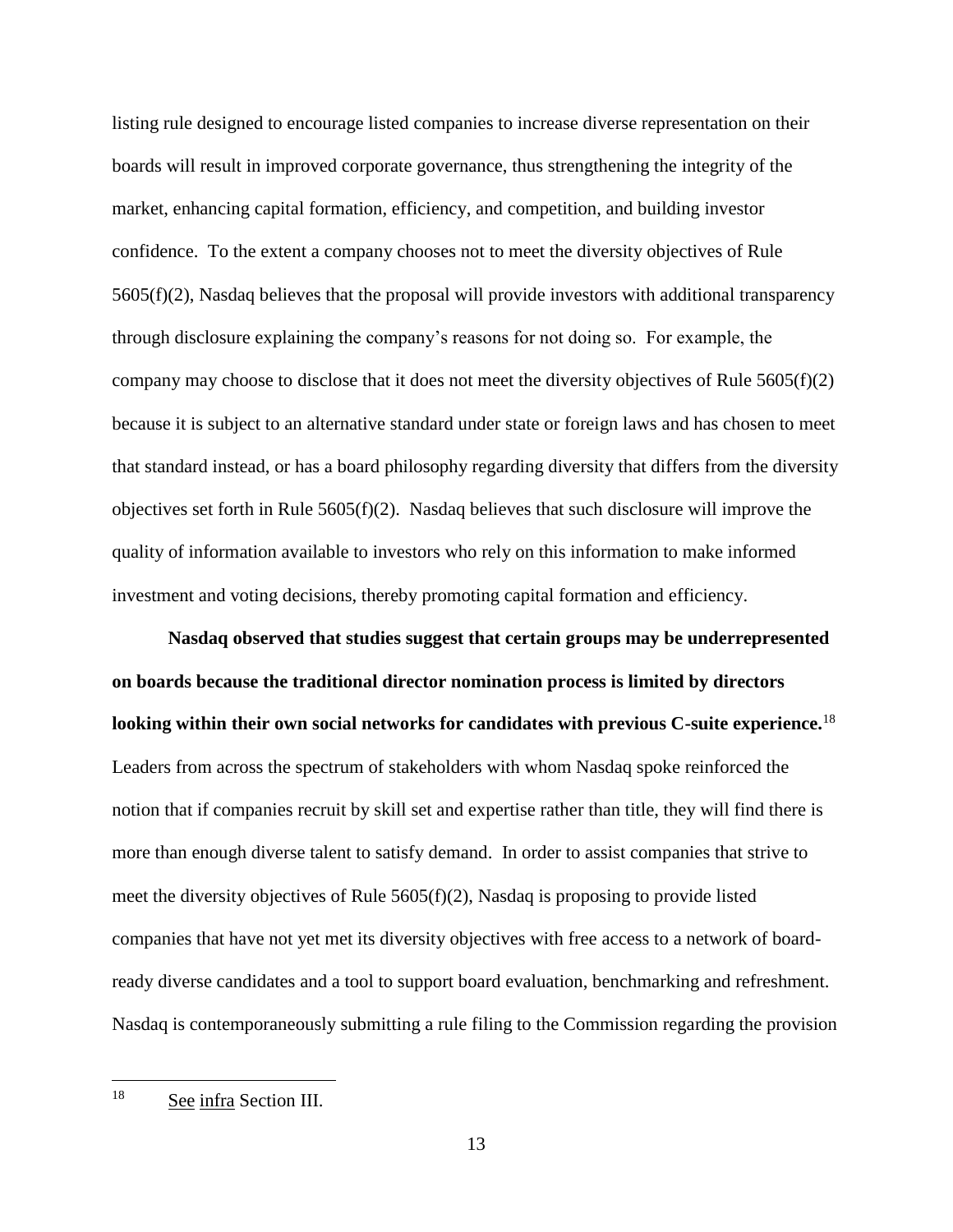of such services. Nasdaq also plans to publish FAQs on its Listing Center to provide guidance to companies on the application of the proposed rules, and to establish a dedicated mailbox for companies and their counsel to email additional questions to Nasdaq regarding the application of the proposed rule. Nasdaq believes that these services will help to ease the compliance burden on companies whether they choose to meet the listing rule's diversity objectives or provide an explanation for not doing so.

### II. Academic Research: The Relationship between Diversity and Shareholder Value, Investor Protection and Decision Making

A company's board of directors plays a critical role in formulating company strategy; appointing, advising and overseeing management; and protecting investors. Nasdaq has recognized the importance of varied perspectives on boards since 2003, when the Exchange adopted a listing rule intended to enhance investor confidence by requiring listed companies, subject to certain exceptions and cure periods, to have a majority independent board.<sup>19</sup> Accompanying the rule are interpretive materials recognizing that independent directors "play an important role in assuring investor confidence. Through the exercise of independent judgment, they act on behalf of investors to *maximize shareholder value* in the Companies they oversee and guard against conflicts of interest."20

#### a. Diversity and Shareholder Value

There is a significant body of research suggesting a positive association between diversity and shareholder value.<sup>21</sup> In the words of SEC Commissioner Allison Herren Lee: "to the extent

<sup>19</sup> See Nasdaq Stock Market Rulebook, Rules 5605(b), 5615(a), and 5605(b)(1)(A).

 $^{20}$  Id., IM-5605-1 (emphasis added).

<sup>21</sup> Some companies recently have expressed the belief that a company must consider the impact of its activities on a broader group of stakeholders beyond shareholders. See Business Roundtable, *Statement on the Purpose of a Corporation* (Aug. 19, 2019), available at: https://s3.amazonaws.com/brt.org/BRT-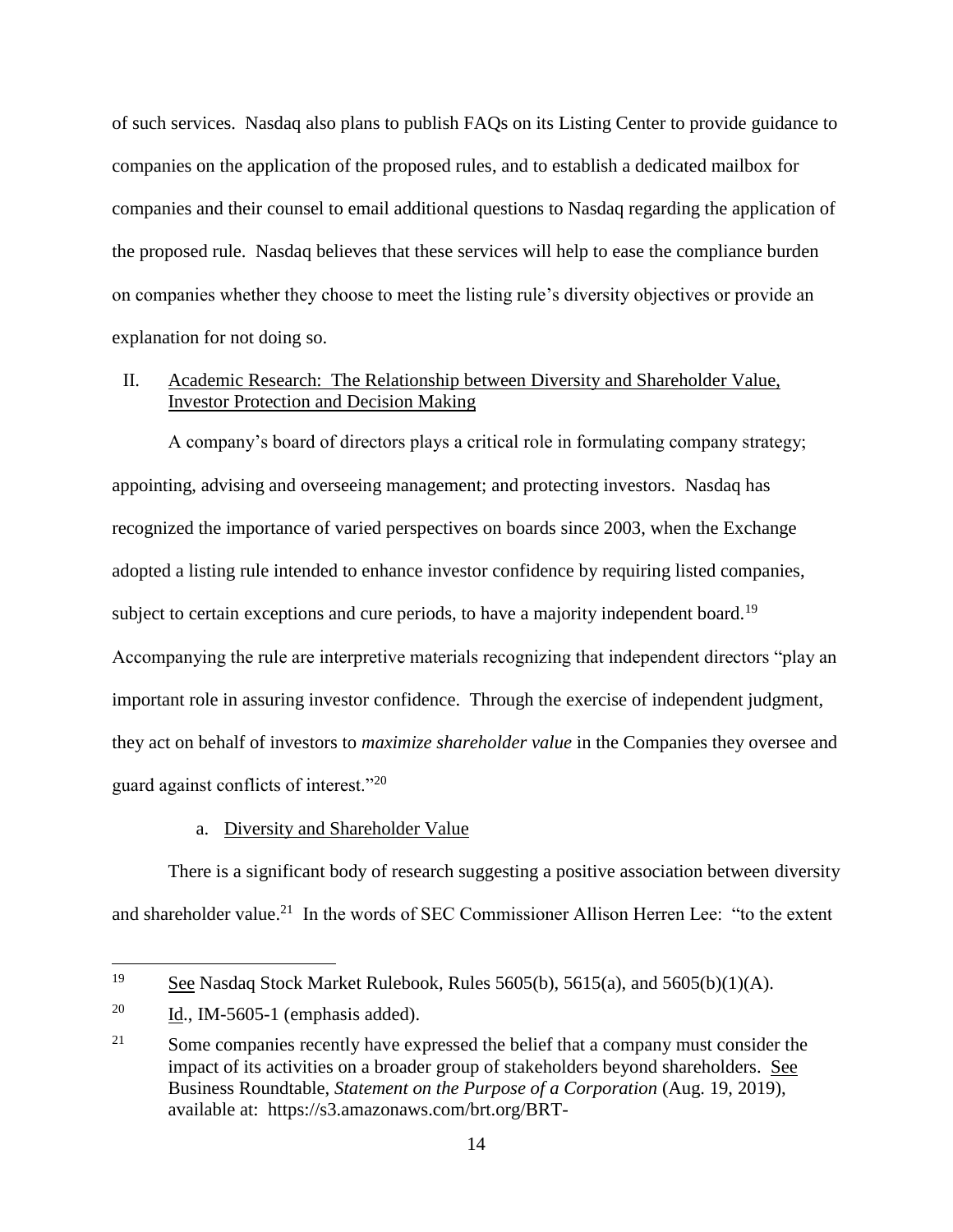one seeks economic support for diversity and inclusion (instead of requiring economic support for the lack of diversity and exclusion), the evidence is in."<sup>22</sup>

The Carlyle Group (2020) found that its portfolio companies with two or more diverse directors had average earnings growth of 12.3% over the previous three years, compared to 0.5% among portfolio companies with no diverse directors, where diverse directors were defined as female, Black, Hispanic or Asian.<sup>23</sup> "After controlling for industry, fund, and vintage year, companies with diverse boards generate earnings growth that's five times faster, on average, with each diverse board member associated with a 5% increase in annualized earnings growth."<sup>24</sup>

Several other studies also found a positive association between diverse boards and company performance. FCLTGlobal (2019) found that "the most diverse boards (top 20 percent) added 3.3 percentage points to [return on invested capital], as compared to their least diverse peers (bottom 20 percent)."<sup>25</sup> McKinsey (2015) found that "companies in the top quartile for racial/ethnic diversity were 35 percent more likely to have financial returns above their national

<sup>23</sup> See Jason M. Thomas and Megan Starr, The Carlyle Group, *Global Insights: From Impact Investing to Investing for Impact* 5 (Feb. 24, 2020), available at: https://www.carlyle.com/sites/default/files/2020- 02/From%20Impact%20Investing%20to%20Investing%20for%20Impact\_022420.pdf (analyzing Carlyle U.S. portfolio company data, February 2020).

<sup>24</sup> Id.

StatementonthePurposeofaCorporationOctober2020.pdf. Commentators articulated this view as early as 1932. See E. Merrick Dodd, Jr., *For Whom Are Corporate Managers Trustees?*, 45 Harv. L. Rev. 1145, 1153 (1932).

<sup>22</sup> See Commissioner Allison Herren Lee, *Diversity Matters, Disclosure Works, and the SEC Can Do More: Remarks at the Council of Institutional Investors Fall 2020 Conference* (September 22, 2020), available at: https://www.sec.gov/news/speech/lee-cii-2020-conference-20200922.

<sup>25</sup> See FCLTGlobal, *The Long-term Habits of a Highly Effective Corporate Board* 11 (March 2019), available at: https://www.fcltglobal.org/wp-content/uploads/long-termhabits-of-highly-effective-corporate-boards.pdf (analyzing 2017 MSCI ACWI constituents from 2010 to 2017 using Bloomberg data).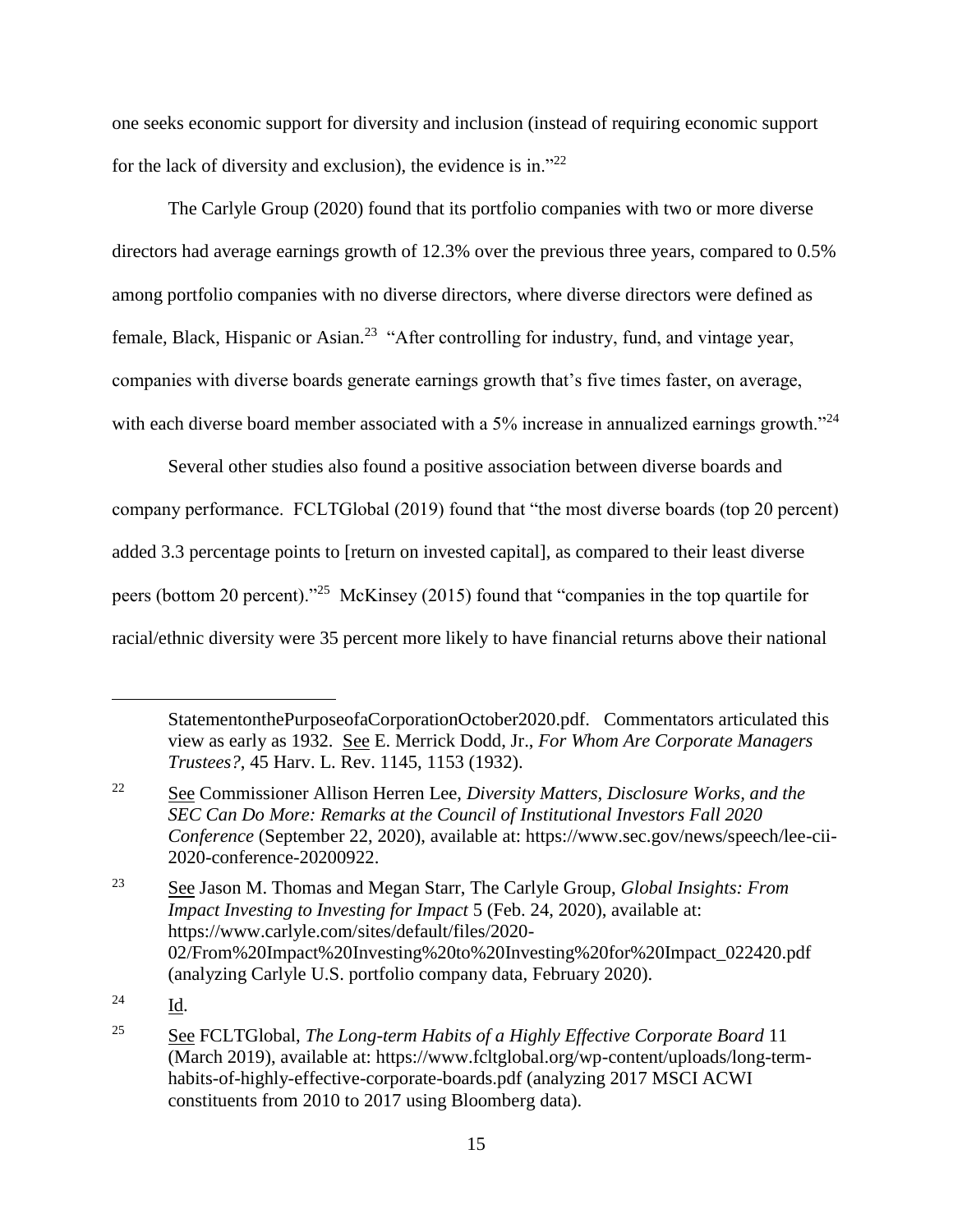industry median."<sup>26</sup> Carter, Simkins and Simpson (2003) found among Fortune 1000 companies "statistically significant positive relationships between the presence of women or minorities on the board and firm value."<sup>27</sup> Bernile, Bhagwat and Yonker (2017) found that greater diversity on boards—including gender, ethnicity, educational background, age, financial expertise and board experience—is associated with increased operating performance, higher asset valuation multiples, lower stock return volatility, reduced financial leverage, increased dividend payouts to shareholders, higher investment in R&D and better innovation.<sup>28</sup> The authors observed that "[t]his is in line with the results in Carter, Simkins, and Simpson (2003), which show a positive association between local demographic diversity and firm value."<sup>29</sup>

Several studies have found a positive association between gender diversity and financial performance. Credit Suisse (2014) found companies with at least one woman on the board had an average sector-adjusted return on equity ("ROE") of 12.2%, compared to 10.1% for companies with no female directors, and average sector-adjusted ROEs of 14.1% and 11.2%,

<sup>26</sup> See Vivian Hunt et al., McKinsey & Company, *Diversity Matters* (February 2, 2015), available at: https://www.mckinsey.com/~/media/mckinsey/business%20functions/organization/our% 20insights/why%20diversity%20matters/diversity%20matters.pdf (analyzing 366 public companies in the United Kingdom, Canada, the United States, and Latin America in industries for the years 2010 to 2013, using the ethnic and racial categories African ancestry, European ancestry, Near Eastern, East Asian, South Asian, Latino, Native American, and other).

<sup>27</sup> See David A. Carter et al., *Corporate Governance, Board Diversity, and Firm Value*. 38(1) Fin. Rev. 33 (analyzing 638 Fortune 1000 firms in 1997, measuring firm value by Tobin's Q, with board diversity defined as the percentage of women, African Americans, Asians and Hispanics on the board of directors).

<sup>28</sup> See Gennaro Bernile et al., *Board Diversity, Firm Risk, and Corporate Policies* (March 6, 2017), available at: https://ssrn.com/abstract=2733394 (analyzing 21,572 firm-year observations across non-financial, non-utility firms for the years 1996 to 2014, based on the ExecuComp, RiskMetrics, Compustat and CRSP databases).

<sup>29</sup> Id. at 32.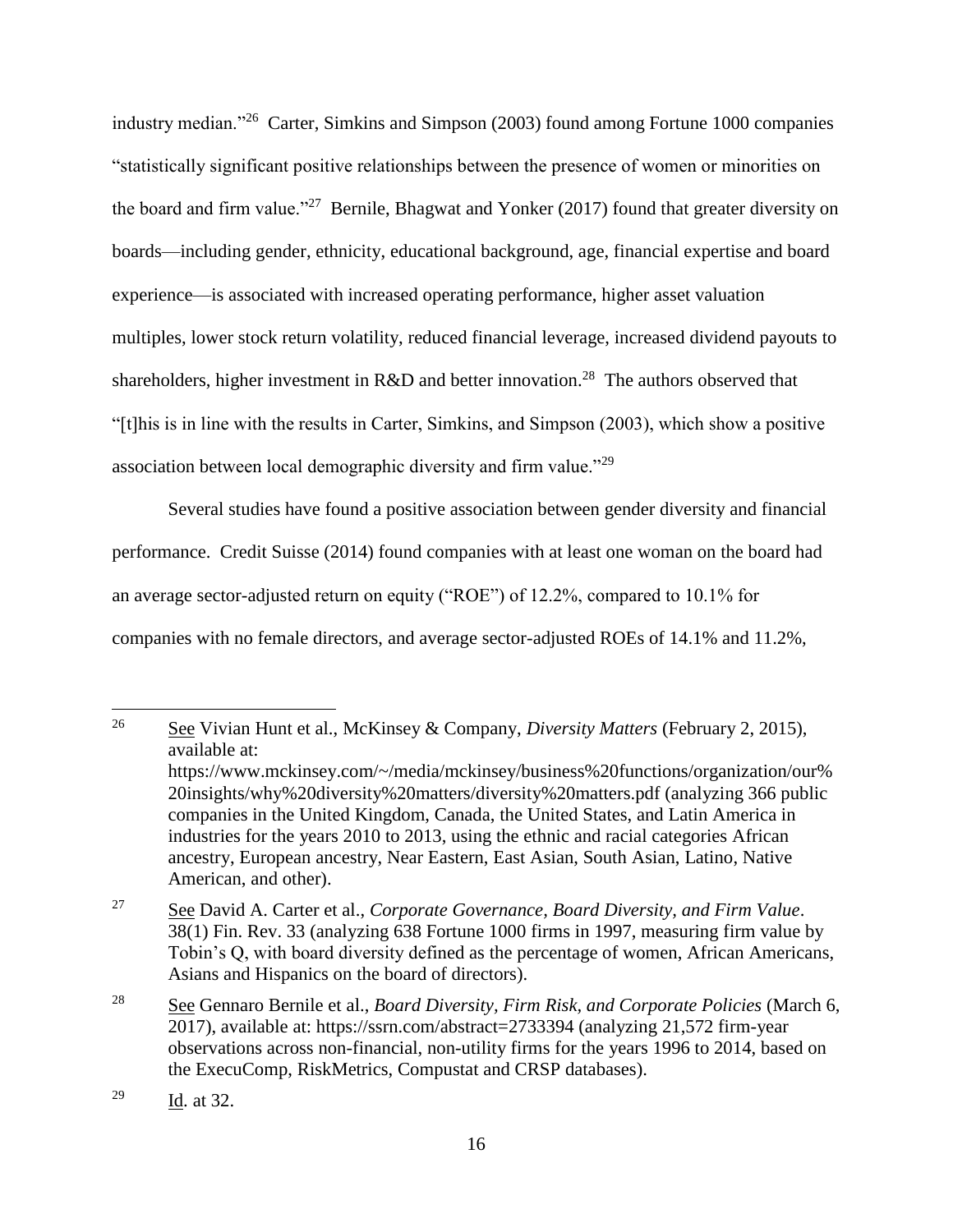respectively, for the previous nine years.<sup>30</sup> MSCI (2016) found that U.S. companies with at least three women on the board in 2011 experienced median gains in ROE of 10% and earnings per share ("EPS") of 37% over a five year period, whereas companies that had no female directors in 2011 showed median changes of  $-1\%$  in ROE and  $-8\%$  in EPS over the same five-year period.<sup>31</sup> Catalyst (2011) found that the ROE of Fortune 500 companies with at least three women on the board (in at least four of five years) was 46% higher than companies with no women on the board, and return on sales and return on invested capital was 84% and 60% higher, respectively.<sup>32</sup>

Credit Suisse (2016) found an association between LGBTQ+ diversity and stock

performance, finding that a basket of 270 companies "supporting and embracing LGBT

employees" outperformed the MSCI ACWI index by an average of 3.0% per year over the past 6

years.<sup>33</sup> Further, "[a]gainst a custom basket of companies in North America, Europe and

 $\overline{a}$ <sup>30</sup> See Credit Suisse, *The CS Gender 3000: Women in Senior Management* 16 (Sept. 2014), available at: https://www.credit-suisse.com/media/assets/corporate/docs/aboutus/research/publications/the-cs-gender-3000-women-in-senior-management.pdf (analyzing 3,000 companies across 40 countries from the period from 2005 to 2013).

<sup>31</sup> See Meggin Thwing Eastman et al., MSCI, *The tipping point: Women on boards and financial performance* 3 (December 2016), available at: https://www.msci.com/documents/10199/fd1f8228-cc07-4789-acee-3f9ed97ee8bb (analyzing of U.S. companies that were constituents of the MSCI World Index for the entire period from July 1, 2011 to June 30, 2016).

<sup>32</sup> See Harvey M. Wagner, Catalyst, *The Bottom Line: Corporate Performance and Women's Representation on Boards (2004–2008)* (March 1, 2011), available at: https://www.catalyst.org/research/the-bottom-line-corporate-performance-and-womensrepresentation-on-boards-2004-2008/ (analyzing gender diversity data from Catalyst's annual Fortune 500 Census of Women Board Directors report series for the years 2005 to 2009, and corresponding financial data from S&P's Compustat database for the years 2004 to 2008).

<sup>33</sup> See Credit Suisse ESG Research, *LGBT: the value of diversity* 1 (April 15, 2016), available at: https://research-doc.creditsuisse.com/docView?language=ENG&source=emfromsendlink&format=PDF&document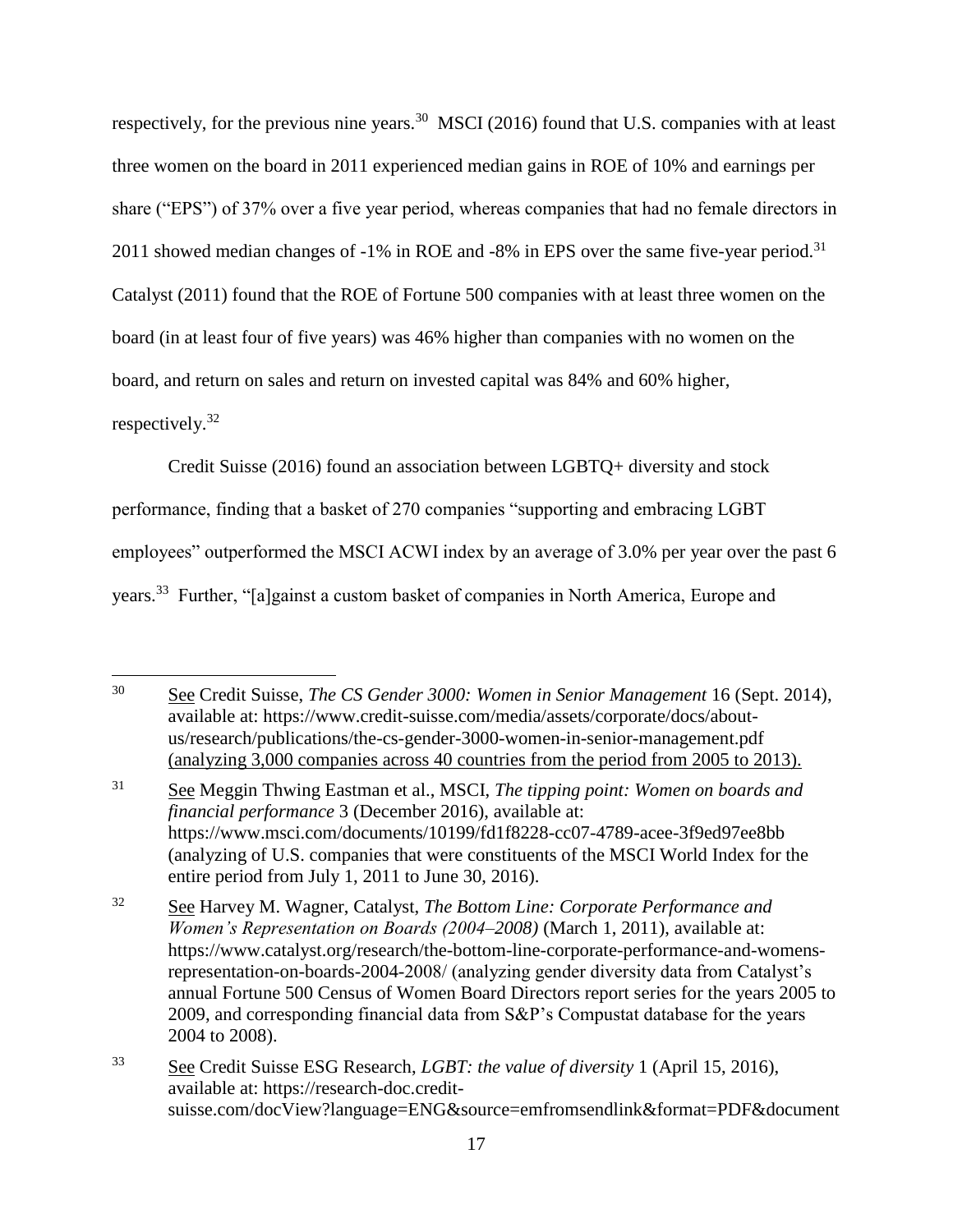Australia, the LGBT 270 has outperformed by 140 bps annually."<sup>34</sup> Nasdaq acknowledges that this study focused on LGBTQ+ employees as opposed to directors, and that there is a lack of published research on the issue of LGBTQ+ representation on boards. However, Out Leadership (2019) suggests that the relationship between board gender diversity and corporate performance may extend to LGBTQ+ diversity:

While the precise reason for the positive correlation between gender diversity and better corporate performance is unknown, many of the reasons that gender diversity is considered beneficial are also applicable to LGBT+ diversity. LGBT+ diversity in the boardroom may create a dynamic that enables better decisionmaking, and it brings to the boardroom the perspective of a community that is a critical component of the company's consumer population and organizational talent.<sup>35</sup>

McKinsey (2020) found "a positive, statistically significant correlation between company financial outperformance and [board] diversity, on the dimensions of both gender and ethnicity," with companies in the top quartile for board gender diversity "28 percent more likely than their peers to outperform financially," and a statistically significant correlation between board gender diversity and outperformance on earnings before interest and taxation margin.<sup>36</sup> Moody's (2019) found that greater board gender diversity is associated with higher credit ratings, with women

\_id=807075590&extdocid=807075590\_1\_eng\_pdf&serialid=evu4wNcHexx7kusNLaZQ phUkT9naxi1PvptZQvPjr1k%3d.

 $\overline{a}$ 

<sup>36</sup> See McKinsey & Company, *Diversity wins: How inclusion matters* 13 (May 2020), available at: https://www.mckinsey.com/~/media/McKinsey/Featured%20Insights/Diversity%20and% 20Inclusion/Diversity%20wins%20How%20inclusion%20matters/Diversity-wins-Howinclusion-matters-vF.pdf (analyzing 1,039 companies across 15 countries for the period from December 2018 to November 2019).

<sup>34</sup> Id.

<sup>35</sup> See Quorum, *Out Leadership's LGBT+ Board Diversity and Disclosure Guidelines* 3 (2019), available at: https://outleadership.com/content/uploads/2019/01/OL-LGBT-Board-Diversity-Guidelines.pdf.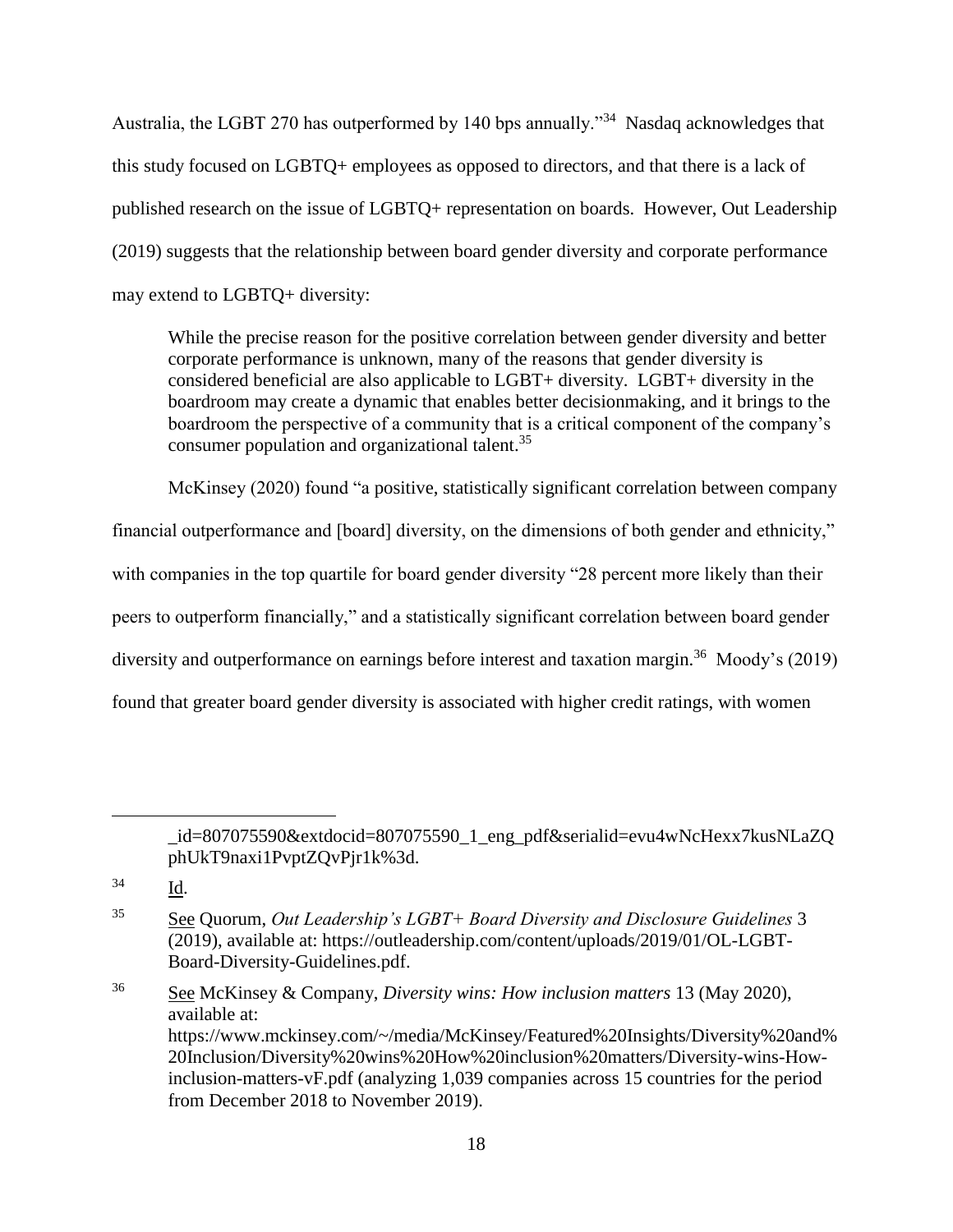accounting for an average of 28% of board seats at Aaa-rated companies but less than 5% of board seats at Ca-rated companies.<sup>37</sup>

While the overwhelming majority of studies on the association between economic performance and board diversity, including gender diversity, present a compelling case that board diversity is positively associated with financial performance, the results of some other studies on gender diversity are mixed. For example, Pletzer et al. (2015) found that board gender diversity alone has a "small and non-significant" relationship with a company's financial performance.<sup>38</sup> Post and Byron (2014) found a "near zero" relationship with a company's market performance, but a positive relationship with a company's accounting returns.<sup>39</sup> Carter, D'Souza, Simkins and Simpson (2010) found that "[w]hen Tobin's Q is used as the measure of financial performance, we find no relationship to gender diversity or ethnic minority diversity,

<sup>37</sup> <sup>37</sup> See Moody's Investors Service, *Gender diversity is correlated with higher ratings, but mandates pose short-term risk* 2 (Sept. 11, 2019), available at: https://www.moodys.com/research/Moodys-Corporate-board-gender-diversityassociated-with-higher-credit-ratings--PBC\_1193768 (analyzing 1,109 publicly traded North American companies rated by Moody's).

<sup>38</sup> See Jan Luca Pletzer et al., *Does Gender Matter? Female Representation on Corporate Boards and Firm Financial Performance – A Meta-Analysis* 1, PLOS One (June 18, 2015); see also Alice H. Eagly (2016), *When Passionate Advocates Meet Research on Diversity, Does the Honest Broker Stand a Chance?*, 72 J. Social Issues 199 (2016), available at https://doi.org/10.1111/josi.12163 (concluding that the "research findings are mixed, and repeated meta‐analyses have yielded average correlational findings that are null or extremely small" with respect to board gender diversity and company performance).

<sup>39</sup> See Corinne Post and Kris Byron, *Women on Boards and Firm Financial Performance: A Meta-Analysis* 1 (2014). In 2016, the same authors, based on a review of the results for 87 studies, "found that board gender diversity is weakly but significantly positively correlated with [corporate social responsibility]," although they noted that "a significant correlational relationship does not prove causality." See Corinne Post and Kris Byron, *Women on Boards of Directors and Corporate Social Performance: A Meta‐Analysis*, 24(4) Corp. Governance: An Int'l Rev. 428 (July 2016), available at http://dx.doi.org/10.1111/corg.12165.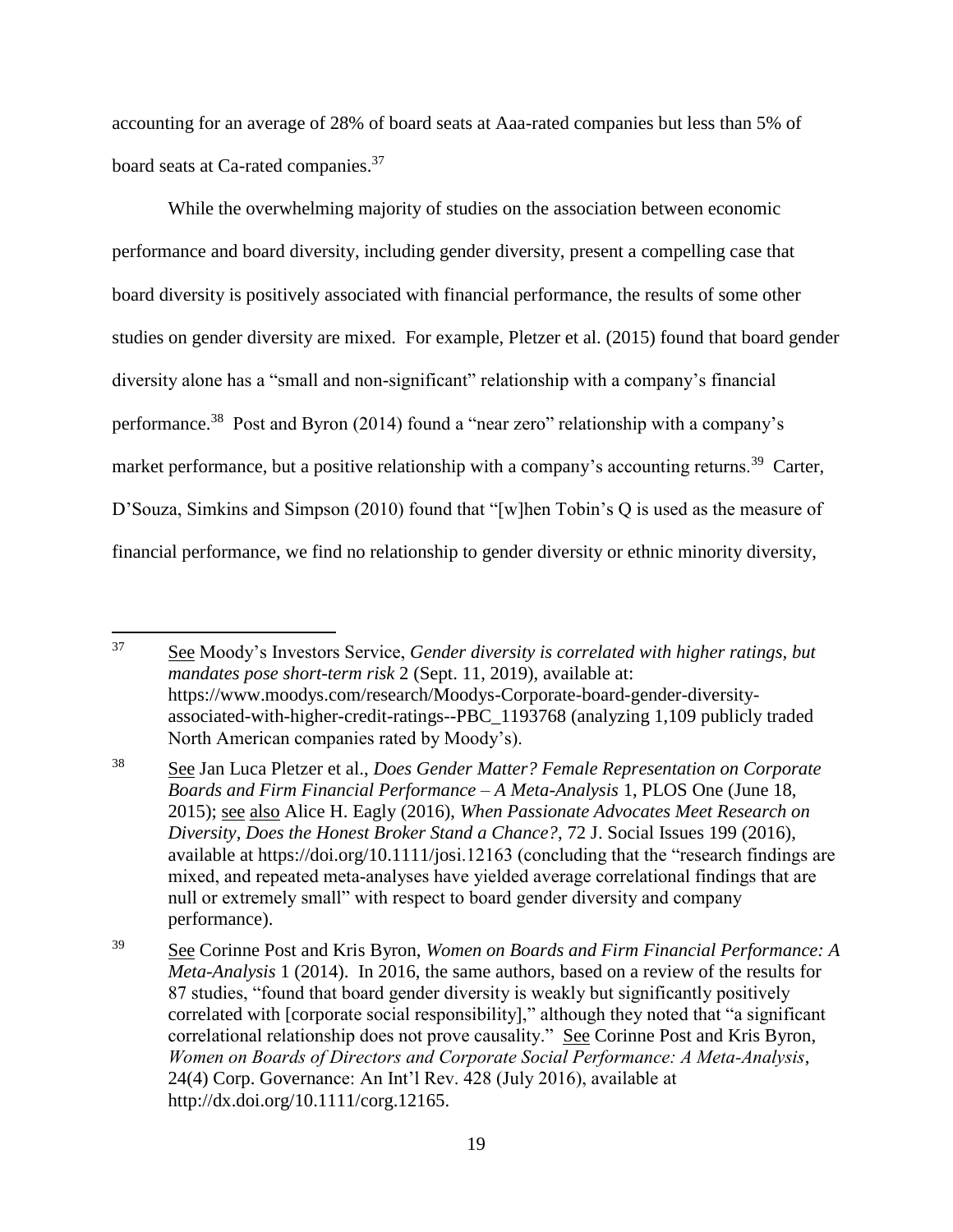neither positive nor negative."<sup>40</sup> A study conducted by Campbell and Minguez-Vera (2007) "suggests, at a minimum, that increased gender diversity can be achieved without destroying shareholder value."<sup>41</sup> Adams and Ferreira (2009) found that "gender diversity has beneficial effects in companies with weak shareholder rights, where additional board monitoring could enhance firm value, but detrimental effects in companies with strong shareholder rights." $42$ Carter et al.  $(2010)^{43}$  and the U.S. Government Accountability Office ("GAO")  $(2015)^{44}$ concluded that the mixed nature of various academic studies may be due to differences in methodologies, data samples and time periods.

<sup>40</sup> See David A. Carter et al., *The Gender and Ethnic Diversity of US Boards and Board Committees and Firm Financial Performance*, 18(5) Corp. Governance 396, 410 (2010) (analysis of 541 S&P 500 companies for the years 1998-2002).

<sup>41</sup> See Kevin Campbell and Antonio Minguez-Vera, *Gender Diversity in the Boardroom and Firm Financial Performance*, 83(3) J. Bus. Ethics 13 (Feb. 2008) (analyzing 68 nonfinancial companies listed on the continuous market in Madrid during the period from January 1995 to December 2000, measuring firm value by an approximation of Tobin's Q defined as the sum of the market value of stock and the book value of debt divided by the book value of total assets).

<sup>42</sup> See Renee B. Adams and Daniel Ferreira, *Women in the boardroom and their impact on governance and performance*, 94 J. Fin. Econ. 291 (2009) (analyzing 1,939 S&P 500, S&P MidCaps, and S&P SmallCap companies for the period 1996 to 2003, measuring company performance by a proxy for Tobin's Q (the ratio of market value to book value) and return on assets).

 $\frac{43}{100}$  See Carter et al., supra note 40, at 400 (observing that the different "statistical methods, data, and time periods investigated vary greatly so that the results are not easily comparable.").

<sup>&</sup>lt;sup>44</sup> See United States Government Accountability Office, Report to the Ranking Member, Subcommittee on Capital Markets and Government Sponsored Enterprises, Committee on Financial Services, House of Representatives, *Corporate Boards: Strategies to Address Representation of Women Include Federal Disclosure Requirements* 5 (Dec. 2015) (the "GAO Report"), available at: https://www.gao.gov/assets/680/674008.pdf ("Some research has found that gender diverse boards may have a positive impact on a company's financial performance, but other research has not. These mixed results depend, in part, on differences in how financial performance was defined and what methodologies were used").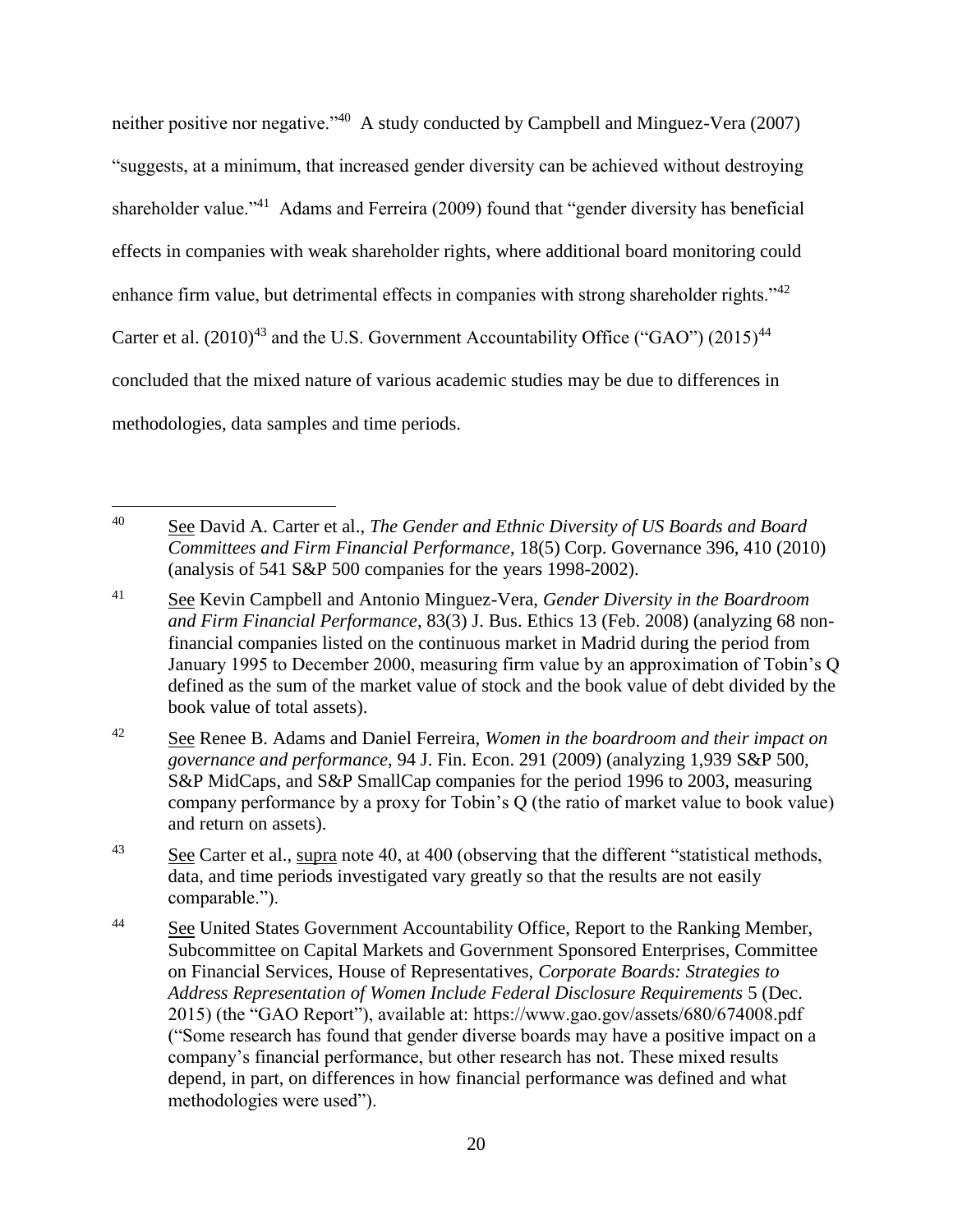While there are studies drawing different conclusions, Nasdaq believes that there is a compelling body of credible research on the association between economic performance and board diversity. At a minimum, Nasdaq believes that the academic studies support the conclusion that board diversity does not have adverse effects on company financial performance. This is not the first time Nasdaq has considered whether, on balance, various studies finding mixed results related to board composition and company performance are a sufficient rationale to propose a listing rule. For example, in 2003, notwithstanding the varying findings of studies at the time regarding the relationship between company performance and board independence,<sup>45</sup> Nasdaq adopted listing rules requiring a majority independent board that were "intended to enhance investor confidence in the companies that list on Nasdaq."<sup>46</sup> In its Approval Order, the SEC stated that "[t]he Commission has long encouraged exchanges to adopt and strengthen their corporate governance listing standards in order to, among other things, enhance investor confidence in the securities markets."<sup>47</sup>

<sup>45</sup> See, e.g., Benjamin E. Hermalin and Michael S. Weisbach, *The Effects of Board Composition and Direct Incentives on Firm Performance*, 20 Fin. Mgmt. 101, 111 (1991) (finding that "there appears to be no relation between board composition and performance"); Sanjai Bhagat and Bernard Black, *The Uncertain Relationship Between Board Composition and Firm Performance*, 54(3) Bus. Law. 921, 950 (1999) ("At the very least, there is no convincing evidence that increasing board independence, relative to the norms that currently prevail among large American firms, will improve firm performance. And there is some evidence suggesting the opposite—that firms with supermajority-independent boards perform worse than other firms, and that firms with more inside than independent directors perform about as well as firms with majority- (but not supermajority-) independent boards.").

<sup>46</sup> See Order Approving Proposed Rule Changes, 68 Fed. Reg. 64,154, 64,161 (Nov. 12, 2003) (approving SR-NASD-2002-77, SR-NASD-2002-80, SR-NASD-2002-138, SR-NASD-2002-139, and SR-NASD-2002-141).

 $^{47}$  Id. at 64,176.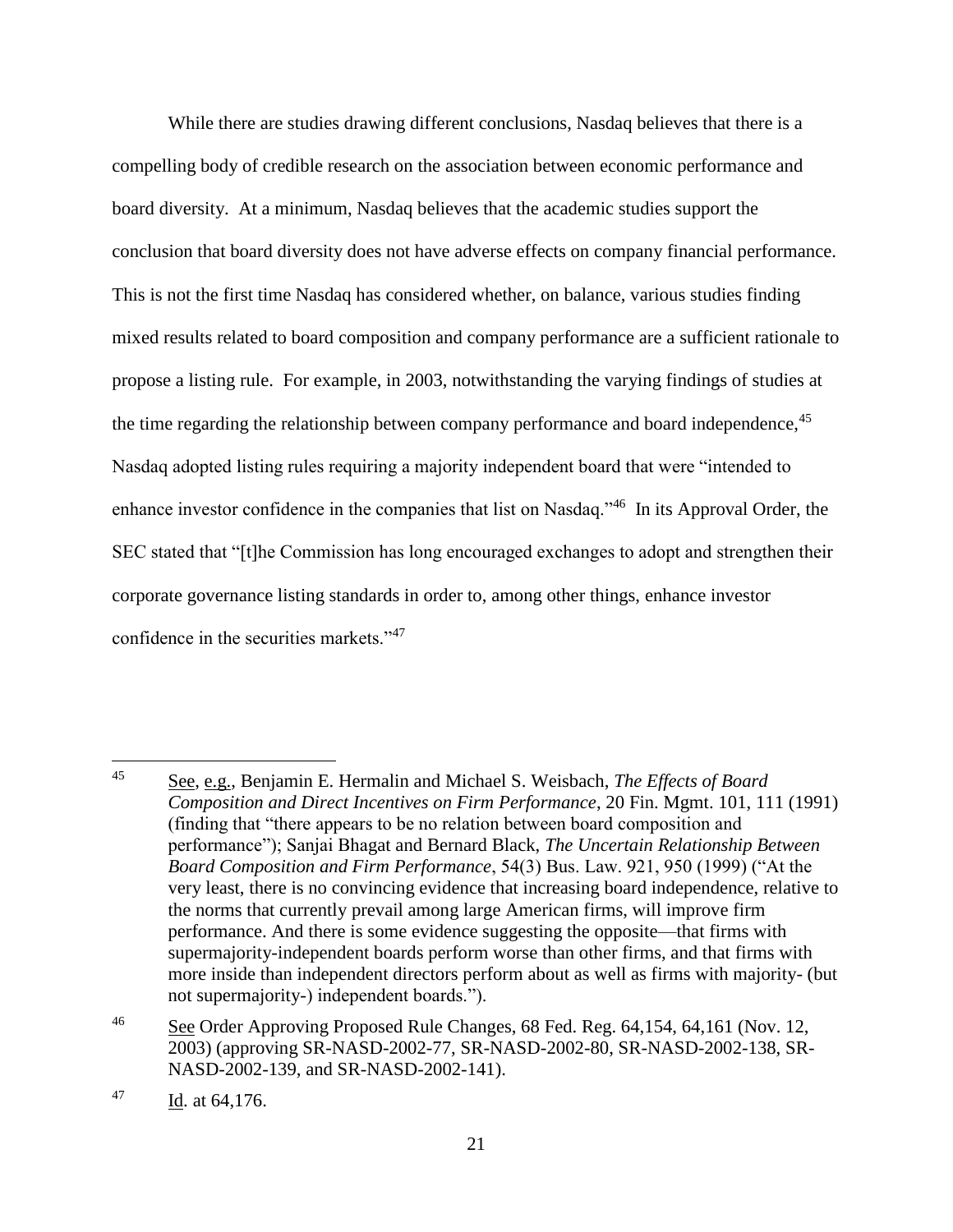Along the same lines, even without clear consensus among studies related to board diversity and company performance, the heightened focus on corporate board diversity by investors demonstrates that investor confidence is undermined when data on board diversity is not readily available and when companies do not explain the reasons for the apparent absence of diversity on their boards. Therefore, Nasdaq believes that the proposal will enhance investor confidence that all listed companies are considering diversity in the context of selecting directors, either by including at least two Diverse directors on their boards or by explaining their rationale for not meeting that objective. Further, Nasdaq believes that the proposal is consistent with the Act because it will not negatively impact capital formation, competition or efficiency among its public companies, and will promote investor protection and the public interest.<sup>48</sup>

#### b. Diversity and Investor Protection

There is substantial evidence that board diversity enhances the quality of a company's financial reporting, internal controls, public disclosures and management oversight. In reaching this conclusion, Nasdaq evaluated the results of more than a dozen studies spanning more than two decades that found a positive association between gender diversity and important investor protections, and the assertions by some academics that such findings may extend to other forms of diversity, including racial and ethnic diversity. The findings of the studies reviewed by Nasdaq are summarized below.

 $\overline{a}$ <sup>48</sup> See also Lee, supra note 22 ("I could never quite buy in to the view that some 40 percent of the population in our country (if we're talking about minorities) or over half the country (if we're talking about women) must rationalize their inclusion in corporate boardrooms and elsewhere in economic terms instead of the reverse. How can one possibly justify—in economic terms—the systematic exclusion of a major portion of our talent base from the corporate pool?").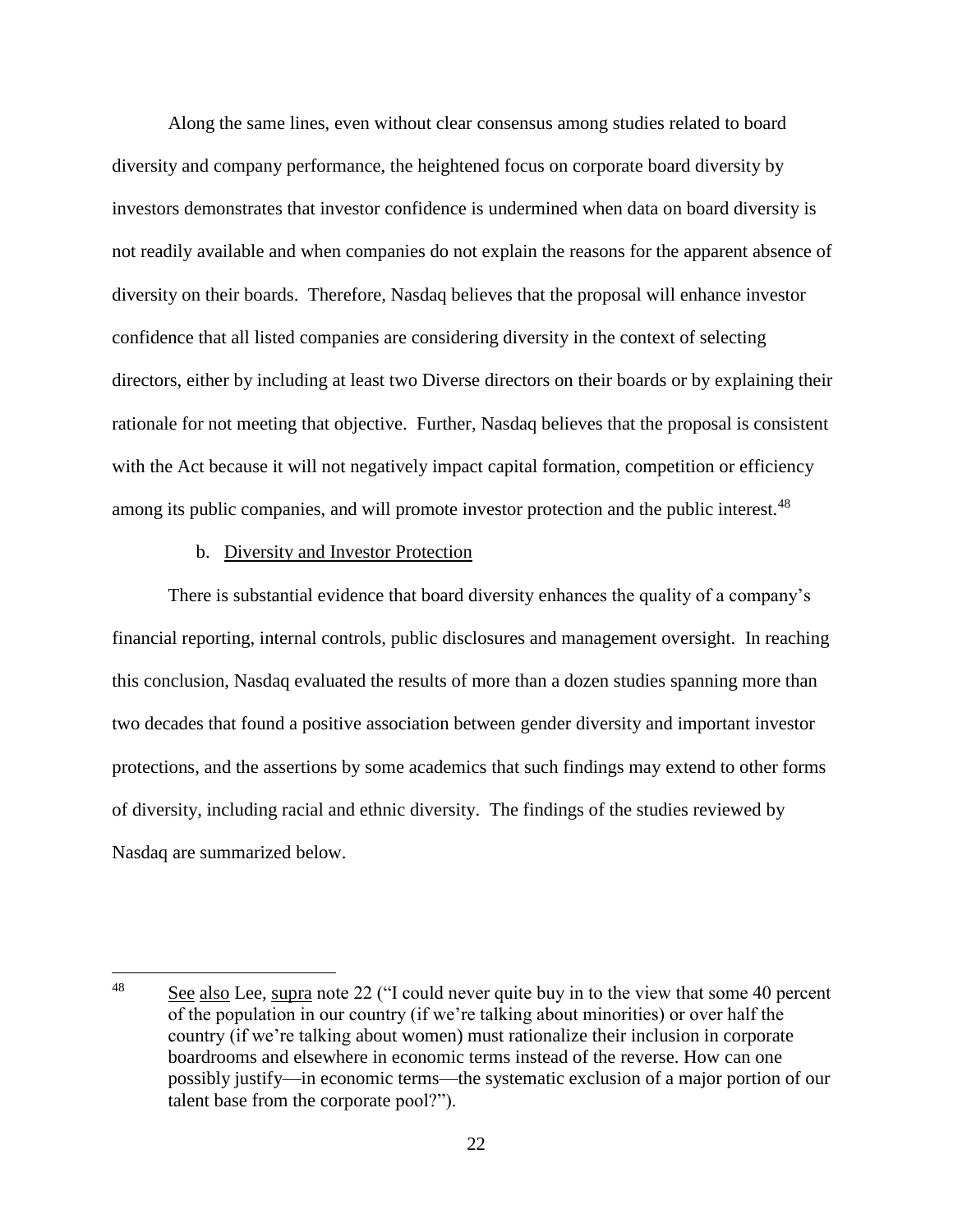Adams and Ferreira (2009) found that women are "more likely to sit on" the audit committee,<sup>49</sup> and a subsequent study by Srinidhi, Gul and Tsui (2011) found that companies with women on the audit committee are associated with "higher earnings quality" and "better reporting discipline by managers,"<sup>50</sup> leading the authors to conclude that "including female directors on the board and the audit committee are plausible ways of improving the firm's reporting discipline and increasing investor confidence in financial statements."<sup>51</sup>

A study conducted in 2016 by Pucheta‐Martínez et al. concluded that gender diversity on the audit committee "improves the quality of financial information."<sup>52</sup> They found that "the percentage of females on [audit committees] reduces the probability of [audit] qualifications due to errors, non-compliance or the omission of information,"<sup>53</sup> and found a positive association between gender diverse audit committees and disclosing audit reports with uncertainties and scope limitations. This suggests that gender diverse audit committees "ensure that managers do

<sup>49</sup> See Adams and Ferreira, supra note 42, at 292.

<sup>50</sup> See Bin Srinidhi et al., *Female Directors and Earnings Quality*, 28(5) Contemporary Accounting Research 1610, 1612-16 (Winter 2011) (analyzing 3,132 firm years during the period from 2001 to 2007 based on S&P COMPUSTAT, Corporate Library's Board Analyst, and IRRC databases; "choos[ing] the accruals quality as the metric that best reflects the ability of current earnings to reflect future cash flows" (noting that it "best predicts the incidence and magnitude of fraud relative to other commonly used measures of earnings quality") and analyzing surprise earnings results that exceeded previous earnings or analyst forecasts, because "managers of firms whose unmanaged earnings fall marginally below the benchmarks have [an] incentive to manage earnings upwards so as to meet or beat previous earnings").

 $51$  Id. at 1612.

<sup>52</sup> See Maria Consuelo Pucheta‐Martínez et al., *Corporate governance, female directors and quality of financial information.* 25(4) Bus. Ethics: A European Rev. 363, 378 (2016) (analyzing a sample of non-financial companies listed on the Madrid Stock Exchange during 2004-2011).

<sup>53</sup> Id. at 363.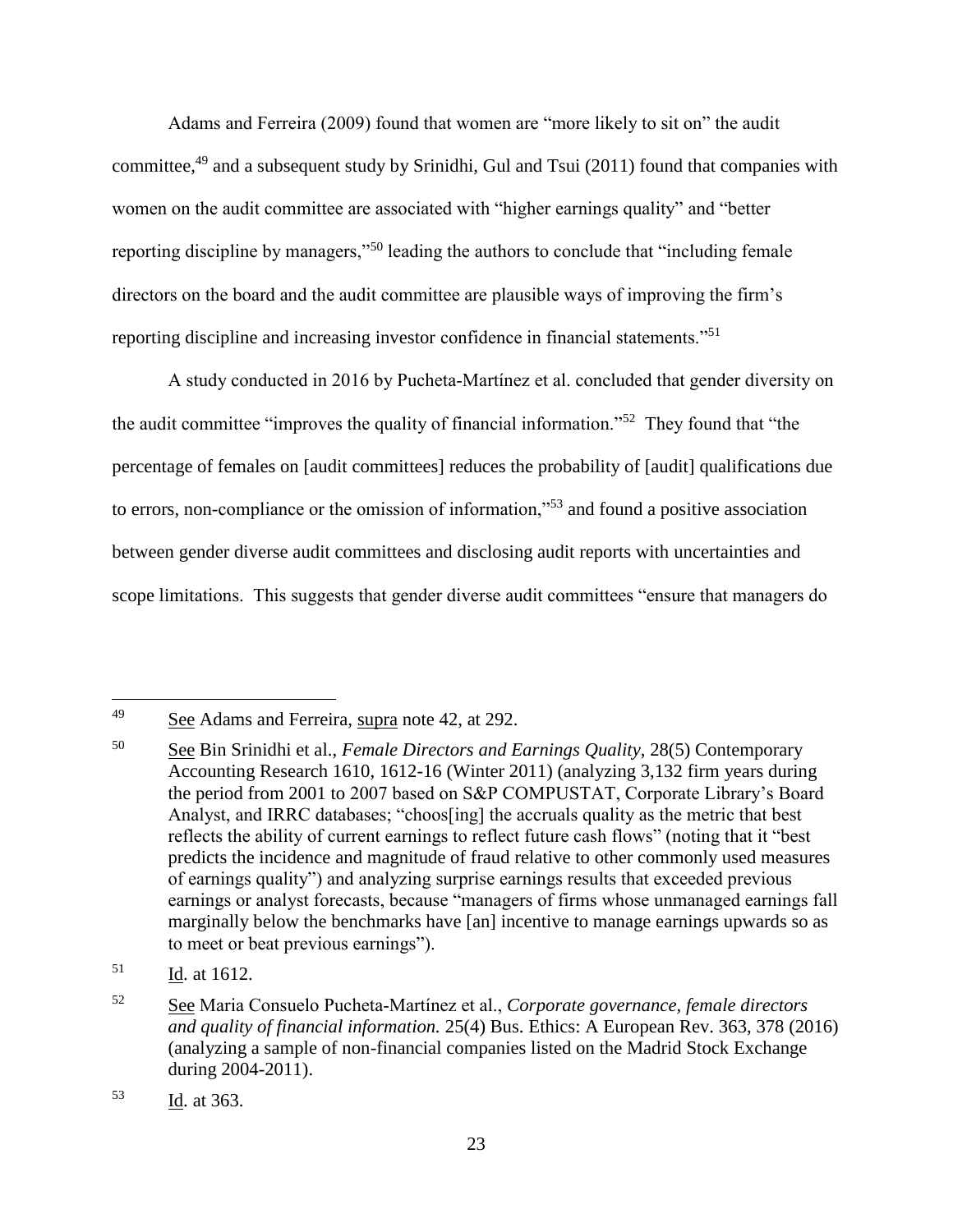not seek to pressure auditors into issuing a clean opinion instead of a qualified opinion" when any uncertainties or scope limitations are identified.<sup>54</sup>

More recently, a study by Gull in 2018 found that the presence of female audit committee members with business expertise is associated with a lower magnitude of earnings management,<sup>55</sup> and a study conducted in 2019 by Bravo and Alcaide-Ruiz found a positive association between women on the audit committee with financial or accounting expertise and the voluntary disclosure of forward-looking information.<sup>56</sup> Bravo and Alcaide-Ruiz concluded that "female [audit committee] members with financial expertise play an important role in influencing disclosure strategies that provide forward-looking information containing projections and financial data useful for investors."<sup>57</sup>

While the above studies demonstrate a positive association between gender diverse audit committees and the quality of a company's earnings, financial information and public disclosures, other studies found a positive association between board gender diversity and important investor protections regardless of whether or not women are on the audit committee.

<sup>54</sup> Id. at 368.

<sup>55</sup> See Ammar Gull et al., *Beyond gender diversity: How specific attributes of female directors affect earnings management*, 50(3) British Acct. Rev. 255 (Sept. 2017), available at: https://ideas.repec.org/a/eee/bracre/v50y2018i3p255-274.html (analyzing 394 French companies belonging to the CAC All-Shares index listed on Euronext Paris from 2001 to 2010, prior to the implementation of France's gender mandate law that required women to comprise 20% of a company's board of directors by 2014 and 40% by 2016).

<sup>56</sup> See Francisco Bravo and Maria Dolores Alcaide-Ruiz, *The disclosure of financial forward-looking information*, 34(2) Gender in Mgmt. 140, 142-44 (2019) (analyzing companies included in the S&P 100 Index in 2016, "focus[ing] on the disclosure of financial forward-looking information (which is likely to require financial expertise), such as earnings forecasts, expected revenues, anticipated cash flows or any other financial indicator").

<sup>57</sup> Id. at 150.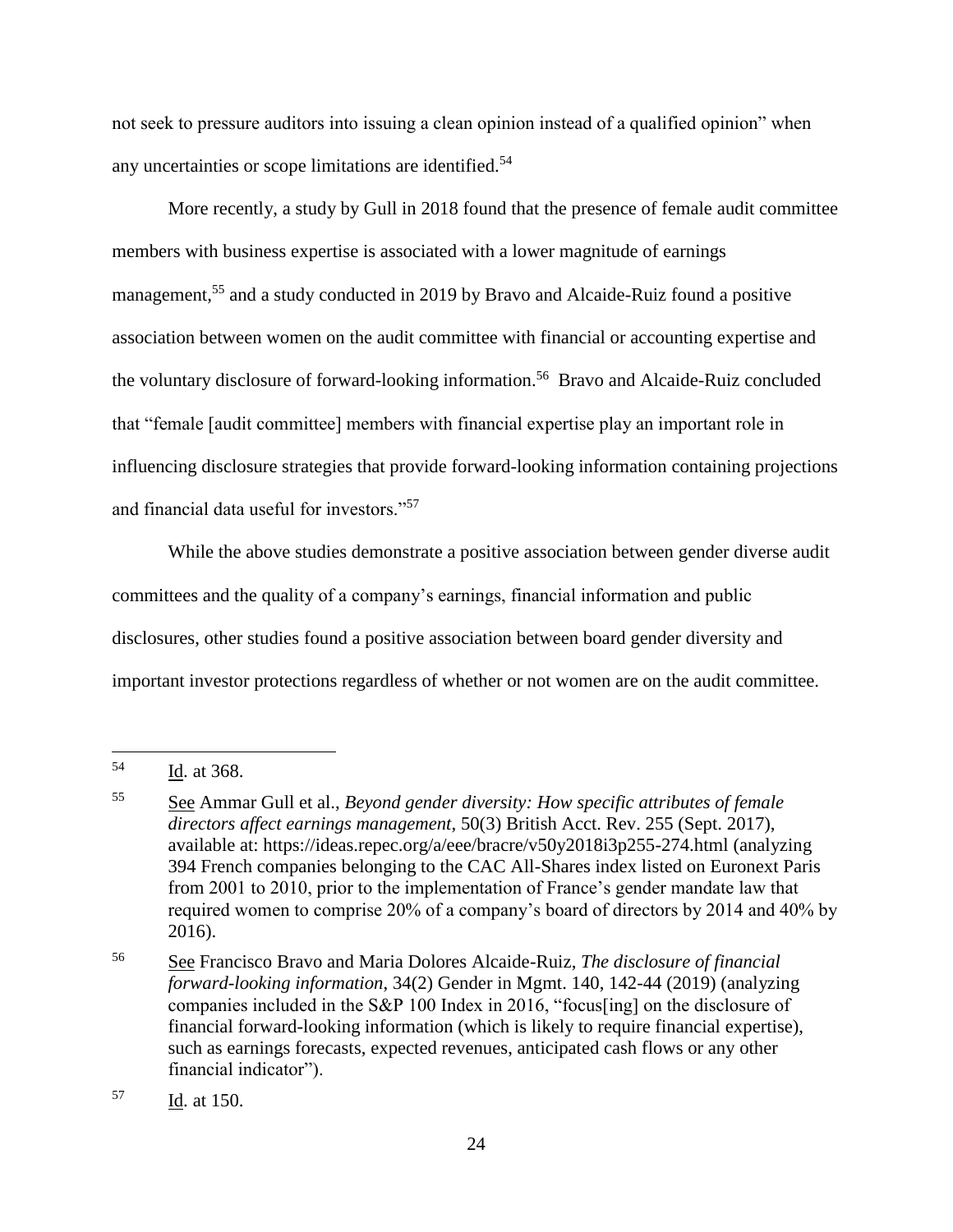Abbott, Parker & Persley (2012) found, within a sample of non-Fortune 1000 companies, "a significant association between the presence of at least one woman on the board and a lower likelihood of [a material financial] restatement."<sup>58</sup> Their findings are consistent with a subsequent study by Wahid (2017), which concluded that "gender-diverse boards commit fewer financial reporting mistakes and engage in less fraud."<sup>59</sup> Specifically, companies with female directors have "fewer irregularity-type [financial] restatements, which tend to be indicative of financial manipulation."<sup>60</sup> Wahid suggested that the implications of her study extend beyond gender diversity:

If you're going to introduce perspectives, those perspectives might be coming not just from male versus female. They could be coming from people of different ages, from different racial backgrounds . . . [and] [i]f we just focus on one, we could be essentially taking away from other dimensions of diversity and decreasing perspective.<sup>61</sup>

<sup>58</sup> See Lawrence J. Abbott et al., *Female Board Presence and the Likelihood of Financial Restatement*, 26(4) Accounting Horizons 607, 626 (2012) (analyzing a sample of 278 pre-SOX annual financial restatements and 187 pre-SOX quarterly financial restatements of U.S. companies from January 1, 1997 through June 30, 2002 identified by the U.S. General Accounting Office restatement report 03-138 (which only included "material misstatements of financial results"), and 75 post-SOX annual financial restatements from July 1, 2002, to September 30, 2005 identified by U.S. General Accounting Office restatement report 06-678 (which only included "restatements that were being made to correct material misstatements of previously reported financial information"), consisting almost exclusively of non-Fortune 1000 companies).

<sup>59</sup> See Aida Sijamic Wahid, The *Effects and the Mechanisms of Board Gender Diversity: Evidence from Financial Manipulation*, J. Bus. Ethics (forthcoming) (Dec. 2017) Rotman School of Management Working Paper No. 2930132 at 1, available at: https://ssrn.com/abstract=2930132 (analyzing 6,132 U.S. public companies during the period from 2000 to 2010, for a total of 38,273 firm-year observations).

<sup>60</sup> Id. at 23.

<sup>61</sup> See Barbara Shecter, *Diverse boards tied to fewer financial 'irregularities,' Canadian study finds*. Financial Post (Feb. 5, 2020), https://business.financialpost.com/news/fpstreet/diverse-boards-tied-to-fewer-financial-irregularities-canadian-study-finds (last accessed Nov. 27, 2020).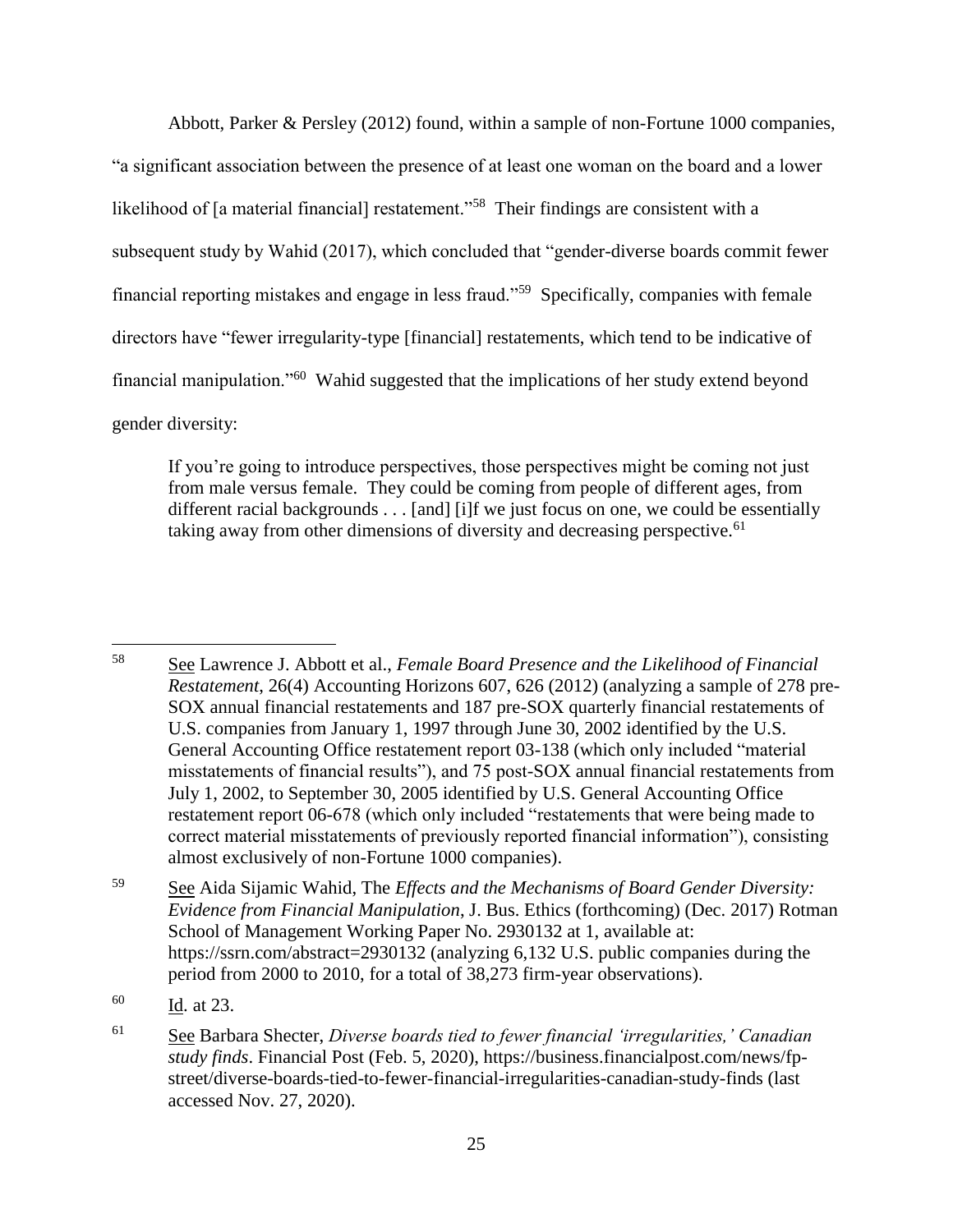Cumming, Leung and Rui (2015) also examined the relationship between gender diversity and fraud, and found that the presence of women on boards is associated with a lower likelihood of securities fraud; indeed, they found "strong evidence of a negative and diminishing effect of women on boards and the probability of being in our fraud sample."<sup>62</sup> The authors suggested that "other forms of board diversity, including but not limited to gender diversity, may likewise reduce fraud."<sup>63</sup>

Chen, Eshleman and Soileau (2016) suggested that the relationship between gender diversity and higher earnings quality observed by Srinidhi, Gul and Tsui (2011) is ultimately driven by reduced weaknesses in internal control over financial reporting, noting that "prior literature has established a negative relationship between internal control weaknesses and earnings quality."<sup>64</sup> The authors found that having at least one woman on the board (regardless of whether or not she is on the audit committee) "may lead to [a] reduced likelihood of material weaknesses [in internal control over financial reporting]."<sup>65</sup>

Board gender diversity also was found to be positively associated with more transparent public disclosures. Gul, Srinidhi & Ng (2011) concluded that "gender diversity improves stock price informativeness by increasing voluntary public disclosures in large firms and increasing the

<sup>62</sup> <sup>62</sup> See Douglas J. Cumming et al., *Gender Diversity and Securities Fraud*, Academy of Management Journal 34 (forthcoming) (Feb. 2, 2015), available at https://ssrn.com/abstract=2562399 (analyzing China Securities Regulatory Commission data from 2001 to 2010, including 742 companies with enforcement actions for fraud, and 742 non-fraudulent companies for a control group).

<sup>63</sup> Id. at 33.

<sup>64</sup> See Yu Chen et al., *Board Gender Diversity and Internal Control Weaknesses*, 33 Advances in Acct. 11 (2016) (analyzing a sample of 4267 firm-year observations during the period from 2004 to 2013, beginning "the first year internal control weaknesses were required to be disclosed under section 404 of SOX").

<sup>65</sup> Id. at 18.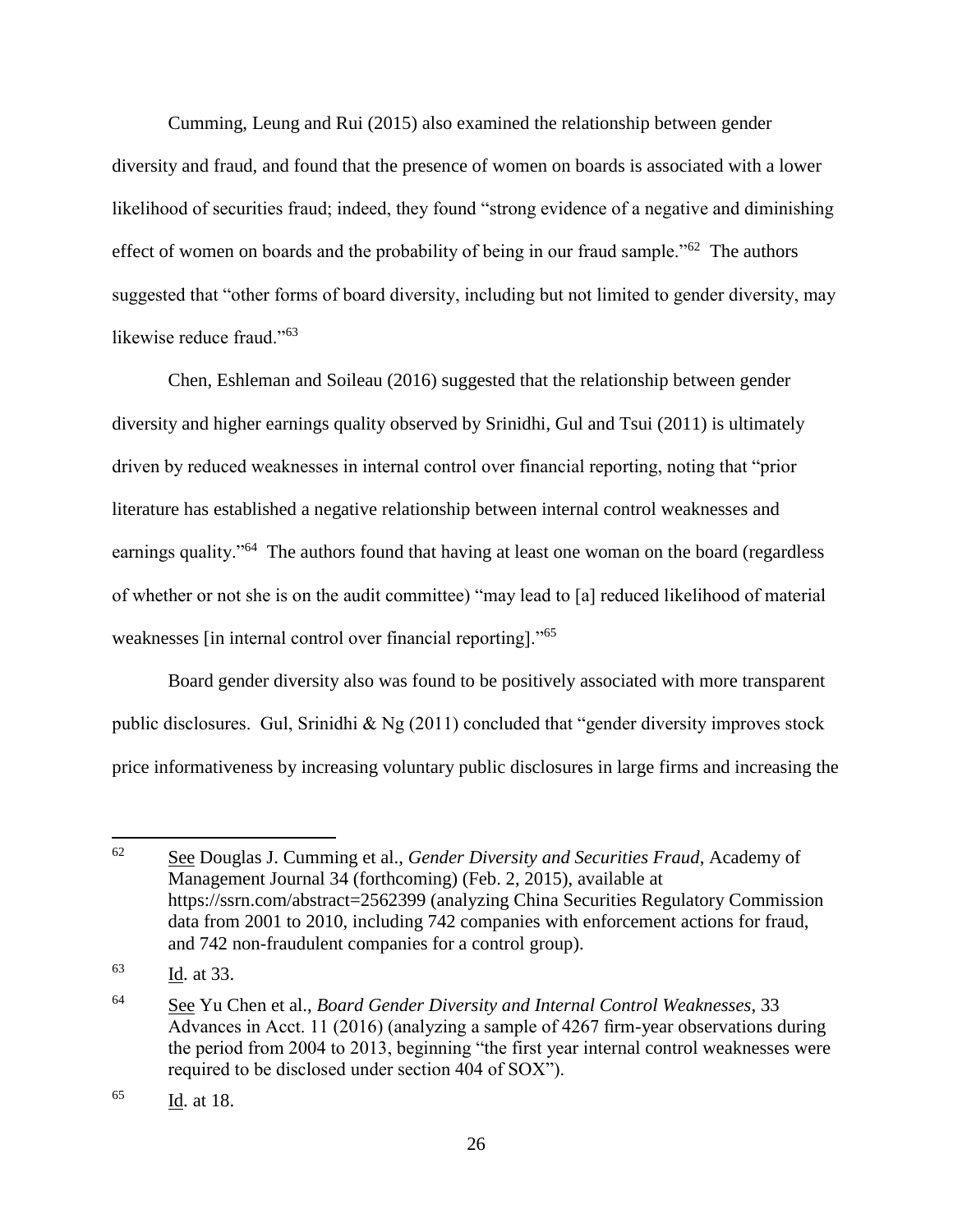incentives for private information collection in small firms."<sup>66</sup> Abad et al. (2017) concluded that companies with gender diverse boards are associated with lower levels of information asymmetry, suggesting that increasing board gender diversity is associated with "reducing the risk of informed trading and enhancing stock liquidity."<sup>67</sup>

Other studies have found that diverse boards are better at overseeing management. Adams and Ferreira (2009) found "direct evidence that more diverse boards are more likely to hold CEOs accountable for poor stock price performance; CEO turnover is more sensitive to stock return performance in firms with relatively more women on boards."<sup>68</sup> Lucas-Perez et al. (2014) found that board gender diversity is positively associated with linking executive compensation plans to company performance,<sup>69</sup> which may be an effective mechanism to deter opportunistic behavior by management and align their interests with shareholders.<sup>70</sup> A lack of diversity has been found to have the opposite effect. Westphal and Zajac (1995) found that

<sup>66</sup> <sup>66</sup> See Ferdinand A. Gul et al., *Does board gender diversity improve the informativeness of stock prices?*, 51(3) J. Acct. & Econ. 314 (April 2011) (analyzing 4,084 firm years during the period from 2002 to 2007, excluding companies in the utilities and financial industries, measuring public information disclosure using "voluntary continuous disclosure of 'other' events in 8K reports" and measuring stock price informativeness by "idiosyncratic volatility," or volatility that cannot be explained to systematic factors and can be diversified away).

<sup>67</sup> See David Abad et al., *Does Gender Diversity on Corporate Boards Reduce Information Asymmetry in Equity Markets?* 20(3) BRQ Business Research Quarterly 192, 202 (July 2017) (analyzing 531 company-year observations from 2004 to 2009 of non-financial companies traded on the electronic trading platform of the Spanish Stock Exchange (SIBE)).

<sup>68</sup> See Adams and Ferreira, supra note 42, at 292.

<sup>69</sup> See Maria Encarnacion Lucas-Perez et al., *Women on the Board and Managers' Pay: Evidence from Spain*, 129 J. Bus. Ethics 285 (April 2014).

<sup>70</sup> Id.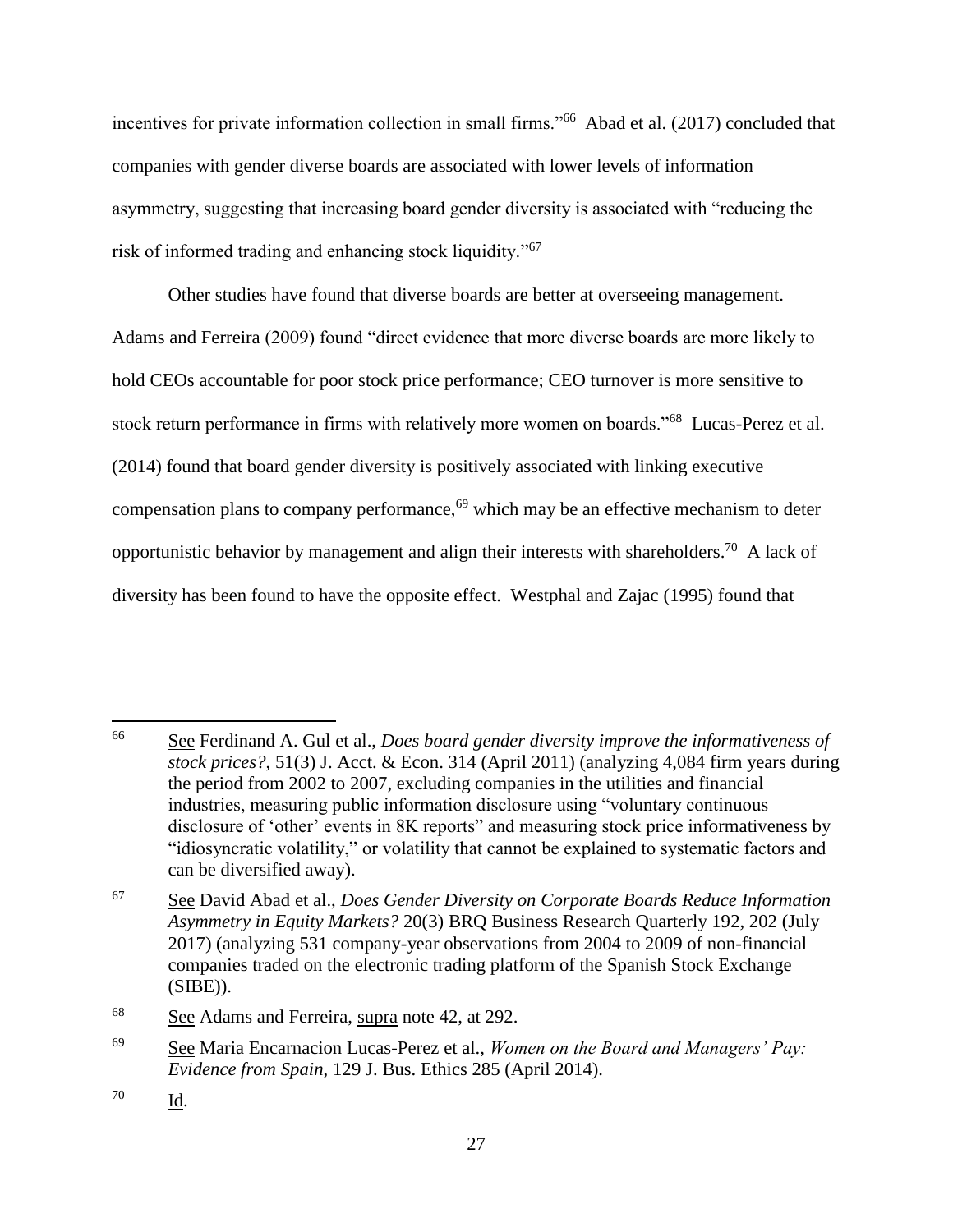"increased demographic similarity between CEOs and the board is likely to result in more generous CEO compensation contracts."<sup>71</sup>

c. Diversity and Decision Making

Wahid (2017) suggests that "at a minimum, gender diversity on corporate boards has a neutral effect on governance quality, and at best, it has positive consequences for boards' ability to monitor firm management."<sup>72</sup> Nasdaq reviewed studies suggesting that board diversity can indeed enhance a company's ability to monitor management by reducing "groupthink" and improving decision making.

In 2009, the Commission, in adopting rules requiring proxy disclosure describing whether a company considers diversity in identifying director nominees, recognized the impact of diversity on decision making and corporate governance:

A board may determine, in connection with preparing its disclosure, that it is beneficial to disclose and follow a policy of seeking diversity. Such a policy may encourage boards to conduct broader director searches, evaluating a wider range of candidates and potentially improving board quality. To the extent that boards branch out from the set of candidates they would ordinarily consider, they may nominate directors who have fewer existing ties to the board or management and are, consequently, more independent. To the extent that a more independent board is desirable at a particular company, the resulting increase in board independence could potentially improve governance. In addition, in some companies a policy of increasing board diversity may also improve the board's decision making process by encouraging consideration of a broader range of views.<sup>73</sup>

Nasdaq agrees with the Commission's suggestion that board diversity improves board

quality, governance and decision making. Nasdaq is concerned that boards lacking diversity can inadvertently suffer from "groupthink," which is "a dysfunctional mode of group decision

<sup>71</sup> See James D. Westphal and Edward J. Zajac, *Who Shall Govern? CEO/Board Power, Demographic Similarity, and New Director Selection*, 40(1) Admin. Sci. Q. 60, 77 (March 1995).

<sup>72</sup> See Wahid, supra note 59, at 5.

<sup>73</sup> See Proxy Disclosure Enhancements, 74 Fed. Reg. 68,334, 68,355 (Dec. 23, 2009).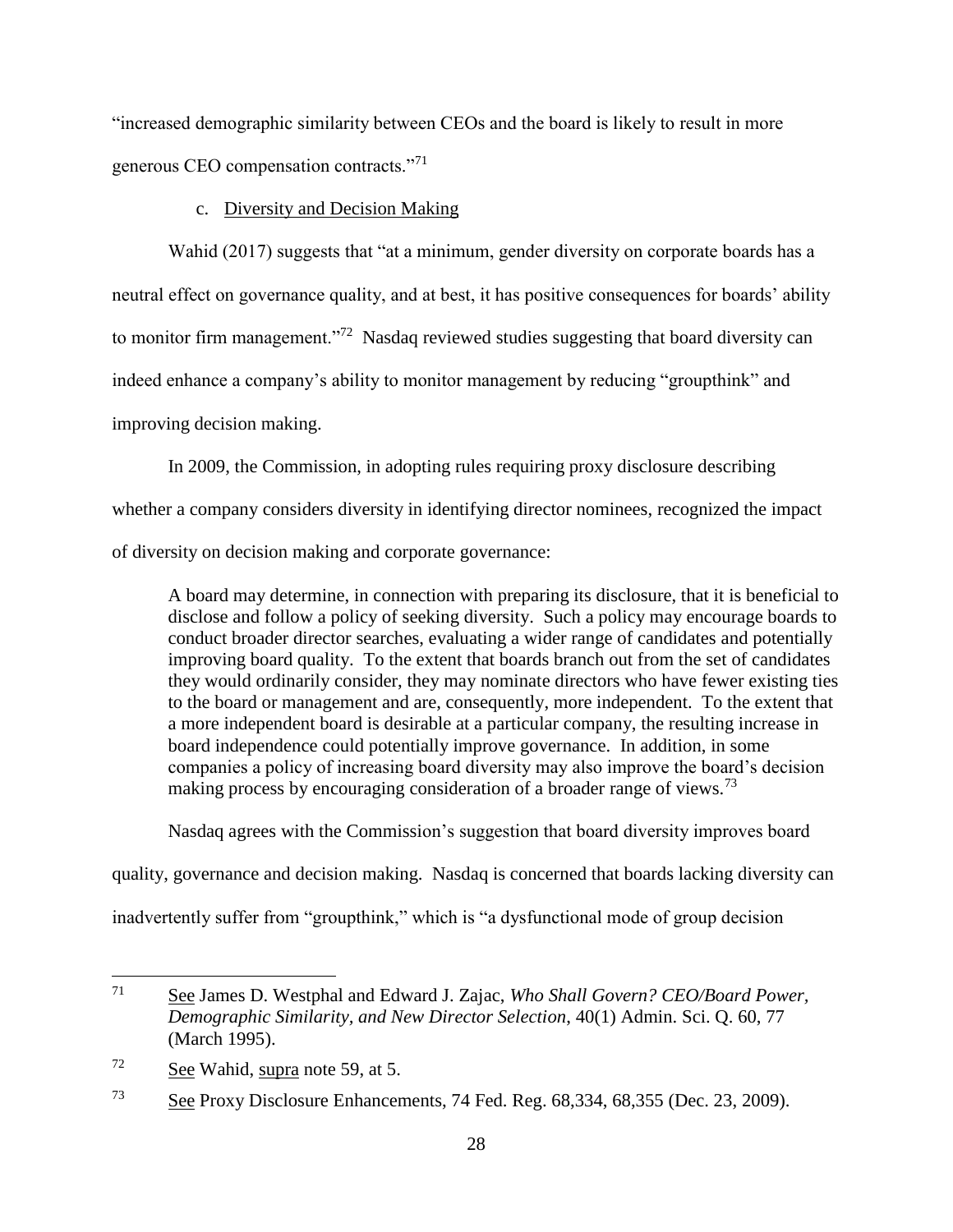making characterized by a reduction in independent critical thinking and a relentless striving for unanimity among members."<sup>74</sup> The catastrophic financial consequences of groupthink became evident in the 2008 global financial crisis, after which the IMF's Independent Evaluation Office concluded that "[t]he IMF's ability to correctly identify the mounting risks [as the crisis developed] was hindered by a high degree of groupthink."<sup>75</sup>

Other studies suggest that increased diversity reduces groupthink and leads to robust dialogue and better decision making. Dallas (2002) observed that "heterogeneous groups share conflicting opinions, knowledge, and perspectives that result in a more thorough consideration of a wide range of interpretations, alternatives, and consequences."<sup>76</sup> Bernile et al. (2017) found that "diversity in the board of directors reduces stock return volatility, which is consistent with diverse backgrounds working as a governance mechanism, moderating decisions, and alleviating problems associated with 'groupthink.'"<sup>77</sup> Dhir (2015) concluded that gender diversity may "promote cognitive diversity and constructive conflict in the boardroom."<sup>78</sup> After interviewing 23 directors about their experience with Norway's board gender mandate, he observed:

<sup>74</sup> <sup>74</sup> See Daniel P. Forbes and Frances J. Milliken, *Cognition and Corporate Governance: Understanding Boards of Directors as Strategic Decision-Making Groups*, 24(3) Acad. Mgmt. Rev. 489, 496 (Jul. 1999).

<sup>75</sup> See International Monetary Fund, *IMF Performance in the Run-Up to the Financial and Economic Crisis* (August 2011), available at: https://www.elibrary.imf.org/view/IMF017/11570-9781616350789/11570- 9781616350789/ch04.xml?language=en&redirect=true ("The evaluation found that incentives were not well aligned to foster the candid exchange of ideas that is needed for good surveillance—many staff reported concerns about the consequences of expressing views contrary to those of supervisors, [m]anagement, and country authorities.").

<sup>76</sup> See Lynne L. Dallas, *Does Corporate Law Protect the Interests of Shareholders and Other Stakeholders?: The New Managerialism and Diversity on Corporate Boards of Directors*, 76 Tul. L. Rev. 1363, 1391 (June 2002).

<sup>77</sup> See Bernile et al., supra note 28, at 38.

<sup>78</sup> See Aaron A. Dhir, CHALLENGING BOARDROOM DIVERSITY: CORPORATE LAW, GOVERNANCE, AND DIVERSITY 150 (2015) (emphasis removed) (sample included 23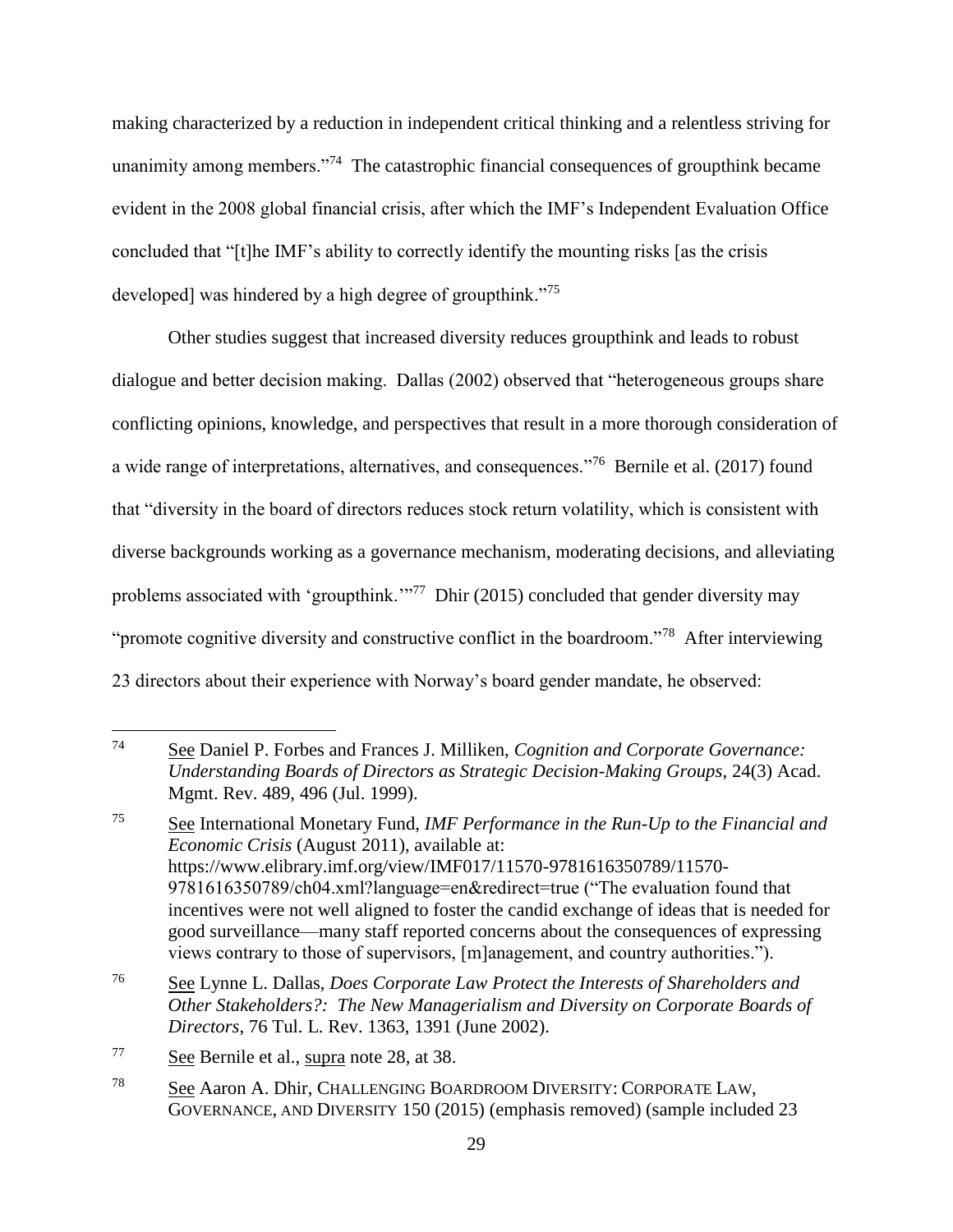First, many respondents contended that gender diversity promotes enhanced dialogue. Interviewees frequently spoke of their belief that heterogeneity has resulted in: (1) higher quality boardroom discussions; (2) broader discussions that consider a wide range of angles or viewpoints; (3) deeper or more thorough discussions; (4) more frequent and lengthier discussions; (5) better informed discussions; (6) discussions that are more frequently brought inside the boardroom (as opposed to being held in spaces outside the boardroom, either exclusively or in addition to inside the boardroom); or (7) discussions in which items that directors previously took for granted are drawn out and addressed where the implicit becomes explicit. Second, and intimately related, many interviewees indicated that diversification has led to (or has the potential to lead to) better decision making processes and/or final decisions.<sup>79</sup>

Investors also have emphasized the importance of diversity in decision making. A group of institutional investors charged with overseeing state investments and the retirement savings of public employees asserted that "board members who possess a variety of viewpoints may raise different ideas and encourage a full airing of dissenting views. Such a broad pool of talent can be assembled when potential board candidates are not limited by gender, race, or ethnicity."80

Nasdaq believes that cognitive diversity is particularly important on boards because in their advisory role, especially related to corporate strategy, "the 'output' that boards produce is entirely cognitive in nature."<sup>81</sup> While in 1999, Forbes and Milliken characterized boards as "large, elite, and episodic decision making groups that face complex tasks pertaining to strategicissue processing,"<sup>82</sup> over the past two decades, their role has evolved; boards are now more active, frequent advisors on areas such as cybersecurity, social media, and environmental, social and governance ("ESG") issues such as climate change and racial and gender inequality. Nasdaq

 $81$  See Forbes and Milliken, supra note 74, at 492.

<sup>82</sup> Id.

directors of Norwegian corporate boards, representing an aggregate of 95 board appointments at more than 70 corporations).

 $\frac{79}{10}$  Id. at 124 (emphasis removed).

<sup>&</sup>lt;sup>80</sup> See Petition for Amendment of Proxy Rule (March 31, 2015), available at: https://www.sec.gov/rules/petitions/2015/petn4-682.pdf.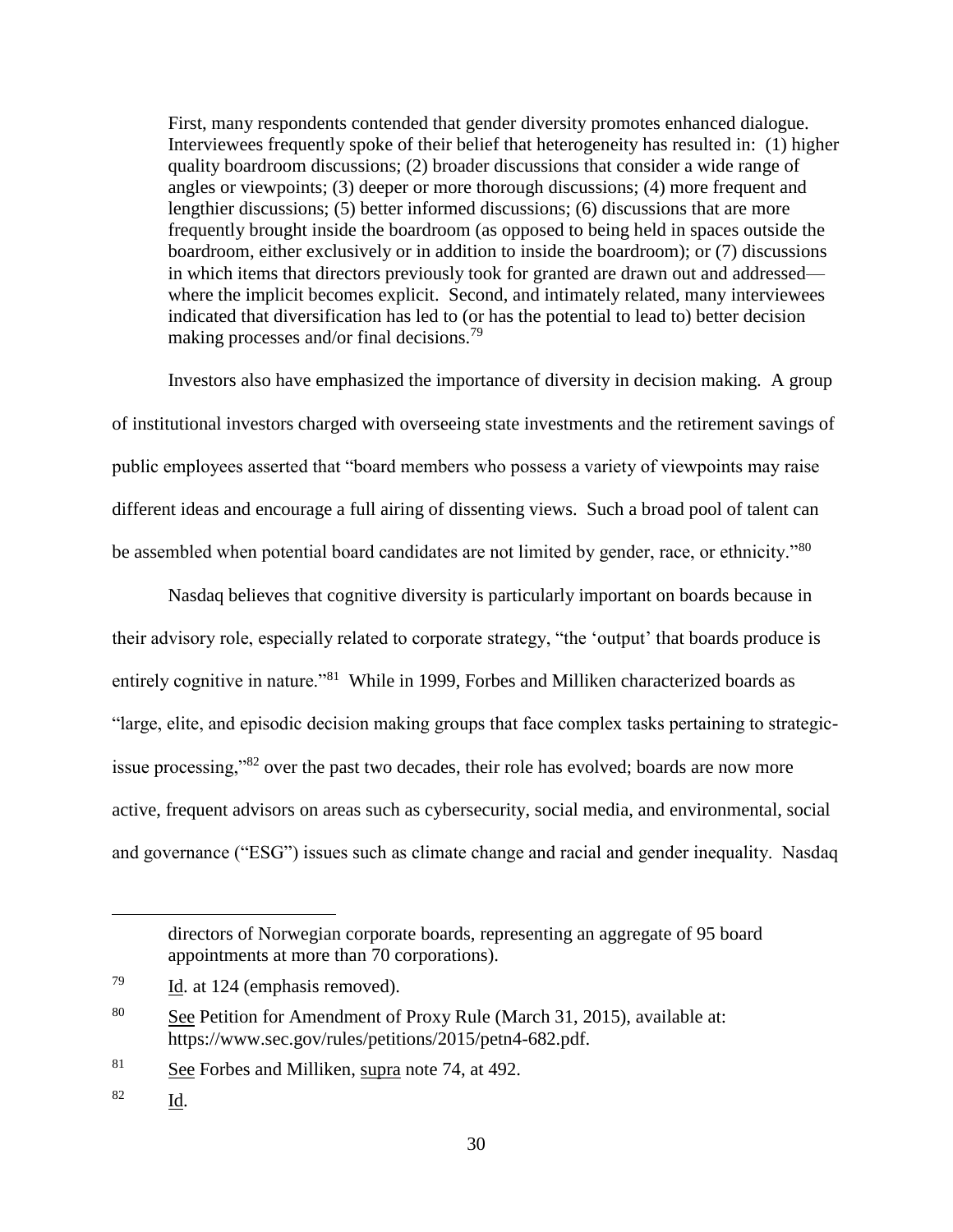believes that boards comprised of directors from diverse backgrounds enhance investor confidence by ensuring that board deliberations include the perspectives of more than one demographic group, leading to more robust dialogue and better decision making.

#### III. Current State of Board Diversity and Causes of Underrepresentation on Boards

While the above studies suggest a positive association between board diversity, company performance, investor protections, and decision making, there is a noticeable lack of diversity among U.S. public companies. Nasdaq is a global organization and operates in many countries around the world that already have implemented diversity-focused directives. In fact, Nasdaqlisted companies in Europe already are subject to diversity requirements.<sup>83</sup> This first-hand experience provides Nasdaq with a unique perspective to incorporate global best practices into its proposal to advance diversity on U.S. corporate boards. Given that the U.S. ranks 53<sup>rd</sup> in board gender diversity, according to the World Economic Forum in its 2020 Global Gender Gap Report, Nasdaq believes advancing board diversity in the U.S. is a critical business and market imperative. This same report also found that "American women still struggle to enter the very top business positions: only 21.7% of corporate managing board members are women."<sup>84</sup> As of

<sup>83</sup> <sup>83</sup> On Nasdaq's Nordic and Baltic exchanges, large companies must comply with EU Directive 2014/95/EU (the "EU Directive"), as implemented by each member state, which requires companies to disclose a board diversity policy with measurable objectives (including gender), or explain why they do not have such a policy. On Nasdaq Vilnius, companies are also required to comply with the Nasdaq Corporate Governance Code for Listed Companies or explain why they do not, which requires companies to consider diversity and seek gender equality on the board. Similarly, on Nasdaq Copenhagen, companies are required to comply with the Danish Corporate Governance Recommendations or explain why they do not, which requires companies to adopt and disclose a diversity policy that considers gender, age and international experience. On Nasdaq Iceland, listed companies must have at least 40% women on their board (a government requirement) and comply with the EU Directive.

<sup>84</sup> See World Economic Forum, *Global Gender Gap Report 2020* 33 (2019), available at: http://www3.weforum.org/docs/WEF\_GGGR\_2020.pdf.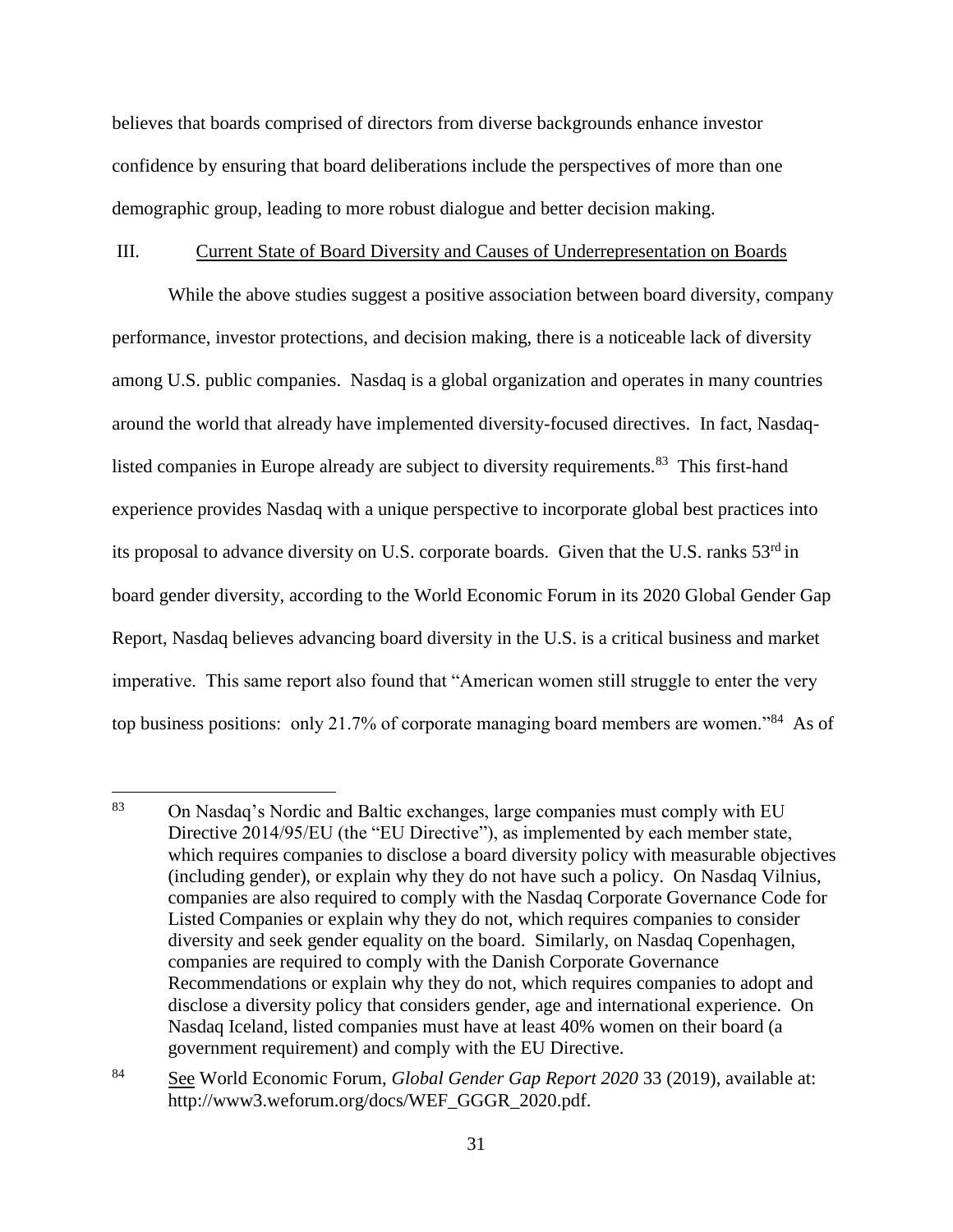2019, women directors held 19% of Russell 3000 seats (up from  $16\%$  in 2018).<sup>85</sup> In comparison, women hold more than 30% of board seats in Norway, France, Sweden and Finland.<sup>86</sup> At the current pace, the U.S. GAO estimates that it could take up to 34 years for U.S. companies to achieve gender parity on their boards.<sup>87</sup>

Progress toward greater racial and ethnic diversity in U.S. company boardrooms has been even slower. Over the past ten years, the percentage of African American/Black directors at Fortune 500 companies has remained between 7 and 9%, while the percentage of women directors has grown from 16 to 23%.<sup>88</sup> In 2019, only 10% of board seats at Russell 3000 companies were held by racial minorities, reflecting an incremental increase from 8% in 2008.<sup>89</sup> Among Fortune 500 companies in 2018, there were fewer than 20 directors who publicly selfidentified as LGBT+, and only nine companies reported considering sexual orientation and/or gender identity when identifying director nominees.<sup>90</sup>

Women and minority directors combined accounted for 34% of Fortune 500 board seats in 2018.<sup>91</sup> While women of color represent 18% of the U.S. population, they held only 4.6% of

- <sup>88</sup> See Russell Reynolds, *Ethnic & Gender Diversity on US Public Company Boards* 6 (September 8, 2020).
- <sup>89</sup> See Papadopoulous, supra note 85, at 5.
- <sup>90</sup> See Out Leadership, supra note 35.
- <sup>91</sup> See Deloitte, *Missing Pieces Report: The 2018 Board Diversity Census of Women and Minorities on Fortune 500 Boards* 9 (2018), available at:

<sup>85</sup> <sup>85</sup> See Kosmas Papadopoulos, ISS Analytics, *U.S. Board Diversity Trends in 2019* 4-5 (May 31, 2019), available at: https://www.issgovernance.com/file/publications/ISS\_US-Board-Diversity-Trends-2019.pdf.

<sup>86</sup> See Deloitte, *Women in the Boardroom: A global perspective* (6th ed. 2019), available at: https://www2.deloitte.com/content/dam/Deloitte/global/Documents/Risk/gx-risk-womenin-the-boardroom-sixth-edition.pdf.

<sup>87</sup> See GAO Report, supra note 44.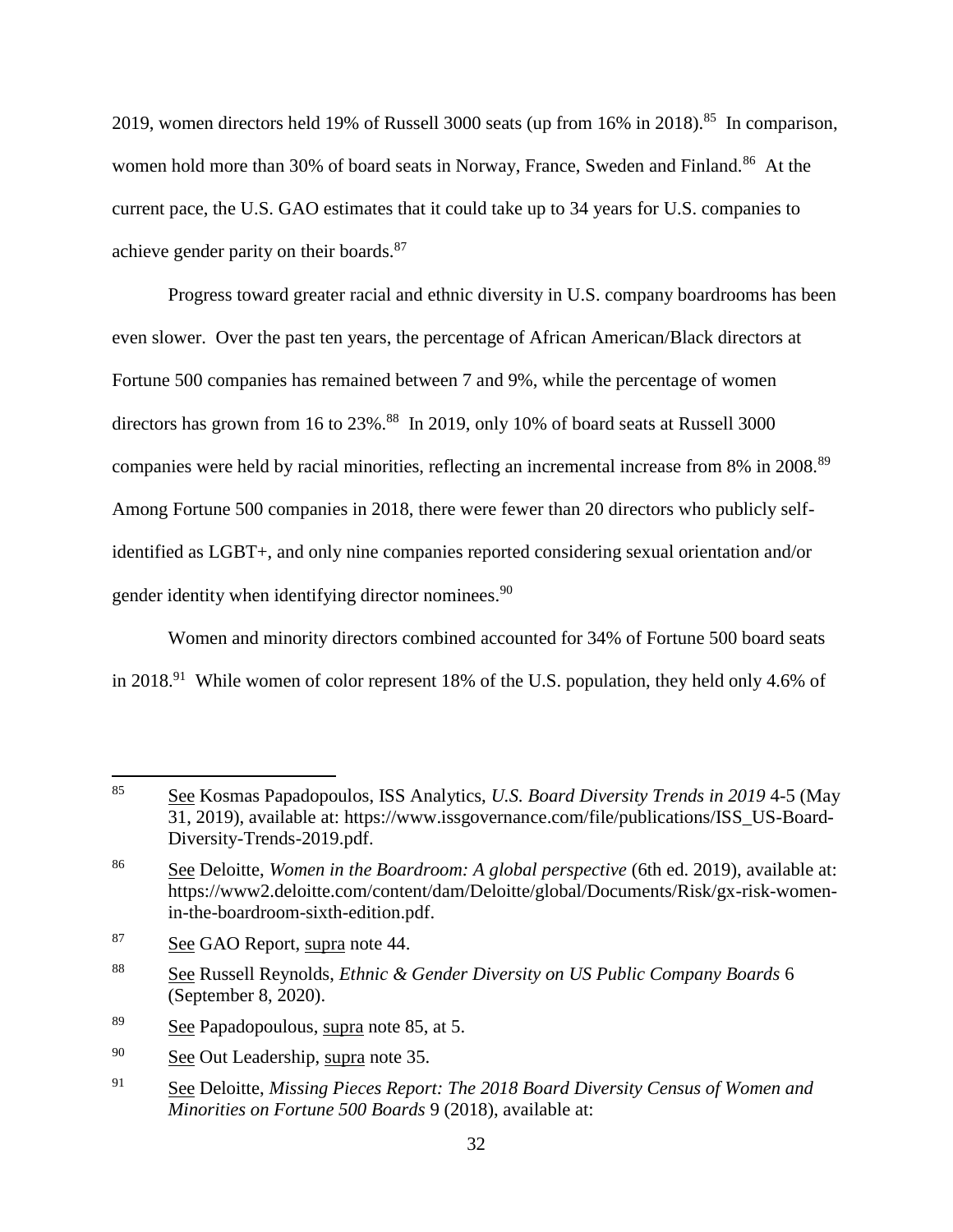Fortune 500 board seats in 2018.<sup>92</sup> Male underrepresented minorities held 11.5% of board seats at Fortune 500 companies in 2018, compared to 66% of board seats held by Caucasian/White men. Overall in 2018, 83.9% of board seats among Fortune 500 companies were held by Caucasian/White individuals (who represent 60.1% of the U.S. population), 8.6% by African American/Black individuals (who represent 13% of the U.S. population), 3.8% by Hispanic/Latino(a) individuals (who represent 19% of the U.S. population) and 3.7% by Asian/Pacific Islander individuals (who represent 6% of the U.S. population).<sup>93</sup> In its analysis of Russell 3000 companies, 2020 Women on Boards concluded that "larger companies do better with their diversity efforts than smaller companies."<sup>94</sup>

Based on the limited information that is available, Nasdaq believes a supermajority of listed companies have made notable strides to improve gender diversity in the boardroom and have at least one woman on the board. Nasdaq also believes that listed companies are diligently working to add directors with other diverse attributes, although consistent with other studies of U.S. companies, Nasdaq believes the pace of progress, in this regard, is happening more gradually. Thus, and for the reasons discussed in this Section II.A.1.III, Nasdaq has concluded that a regulatory approach to encouraging greater diversity and data transparency would be beneficial.

https://www2.deloitte.com/content/dam/Deloitte/us/Documents/center-for-boardeffectiveness/us-cbe-missing-pieces-report-2018-board-diversity-census.pdf.

<sup>92</sup> See Catalyst, *Too Few Women of Color on Boards: Statistics and Solutions* (Jan. 31, 2020), https://www.catalyst.org/research/women-minorities-corporate-boards/.

<sup>93</sup> See Deloitte, *Missing Pieces Report*, supra note 91; United States Census Bureau, *QuickFacts*, available at: https://www.census.gov/quickfacts/fact/table/US/PST045219.

<sup>94</sup> See *2020 Women On Boards Gender Diversity Index* 4 (2019), available at: https://2020wob.com/wpcontent/uploads/2019/10/2020WOB Gender Diversity Index Report Oct2019.pdf.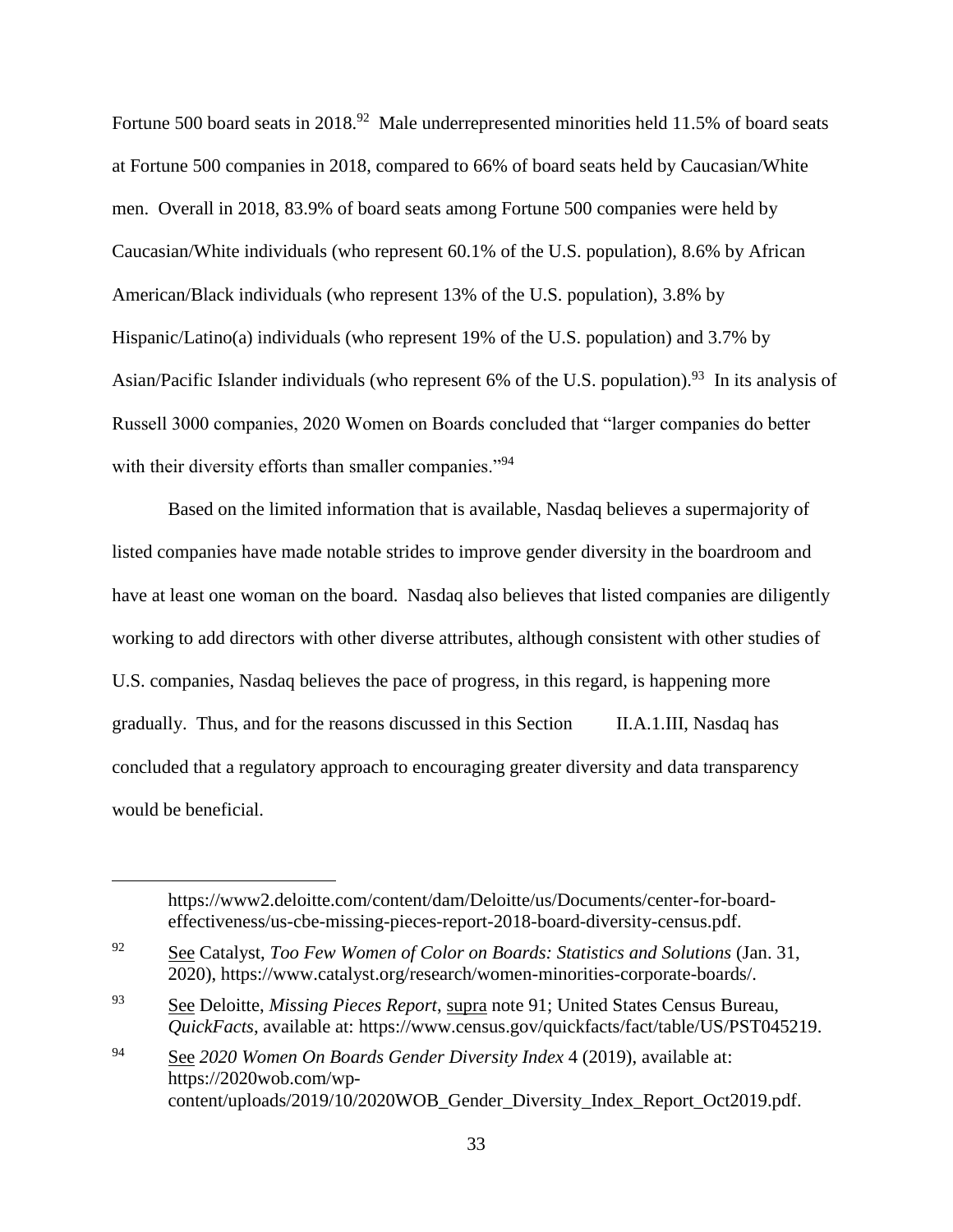Nasdaq reviewed academic studies on the causes of underrepresentation on boards and the approaches taken by other jurisdictions to remedy underrepresentation. Those studies suggest that the traditional director candidate selection process may create barriers to considering qualified diverse candidates for board positions. Dhir (2015) explains that "[t]he presence of unconscious bias in the board appointment process, coupled with closed social networks, generates a complex set of barriers for diverse directors; these are the 'phantoms' that prevent entry."<sup>95</sup> In 2011, the Davies Review found that "informal networks influential in board appointments" contribute to the underrepresentation of women in the boardrooms of U.K. listed companies.<sup>96</sup> In 2017, the Parker Review acknowledged that "as is the case with gender, people of colour within the UK have historically not had the same opportunities as many mainstream candidates to develop the skills, networks and senior leadership experience desired in a FTSE Boardroom."<sup>97</sup> In 2020, the United Kingdom Financial Reporting Council commissioned a report to analyze barriers to LGBTQ+ inclusion and promotion in the workplace. Leaders who self-identified as LGBTQ+ expressed concerns about the current board nomination process, which includes "relying on personal recommendations without transparent competition or due process [and] informal 'interviewing' outside the selection process."<sup>98</sup>

<sup>95</sup> See Dhir, supra note 78, at 47.

<sup>96</sup> See *Women on Boards* 17 (Feb. 2011), available at: https://ftsewomenleaders.com/wpcontent/uploads/2015/08/women-on-boards-review.pdf.

<sup>97</sup> See Sir John Parker, *A Report into the Ethnic Diversity of UK Boards* 38 (Oct. 12, 2017), available at: https://assets.ey.com/content/dam/ey-sites/ey-com/en\_uk/news/2020/02/eyparker-review-2017-report-final.pdf.

<sup>98</sup> See Catriona Hay et al., The Financial Reporting Council, *Building more open business* 25 (2020), available at: https://www.frc.org.uk/getattachment/19f3b216-bd45-4d46-af2ff191f5bf4a07/The-Good-Side-x-Financial-Reporting-Council-1811-AMENDED.pdf.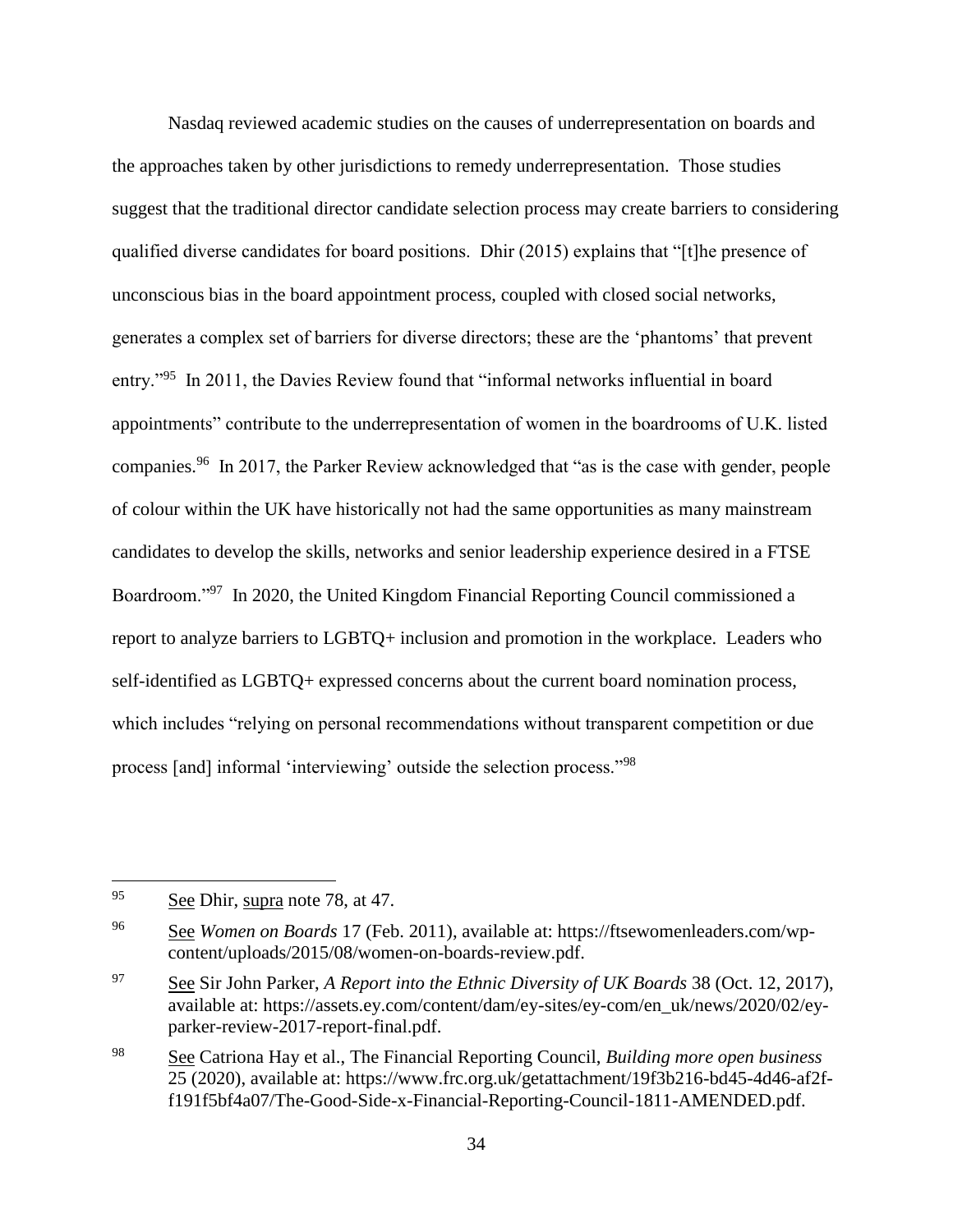These concerns are not unique to the United Kingdom. The U.S. GAO (2015) found that women's representation on corporate boards may be hindered by directors' tendencies to "rely on their personal networks to identify new board candidates."<sup>99</sup> Vell (2017) found that "92% of board seats [of public U.S. and Canadian technology companies] are filled through networking, and women have less access to these networks."<sup>100</sup> Deloitte and the Society for Corporate Governance (2019) found that this is also common in other industries including media, communications, energy, consumer products, financial services and life sciences.<sup>101</sup> They observed that although 94% of companies surveyed were looking to increase diversity among their boards, 77% of those boards looked to referrals from current directors when identifying diverse director candidates, suggesting that "networking is still key to board succession."<sup>102</sup> Dhir (2015), in a qualitative study of Norwegian directors, observed that "[b]oard seats tend to be filled by directors engaging their networks, and the resulting appointees tend to be of the same socio-demographic background."<sup>103</sup>

Another contributing factor may be the traditional experience sought in director nominees. Rhode & Packel (2014) observed that:

<sup>&</sup>lt;sup>99</sup> See GAO Report, supra note 44, at 15.

<sup>100</sup> See Vell Executive Search, *Women Board Members in Tech Companies: Strategies for Building High Performing Diverse Boards* 6 (2017), available at: https://www.vell.com/images/pdf/VELL%20Report%20Women%20Board%20Members %20on%20Tech%20Boards%202017%203%2029.pdf.

<sup>101</sup> See Deloitte and the Society of Corporate Governance, *Board Practices Report: Common threads across boardrooms* 5 (2019), available at: https://higherlogicdownload.s3.amazonaws.com/GOVERNANCEPROFESSIONALS/a8 892c7c-6297-4149-b9fc-378577d0b150/UploadedImages/1202241\_2018\_Board\_Practices\_Report\_FINAL.pdf.

 $102$  Id. at 6.

 $103$  See Dhir, supra note 78, at 52.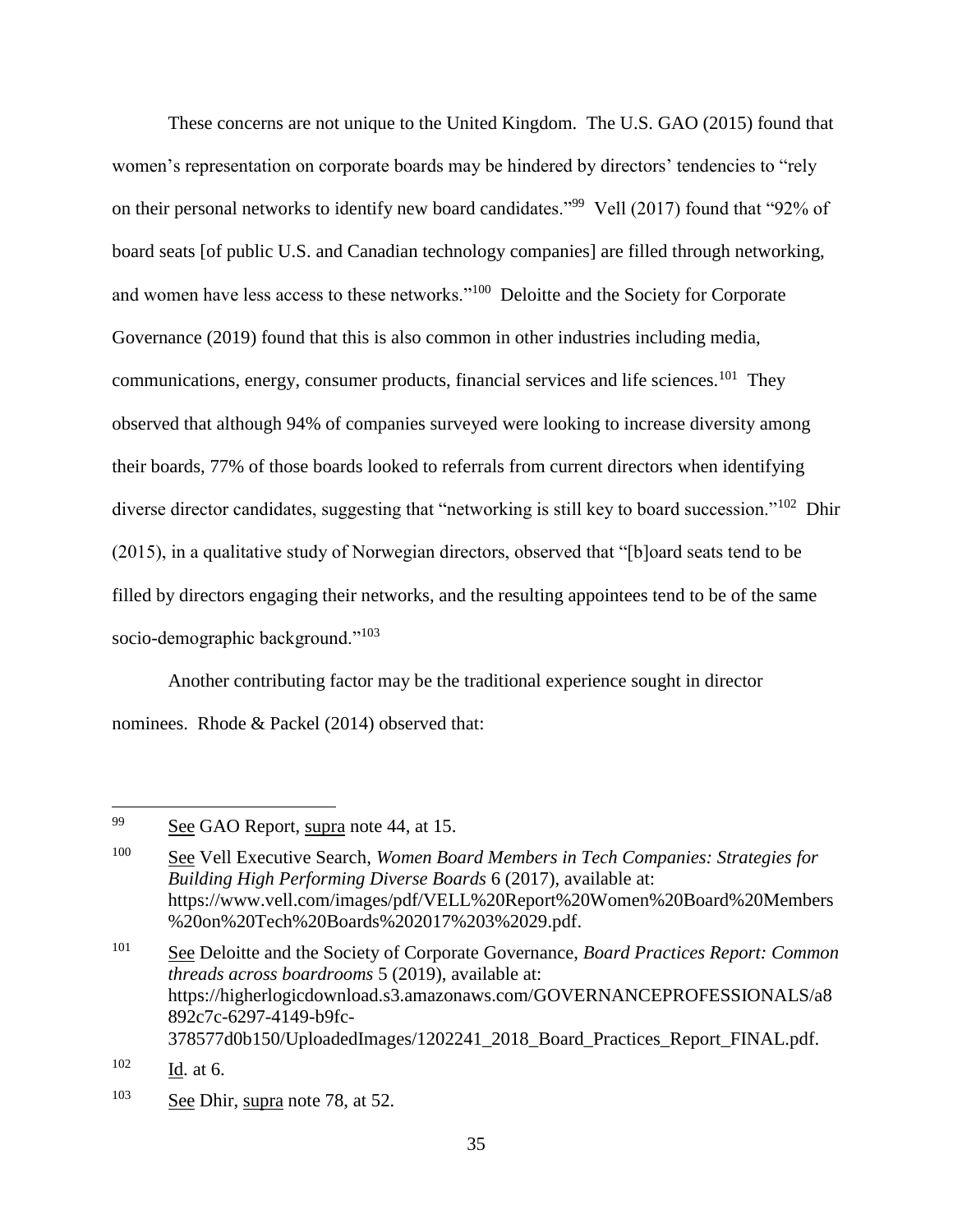One of the most common reasons for the underrepresentation of women and minorities on corporate boards is their underrepresentation in the traditional pipeline to board service. The primary route to board directorship has long been through experience as a CEO of a public corporation. . . . Given the low representation of women and minorities in top executive positions, their talents are likely to be underutilized if selection criteria are not broadened.<sup>104</sup>

Hillman et al. (2002) found that while white male directors of public companies were

more likely to have current or former experience as a CEO, senior manager or director, African-

American and white women directors were more likely to have specialized expertise in law,

finance, banking, public relations or marketing, or community influence from positions in

politics, academia or clergy.<sup>105</sup> Dhir (2015) suggests that "[c]onsidering persons from other,

non-management pools, such as academia, legal and accounting practice, the not-for-profit sector

and politics, may help create a broader pool of diverse candidates."<sup>106</sup> Directors surveyed by the

U.S. GAO also "suggested, for example, that boards recruit high performing women in other

senior executive level positions, or look for qualified female candidates in academia or the

nonprofit and government sectors. . . . [I]f boards were to expand their director searches beyond

CEOs more women might be included in the candidate pool." $107$ 

Investors have begun calling for greater transparency surrounding ethnic diversity on company boards, and in the past several months as the U.S. has seen an uprising in the racial

<sup>104</sup> <sup>104</sup> See Deborah Rhode and Amanda K. Packel, *Diversity on Corporate Boards: How Much Difference Does Difference Make?*, 39(2) Del. J. Corp. L. 377, 402-403 (2014); see also Dhir, supra note 78, at 39 ("[T]here is an apparent preference for either CEOs (whether current or retired) or senior management who have experience at the helm of a particular business stream or unit…. The fact that far fewer women than men have been CEOs has a potentially devastating effect on access to the boardroom, which in turn can have an effect on the number of women who rise to the level of CEO and to the executive suite.").

<sup>105</sup> See Amy J. Hillman et al., *Women and Racial Minorities in the Boardroom: How Do Directors Differ?*, 28(6) J. Mgmt. 747, 749, 754 (2002).

 $106$  See Dhir, supra note 78, at 42.

<sup>&</sup>lt;sup>107</sup> See GAO Report supra note 44, at 18.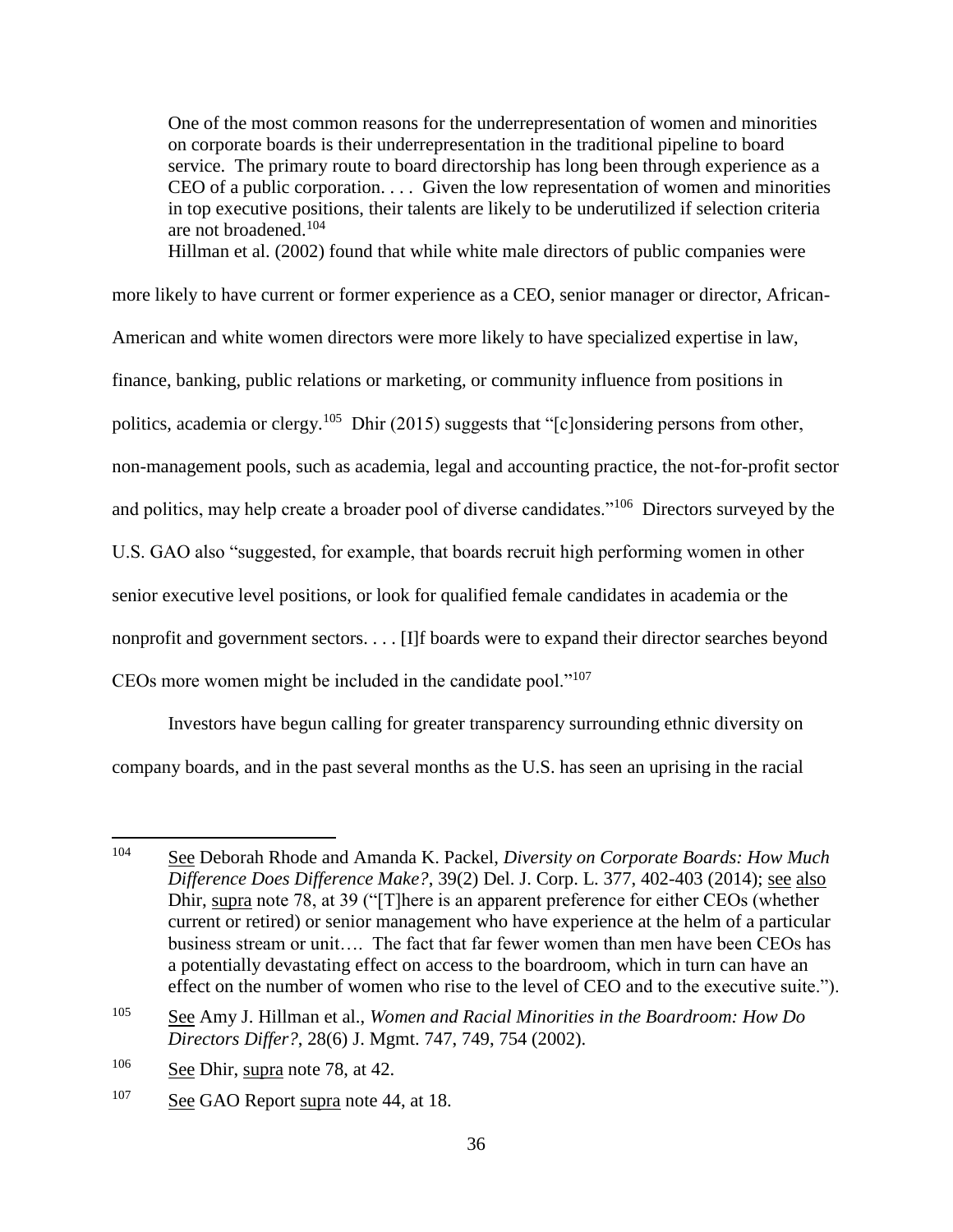justice movement, there has been an increase in the number of African Americans appointed to Russell 3000 corporate boards.<sup>108</sup> In a five-month span, 130 directors appointed were African American, in comparison to the 38 African American directors who were appointed in the preceding five months.<sup>109</sup> Although tracking the acceleration in board diversity is feasible for some Russell 3000 companies, many of the companies do not disclose the racial makeup of the board, making it impossible to more broadly assess the impact of recent events on board diversity.

## IV. Stakeholder Perspectives

To gain a better understanding of the current state of board diversity, benefits of diversity, causes of underrepresentation on boards and potential remedies to address underrepresentation, Nasdaq spoke with leaders representing a broad spectrum of market participants and other stakeholders. Nasdaq sought their perspectives to inform its analysis of whether the proposed rule changes would promote the public interest and protection of investors without unduly burdening competition or conflicting with existing securities laws. The group included representatives from the investor, regulatory, investment banking, venture capital and legal communities. Nasdaq also spoke with leaders of civil rights and corporate governance organizations, and organizations representing the interests of private and public companies, including Nasdaq-listed companies. Specifically, Nasdaq obtained their views on:

- $\bullet$  the current state of board diversity in the U.S.;
- the inherent value of board diversity;

<sup>109</sup> Id.

<sup>108</sup> See Leslie P. Norton, *The Number of Black Board Members Surged After George Floyd's Death*, Barron's, Oct. 27, 2020, available at: https://www.barrons.com/articles/aftergeorge-floyds-death-the-number-of-black-board-members-surges-51603809011.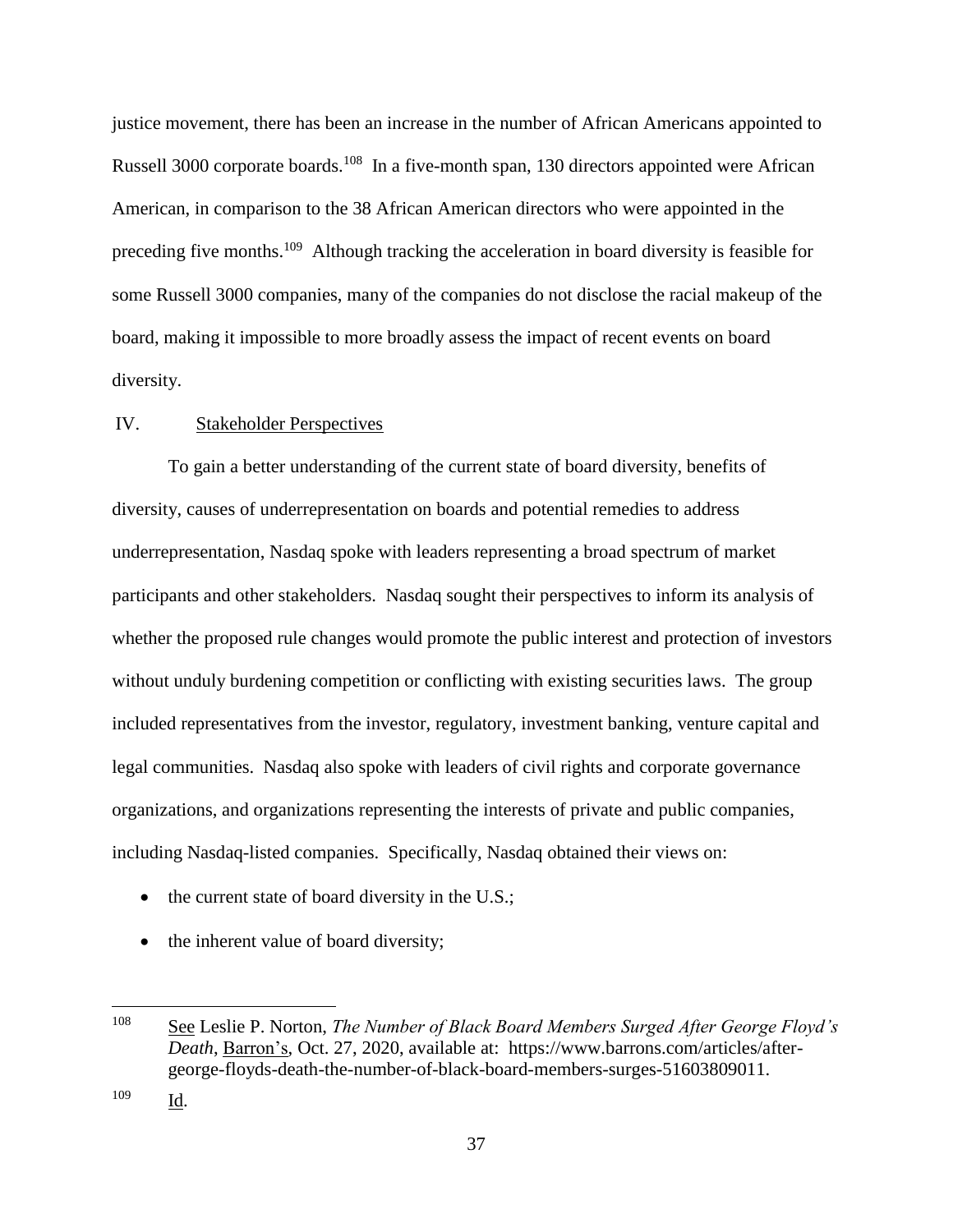- increasing pressure from legislators and investors to improve diverse representation on boards and board diversity disclosure;
- whether a listing rule related to board diversity is in the public interest;
- how to define a "diverse" director; and
- the benefits and challenges of various approaches to improving board diversity disclosures and increasing diverse representation on boards, including mandates and disclosure-based models.

The discussions revealed strong support for disclosure requirements that would standardize the reporting of board diversity statistics. The majority of organizations also were in agreement that companies would benefit from a regulatory impetus to drive meaningful and systemic change in board diversity, and that a disclosure-based approach would be more palatable to the U.S. business community than a mandate. While many organizations recognized that mandates can accelerate the rate of change, they expressed that a disclosure-based approach is less controversial and would spur companies to take action and achieve the same results. Business leaders also expressed concern that smaller companies would require flexibility and support to comply with any time-sensitive requirements to add diverse directors. Some stakeholders highlighted additional challenges that smaller companies, and companies in certain industries, may face finding diverse board members. Leaders from across the spectrum of stakeholders that Nasdaq surveyed reinforced the notion that if companies recruit by skill set and expertise rather than title, then they will find there is more than enough diverse talent to satisfy demand. Leaders from the legal community emphasized that any proposed rule that imposed additional burdens beyond, or is inconsistent with, existing securities laws—by, for example, requiring companies to adopt a diversity policy or include disclosure solely in their proxy statements—would present an additional burden and potentially more legal liability for listed companies.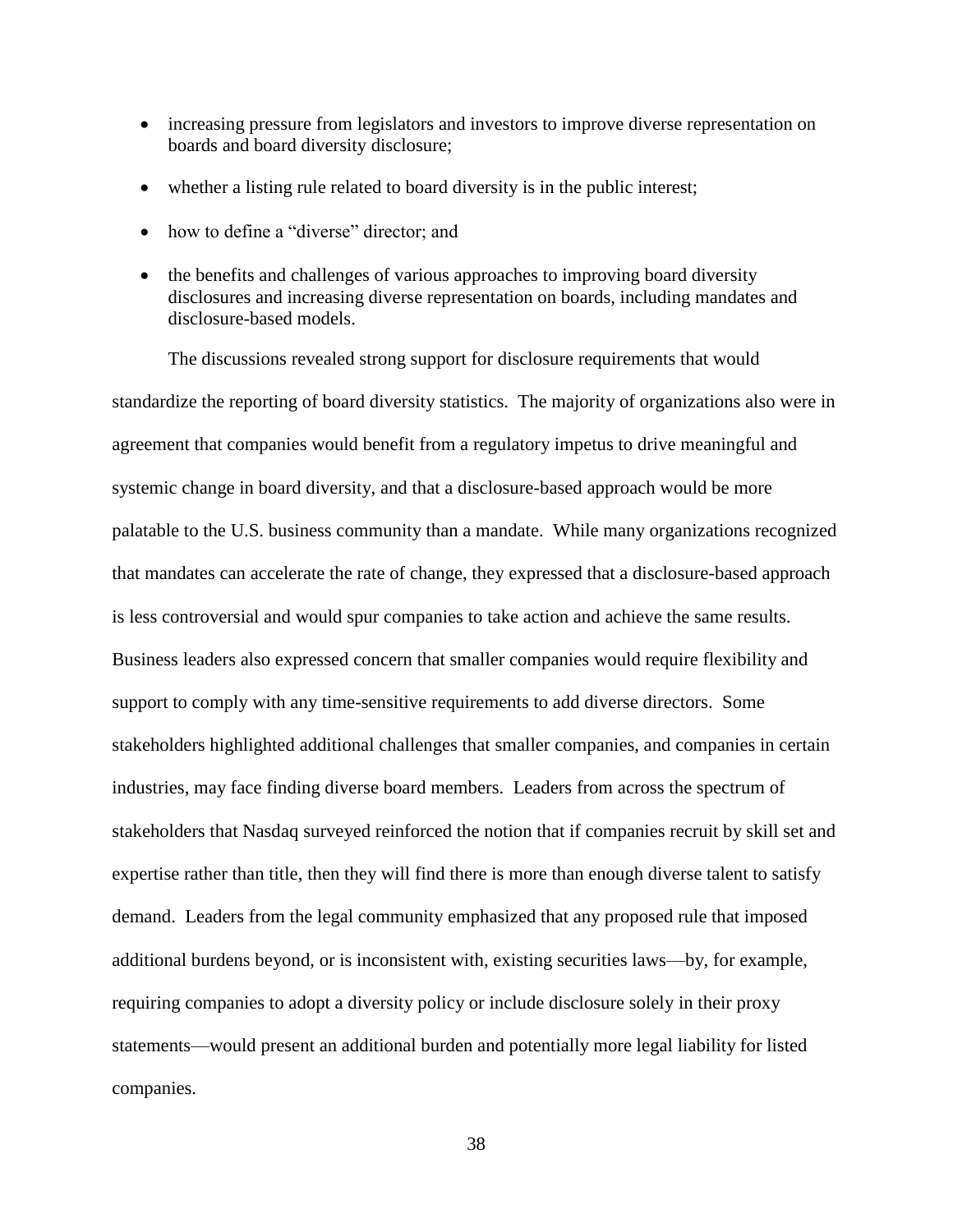## V. U.S. Regulatory Framework

 $\overline{a}$ 

As detailed above, diversity has been the topic of a growing number of studies over the past decade and, in recent years, some investors have been increasingly advocating for greater diversity among directors of public companies.<sup>110</sup> Over the past year, the social justice movement has underscored the importance of having diverse perspectives and representation at all levels of decision-making, including on public company boards. In recent years, diversity has become increasingly important to the public, including institutional investors, pension funds and other stakeholders who believe that board diversity enhances board performance and is an important factor in the voting decisions of some investors.<sup>111</sup> Legislators increasingly are taking action to encourage corporations to diversify their boards and improve diversity disclosures.<sup>112</sup>

<sup>&</sup>lt;sup>110</sup> In 2009, when the Commission proposed enhancements to proxy disclosures, including addressing board diversity disclosures, the Commission received over 130 comment letters related to its proposal, including from corporations, pension funds, professional associations, trade unions, accounting firms, law firms, consultants, academics, individual investors and other interested parties. See Proxy Disclosure Enhancements, 74 Fed. Reg. at 68,335; see also David A. Katz and Laura McIntosh, *Raising the Stakes for Board Diversity*, Law.com (July 22, 2020), available at: https://www.law.com/newyorklawjournal/2020/07/22/raising-the-stakes-for-boarddiversity/?slreturn=20201017021522; Office of the Illinois State Treasurer, *The Investment Case For Board Diversity: A Review of the Academic and Practitioner Research on the Value of Gender and Racial/Ethnic Board Diversity for Investors* 7 (Oct. 2020), available at: https://illinoistreasurergovprod.blob.core.usgovcloudapi.net/twocms/media/doc/il%20trea surer%20white%20paper%20- %20the%20investment%20case%20for%20board%20diversity%20(oct%202020).pdf. <sup>111</sup> See Comments on Proposed Rule: Proxy Disclosure and Solicitation Enhancements,

available at: https://www.sec.gov/comments/s7-13-09/s71309.shtml. See also CGLytics, *Diversity on the Board? Metrics Used by Fortune 100 Companies* (June 29, 2020), available at: https://www.cglytics.com/diversity-on-the-board-metrics-of-fortune-100 companies/; Office of the Illinois State Treasurer, supra note 110.

<sup>&</sup>lt;sup>112</sup> For example, California requires companies headquartered in the state to have at least one director who self-identifies as a Female and one director from an Underrepresented Community. See Cal. S.B. 826 (Sept. 30, 2018); Cal. A.B. 979 (Sept. 30, 2020). Washington requires companies headquartered in the state to have at least 25% women on the board by 2022 or provide certain disclosures. See Wash. Subst. S.B. 6037 (June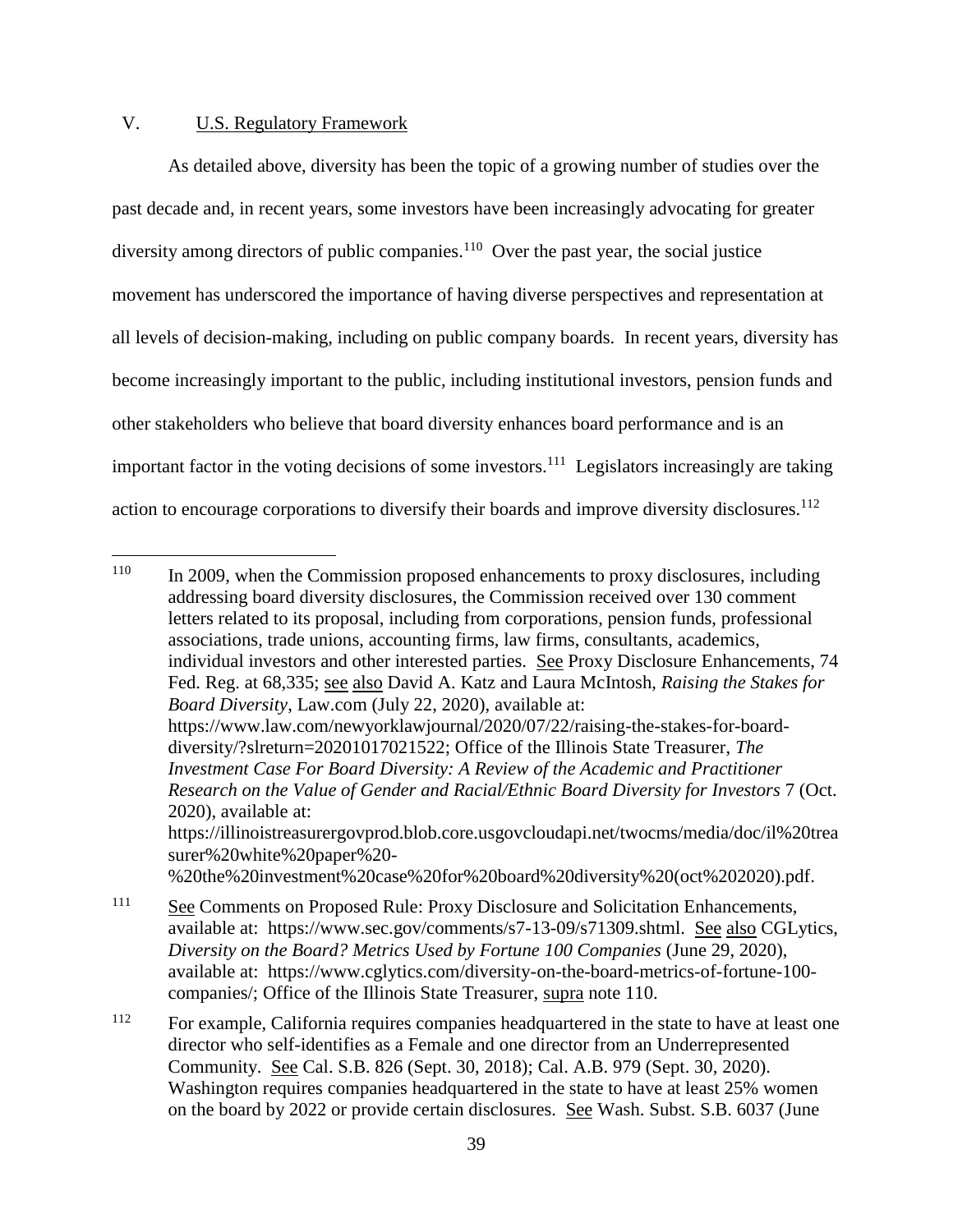### a. SEC Diversity Disclosure Requirements – Background

In 2009, the Commission sought comment on whether to amend Item  $407(c)(2)(vi)$  of Regulation S-K to require disclosure of whether a nominating committee considers diversity when selecting a director for a position on the board.<sup>113</sup> The Commission received more than 130 comment letters on its proposal. According to a University of Dayton Law Review analysis of those comment letters, most were submitted by groups with a specific interest in diversity, or by institutional investors, including mutual funds, pension funds, and socially responsible investment funds.<sup>114</sup> Further, the analysis showed that 56 commenters addressed the issue of diversity disclosures, and only 5 of those 56 commenters did not favor such disclosure.<sup>115</sup> Twenty-seven of the 56 mentioned gender diversity, 18 mentioned racial diversity, and 13 mentioned ethnic diversity. However, neither the proposed rule nor the final rule defined diversity.<sup>116</sup>

Ten years after its adoption of board diversity disclosure rules, the Commission revisited the rules by establishing new Compliance and Disclosure Interpretations ("C&DI"). However, the Commission did not provide a definition of diversity, and therefore issuers currently are not required to disclose the race, ethnicity or gender of their directors or nominees.

<sup>116</sup> See Hazen and Broome, supra note 114, at 53 n. 84-86.

<sup>11, 2020).</sup> At least eleven states have proposed diversity-related requirements. See Hatcher and Latham, supra note 11.

<sup>113</sup> See Proxy Disclosure and Solicitation Enhancements, 74 Fed. Reg. 35,076, 35,084 (July 17, 2009) (proposed rule).

<sup>114</sup> See Thomas Lee Hazen and Lissa Lamkin Broome, *Board Diversity and Proxy Disclosure*, 37:1 Univ. Dayton L. Review 41, 51, n. 82 (citing the comment letters).

<sup>&</sup>lt;sup>115</sup> In the five comments that opposed diversity disclosure, three stated that diversity was an important value. See Comments on Proposed Rule, supra note 111; see also Hazen and Broome, supra note 114, at 54 n.88 (citing the 56 comment letters).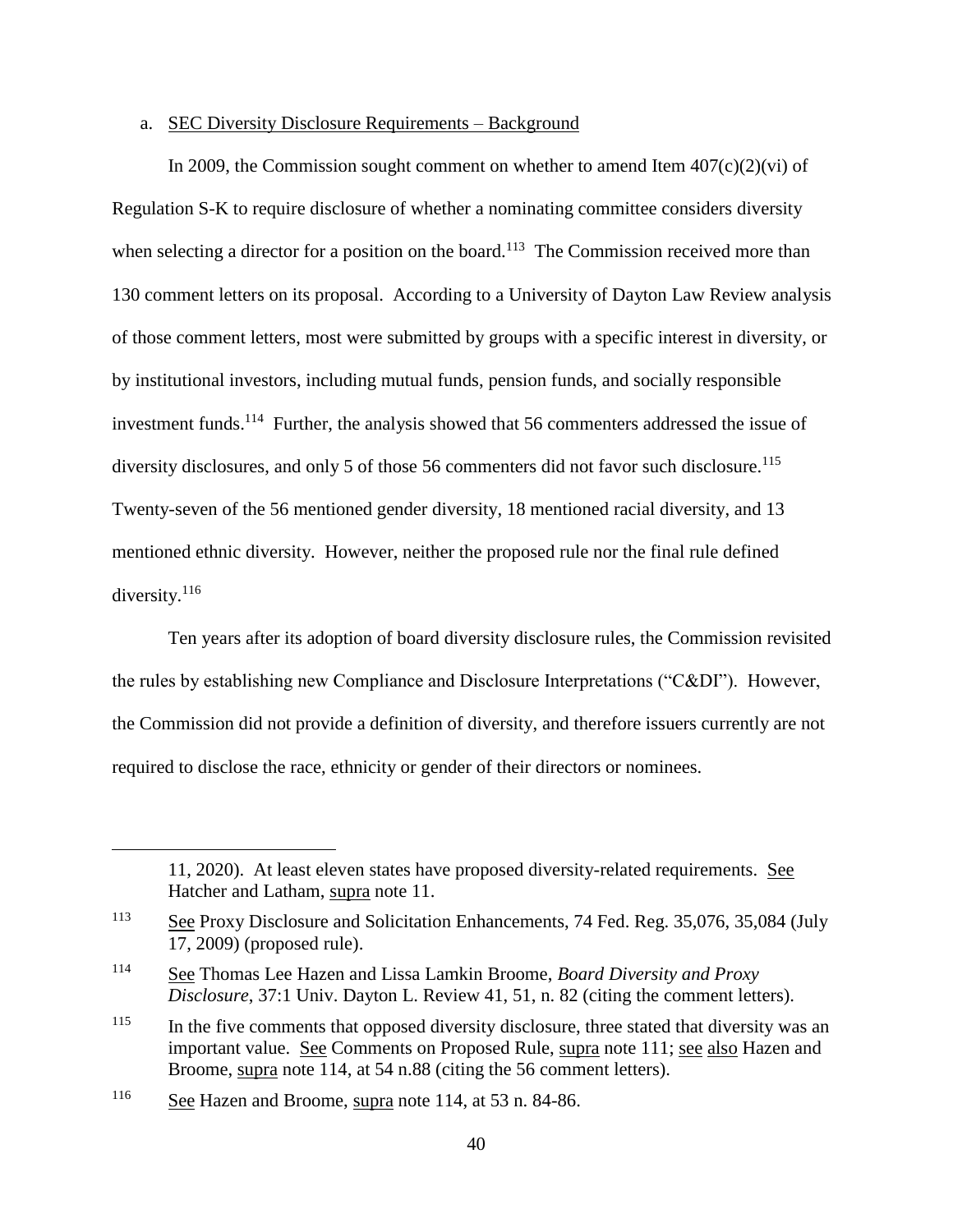Currently, Item  $401(e)(1)$  of Regulation S-K requires a company to "briefly discuss the specific experience, qualifications, attributes or skills that led to the conclusion that the person should serve as a director."<sup>117</sup> The C&DI clarifies that if a board considered a director's selfidentified diversity characteristics (*e.g.*, race, gender, ethnicity, religion, nationality, disability, sexual orientation or cultural background) during the nomination process, and the individual consents to disclose those diverse characteristics, the Commission "would expect that the company's discussion required by Item 401 would include, but not necessarily be limited to, identifying those characteristics and how they were considered."<sup>118</sup>

Rather than providing a specific definition of diversity, the C&DI provides a nonexhaustive list of examples of diverse characteristics that a company could consider for purposes of Item 401(e)(1), including "race, gender, ethnicity, religion, nationality, disability, sexual orientation, or cultural background."<sup>119</sup> Additionally, the Commission stated that any description of a company's diversity policy would be expected to include "a discussion of how the company considers the self-identified diversity attributes of nominees as well as any other qualifications its diversity policy takes into account, such as diverse work experiences, military service, or socio-economic or demographic characteristics."<sup>120</sup>

Item  $407(c)(2)(vi)$  of Regulation S-K requires proxy disclosure regarding whether diversity is considered when identifying director nominees and, if so, how. In addition, if the board or nominations committee has adopted a diversity policy, the company must describe how

<sup>117</sup> See 17 C.F.R. § 229.401(e)(1).

<sup>118</sup> See Securities and Exchange Commission, Regulation S-K Compliance & Disclosure Interpretations (Sept. 21, 2020), available at: https://www.sec.gov/divisions/corpfin/guidance/regs-kinterp.htm.

 $\frac{119}{\underline{Id}}$ .

<sup>120</sup> Id.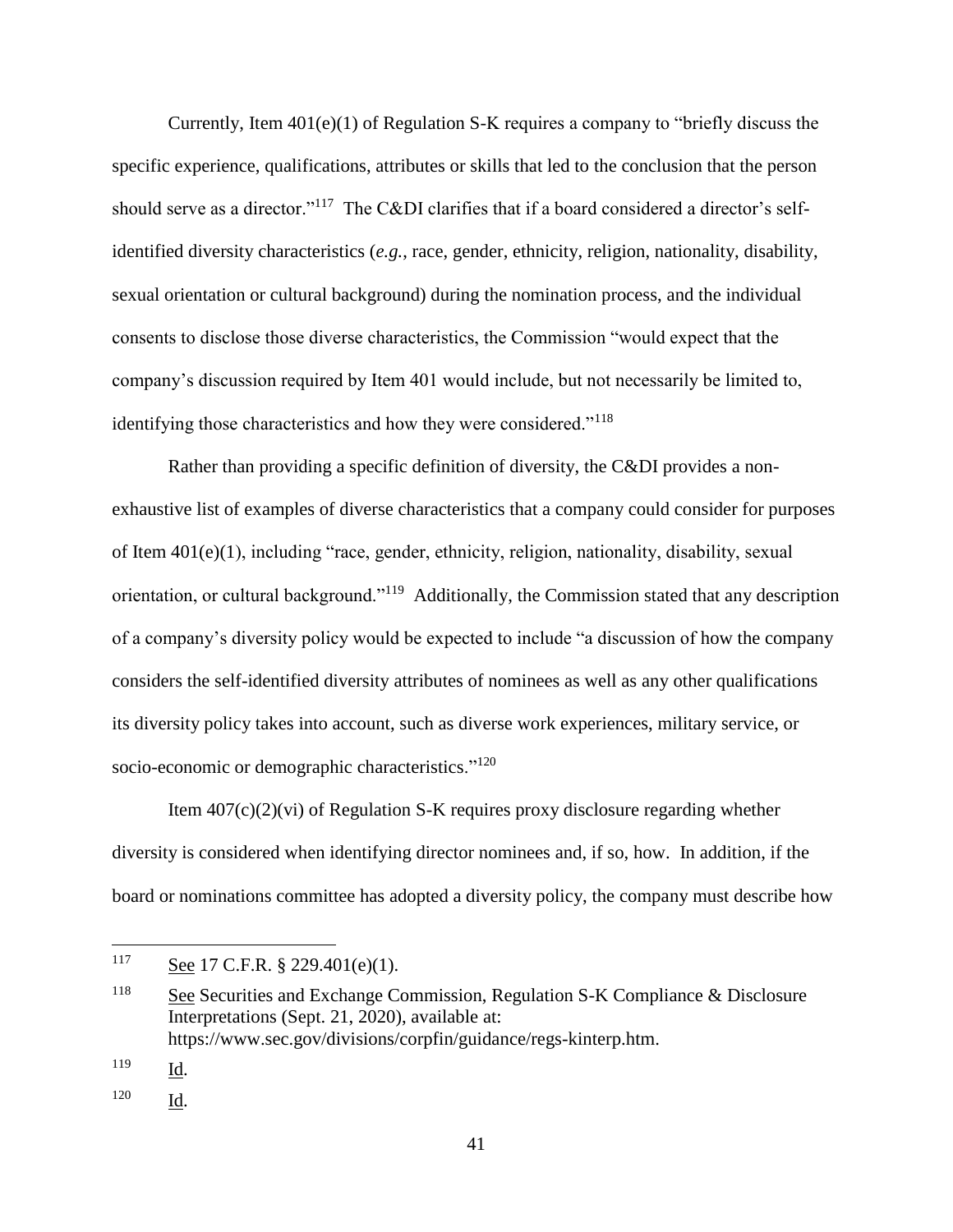the policy is implemented and its effectiveness is assessed.<sup>121</sup> When adopting Item  $407(c)(2)(vi)$ , the Commission explained:

We recognize that companies may define diversity in various ways, reflecting different perspectives. For instance, some companies may conceptualize diversity expansively to include differences of viewpoint, professional experience, education, skill and other individual qualities and attributes that contribute to board heterogeneity, while others may focus on diversity concepts such as race, gender and national origin. We believe that for purposes of this disclosure requirement, companies should be allowed to define diversity in ways that they consider appropriate. As a result we have not defined diversity in the amendments.<sup>122</sup>

Moreover, Item 407(c)(2)(vi) does not require companies to adopt a formal policy and does not require them to explain why they have not. It also does not require public disclosure of board-level diversity statistics.

# b. Complaints Surrounding Current Diversity Disclosure Requirements

Given the broad latitude afforded to companies by the Commission's rules related to board diversity and proxy disclosure, current reporting of board-level diversity statistics has been significantly unreliable and unusable to investors. This has been due to myriad data collection challenges, including the scarcity of reported information, the lack of uniformity in the information that is disclosed and inconsistencies in the definitions of diversity characteristics across companies.<sup>123</sup> The heightened national discourse around diversity and mounting grievances from investors surrounding transparency on board diversity prompted Nasdaq to examine the state of board diversity among its listed companies. While conducting that research, Nasdaq identified a number of key challenges, such as: (1) inconsistent disclosure and

<sup>121</sup> See 17 C.F.R. § 229.407(c)(2)(vi).

<sup>122</sup> See Proxy Disclosure Enhancements, 74 Fed. Reg. at 68,344.

<sup>&</sup>lt;sup>123</sup> See Petition for Rulemaking (July 6, 2017), available at: https://www.sec.gov/rules/petitions/2017/petn4-711.pdf.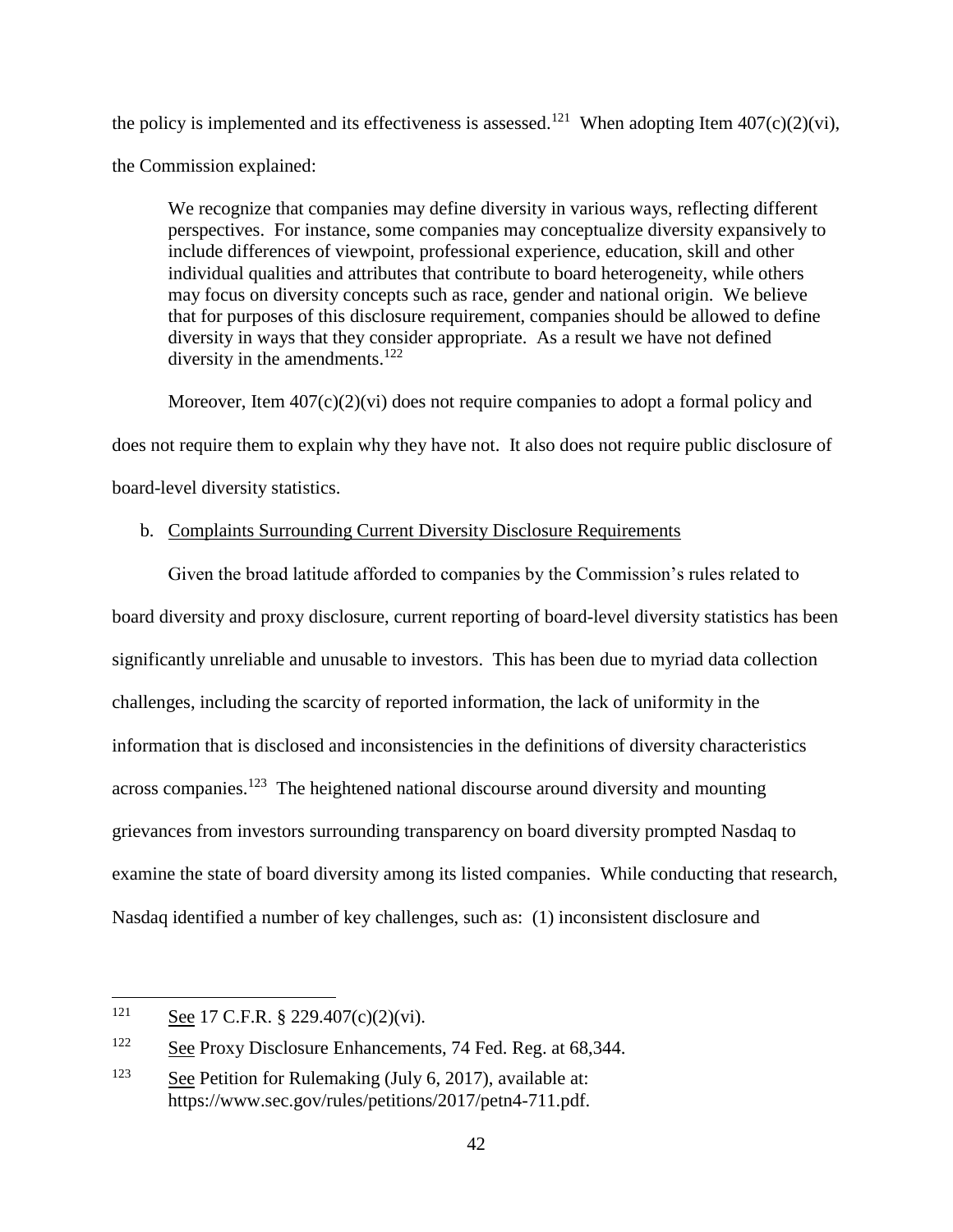definitions of diversity across companies; (2) limited data on diverse characteristics outside of gender; (3) inconsistent or no disclosure of a director's race, ethnicity, or other diversity attributes (*e.g.*, nationality); (4) difficult-to-extract data because statistics are often embedded in graphics; and (5) aggregation of information, making it difficult to separate gender from other categories of diversity. Investors and data analysts have raised similar criticisms.

As the Illinois Treasurer observed, the paucity of data on race and ethnicity creates barriers to investment analysis, due diligence and academic study.<sup>124</sup> For example, the scarcity of such data is an impediment to academics who want to study the performance impact of racially diverse boards.<sup>125</sup> Nasdaq is concerned that investors also face the many data collection challenges Nasdaq encountered, rendering current diversity disclosures unreliable, unusable, and insufficient to inform investment and voting decisions. Commissioner Allison Herren Lee expressed similar concerns, stating that the current SEC disclosure requirements have "led to spotty information that is not standardized, not consistent period to period, not comparable across companies, and not necessarily reliable. . . . And the current state of disclosure reveals the shortcomings of a principles-based materiality regime in this area."<sup>126</sup>

Some stakeholders believe there is a correlation between companies that disclose the gender, racial and ethnic composition of their board and the number of diverse directors on those companies' boards.<sup>127</sup> Currently, the lack of reliable and consistent data makes it difficult to

<sup>124</sup> <sup>124</sup> See Press Release, *Illinois State Treasurer Frerichs Calls on Russell 3000 Companies to Disclose Diversity Data* (Oct. 28, 2020), available at https://illinoistreasurergovprod.blob.core.usgovcloudapi.net/twocms/media/doc/october2 020\_russell3000.pdf.

<sup>&</sup>lt;sup>125</sup> See Office of Illinois State Treasurer, supra note 110, at 3-4.

<sup>126</sup> See Lee, supra note 22.

<sup>127</sup> See Proxy Disclosure Enhancements, 74 Fed. Reg. at 68,355 ("Although the [se] amendments are not intended to steer behavior, diversity policy disclosure may also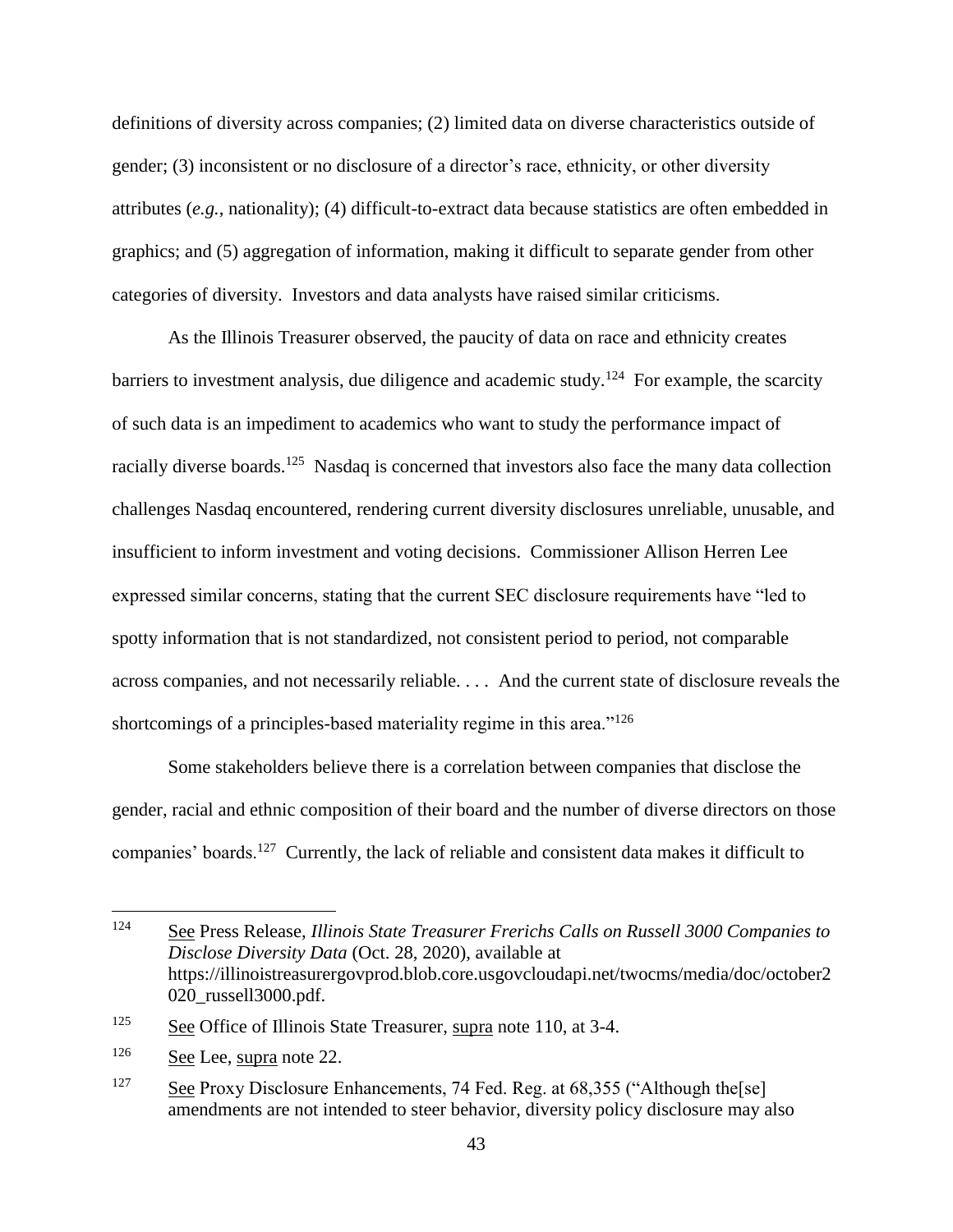measure diversity in the boardroom, and a common set of standards for diversity definitions and disclosure format is greatly needed. At present, U.S. companies must navigate a complex patchwork of federal and state regulations and disclosure requirements. The limited disclosure currently provided voluntarily, which is primarily focused on gender (due in part to that data being the most readily available), fails to provide the full scope of a board's diverse characteristics.<sup>128</sup> It is difficult to improve what one cannot accurately measure. This lack of transparency is impacting investors who are increasingly basing public advocacy, proxy voting and direct shareholder-company engagement decisions on board diversity considerations.<sup>129</sup>

## c. Support for Updating Diversity Disclosure Requirements

 $\overline{a}$ 

Nasdaq's surveys of investors and reviews of their disclosed policies and actions show that board diversity is a priority when assessing companies, and investors report, in some cases, relying on intuition when there is a lack of empirical, evidenced-based data. Furthermore, the continued growth of ESG investing raises the importance of quality data, given the data-driven nature of investment products such as diversity-specific indices and broader ESG funds.

Investors have a unique platform from which to engage and influence a company's position on important topics like diversity. Similarly, Nasdaq, like other self-regulatory organizations, is uniquely positioned to establish practices that will assist in carrying out

induce beneficial changes in board composition. A board may determine, in connection with preparing its disclosure, that it is beneficial to disclose and follow a policy of seeking diversity."); see also Office of Illinois State Treasurer, supra note 110, at 3.

 $\frac{128}{2}$  See, e.g., CGLytics, supra note 111, at https://www.cglytics.com/diversity-on-the-boardmetrics-of-fortune-100-companies/; Petition for Amendment of Proxy Rule, supra note 80; Office of Illinois State Treasurer, supra note 110.

<sup>129</sup> See Office of the Illinois State Treasurer, *Russell 3000 Board Diversity Disclosure Initiative*, https://www.illinoistreasurer.gov/Financial\_Institutions/Equity,\_Diversity\_Inclusion/Ru ssell 3000 Board Diversity Disclosure Initiative (last accessed Nov. 25, 2020).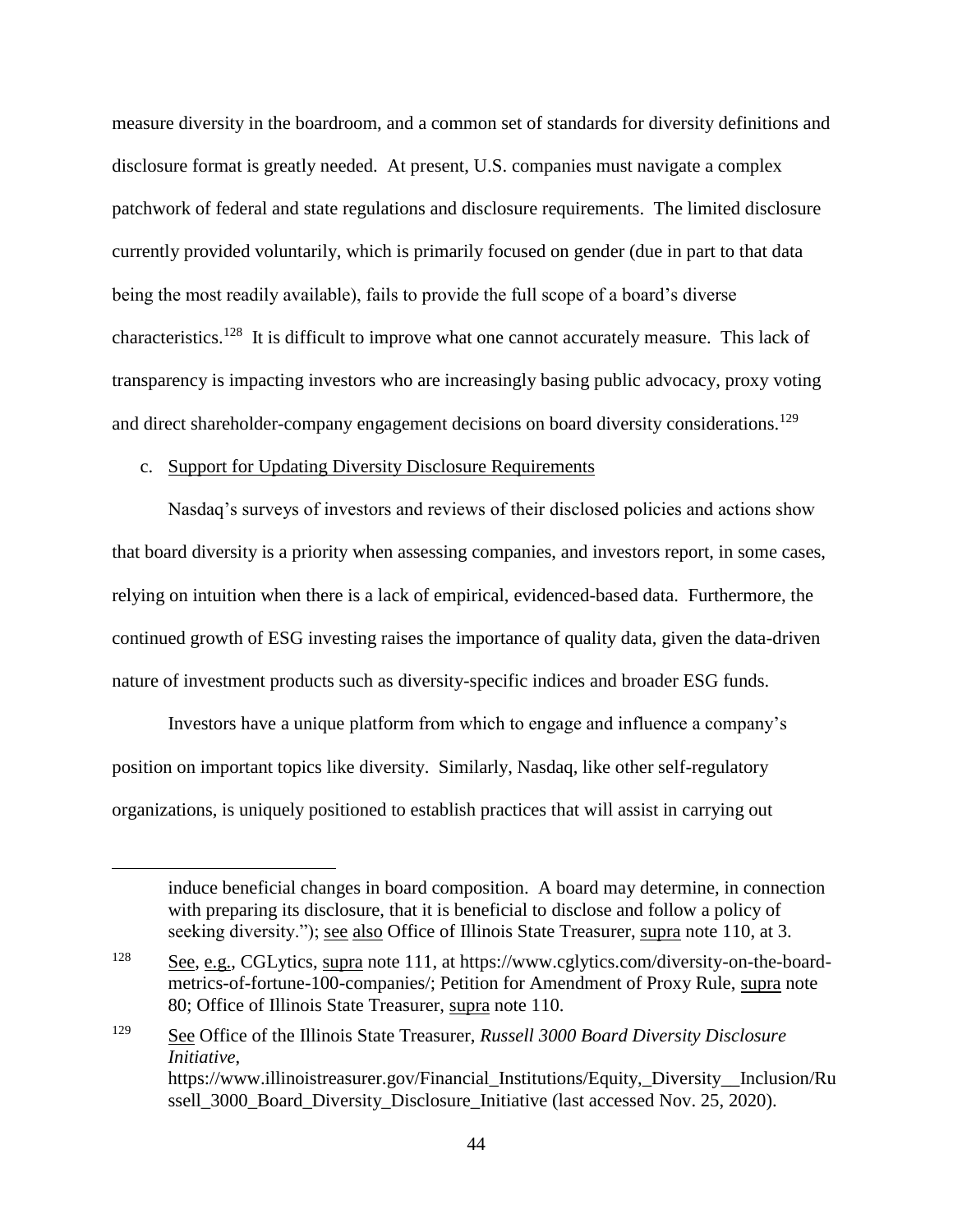Nasdaq's mandate to protect investors and remove impediments from the market. Various stakeholders, including Nasdaq, believe that clear and concise annual disclosure of board diversity information that disaggregates the data by race, ethnicity, gender identity and sexual orientation will provide the public, including key stakeholders, with a better sense of a company's approach to improving corporate diversity and the support needed to effectuate any changes. Required disclosures also would eliminate the number of shareholder proposals asking for these key metrics and the need for companies to respond to multiple investor requests for information.<sup>130</sup> Moreover, companies manage issues more closely and demonstrate greater progress when data is available.<sup>131</sup>

In 2015, nine large public pension funds who collectively supervised \$1.12 trillion in assets at the time petitioned the Commission to require registrants to disclose information related to, among other things, the gender, racial, and ethnic diversity of the registrant's board nominees.<sup>132</sup> In 2017, Human Capital Management Coalition, which described itself as a group of institutional investors with \$2.8 trillion in assets at the time, made a similar petition to the Commission.<sup>133</sup> More recently, in October 2020, the Illinois Treasurer spearheaded an initiative along with twenty other investor organizations, asking for all companies in the Russell 3000 Index to disclose the composition of their board, including each board member's gender, race and ethnicity. $134$ 

<sup>&</sup>lt;sup>130</sup> See Petition for Rulemaking, supra note 123, at 2.

<sup>131</sup> See, e.g., Gwen Le Berre, Parametric, *Investors Need Data to Make Diversity a Reality* (Aug. 24, 2020), https://www.parametricportfolio.com/blog/investors-need-data-to-makediversity-a-reality.

<sup>132</sup> See Petition for Amendment of Proxy Rule, supra note 80.

<sup>&</sup>lt;sup>133</sup> See Petition for Rulemaking, supra note 123.

<sup>134</sup> See Press Release, supra note 124.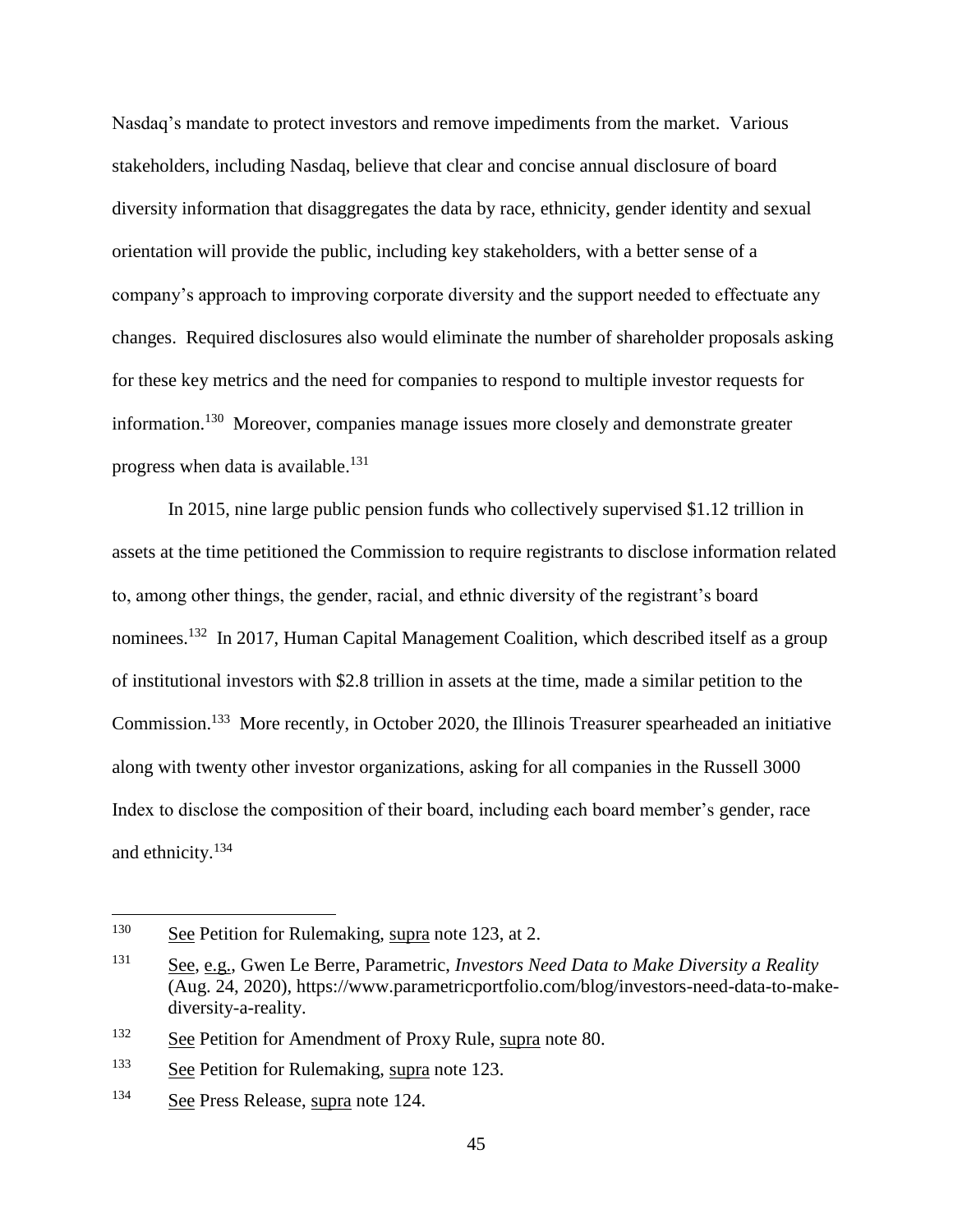The largest proxy advisory firms have aligned their voting policies to encourage increased board diversity disclosure. Institutional Shareholder Services ("ISS"), recently adopted a new voting policy under which it will identify boards of companies in the Russell 3000 or S&P 1500 that "lack racial and ethnic diversity (or lack disclosure of such)" in 2021 and, beginning in 2022, will recommend voting against the chair of the nominating committee of such companies. The stated goal of the policy is "helping investors identify companies with which they may wish to engage and to foster dialogue between investors and companies on this topic."<sup>135</sup> In 2017, proxy advisory firm Glass Lewis announced a policy regarding board gender diversity that took effect in 2019. Glass Lewis generally recommends voting against the nominating committee chair of a board that has no female members, and when making such a recommendation, the firm closely examines the company's disclosure of its board diversity considerations and other relevant contextual factors.<sup>136</sup> On November 24, 2020, Glass Lewis announced the publication of its 2021 Proxy Voting Policy Guidelines, which expand its board gender diversity policy to vote against nominating chairs if there are fewer than two female directors, beginning in 2022.<sup>137</sup> Most notably, beginning with the 2021 proxy season, the company will include an assessment report of company proxy disclosures relating to board

<sup>135</sup> See ISS Governance, *ISS Announces 2021 Benchmark Policy Updates* (November 12, 2020), available at: https://www.issgovernance.com/iss-announces-2021-benchmarkpolicy-updates/.

<sup>136</sup> See Glass Lewis, *2019 Policy Guideline Updates* (Oct. 24, 2018), available at: https://www.glasslewis.com/2019-policy-guideline-updates-united-states-canadashareholder-initiatives-israel/.

<sup>137</sup> See Glass Lewis, *2021 Proxy Paper Guidelines: An Overview of the Glass Lewis Approach to Proxy Advice - United States* (2020), available at: https://www.glasslewis.com/wp-content/uploads/2020/11/US-Voting-Guidelines-GL.pdf?hsCtaTracking=7c712e31-24fb-4a3a-b396-9e8568fa0685%7C86255695-f1f4- 47cb-8dc0-e919a9a5cf5b.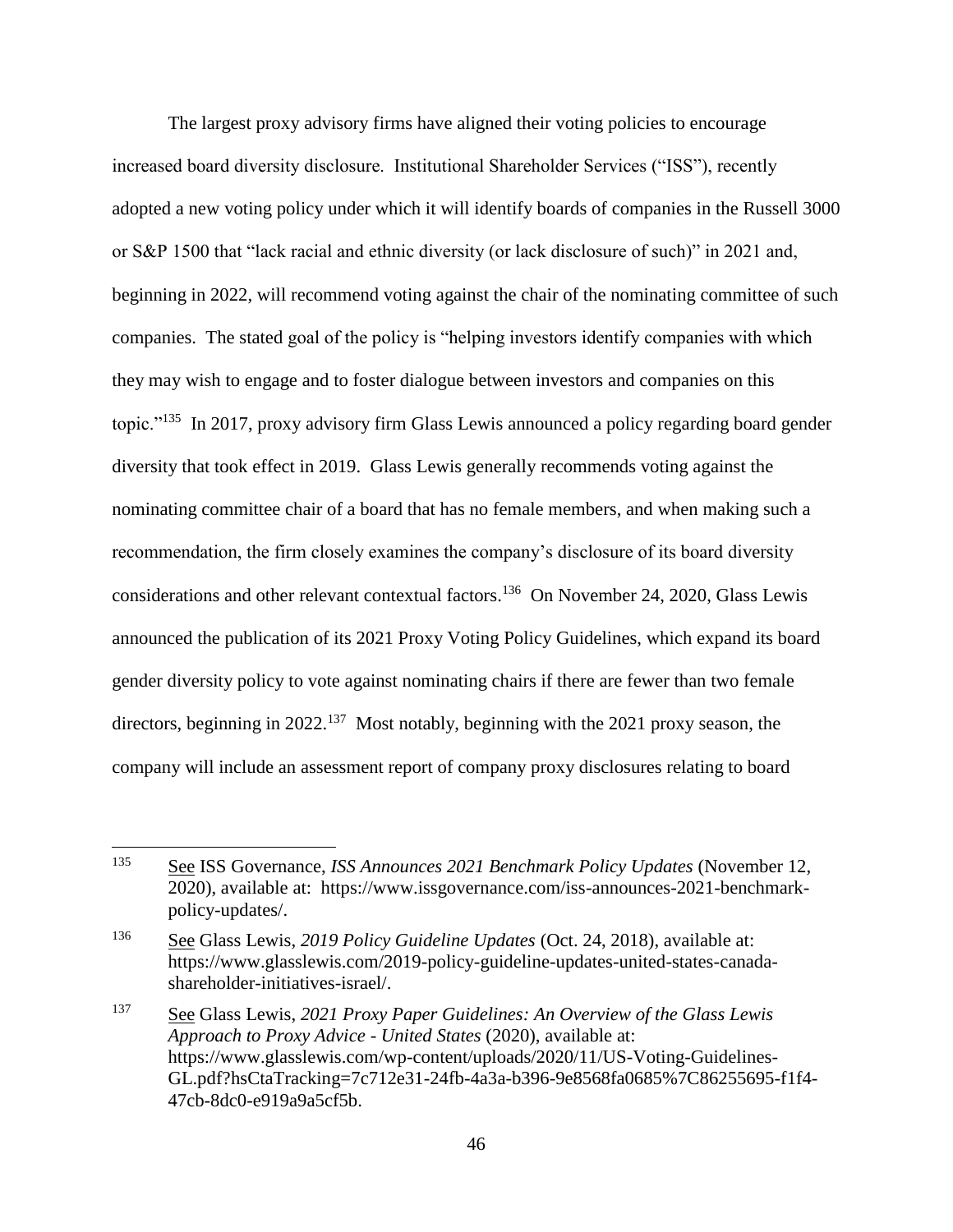diversity, skills and the director nomination process for companies in the S&P 500 index. According to Glass Lewis, it "will reflect how a company's proxy statement presents: (i) the board's current percentage of racial/ethnic diversity; (ii) whether the board's definition of diversity explicitly includes gender and/or race/ethnicity; (iii) whether the board has adopted a policy requiring women and minorities to be included in the initial pool of candidates when selecting new director nominees (aka 'Rooney Rule'); and (iv) board skills disclosure."<sup>138</sup>

Congress and members of the Commission also have weighed in on the importance of improving board transparency. In 2017, Representative Carolyn Maloney introduced the "Gender Diversity in Corporate Leadership Act of 2017," which proposed requiring public companies to provide proxy disclosure regarding the gender diversity of the board of directors and nominees.<sup>139</sup> In November 2019, the U.S. House of Representatives, with bipartisan support, passed the "Corporate Governance Through Diversity Act of 2019," which requires certain registrants annually to disclose the racial, ethnic, and gender composition of their boards and executive officers, as well as the veteran status of any of those directors and officers, in their proxy statements.<sup>140</sup> The bill also requires the disclosure of any policy, plan or strategy to promote racial, ethnic, and gender diversity among these groups. Legislators have proposed a companion bill in the U.S. Senate. $141$ 

<sup>138</sup> Id.

<sup>139</sup> Gender Diversity in Corporate Leadership Act of 2017, H.R. 1611, 115th Cong. (2017).

<sup>&</sup>lt;sup>140</sup> Improving Corporate Governance Through Diversity Act of 2019, H.R. 5084, 116th Cong. (2019).

<sup>&</sup>lt;sup>141</sup> Improving Corporate Governance Through Diversity Act of 2019, S. 360, 116th Cong. (2019).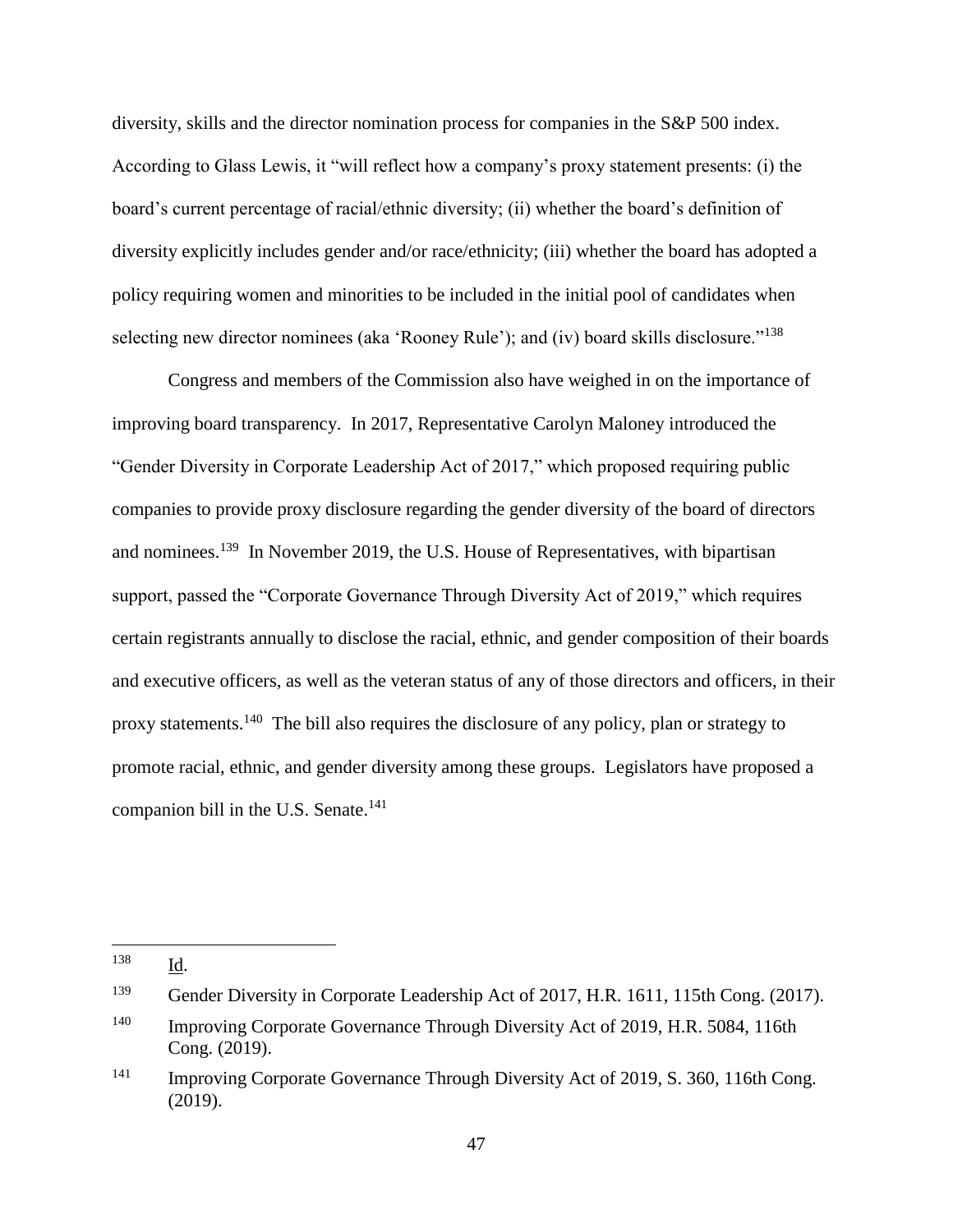The Council of Institutional Investors ("CII"), U.S. Chamber of Commerce,<sup>142</sup> National Urban League, Office of New York State Comptroller and the National Association for the Advancement of Colored People praised the House of Representatives' for passing the 2019 legislation. According to the U.S. Chamber of Commerce's members and associations, it has become increasingly important to see improvements in board diversity.<sup>143</sup> Additionally, CII's General Counsel stated that the proxy statement disclosure requirement in the legislation "could contribute to enhancing U.S. public company board consideration of diversity."<sup>144</sup>

More recently, SEC Commissioners have called for greater transparency surrounding ethnic diversity on company boards. In a September 2020 speech titled "Diversity Matters, Disclosure Works, and the SEC Can Do More" given at the CII Fall Conference, Commissioner Lee advocated advancing corporate diversity and for various approaches by which the Commission could promote diversity, including among other things, strengthening the C&DI's guidance related to disclosure of board candidate diversity characteristics.<sup>145</sup> Commissioner Lee stated:

[The SEC has] largely declined to require diversity-related disclosure. In 2009, we adopted a requirement for companies to disclose if and how diversity is considered as a factor in the process for considering candidates for board positions, including any policies related to the consideration of diversity. In 2018, we issued guidance encouraging the disclosure of selfidentified characteristics of board candidates. While I appreciate these measures, given that women of color hold just 4.6% of Fortune 500 board seats and less than one percent of

<sup>143</sup> Id.

<sup>&</sup>lt;sup>142</sup> See Letter from Various U.S. Chamber of Commerce Associations and Members to Chairman Mike Crapo and Ranking Member Sherrod Brown, U.S. House Committee on Banking, Housing, and Urban Affairs (July 27, 2020), available at: https://www.uschamber.com/sites/default/files/200727 coalition h.r. 5084 senatesmallb usiness.pdf.

<sup>144</sup> See Joe Mont, *SEC, Congress seek better diversity disclosures*, Compliance Week (Feb. 20, 2019), https://www.complianceweek.com/sec-congress-seek-better-diversitydisclosures/24802.article.

<sup>145</sup> See Lee, supra note 22.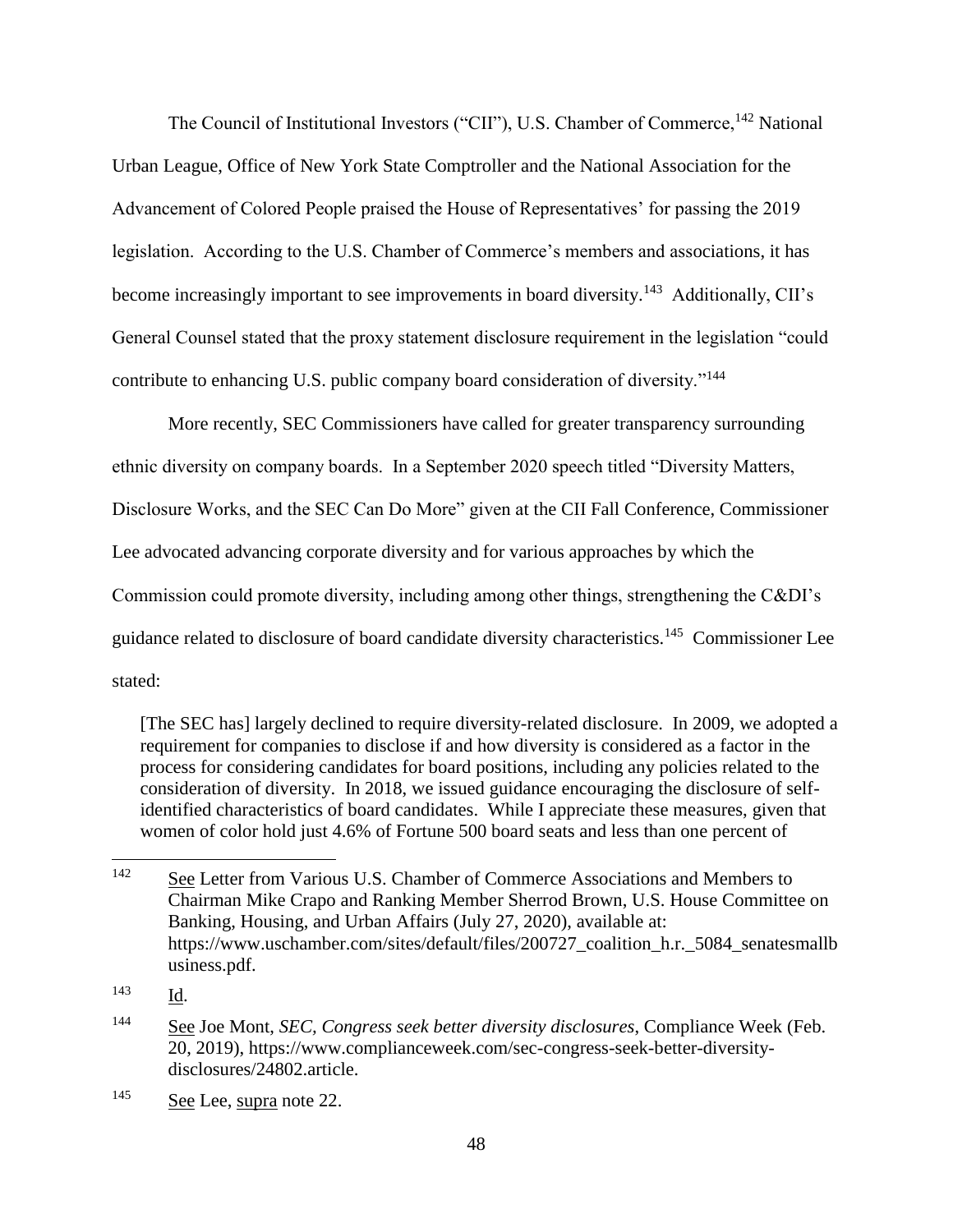Fortune 500 CEOs are Black, it's time to consider how to get investors the diversity information they need to allocate their capital wisely.<sup>146</sup>

## VI. Nasdaq Proposal

### a. Overview of Disclosure Requirements

Disclosure of information material to an investor's voting and investment decision is the bedrock of federal securities laws. The Exchange's listing rules require companies to comply with federal securities laws, including the registration requirements under the Securities Act of 1933. Once listed, companies are obligated to solicit proxies and file all annual and periodic reports with the Commission under the Act at the prescribed times.<sup>147</sup> In discharging its obligation to protect investors, Nasdaq monitors listed companies for compliance with those disclosure obligations, and the failure to do so results in a notice of deficiency or delisting.

Nasdaq believes it is well within the Exchange's delegated regulatory authority to propose listing rules designed to enhance transparency so long as they do not conflict with existing federal securities laws. For example, Nasdaq requires listed companies to publicly disclose compensation or other payments by third parties to a company's directors or nominees, notwithstanding that such disclosure is not required by federal securities laws. In approving that proposed rule, the Commission noted:

To the extent there are certain factual scenarios that would require disclosure not otherwise required under Commission rules, we believe that it is within the purview of a national securities exchange to impose heightened governance requirements, consistent with the Act, that are designed to improve transparency and accountability into corporate decision making and promote investor confidence in the integrity of the securities

<sup>&</sup>lt;sup>146</sup> Id. Commissioner Crenshaw also expressed disappointment with the Commission's silence on diversity. See Crenshaw, supra note 7.

<sup>&</sup>lt;sup>147</sup> See Nasdaq Stock Market Rulebook, Rules  $5250(c)$  and (d).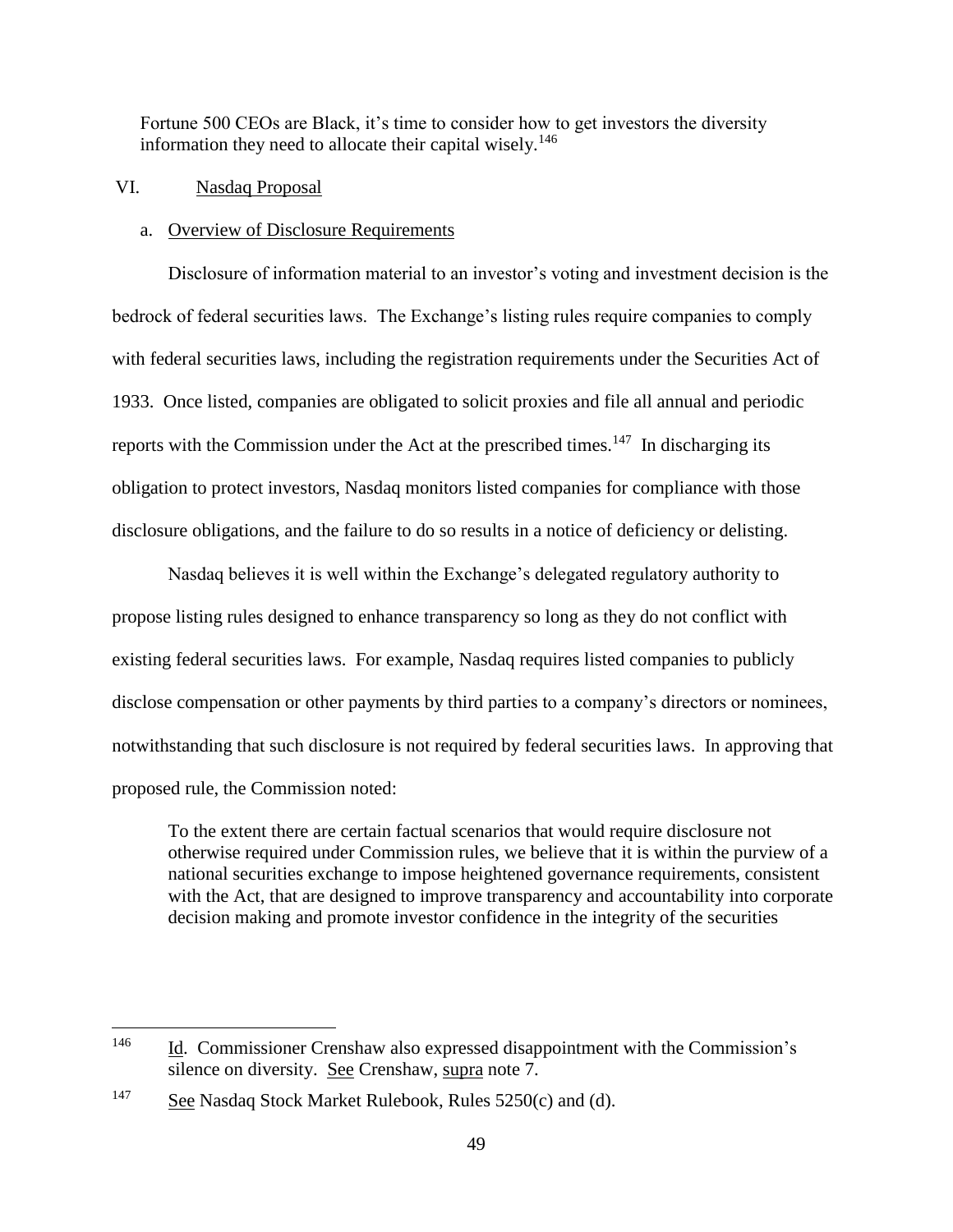markets.<sup>148</sup>

Nasdaq is concerned that while investors have increasingly emphasized that they consider board diversity information to be material, the current lack of transparency and consistency makes it difficult for Nasdaq and investors to determine the state of diversity among listed companies as well as each board's philosophy regarding diversity. Investors also have voiced dissatisfaction about having to independently collect board-level data about race, ethnicity and gender identity because such investigations can be time consuming, expensive, and fraught with inaccuracies.<sup>149</sup> Moreover, in some instances, based on Nasdaq's own investigation, such information is either unavailable, or, if available, not comparable across companies. To the extent investors must obtain this information on their own through an imperfect process, Nasdaq is concerned that it increases information asymmetries between larger stakeholders, who are able to collect this data directly from companies, and smaller investors, who must rely on incomplete public disclosures. For all investors who take on the burden of independently obtaining the current information, there is a cost and time burden related to the data collection.

Nasdaq believes that additional disclosure regarding a board's composition and philosophy related to board diversity will improve transparency and accountability into corporate decision making. Nasdaq proposes to improve transparency regarding board diversity by requiring all listed companies to publicly disclose unbundled, consistent data utilizing a uniform, transparent framework on their website or in their proxy statement under Rule 5606. Similarly, Nasdaq proposes to promote accountability in corporate decision-making by requiring companies who do not have at least two Diverse directors on their board to provide investors with a public

<sup>148</sup> See Order Granting Accelerated Approval of a Proposed Rule Change, 81 Fed. Reg. 44,400, 44,403 (July 7, 2016).

<sup>&</sup>lt;sup>149</sup> See Petition for Amendment of Proxy Rule, supra note 80, at 2.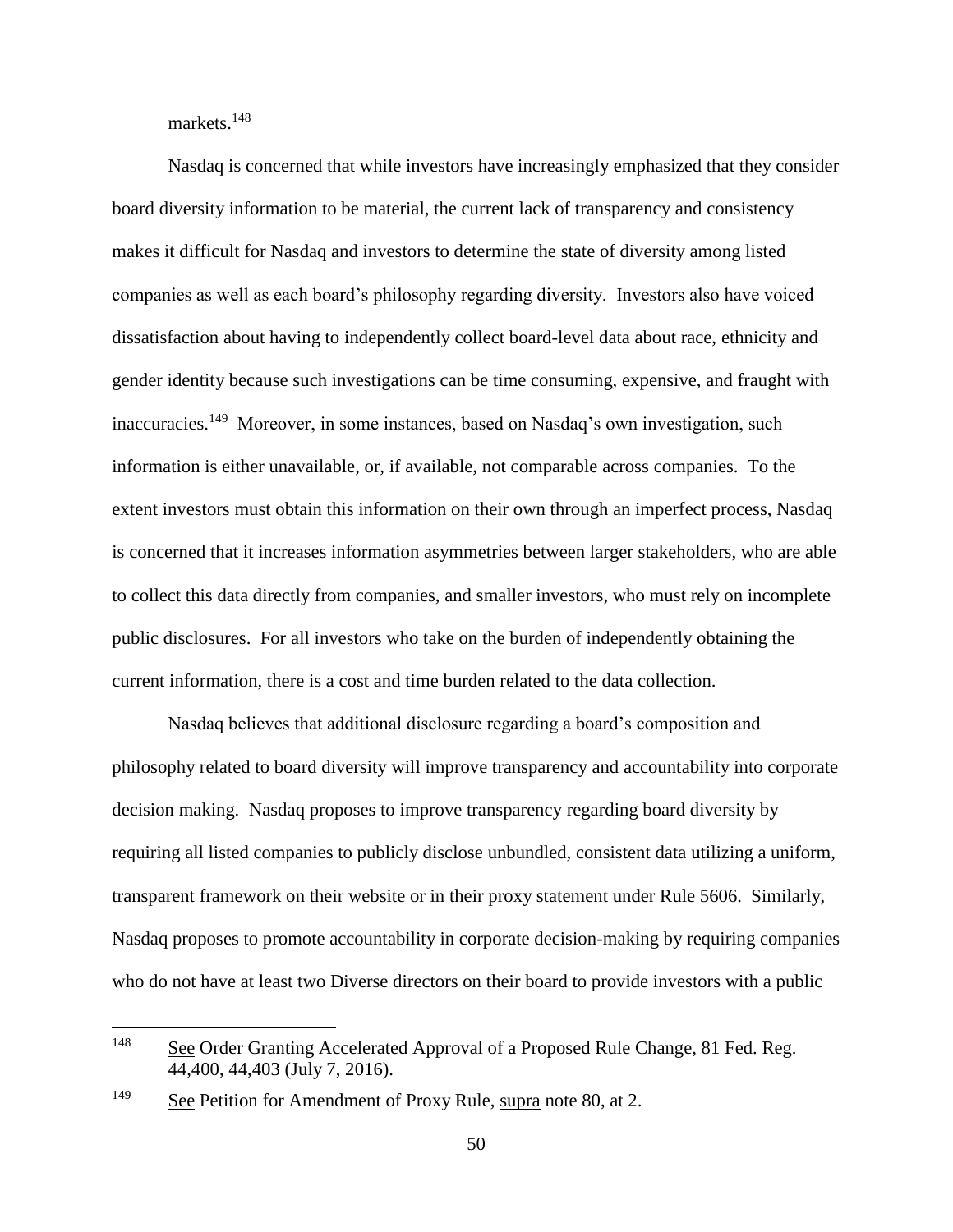explanation of the board's reasons for not doing so under Rule  $5605(f)(3)$ . Nasdaq designed the proposal to avoid a conflict with existing disclosure requirements under Regulation S-K and to mitigate additional burdens for companies by providing them with flexibility to provide such disclosure on their website or in their proxy statement, and not requiring them to adopt a formal diversity policy.

Nasdaq proposes to foster consistency in board diversity data disclosure by defining "Diverse" under Rule  $5605(f)(1)$  as "an individual who self-identifies in one or more of the following categories: Female, Underrepresented Minority or LGBTQ+," and by adopting the following definitions under Rule  $5605(f)(1)$ :

- "Female" means an individual who self-identifies her gender as a woman, without regard to the individual's designated sex at birth.
- "LGBTQ+" means an individual who self-identifies as any of the following: lesbian, gay, bisexual, transgender or a member of the queer community.
- "Underrepresented Minority" means an individual who self-identifies as one or more of the following: Black or African American, Hispanic or Latinx, Asian, Native American or Alaska Native, Native Hawaiian or Pacific Islander, or Two or More Races or Ethnicities.

The terms in the proposed definition of "Underrepresented Minority" reflect the EEOC's categories and are construed in accordance with the EEOC's definitions.<sup>150</sup> The terms in the proposed definition of LGBTQ+ are similar to the identities defined in California's A.B. 979,

<sup>&</sup>lt;sup>150</sup> While the EEO-1 report refers to "Hispanic or Latino" rather than Latinx, Nasdaq proposes to use the term Latinx to apply broadly to all gendered and gender-neutral forms that may be used by individuals of Latin American heritage, including individuals who self-identify as Latino/a/e.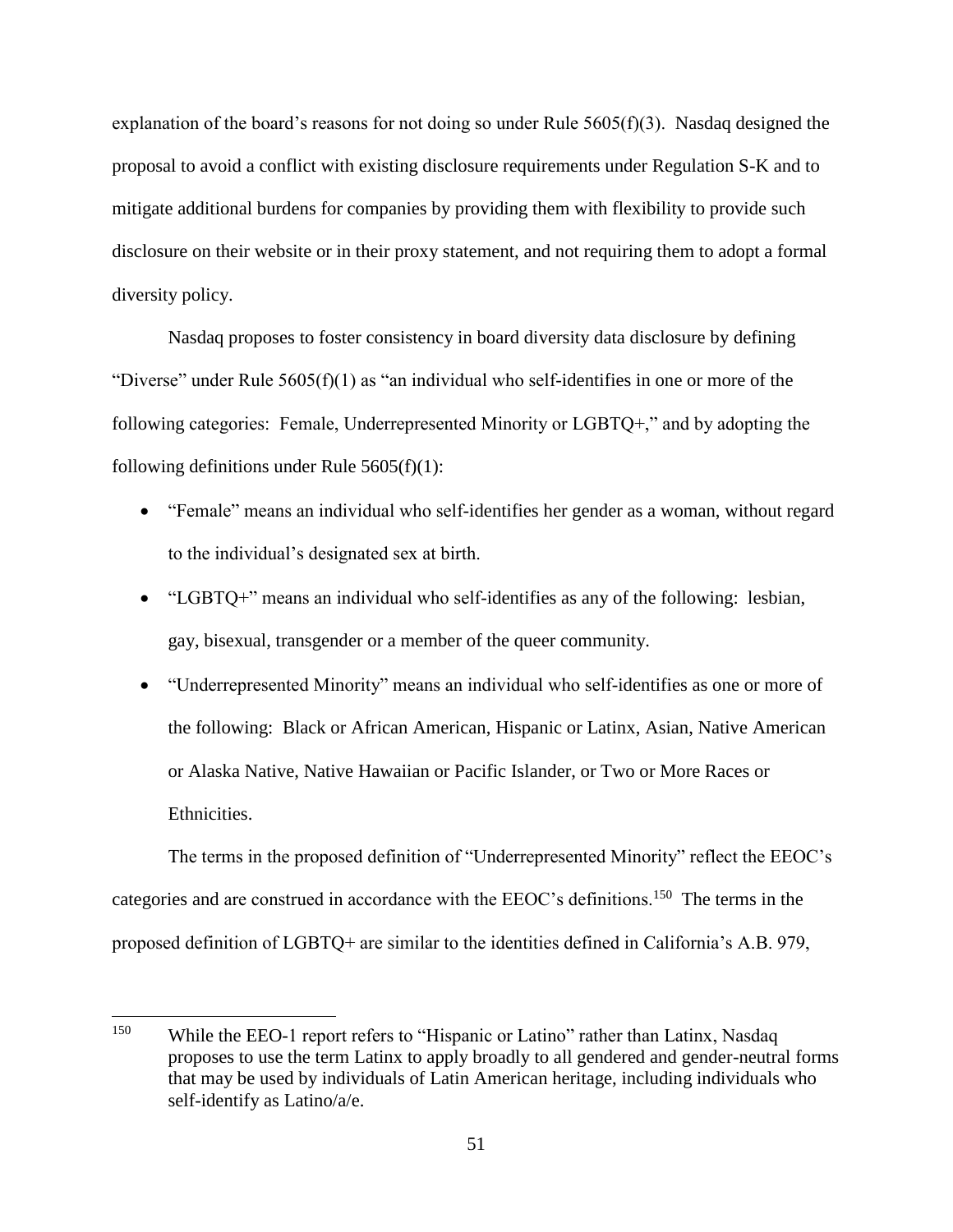described below, but have been expanded to include the queer community based on Nasdaq's consultation with stakeholders, including human rights organizations.<sup>151</sup>

In constructing its proposed definition of "Diverse," Nasdaq considered various state and federal legislation, stakeholder sentiments and academic studies. For example, California requires public companies headquartered in the state to have at least one individual who selfidentifies as a female on the board by 2019 under S.B.  $826^{152}$  and at least one director who is a member of an "underrepresented community" by 2021 under A.B. 979.<sup>153</sup> S.B. 826 defines "Female" as "an individual who self-identifies her gender as a woman, without regard to the individual's designated sex at birth," consistent with legislation proposed by New Jersey, Michigan and Hawaii related to board gender diversity.<sup>154</sup> A.B. 979 considers directors from underrepresented communities to be individuals who self-identify as Black, African American, Hispanic, Latino, Asian, Pacific Islander, Native American, Native Hawaiian or Alaska Native, or as gay, lesbian, bisexual or transgender. Since S.B. 826 was passed, 669 women have joined public company boards in the state and the number of public companies with all male boards has declined from 30% in 2018 to 3% in 2020.<sup>155</sup>

<sup>151</sup> Further, Nasdaq agrees with the United Kingdom Financial Reporting Council that the acronym LGBTQ+ "does not attempt to exclude other groups, nor does it imply that the experiences of people under its umbrella are the same." See Hay et al., supra note 98, at 14.

<sup>152</sup> See Cal. S.B. 826, supra note 112.

<sup>153</sup> See Cal. A.B. 979, supra note 112.

<sup>&</sup>lt;sup>154</sup> See Cal. S.B. 826, supra note 112. See also N.J. Senate No. 3469, § 3(b)(2) (2019); Mich. S.B. 115, § 505a(2)(b) (2019); Haw. H.B. 2720, § 414-1(b)(2) (2020).

<sup>155</sup> See California Partners Project, *Claim Your Seat: A Progress Report on Women's Representation on California Corporate Boards* 4 (2020), available at: https://www.calpartnersproject.org/claimyourseat.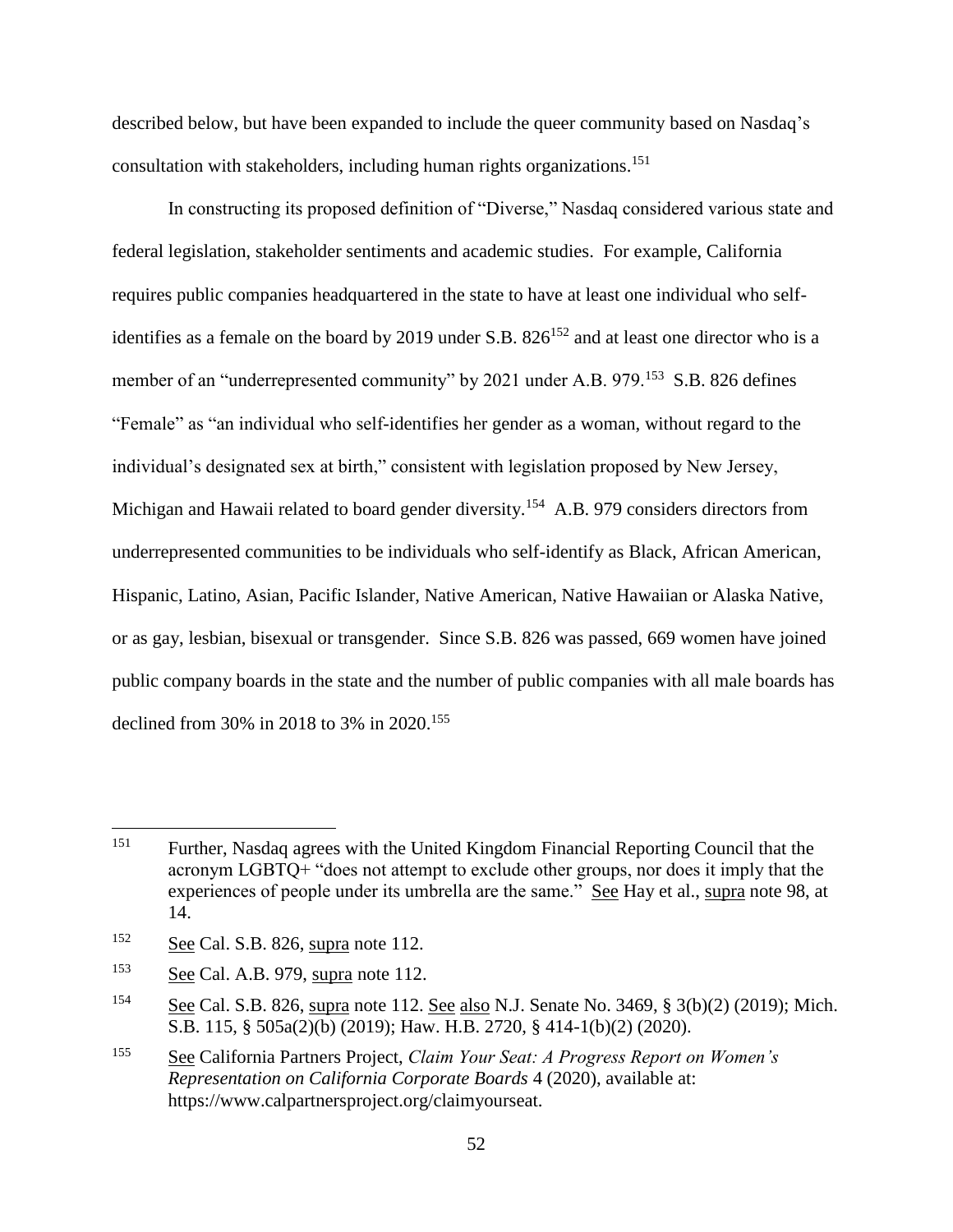The state of Washington requires public companies whose boards are not comprised of at least 25% directors who self-identify as women by January 1, 2022 to provide public disclosures related to the board's consideration of "diverse groups" during the director nomination process. The state considers "diverse groups" to include "women, racial minorities, and historically underrepresented groups."<sup>156</sup>

As discussed above, Congress has proposed legislation relating to disclosure of racial, ethnic, gender and veteran status among the company's directors. Section 342 of the Dodd-Frank Act defines "minority" as "Black American, Native American, Hispanic American, and Asian American,"<sup>157</sup> and the Diversity Assessment Report for Entities Regulated by the SEC requires the Exchange to report workforce composition data to the SEC based on the EEOC's categories.<sup>158</sup> Most companies are required by law to provide similar workforce data to the EEOC through the EEO-1 Report, which requires employers to report statistical data related to race, ethnicity and gender to the EEOC.<sup>159</sup>

Nasdaq has designed the proposed rule to require all companies to provide consistent, comparable data under Rule 5606 by utilizing the existing EEO-1 reporting categories that companies are already familiar with, and by requiring companies to have, or publicly explain why they do not have, at least two directors who are diverse in terms of race, ethnicity, sexual

<sup>&</sup>lt;sup>156</sup> See Wash. Subst. S.B. 6037, supra note 112. At least 11 states have proposed diversityrelated requirements. See Hatcher and Latham, supra note 11.

<sup>&</sup>lt;sup>157</sup> See 12 U.S.C. § 5452(g)(3) and Pub. L. 101-73 § 1204(c)(3).

<sup>158</sup> See Securities and Exchange Commission, Diversity Assessment Report for Entities Regulated by the SEC, available at: https://www.sec.gov/files/OMWI-DAR-FORM.pdf.

<sup>&</sup>lt;sup>159</sup> All companies with 100 or more employees are required to complete the EEO-1 Report. See U.S. Equal Employment Opportunity Commission, EEO-1: Who Must File, https://www.eeoc.gov/employers/eeo-1-survey/eeo-1-who-must-file (last accessed Nov. 27, 2020).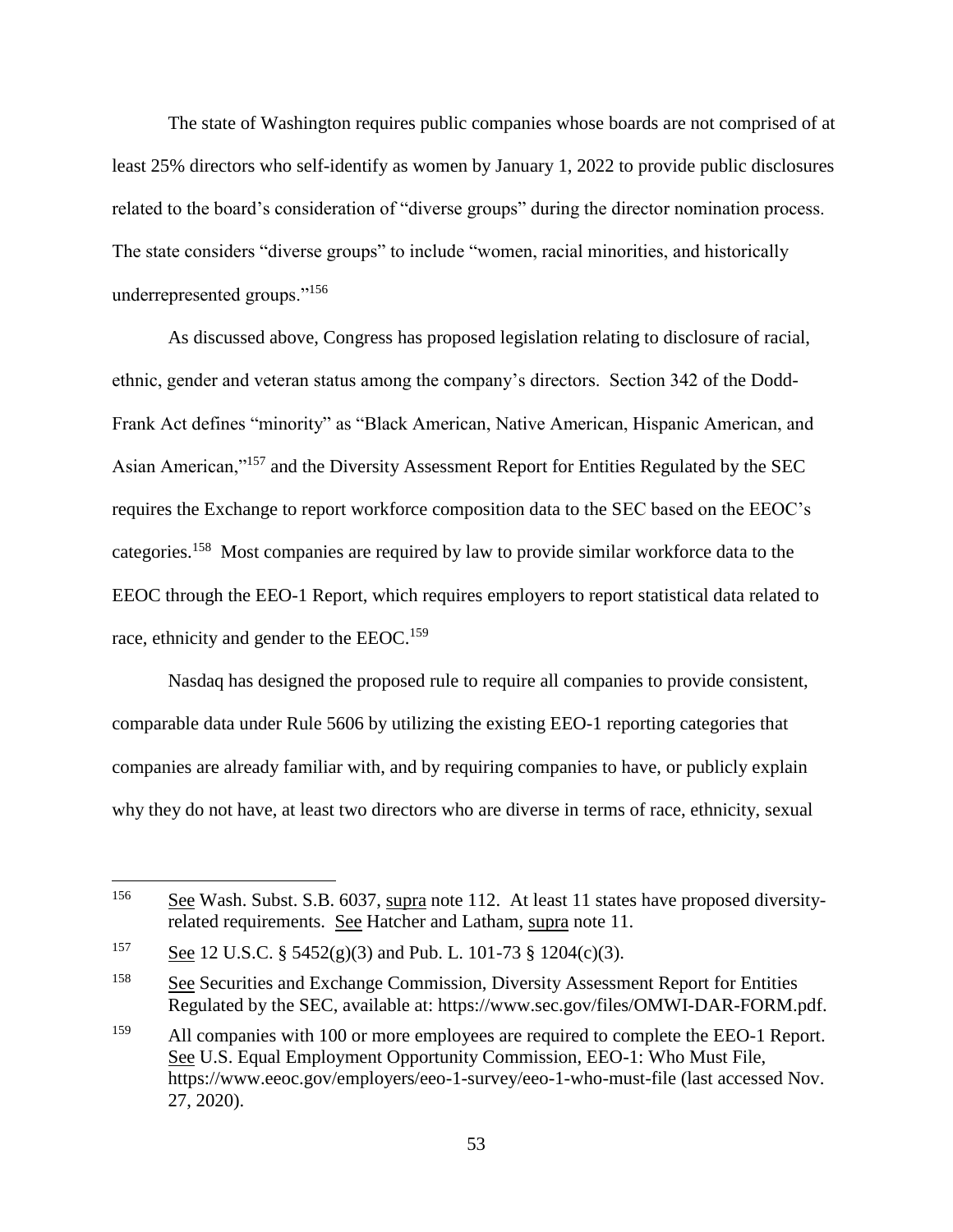orientation or gender identity under Rule 5605(f)(2). While the EEO-1 report does not currently include sexual orientation or gender identity, Nasdaq believes it is reasonable and in the public interest to include a reporting category for LGBTQ+ status in recognition of the U.S. Supreme Court's recent decision in *Bostock v. Clayton County* that sexual orientation and gender identity are "inextricably" intertwined with sex.<sup>160</sup>

The proposal does not preclude companies from considering additional diverse attributes, such as nationality, disability, or veteran status in selecting board members; however, the company would still have to provide the required disclosure under Rule 5605(f)(3) if the company does not also have at least two directors who are otherwise considered Diverse under Rule 5605(f)(1). Nor would the proposal prevent companies from disclosing information related to other diverse attributes of board members beyond those highlighted in the rule if they felt such disclosure would benefit investors. Nasdaq believes such disclosure would provide investors with additional information about the company's philosophy regarding broader diversity characteristics.

Overall, Nasdaq believes the proposal will enhance investor confidence that all listed companies are considering diversity of race, ethnicity, sexual orientation and gender identity in the context of selecting directors. Investors will be confident that board discussions at listed companies with at least two Diverse directors include the perspectives of more than one demographic group. They will also be confident that boardrooms without at least two Diverse

<sup>160</sup> See Bostock v. Clayton Cty., 140 S. Ct. 1731, 1742 (2020) ("But unlike any of these other traits or actions, homosexuality and transgender status are inextricably bound up with sex. Not because homosexuality or transgender status are related to sex in some vague sense or because discrimination on these bases has some disparate impact on one sex or another, but because to discriminate on these grounds requires an employer to intentionally treat individual employees differently because of their sex.").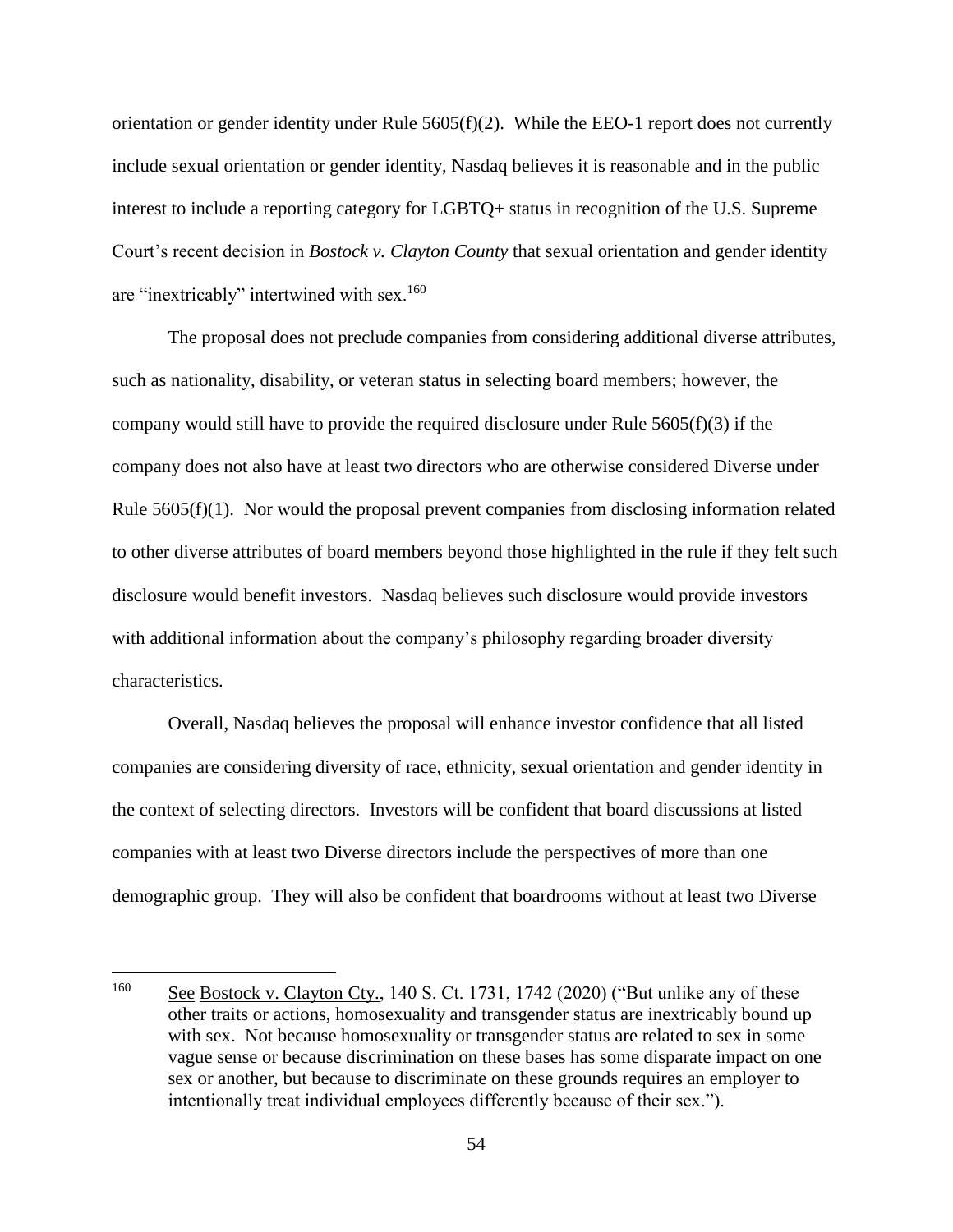directors are having a thoughtful discussion about their reasons for not doing so and publicly explaining those reasons. On balance, the proposal will advance the public interest and enhance investor confidence in the integrity of the securities markets by ensuring investors that Nasdaq is monitoring all listed companies to verify that they have at least two Diverse directors or explain why they do not, and by requiring all listed companies to provide consistent, comparable diversity disclosures.

#### b. Board Statistical Disclosure

Given the increased interest in, and advocacy for, improvements in board transparency related to diversity disclosure information, the Exchange is proposing to adopt new Rule 5606(a), which would require each company to publicly disclose, to the extent permitted by applicable law, information on each director's voluntary self-identified gender and racial characteristics and LGBTQ+ status.

All Nasdaq-listed companies that are subject to proposed Rule 5605(f), whether they choose to meet the diversity objectives of proposed Rule  $5605(f)(2)$  or to explain why they do not, would be required to make the proposed Rule 5606 disclosure. This proposed rule also will assist the Exchange in assessing whether companies meet the diversity objectives of proposed Rule 5605(f). Under Rule 5606(e), Nasdaq proposes to make proposed Rule 5606 operative for listed companies one year after the SEC Approval Date of this proposal.

Pursuant to proposed Rule 5606(a), each company would be instructed to annually provide its board-level diversity data in a format substantially similar to the Board Diversity Matrix in proposed Rule 5606(a) and attached [sic] as Exhibit 3. The company would be required to provide the total number of directors on its board. If a director voluntarily selfidentifies, each company, other than a Foreign Issuer (as defined under Rule  $5605(f)(1)$ ), would

55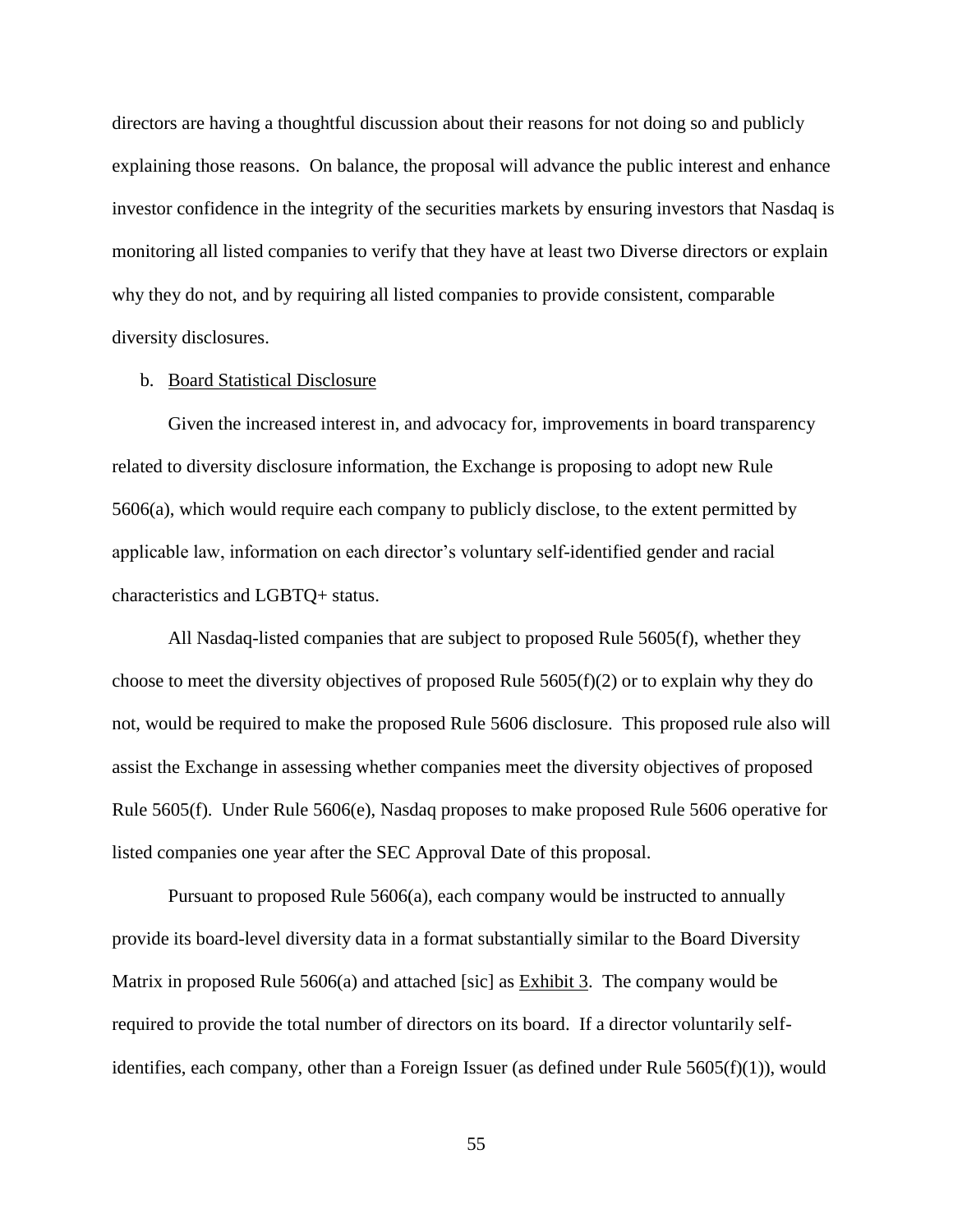include the following in a table titled "Board Diversity Matrix," in accordance with the instructions accompanying the proposed disclosure format: (1) the number of directors based on gender identity (male, female or non-binary<sup>161</sup>); (2) the number of directors based on race and ethnicity (African American or Black, Alaskan Native or American Indian, Asian, Hispanic or Latinx, Native Hawaiian or Pacific Islander, White, or Two or More Races or Ethnicities); and (3) the number of directors who self-identify as LGBTQ+.

Any director who chooses not to disclose a gender would be included under "Gender Undisclosed" and any director who chooses not to identify as any race or not to identify as LGBTQ+ would be included in the "Undisclosed" category at the bottom of the table. The defined terms for the race and ethnicity categories in the instructions to the Board Diversity Matrix disclosure format are substantially similar to the terms and definitions used in the EEO-1 Report.<sup>162</sup> LGTBQ+ is defined similarly to proposed Rule  $5605(f)(1)$  as a person who identifies as any of the following: lesbian, gay, bisexual, transgender or a member of the queer community.

Below is an example of a Board Diversity Matrix that companies may use, which is also attached [sic] as Exhibit 3:

#### **Board Diversity Matrix (As of [DATE])**

**Board Size:**

<sup>161</sup> Although non-binary is included as a category in the proposed Board Diversity Matrix, a company would not satisfy the diversity requirement proposed by Rule  $5605(f)(2)$  if a director self-identifies solely as non-binary.

 $162$  See supra note 159. Additionally, the EEOC does not categorize LGBTQ+ or any other sexual orientation identifier on its EEO-1 Report. The definitions of the EEO-1 race and ethnicity categories may be found in the appendix to the EEO-1 Report instructional booklet, available at https://www.eeoc.gov/employers/eeo-1-survey/eeo-1-instructionbooklet.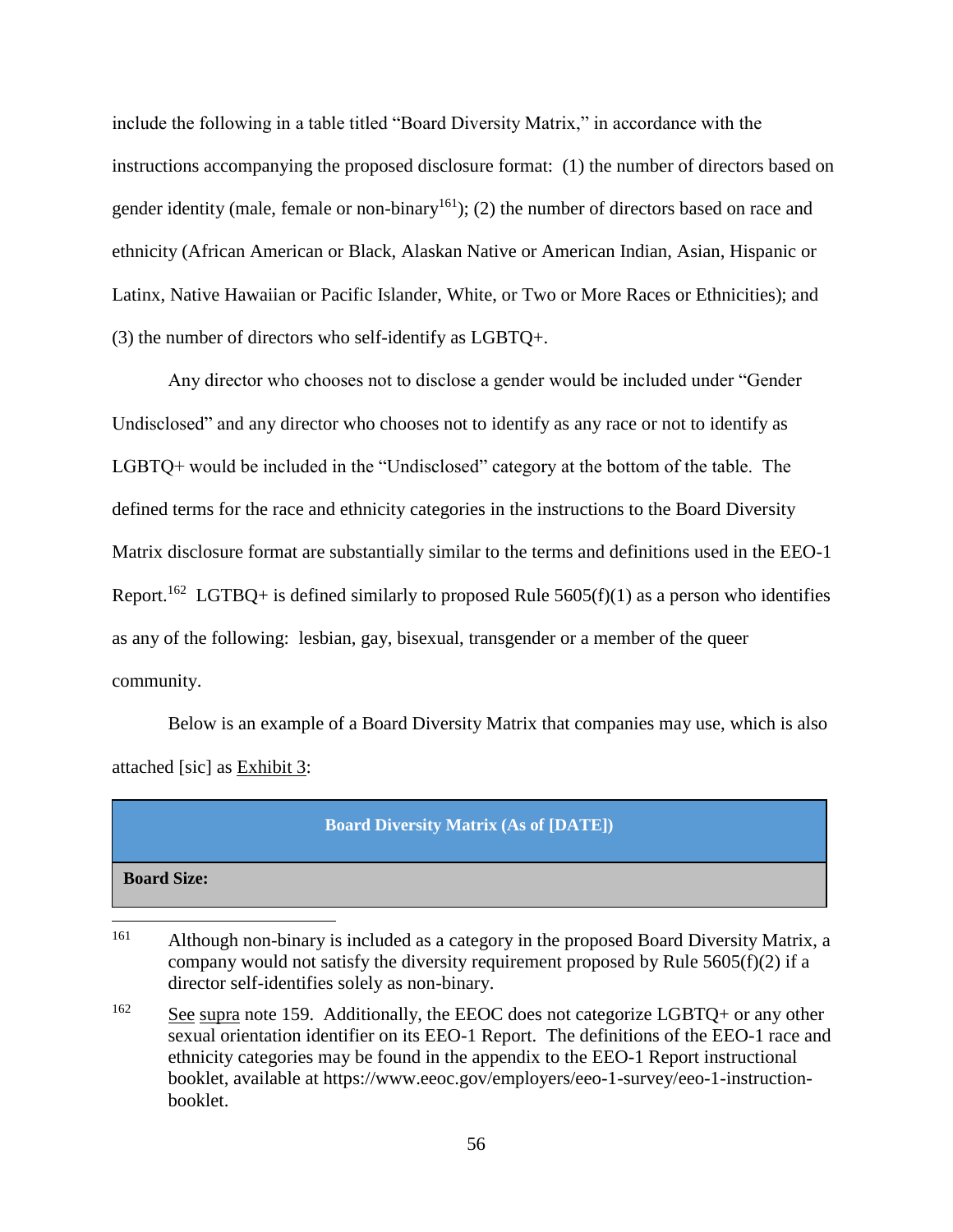| <b>Total Number of Directors</b>                                 | #           |        |                   |                                     |
|------------------------------------------------------------------|-------------|--------|-------------------|-------------------------------------|
| Gender:                                                          | <b>Male</b> | Female | <b>Non-Binary</b> | <b>Gender</b><br><b>Undisclosed</b> |
| Number of directors based on gender identity                     | $\#$        | #      | #                 | $\#$                                |
| Number of directors who identify in any of the categories below: |             |        |                   |                                     |
| <b>African American or Black</b>                                 | #           | #      | #                 | #                                   |
| Alaskan Native or American Indian                                | $\#$        | #      | #                 | #                                   |
| Asian                                                            | $\#$        | $\#$   | $\#$              | $\#$                                |
| Hispanic or Latinx                                               | #           | #      | $\#$              | #                                   |
| Native Hawaiian or Pacific Islander                              | $\#$        | #      | $\#$              | $\#$                                |
| White                                                            | #           | #      | #                 | #                                   |
| Two or More Races or Ethnicities                                 | #           | $\#$   | $\#$              | $\#$                                |
| LGBTQ+                                                           | #           |        |                   |                                     |
| Undisclosed                                                      |             |        | #                 |                                     |

Nasdaq recognizes that some Foreign Issuers, including Foreign Private Issuers as defined by the Act,<sup>163</sup> may have their principal executive offices located outside of the United States and in jurisdictions that may impose laws limiting or prohibiting self-identification questionnaires, particularly as they relate to race, ethnicity or LGBTQ+ status. In such countries, a Foreign Issuer may be precluded by law from requesting diversity data from its directors. Moreover, Nasdaq's definition of Underrepresented Minority proposed in Rule 5606(f)(1) may

163 See 17 C.F.R. § 240.3b-4.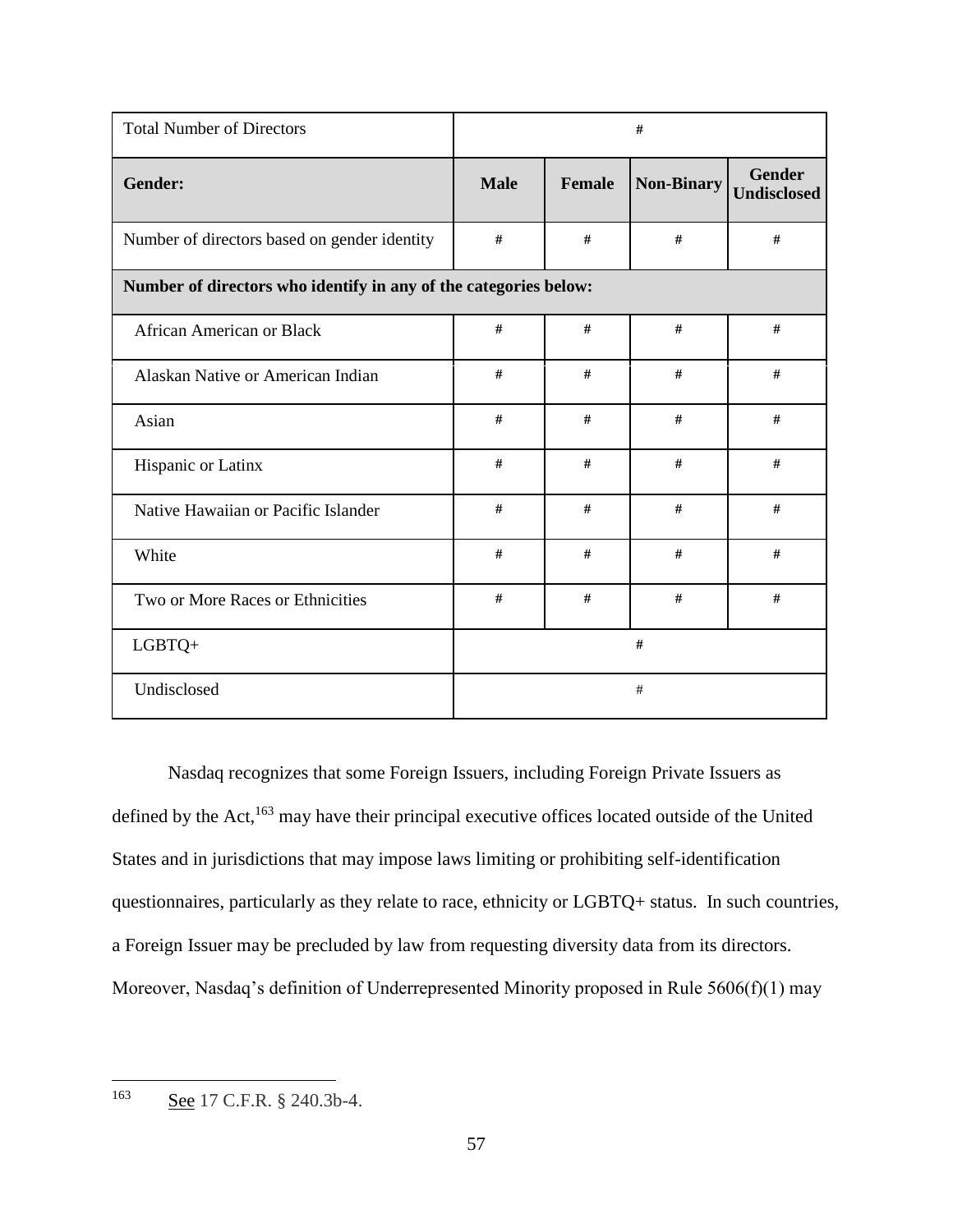be inapplicable to a Foreign Issuer, making this Board Matrix data less relevant for such companies and not useful for investors.

As a result of these limitations, Nasdaq is proposing the option of a separate Board Diversity Matrix for Foreign Issuers. Similar to other companies, a Foreign Issuer would be required to provide the total number of directors on its board. If a director voluntarily selfidentifies, the company would include the following in a table titled "Board Diversity Matrix": (1) the number of directors based on gender identity (male, female or non-binary<sup>164</sup>); (2) the number of directors who are considered underrepresented in the company's home country jurisdiction;  $^{165}$  and (3) the number of directors who self-identify as LGBTQ+. An "Underrepresented Individual in Home Country Jurisdiction" is defined in the instructions to the Board Diversity Matrix as a person who self-identifies as an underrepresented individual based on national, racial, ethnic, indigenous, cultural, religious or linguistic identity in a Foreign Issuer's home country jurisdiction. Rule 5605(f)(2)(B)(i) also proposes the same definition for Diverse directors of Foreign Issuers.

Nasdaq is also proposing new Rule 5606(b), which would require each company to provide the disclosure required under Rule 5606(a) in either the company's proxy statement or information statement for its annual meeting for shareholders, or on the company's website. If the company elects to disclose the information on its website, the company must also submit such disclosure along with a URL link to the information through the Nasdaq Listing Center

<sup>164</sup> Although non-binary is included as a category in the proposed Board Diversity Matrix, a company would not satisfy any aspect of the diversity requirement proposed by Rule 5605(f)(2) if a director self-identifies solely as non-binary.

<sup>&</sup>lt;sup>165</sup> To clarify, although a Foreign Issuer may disclose directors that meet the requirement of Underrepresented Minority pursuant to new Rule 5605(f)(1), such disclosure may not meet the diversity objectives of new Rule 5605(f)(2)(B)(ii).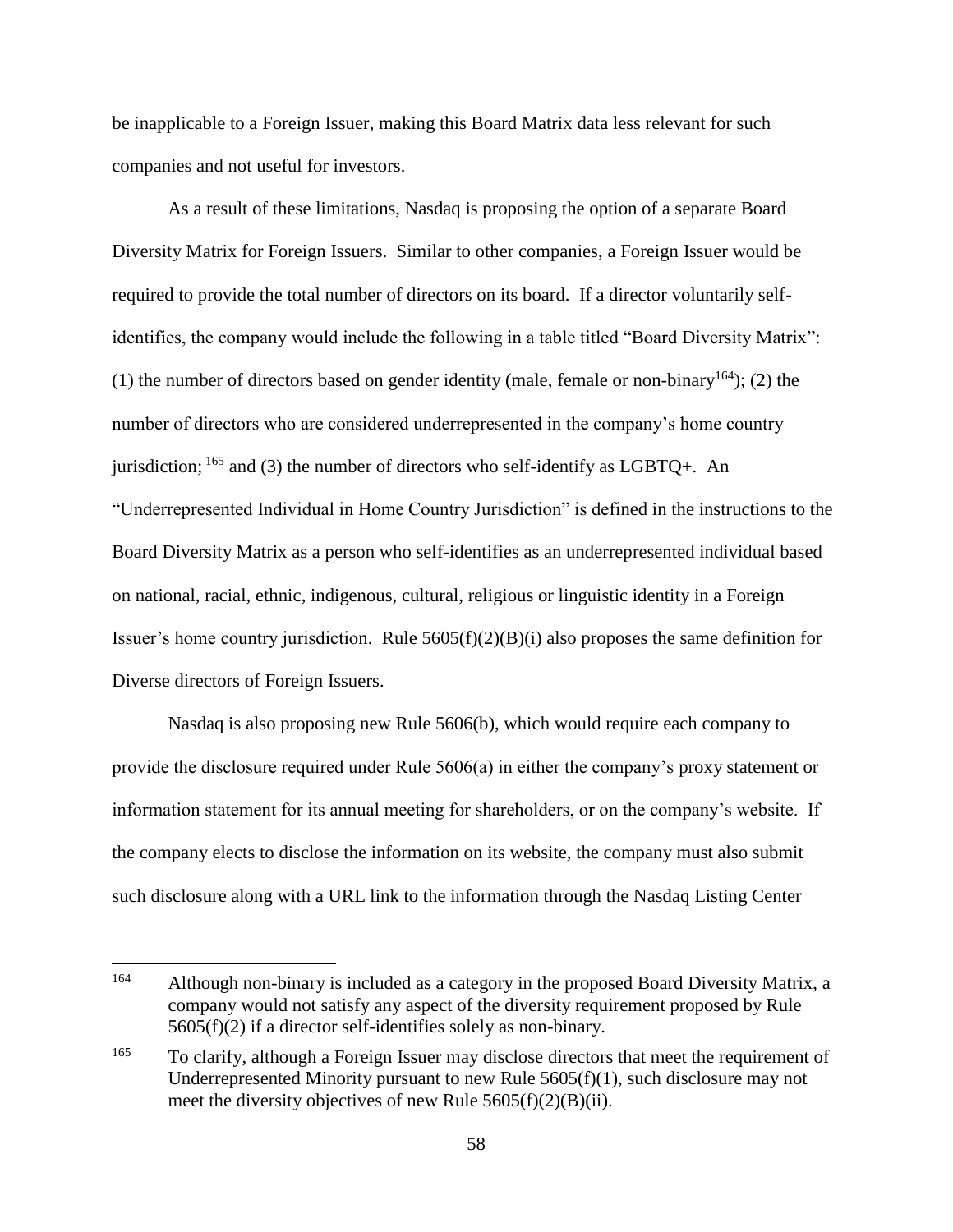within 15 calendar days of the company's annual shareholder meeting. The proposed time period to submit the information to the Nasdaq Listing Center is aligned with the time period provided in proposed Rule  $5605(f)(3)$  for a company to submit its explanation for why it does not have at least two Diverse directors. Disclosure of the statistical data is not in lieu of any SEC requirements for a company to disclose any required information pursuant to Regulation S-K or any other federal, state or foreign laws or regulations. As described in the instructions to the Board Diversity Matrix and Rule 5606(a), each year following the first year that a company publishes its annual Board Diversity Matrix, the company would be required to publish its data for the current and immediately prior years.

Additionally, Nasdaq is proposing Rule 5606(c), which exempts the following types of companies from proposed Rule 5606(a): acquisition companies listed under IM-5101-2; assetbacked issuers and other passive issuers (as set forth in Rule  $5615(a)(1)$ ); cooperatives (as set forth in Rule  $5615(a)(2)$ ; limited partnerships (as set forth in Rule  $5615(a)(4)$ ); management investment companies (as set forth in Rule  $5615(a)(5)$ ); issuers of non-voting preferred securities, debt securities and Derivative Securities (as set forth in Rule 5615(a)(6)); and issuers of securities listed under the Rule 5700 Series. The exemption of these companies is consistent with the approach taken by Nasdaq in Rule 5615 as it relates to certain Nasdaq corporate governance standards for board composition.

Nasdaq is also proposing Rule 5606(d) to allow for a company newly listing on Nasdaq, including a company listing in connection with a business combination under IM-5101-2, to satisfy the requirement of Rule 5606 within one year of listing on Nasdaq. The disclosure required by proposed Rule 5606(d) would be required to be included in the company's annual proxy statement or information statement for its annual meeting of shareholders or on the

59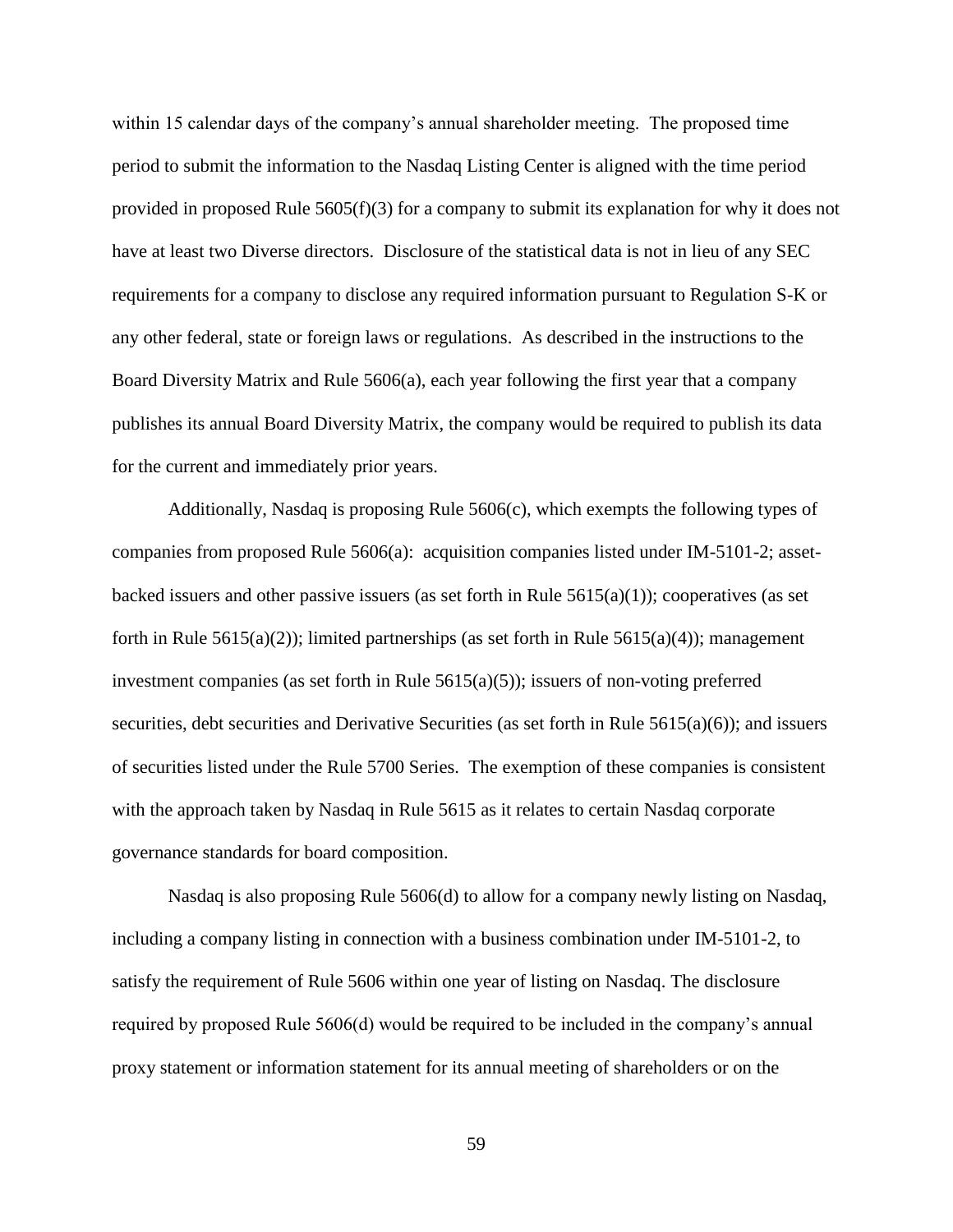company's website. If the company provides such disclosure on its website, the company must also submit the disclosure and a URL link to the disclosure through the Nasdaq Listing Center no later than 15 calendar days after the company's annual shareholder meeting.

When a company does not timely provide the required disclosure, Nasdaq will notify the company that it is not in compliance with a listing requirement and allow the company to provide a plan to regain compliance. Consistent with deficiencies from most other rules that allow a company to submit a plan to regain compliance,<sup>166</sup> Nasdaq proposes to allow companies deficient under proposed Rule 5606 45 calendar days to submit a plan in accordance with Rule  $5810(c)(2)$  to regain compliance and, based on that plan, Nasdaq can provide the company with up to 180 days to regain compliance. If the company does not do so, it would be issued a Staff Delisting Determination, which the company could appeal to a Hearings Panel pursuant to Rule 5815. Although proposed Rule 5606 is not identical to the current Commission requirements, it is similar to, and does not deviate from, the Commission's CD&I related to Items 401(e)(1) and  $407(c)(2)(vi)$  of Regulation S-K. Moreover, the proposed rule strengthens the Commission's requirements by providing clarity to the definition of diversity and streamlining investors' desire for clear, complete and consistent disclosures. Nasdaq believes that the format of the Board Diversity Matrix and the information that it will provide offers greater transparency into a

<sup>166</sup> Pursuant to Nasdaq Rule  $5810(c)(2)(A)(iii)$ , a company is provided 45 days to submit a plan to regain compliance with Rules 5620(a) (Meetings of Shareholders), 5620(c) (Quorum), 5630 (Review of Related Party Transactions), 5635 (Shareholder Approval), 5250(c)(3) (Auditor Registration), 5255(a) (Direct Registration Program), 5610 (Code of Conduct),  $5615(a)(4)(D)$  (Partner Meetings of Limited Partnerships),  $5615(a)(4)(E)$ (Quorum of Limited Partnerships), 5615(a)(4)(G) (Related Party Transactions of Limited Partnerships), and 5640 (Voting Rights). Pursuant to Nasdaq Rule  $5810(c)(2)(A)(iv)$ , a company is also provided 45 days to submit a plan to regain compliance with Rule 5250(b)(3)(Disclosure of Third Party Director and Nominee Compensation). A company is generally provided 60 days to submit a plan to regain compliance with the requirement to timely file periodic reports contained in Rule  $5250(c)(1)$ .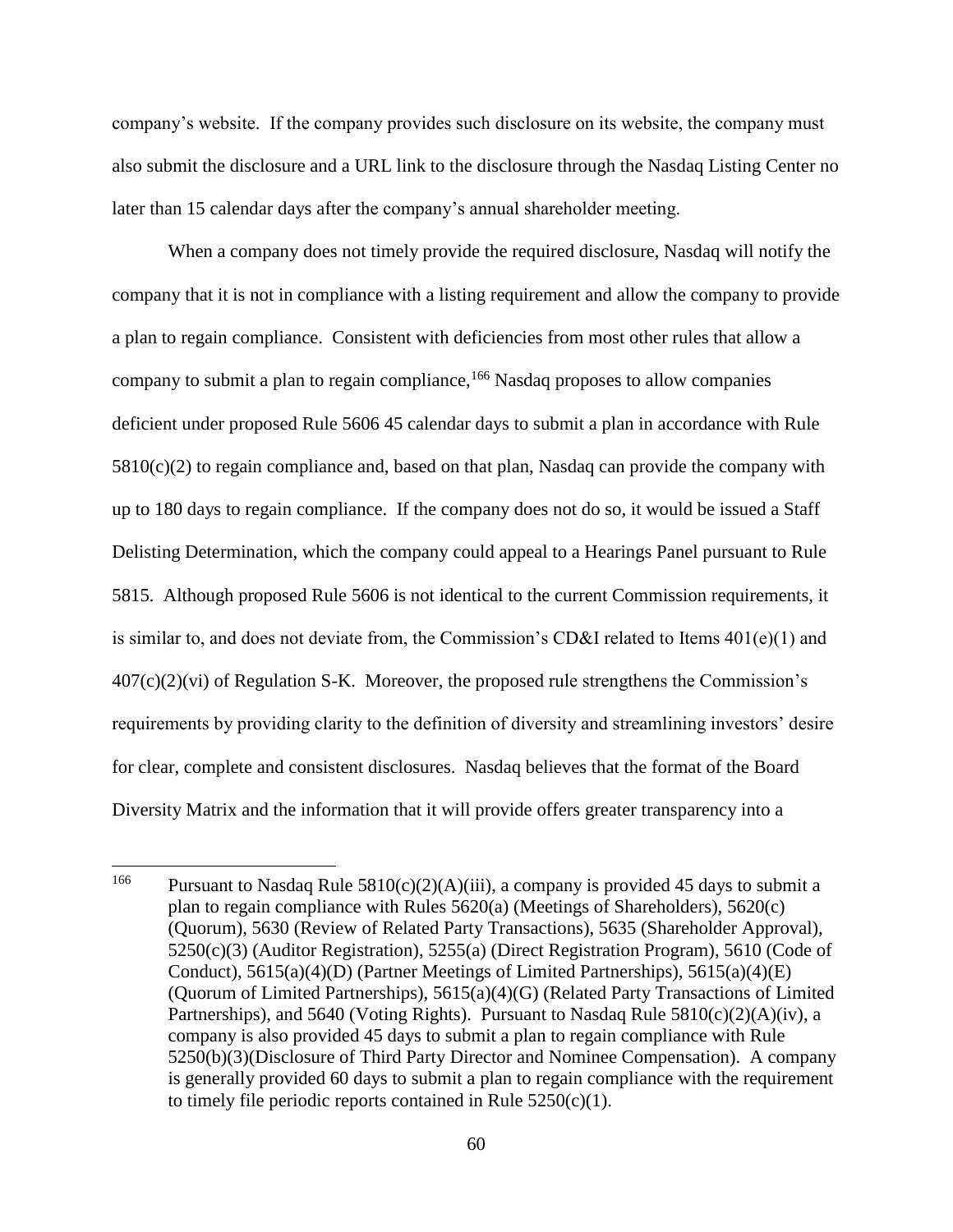company's board composition and will enable the data to be easily aggregated across issuers.<sup>167</sup> Nasdaq also believes that requiring annual disclosure of the data will ensure that the information remains current and easy for investors, data analysts and other parties to track.

#### c. Diverse Board Representation or Explanation

 $\overline{a}$ 

Nasdaq is proposing to adopt new Rule  $5605(f)(2)$  to require each listed company to have, or explain why it does not have, at least two members of its board of directors who are Diverse, including at least one who self-identifies as Female and one who self-identifies as an Underrepresented Minority or  $LGBTQ+.$ <sup>168</sup> A company does not need to provide additional public disclosures if the company discloses under Rule 5606 that it has at least two Diverse directors satisfying this requirement. The terms in the proposed definition of "Underrepresented Minority" reflect the EEOC's categories and are construed in accordance with the EEOC's definitions. Nasdaq has provided additional flexibility for Smaller Reporting Companies and Foreign Issuers (including Foreign Private Issuers).

Under proposed Rule  $5605(f)(3)$ , if a company satisfies the requirements of Rule 5605(f)(2) by explaining why it does not have two Diverse directors, the company must: (i) specify the requirements of Rule  $5605(f)(2)$  that are applicable (*e.g.*, the applicable subparagraph, the applicable diversity objectives, and the timeframe applicable to the company's market tier); and (ii) explain the reasons why it does not have two Diverse directors. Such disclosure must be provided: (i) in the company's proxy statement or information statement for its annual meeting of shareholders; or (ii) on the company's website. If the company provides

<sup>&</sup>lt;sup>167</sup> Various stakeholders have requested easier aggregation. See Petition for Amendment of Proxy Rule, supra note 80, at 1.

<sup>&</sup>lt;sup>168</sup> Nasdaq plans to publish an FAQ on the Listing Center clarifying that "two members of its board of directors who are Diverse" would exclude emeritus directors, retired directors and members of an advisory board.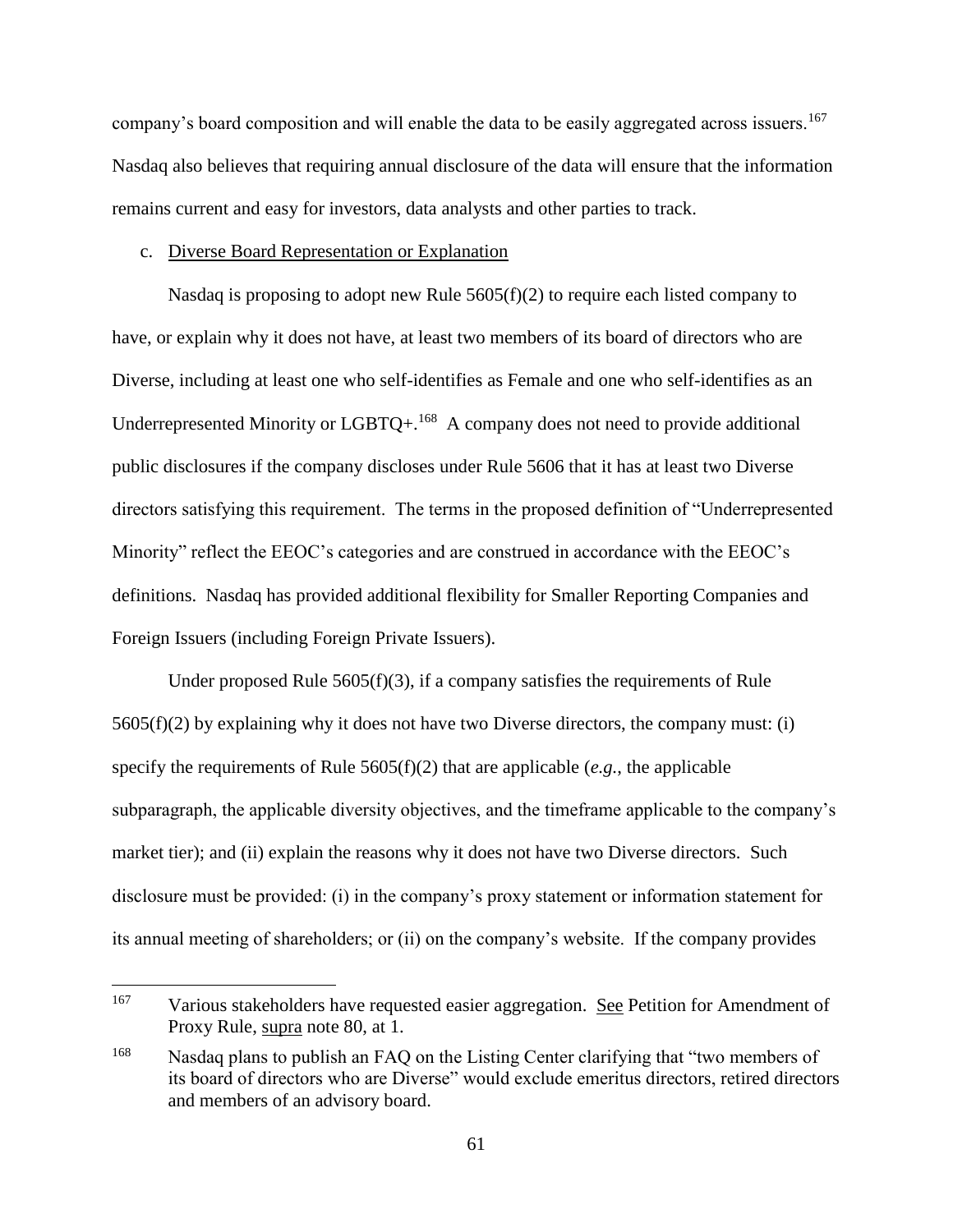such disclosure on its website, the company must also notify Nasdaq of the location where the information is available by submitting the URL link through the Nasdaq Listing Center no later than 15 calendar days after the company's annual shareholder meeting.

Nasdaq would not assess the substance of the company's explanation, but would verify that the company has provided one. If the company has not provided any explanation, or has provided an explanation that does not satisfy subparagraphs (i) and (ii) of Rule 5605(f)(3), the explanation will not satisfy the requirements of Rule  $5605(f)(3)$ . For example, it would not satisfy Rule  $5605(f)(3)$  merely to state that "the Company does not comply with Nasdaq's diversity rule." As described above, the company must specify the requirements of Rule 5605(f)(2) that are applicable and explain the reasons why it does not have two Diverse directors. For example, a company could disclose the following to satisfy subparagraph (i) of Rule 5605(f)(3): "As a Smaller Reporting Company listed on the Nasdaq Capital Market tier, the Company is subject to Nasdaq Rule 5605(f)(2)(C), which requires the company to have, or explain why it does not have, at least two Diverse directors, including at least one director who self-identifies as Female. Under Rule  $5605(f)(7)$ , the Company is required to have at least one Diverse director by March 10, 2023, and a second Diverse director by March 10, 2026. The Company has chosen to satisfy Rule  $5605(f)(2)(C)$  by explaining its reasons for not meeting the diversity objectives of Rule 5605(f)(2)(C), which the Company has set forth below."

#### i. Effective Dates and Phase-in Period

Proposed Rule 5605(f)(7) provides a transition period before companies must fully satisfy the requirement to have two Diverse directors or explain why they do not upon the initial implementation of the rule. Under this transition rule, each company must have, or explain why it does not have, one Diverse director no later than two calendar years after SEC approval of the

62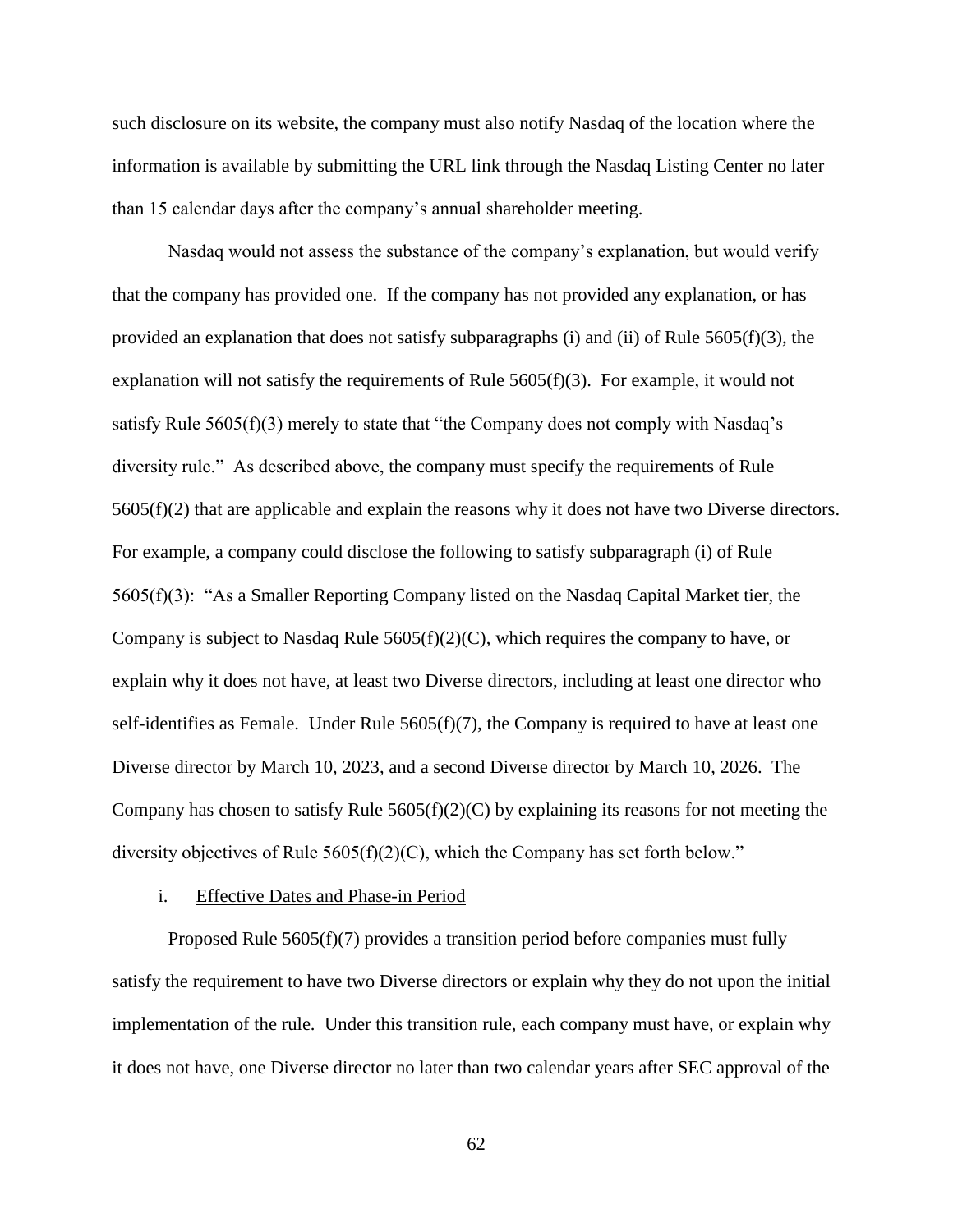proposed rule (the "Approval Date"), and two Diverse directors no later than (i) four calendar years after the Approval Date for companies listed on the Nasdaq Global Select ("NGS") or Global Market ("NGM") tiers, or (ii) five calendar years after the Approval Date for companies listed on the Nasdaq Capital Market ("NCM") tier. For example, if the Approval Date is March 10, 2021, all companies would be required to have, or explain why they do not have, one Diverse director by March 10, 2023 and two Diverse directors by March 10, 2025 (for NGS/NGM companies) or March 10, 2026 (for NCM companies).

Under proposed Rule  $5605(f)(5)(A)$ , a newly listed company that was not previously subject to a substantially similar requirement of another national securities exchange will be allowed one year from the date of listing to satisfy the requirement described above. This "phase-in" period applies to companies listing in connection with an initial public offering, a direct listing, a transfer from another exchange or the over-the-counter market, or through a business combination with an acquisition company listed under IM-5101-2, such that the company is no longer subject to IM-5101-2 after the combination. This phase-in period will apply after the end of the transition period provided in Rule  $5605(f)(7)$ . As a result, companies listing after the expiration of the phase-in periods provided by Rule  $5605(f)(7)$  would be provided with one year from the date of listing to satisfy the applicable requirement of Rule  $5605(f)(2)$  to have, or explain why they do not have, at least two Diverse directors. Companies listing after the Approval Date, but prior to the expiration of the phase-in periods provided by Rule  $5605(f)(7)$ , would be provided with the latter of the periods set forth in Rule $5605(f)(7)$  or one year from the date of listing.

Nasdaq believes this proposed period is consistent with the phase-in periods granted to companies for Nasdaq's other board composition requirements. For example, Rule 5615(b)(1)

63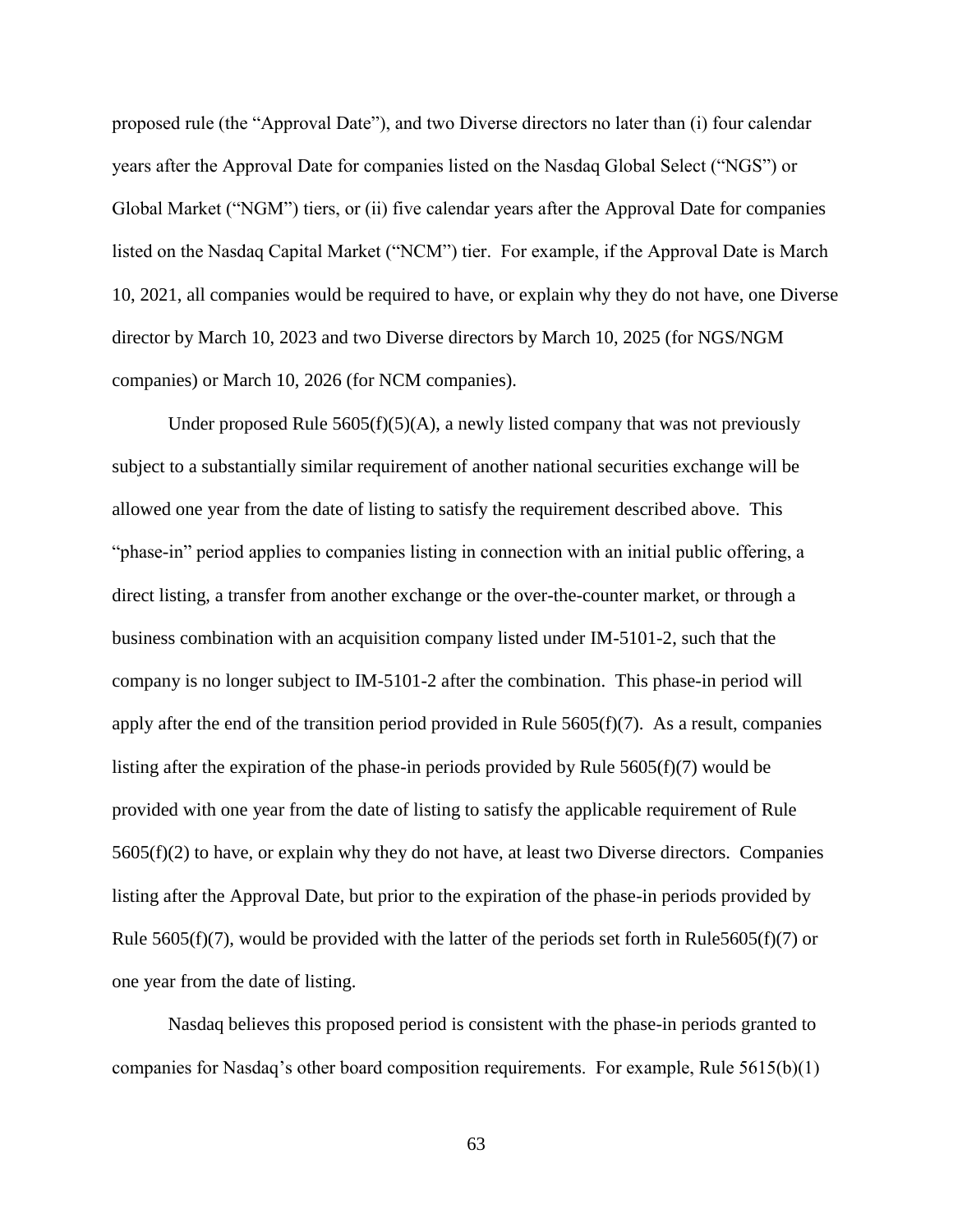provides a company listing in connection with its initial public offering one year to fully comply with the compensation and nomination committee requirements of Rules 5605(d) and (e), and with the majority independent board requirement of Rule 5605(b). Similarly, SEC Rule 10A- $3(b)(1)(iv)(A)$  allows a company up to one year from the date its registration statement is effective to fully comply with the applicable audit committee composition requirements. Nasdaq Rule 5615(b)(3) provides a one-year timeframe for compliance with the board composition requirements for companies transferring from other listed markets that do not have a substantially similar requirement.

## ii. Foreign Issuers

Nasdaq recognizes that the EEOC categories of race and ethnicity may not extend to all countries globally because each country has its own unique demographic composition. However, Nasdaq observed that on average, women tend to be underrepresented in boardrooms across the globe, holding an estimated 16.9% of board seats in 2018.<sup>169</sup> As an official supporter of the United Nations Sustainable Stock Exchanges Initiative, Nasdaq recognizes that ensuring women have equal opportunities for leadership in economic decision making is one of the United Nations Sustainable Development Goals to be accomplished by 2030.<sup>170</sup> However, studies estimate that at current rates, it could take  $18^{171}$  to 34 years<sup>172</sup> for U.S. companies to achieve gender parity on their boards.

<sup>169</sup> See Deloitte, *Women in the Boardroom*, supra note 86.

<sup>170</sup> See United Nations Sustainable Stock Exchanges Initiative, *Gender Equality*, https://www.un.org/sustainabledevelopment/gender-equality/ (last accessed Nov. 24, 2020).

<sup>&</sup>lt;sup>171</sup> See McKinsey & Company, supra note 36, at 17.

<sup>&</sup>lt;sup>172</sup> See GAO Report, supra note 44, at 9 (estimating "it could take about 10 years from 2014 for women to comprise 30 percent of board directors and more than 40 years for the representation of women on boards to match that of men").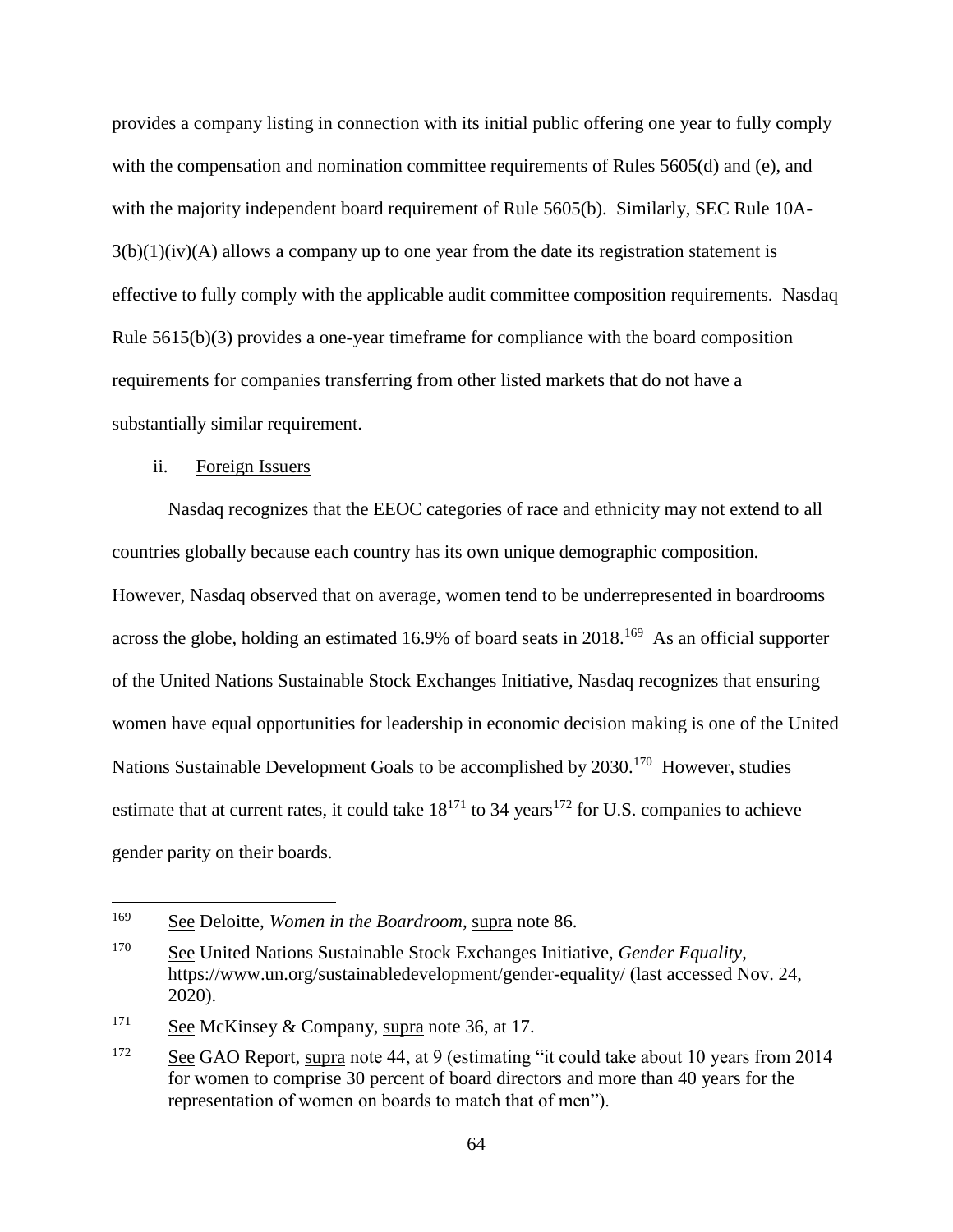Accordingly, under proposed Rule  $5605(f)(2)(B)$ , each Foreign Issuer must have, or explain why it does not have, at least two Diverse directors on its board, including at least one Female. Nasdaq proposes to provide Foreign Issuers with additional flexibility in that Foreign Issuers may satisfy the diversity requirement by having two Female directors. In addition, Foreign Issuers may also satisfy the diversity requirement by having one Female director, and an individual who self identifies as (i) LGBTQ+ or (ii) an underrepresented individual based on national, racial, ethnic, indigenous, cultural, religious or linguistic identity in the company's home country jurisdiction. Alternatively, a company could satisfy Rule  $5605(f)(2)(B)$  by publicly explaining the company's reasons for not meeting the diversity objectives of the rule.

Nasdaq proposes to define a Foreign Issuer under Rule  $5605(f)(1)$  as (a) a Foreign Private Issuer (as defined in Rule  $5005(a)(19)$ ) or (b) a company that: (i) is considered a "foreign issuer" under Rule 3b-4(b) under the Act;<sup>173</sup> and (ii) has its principal executive offices located outside of the United States. This definition will include all Foreign Private Issuers (as defined in Rule  $5005(a)(19)$ , <sup>174</sup> and any foreign issuers that are not foreign private issuers so long as they are also headquartered outside of the United States. This is designed to recognize that companies that are not Foreign Private Issuers but are headquartered outside of the United States are foreign companies notwithstanding the fact that they file domestic SEC reports. It is also designed to exclude companies that are domiciled in a foreign jurisdiction without having a physical presence in that country. Proposed Rule 5605(f)(5)(B) will allow any company that ceases to be

<sup>173</sup> See 17 C.F.R. § 240.3b-4(b) ("The term foreign issuer means any issuer which is a foreign government, a national of any foreign country or a corporation or other organization incorporated or organized under the laws of any foreign country.").

<sup>&</sup>lt;sup>174</sup> Under Nasdaq Rule 5005(a)(19), the term Foreign Private Issuer has "the same meaning as under Rule 3b-4 under the Act."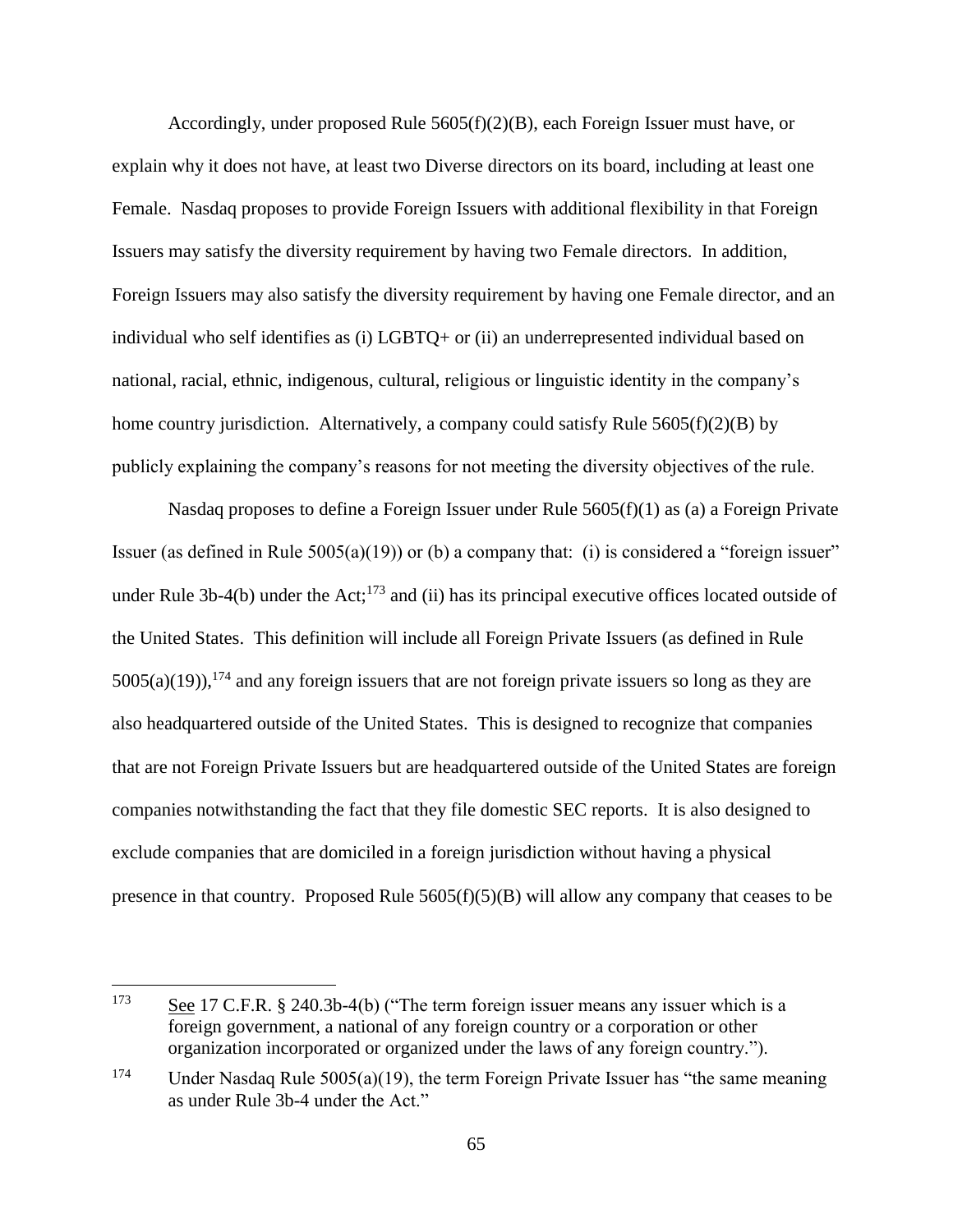a Foreign Issuer one year from the date that the company no longer qualifies as a Foreign Issuer to satisfy the requirements of Rule 5605(f).

Nasdaq also proposes to revise Rule 5615 and IM-5615-3, which currently permit a Foreign Private Issuer to follow home country practices in lieu of the requirements set forth in the Rule 5600 Series, subject to several exclusions. Nasdaq proposes to revise Rule 5615 and IM-5615-3 to add Rules 5605(f) and 5606 to the list of excluded corporate governance rules. As a result, Foreign Private Issuers must satisfy the requirements of Rule 5605(f) and 5606 and may not follow home country practices in lieu of such requirements. However, Foreign Private Issuers that elect to follow an alternative diversity objective in accordance with home country practices, or are located in jurisdictions that restrict the collection of personal data, may satisfy the requirements of Rule 5605(f) by explaining their reasons for doing so instead of meeting the diversity objectives of the rule.

## iii. Smaller Reporting Companies

Nasdaq also recognizes that smaller companies, especially pre-revenue companies that depend on the capital markets to fund ground-breaking research and technological advancements, may not have the resources necessary to compensate an additional director or engage a search firm to search outside of directors' networks. In recognition of the resource constraints faced by smaller companies, Nasdaq proposes to provide each Smaller Reporting Company with additional flexibility. Specifically, these companies could satisfy the two Diverse directors objective under Rule 5605(f)(2)(C) by having two Female directors.

Like other companies, Smaller Reporting Companies could also satisfy the two Diverse directors by having one Female director and one director who self-identifies as either (i) an Underrepresented Minority, or (ii) a member of the LGBTQ+ community. Alternatively, a

66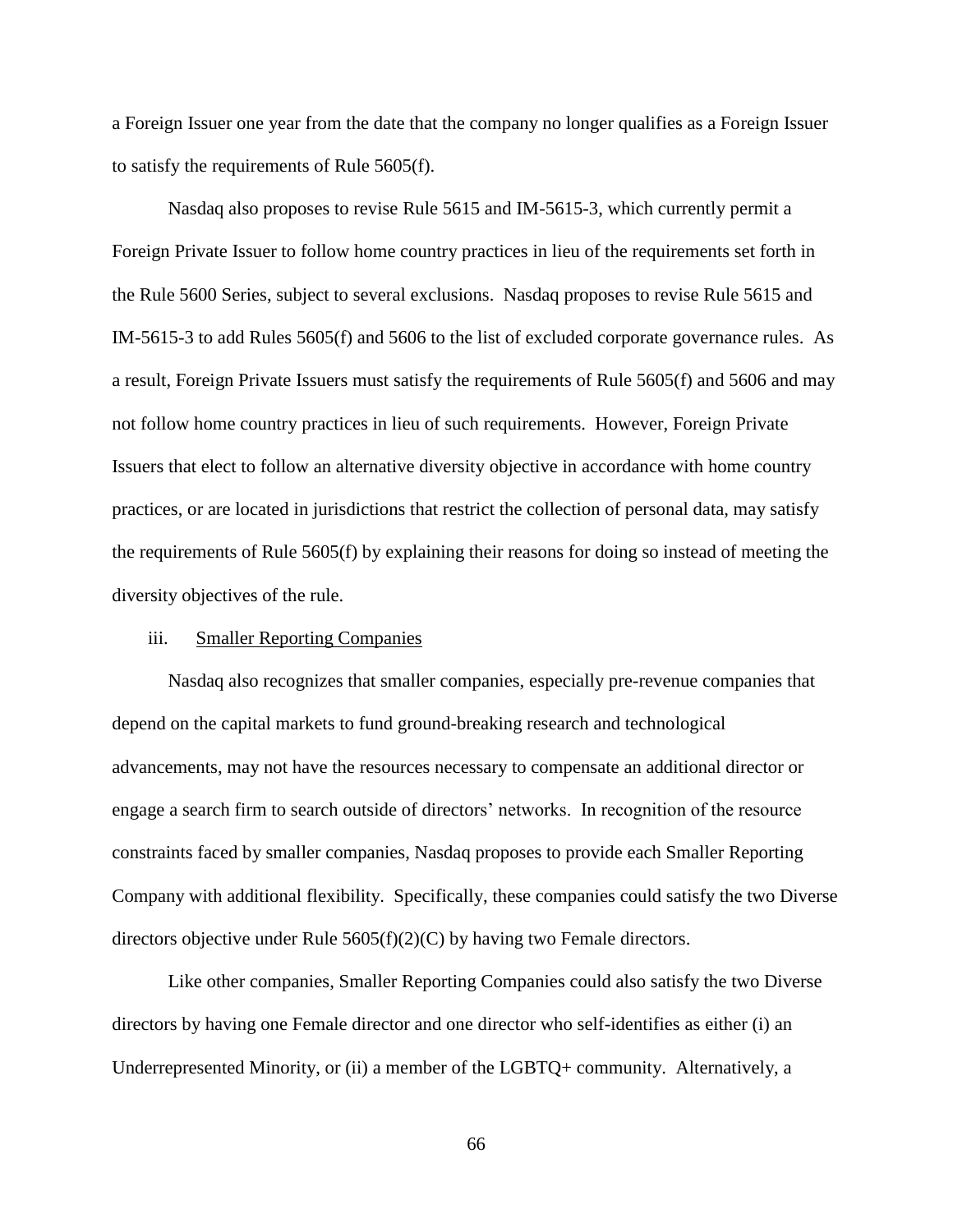company could satisfy Rule 5605(f)(2)(C) by publicly explaining the company's reasons for not meeting the diversity objectives of the rule. Under Rule 5605(f)(1), Nasdaq proposes to define a Smaller Reporting Company as set forth in Rule 12b-2 under the Act.<sup>175</sup> Proposed Rule 5605(f)(5)(B) will allow any company that ceases to be a Smaller Reporting Company one year from the date that the company no longer qualifies as a Smaller Reporting Company to satisfy the requirements of Rule 5605(f).

## iv. Cure Period

Nasdaq proposes to adopt Rule  $5605(f)(6)$  and a new Rule  $5810(c)(3)(F)$  to specify what happens if a company does not have at least two Diverse directors as set forth under Rule 5605(f)(2) and fails to provide the disclosure required by Rule 5605(f)(3).<sup>176</sup> Under those provisions, the Listing Qualifications Department will promptly notify the company that it has until the latter of its next annual shareholders meeting, or 180 days from the event that caused the deficiency, to cure the deficiency. The company can cure the deficiency either by nominating additional directors so that it satisfies the Diversity requirement of Rule  $5605(f)(2)$  or by providing the disclosure required by Rule  $5605(f)(3)$ . If a company does not regain compliance within the applicable cure period, the Listings Qualifications Department would issue a Staff Delisting Determination Letter. A company that receives a Staff Delisting Determination can appeal the determination to the Hearings Panel through the process set forth in Rule 5815.

<sup>175</sup> Under 12b-2 of the Act, a Smaller Reporting Company "means an issuer that is not an investment company, an asset-backed issuer (as defined in § 229.1101 of this chapter), or a majority-owned subsidiary of a parent that is not a smaller reporting company and that: (1) Had a public float of less than \$250 million; or (2) Had annual revenues of less than \$100 million and either: (i) No public float; or (ii) A public float of less than \$700 million." See 17 C.F.R. § 240.12b-2.

<sup>&</sup>lt;sup>176</sup> Nasdaq proposes that existing Rules  $5810(c)(3)(F)$  and (G) be renumbered as Rules  $5810(c)(3)(G)$  and (H) respectively.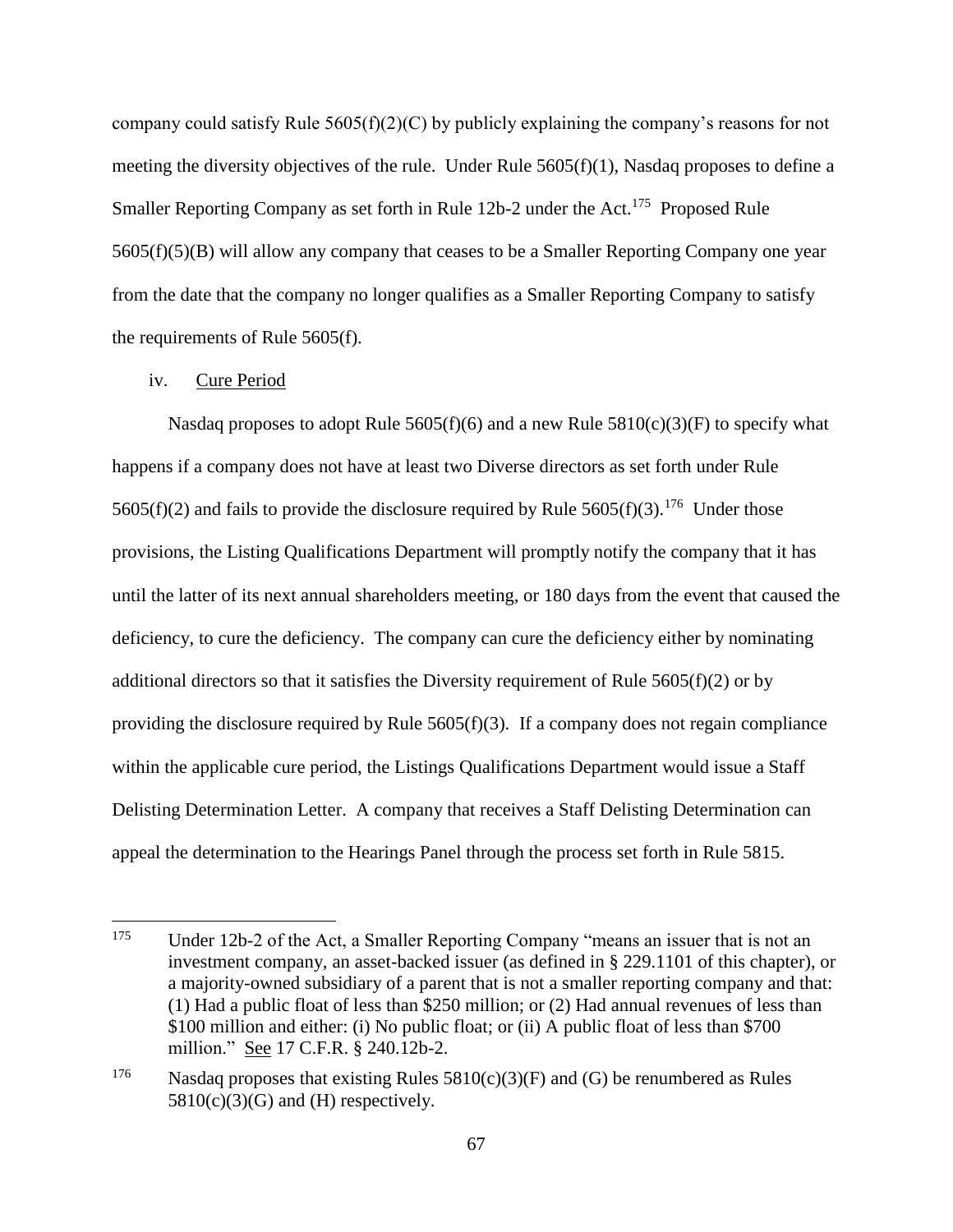Nasdaq also proposes revising Rule  $5810(c)(2)(A)(iv)$  to make a non-substantive change clarifying that Rule 5250(b)(3) is related to "Disclosure of Third Party Director and Nominee Compensation."

### v. Exempt Companies

Under proposed Rule  $5605(f)(4)$ , Nasdaq proposes to exempt the following types of companies from the requirements of Rule 5605(f) ("Exempt Companies"): acquisition companies listed under IM-5101-2; asset-backed issuers and other passive issuers (as set forth in Rule  $5615(a)(1)$ ; cooperatives (as set forth in Rule  $5615(a)(2)$ ); limited partnerships (as set forth in Rule 5615(a)(4)); management investment companies (as set forth in Rule 5615(a)(5)); issuers of non-voting preferred securities, debt securities and Derivative Securities (as set forth in Rule 5615(a)(6)); and issuers of securities listed under the Rule 5700 Series. Proposed Rule 5605(f)(5)(B) will allow any company that ceases to be an Exempt Company one year from the date that the company no longer qualifies as an Exempt Company to satisfy the requirements of Rule 5605(f).

Nasdaq believes it is appropriate to exempt these types of companies from the proposed rule because such companies do not have boards, do not list equity securities, or are not operating companies. These companies are already exempt from certain of Nasdaq's corporate governance standards related to board composition, as described in Rule 5615.

#### d. Alternatives Considered

Nasdaq considered whether requiring listed companies to have, or explain why they do not have, two Diverse directors would better promote the public interest than an alternative threshold or approach. Nasdaq's reasoned decision-making process included considering: (i)

68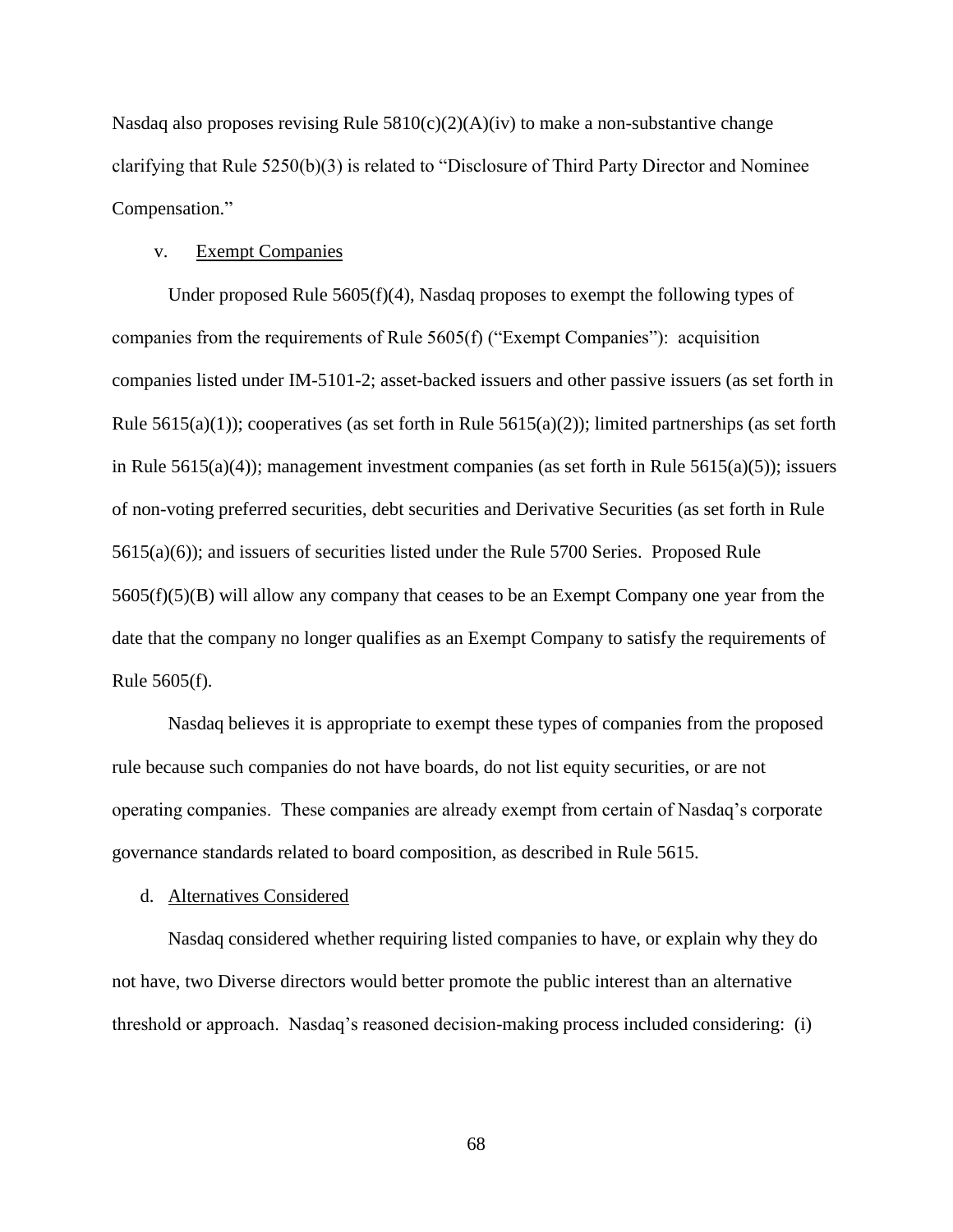mandate and disclosure-based approaches; (ii) higher and lower diversity objectives; (iii) longer and shorter timeframes; and (iv) broader and narrower definitions of "Diverse."

## i. Mandate vs. Disclosure Based Approach

Globally, gender mandates range from requiring at least one woman on the board,  $177$ 

requiring two or more women based on board size,  $178$  or requiring 30 to 50% women on the

board.<sup>179</sup> Some mandates vary by board size—for example, Norway imposes different standards

<sup>178</sup> For example, California's S.B. 826 requires public companies headquartered in California to have at least two women on the board if their board is comprised of five directors, and at least three women on the board if their board is comprised of six or more directors. See Cal. S.B. 826, supra note 112, at § 301.3(b)(1) and (2). Similar legislation has been proposed in New Jersey, Michigan and Hawaii. See N.J. Senate No. 3469, § 3(b)(2) (2019); Mich. S.B. 115, § 505a(2)(b) (2019); Haw. H.B. 2720, § 414-1(b)(2) (2020).

<sup>179</sup> For example, Norway imposes a gender quota ranging from 33%-50% depending on board size. See Paul Hastings, supra note 177, at 103. Portugal requires listed companies to have at least 33.3% women on boards by 2020. See Deloitte, *Women in the Boardroom*, supra note 86, at 143. Germany requires public companies with codetermined boards (at least 50% employee representation) to have at least 30% women, and all other listed companies to establish a company-defined target. See Ulrike Binder and Guido Zeppenfeld, Mayer Brown, *Germany Introduces Rules on Female Quota for Supervisory Boards and Leadership Positions* (March 13, 2015), available at https://www.mayerbrown.com/en/perspectives-events/publications/2015/03/germanyintroduces-rules-on-female-quota-for-super. Belgium requires listed companies to have at least 33% women on the board. See Deloitte, *Women in the Boardroom*, supra note 86, at 85. Austria requires listed companies with more than 1,000 employees to have at least 30% women on the board. See id. at 81. Iceland requires public companies with more than 50 employees to have at least 40% women on the board. See Act respecting Public Limited Companies No. 2/199, Article 63, available at:

 $\overline{a}$ <sup>177</sup> For example, the Securities and Exchange Board of India requires public companies to have at least one woman on the board. See Securities and Exchange Board of India (Listing Obligations and Disclosure Requirements) Regulations, Regulation 17(1)(a) (2015), available at: https://www.sebi.gov.in/legal/regulations/jan-2020/securities-andexchange-board-of-india-listing-obligations-and-disclosure-requirements-regulations-2015-last-amended-on-january-10-2020-\_37269.html. Similarly, the Israeli Companies Law requires public companies to have at least one woman on the board. See Paul Hastings, *Breaking the Glass Ceiling: Women in the Boardroom* 139 (2018), available at: https://www.paulhastings.com/genderparity/. In the United States, California's S.B. 826 requires public companies headquartered in California to have at least one woman on the board. See Cal. S.B. 826, supra note 112, at § 301.3(b)(3).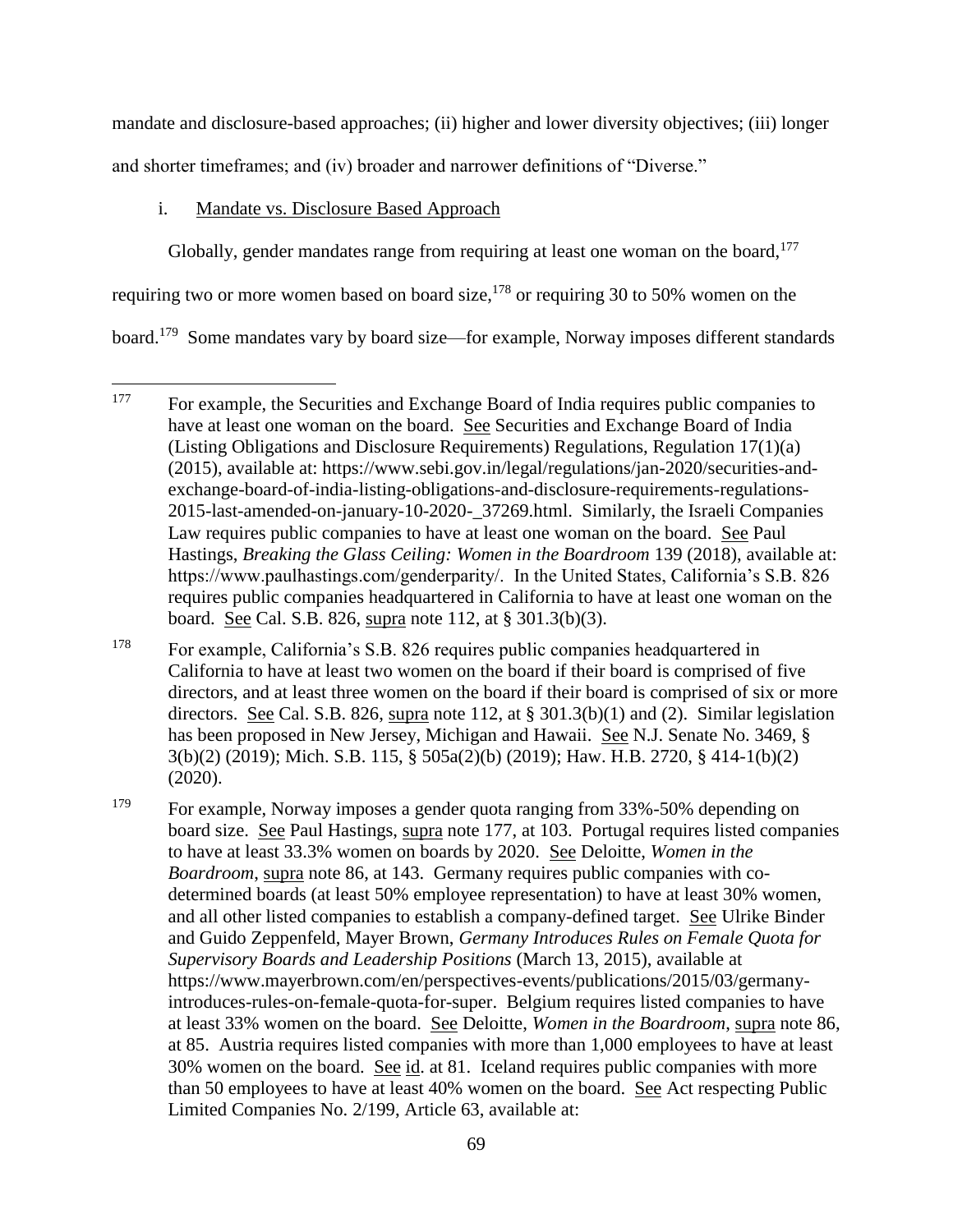for boards of two to three directors, four to five directors, six to eight directors, nine directors and ten or more directors.<sup>180</sup> California imposes a higher standard for gender diversity that boards with five directors or six or more directors must satisfy by the end of 2021 under S.B. 826, and a higher standard for underrepresented communities that boards with five to eight directors and nine or more directors must satisfy by the end of 2022 under A.B. 979. Nasdaq did not observe a common denominator among the mandates applicable to varying board sizes. However, Nasdaq considered criticism that a model based on various board sizes could subject companies to a higher threshold by virtue of adding directors.<sup>181</sup> Based on Nasdaq data, the average board size of its listed companies is eight directors.

Soft targets ranging from 25% to 40% women on boards have been suggested by various corporate governance codes and corporate governance organizations. For example, Rule 4.1 of the Swedish Corporate Governance Code (the "Code") provides that listed companies are to

https://www.government.is/publications/legislation/lex/2018/02/06/TRANSLATION-OF-RECENT-AMENDMENTS-OF-ICELANDIC-PUBLIC-AND-PRIVATE-LIMITED-COMPANIES-LEGISLATION-2008-2010-including-Acts-13-2010-sex-ratios-and-68- 2010-minority-protection-remuneration/. France and Italy both require public companies to have at least 40% women on their boards. See Paul Hastings, supra note 177, at 91; White & Case, *Italy increases gender quotas in corporate boards of listed companies* (Jan. 29, 2020), available at: https://www.whitecase.com/publications/alert/italyincreases-gender-quotas-corporate-boards-listed-companies).

<sup>180</sup> See Paul Hastings, supra note 177, at 103.

<sup>181</sup> See David A. Katz and Laura A. McIntosh, Wachtell, Lipton, Rosen & Katz, *Gender Diversity and Board Quotas*, New York Law Journal (July 25, 2018), available at: https://www.wlrk.com/webdocs/wlrknew/AttorneyPubs/WLRK.26150.18.pdf ("California legislators dispute that the bill requires men to be displaced by women, noting that boards can simply increase their size. This may be easier said than done, however: Because the required quota increases with board size, a company with a fourman board that did not wish to force out a current director would need to add three women to accommodate the requirements of the law by 2021.").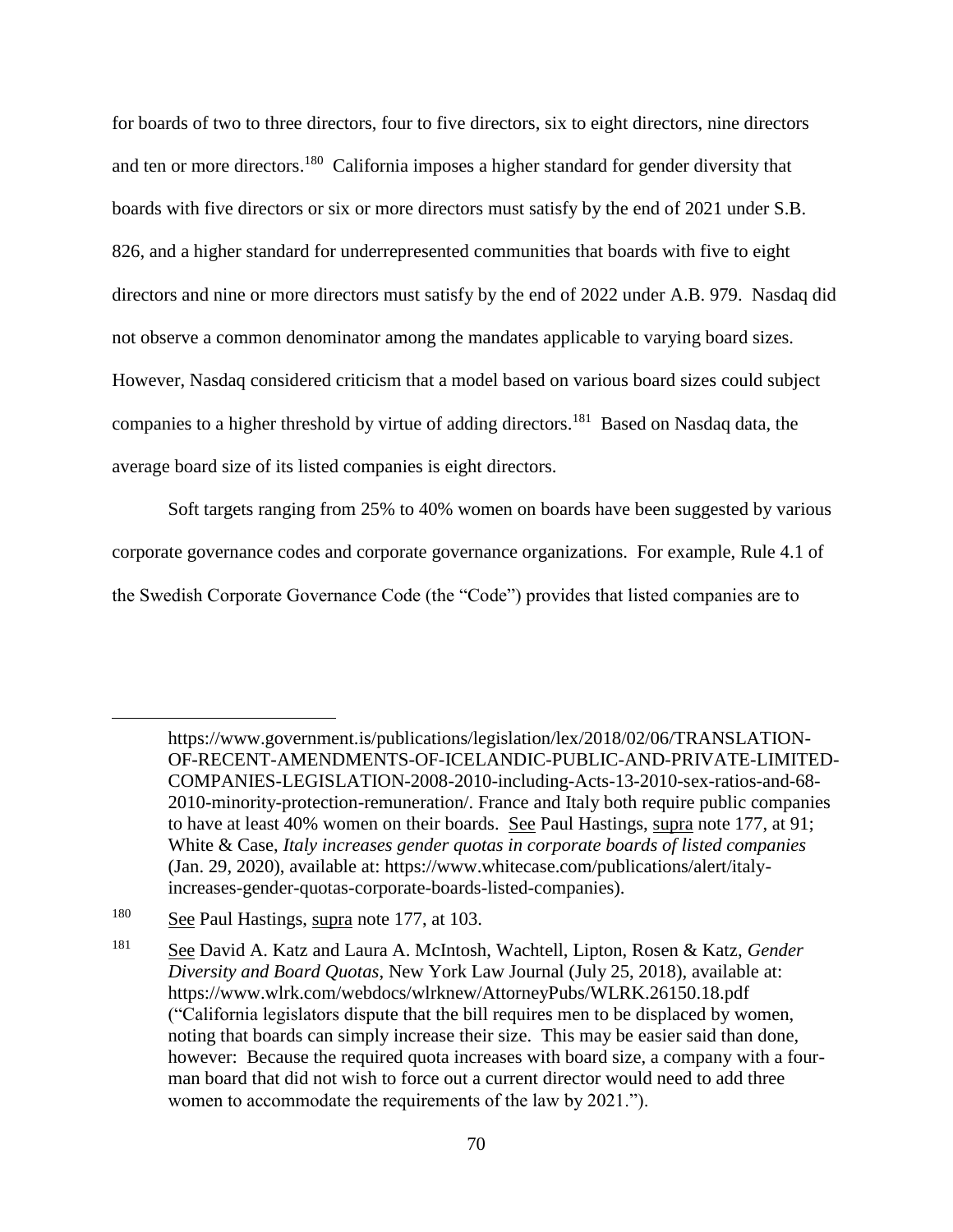"strive for gender balance on the board."<sup>182</sup> Each company's nominations committee is to publish a statement on its website at the time it issues notice of its shareholders meeting "with regard to the requirement in rule 4.1, that the proposed composition of the board is appropriate according to the criteria set out in the Code and that the company is to strive for gender balance."<sup>183</sup> Companies are not required to comply with the Code, "but are allowed the freedom to choose alternative solutions which they feel are better suited to their particular circumstances, as long as they openly report every deviation, describe the alternative solution they have chosen and explain their reasons for doing so."<sup>184</sup> Signifying progress, in 2019, 7% of nominations committees did not issue a statement on board gender balance, compared to 58% in 2013.<sup>185</sup>

In 2015, the Swedish Corporate Governance Board, which is responsible for administering the Code, established a goal to achieve representation of women on boards of small/mid cap (and Swedish companies listed on NGM Equity) and large cap companies of 30% and 35%, respectively, by 2017. Further, the Board aimed to achieve 40% representation of women on boards of all listed Swedish companies by 2020.<sup>186</sup> Based on data as of June 30,

<sup>182</sup> See Swedish Corporate Governance Board, *The Swedish Corporate Governance Code* §4.1 17 (eff. Jan. 1, 2020), available at: http://www.bolagsstyrning.se/UserFiles/Koden/The\_Swedish\_Corporate\_Governance\_C ode\_1\_January\_2020.pdf.

<sup>183</sup> See Swedish Corporate Governance Board, *Annual Report 2020* 22 (August 2020), available at: http://www.bolagsstyrning.se/userfiles/archive/3930/kodkoll\_arsrapport-2020\_eng.pdf.

<sup>184</sup> See Swedish Corporate Governance Board, *Gender balance on boards of listed companies: The Swedish Corporate Governance Board assesses the situation ahead of this year's AGMs* (February 3, 2015), available at: http://www.bolagsstyrning.se/userfiles/archive/3856/pressrelease\_gender\_2014-02- 03.pdf.

<sup>185</sup> See Swedish Corporate Governance Board, *Annual Report 2020*, supra note 183, at 22.

<sup>186</sup> See Swedish Corporate Governance Board, *Gender balance*, supra note 184.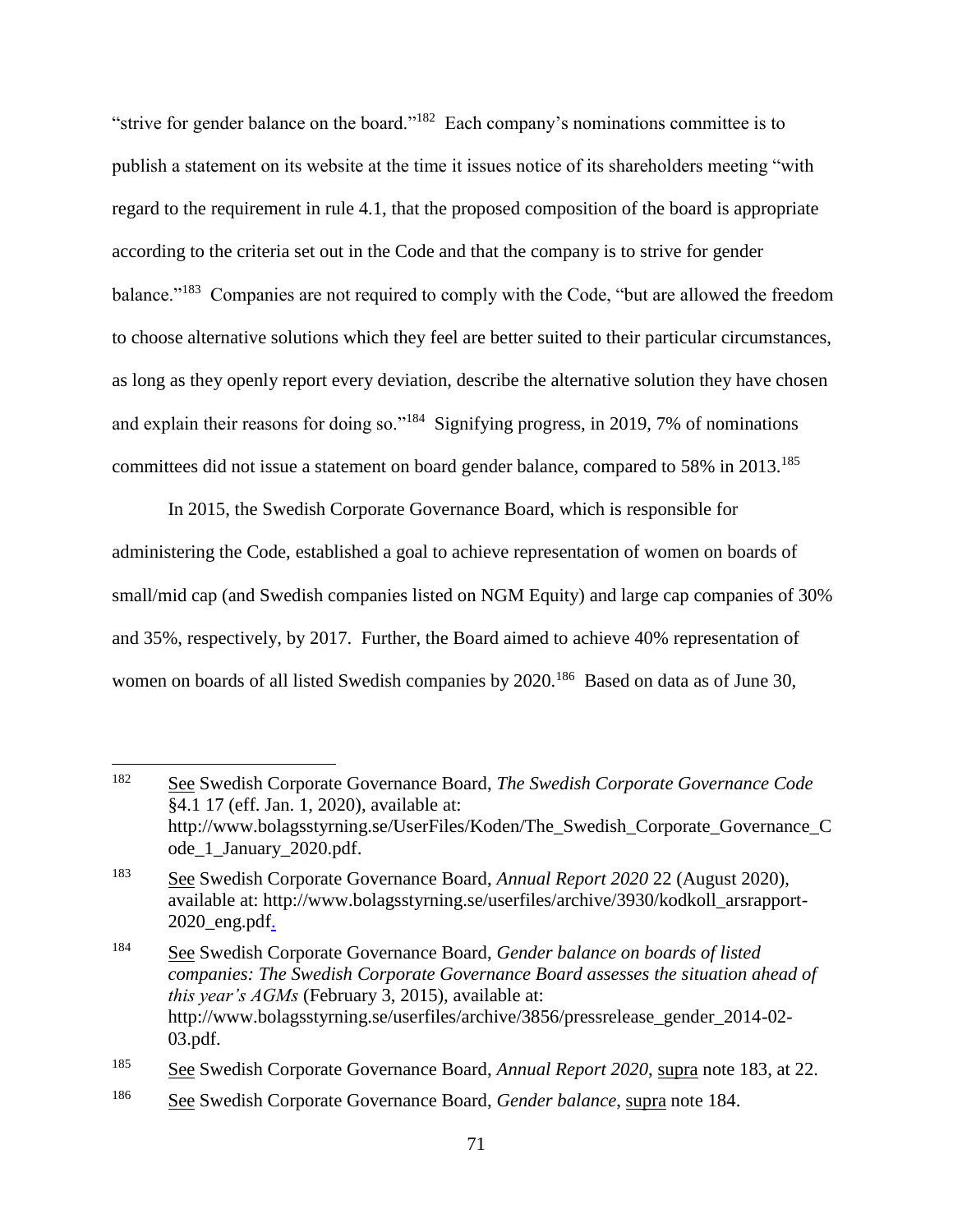2020, among listed companies, women accounted for 32.7% of board seats on small/mid cap companies and NGM Equity, 38.6% of large cap companies and 34.7% of all listed companies.<sup>187</sup>

In the United Kingdom, the Financial Conduct Authority requires companies with a premium listing on the London Stock Exchange to publicly disclose whether or not they comply with the Financial Reporting Council's U.K. Corporate Governance Code (the "U.K. Code"), and if not, to explain their reasons for non-compliance.<sup>188</sup> Provision 23 of the U.K. Code requires each company to publicly describe "the work of the nomination committee, including . . . the policy on diversity and inclusion, its objectives and linkage to company strategy, how it has been implemented and progress on achieving the objectives,"<sup>189</sup> and Principle J states that board appointments and succession planning should, among other things, "promote diversity of gender, social and ethnic backgrounds."<sup>190</sup> In addition, the Companies Act requires companies to

<sup>187</sup> See Swedish Corporate Governance Board, *Statistics regarding gender balance* (July 15, 2020), available at: http://www.bolagsstyrning.se/userfiles/archive/3922/200715\_gender\_balance\_on\_boards. pdf; see also *Sammanfattning*, available at http://www.bolagsstyrning.se/userfiles/archive/3922/statistik\_konsfordelning\_2020.pdf.

<sup>188</sup> See Financial Conduct Authority, LR 9.8.6(6), available at: https://www.handbook.fca.org.uk/handbook/LR/9/8.html; see also Financial Reporting Council, *The UK Corporate Governance Code* 3 (July 2018), available at https://www.frc.org.uk/getattachment/88bd8c45-50ea-4841-95b0-d2f4f48069a2/2018- UK-Corporate-Governance-Code-FINAL.PDF. In addition, "[i]n 2016, the [UK] Government also implemented the relevant provision of the EU Non-Financial Reporting Directive with a new reporting requirement in the FCA's Disclosure and Transparency Rules. This requires issuers (excluding [small and medium-sized enterprises]) admitted to trading on an EU regulated market to disclose their diversity policy in the corporate governance statement." See Financial Reporting Council, *Board Diversity Reporting* 5 (September 2018), available at: https://www.frc.org.uk/getattachment/62202e7d-064c-4026-bd19-f9ac9591fe19/Board-Diversity-Reporting-September-2018.pdf.

<sup>189</sup> See Financial Reporting Council, *The UK Corporate Governance Code*, supra note 188, at 9.

<sup>190</sup> Id. at 8.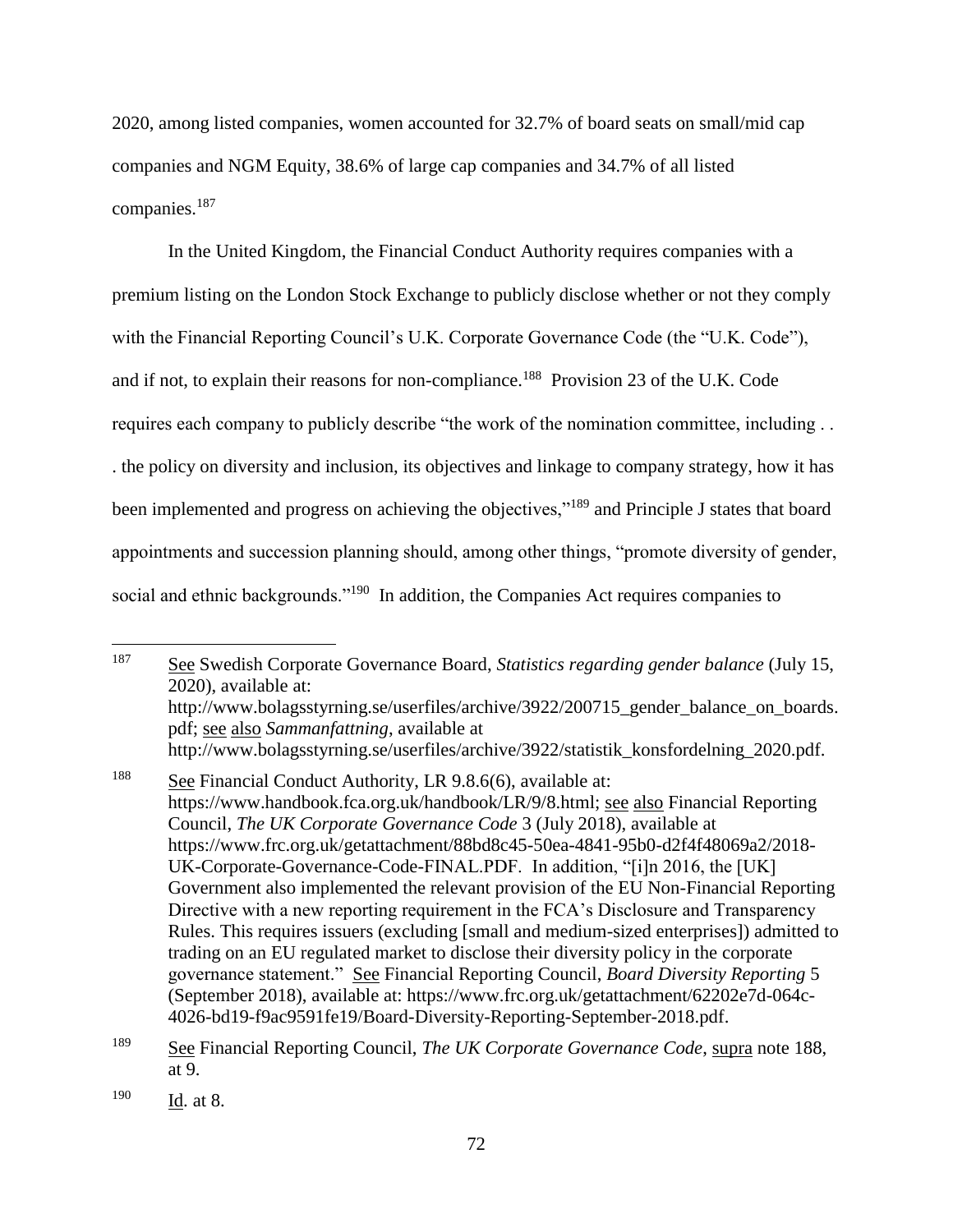disclose gender diversity statistics among the board, management and employees.<sup>191</sup> In 2018, the Financial Reporting Council reported that 83% of FTSE 100 and 74% of FTSE 250 companies had established a board diversity policy specifying gender, with approximately 1/3 specifying ethnicity.<sup>192</sup> More recently, a report commissioned by the Financial Reporting Council concluded that there is a lack of public disclosure regarding the LGBTQ+ status among directors and executives of public companies. While the report did not recommend amending Principle J of the U.K. Code to consider sexual orientation or gender identity, it emphasized that the U.K. Code "seeks to promote diversity and inclusion of all minority groups within business"<sup>193</sup> and suggested that the government "update corporate reporting requirements to require companies to demonstrate how they intend to capture data on the sexual orientation and gender identity of staff." $194$ 

In 2011, the Davies Review called on FTSE 100 boards to achieve 25% women on boards by 2015.<sup>195</sup> After that milestone was achieved, the Hampton Alexander Review encouraged FTSE 350 boards to have 1/3 women by 2020, and it has been achieved by FTSE 100 companies.<sup>196</sup> In 2017, the Parker Review called on FTSE 100 and 250 companies to have at least one director of color by 2021 and 2024, respectively.<sup>197</sup> As of February 2020,

<sup>&</sup>lt;sup>191</sup> See UK Companies Act 2006, § 414C.

<sup>192</sup> See Financial Reporting Council, Board Diversity Reporting, supra note 188, at 9.

<sup>193</sup> See Hay et al., supra note 98, at 37.

<sup>194</sup> Id.

<sup>195</sup> See *Women on boards*, supra note 96.

<sup>196</sup> See *Hampton-Alexander Review: FTSE Women Leaders* (November 2016), available at: https://assets.publishing.service.gov.uk/government/uploads/system/uploads/attachment\_ data/file/613085/ftse-women-leaders-hampton-alexander-review.pdf.

<sup>197</sup> See Parker, supra note 97.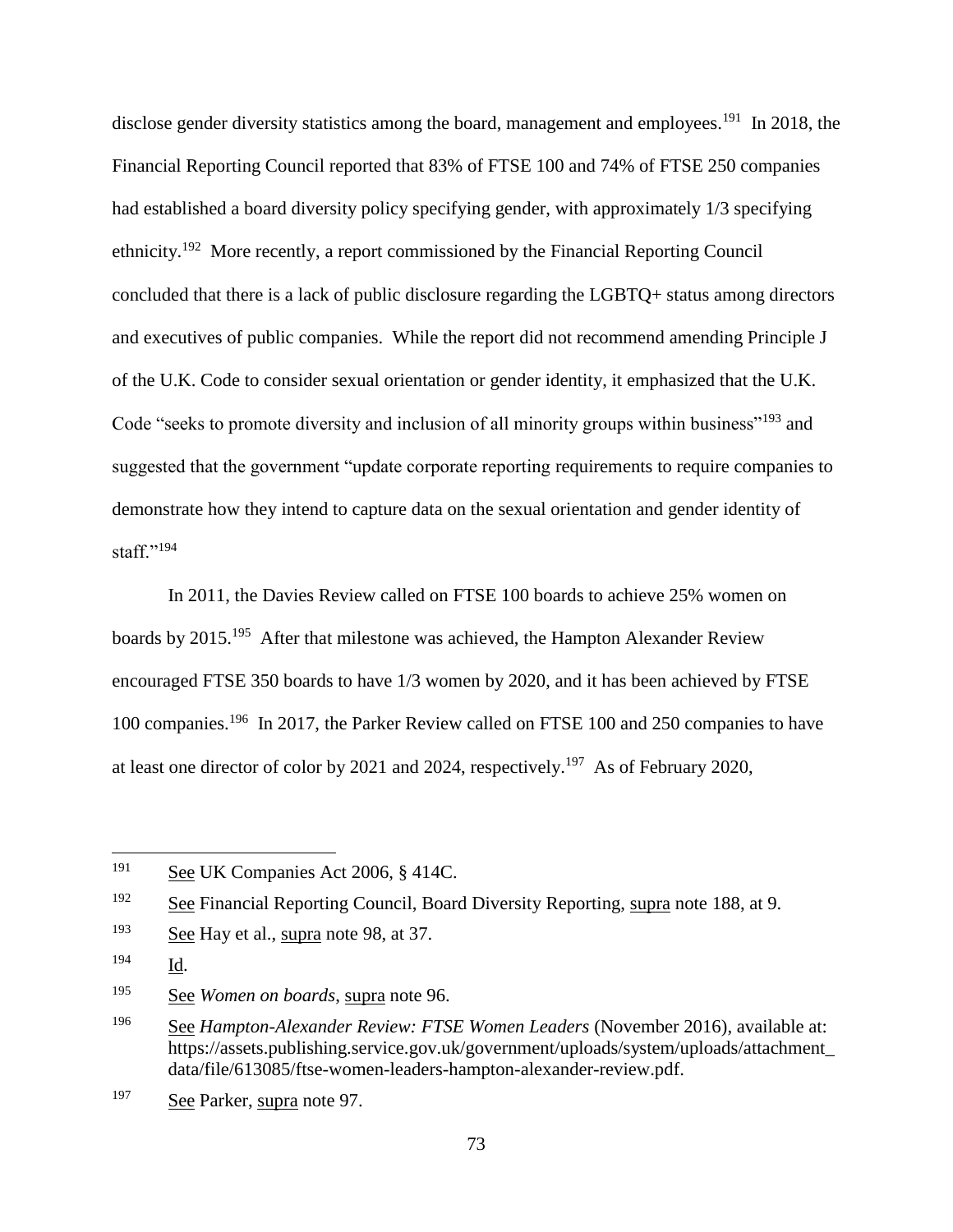approximately 37% of FTSE 100 companies surveyed and 59% of FTSE 350 companies surveyed did not have one director of color on their board.<sup>198</sup>

Australian Securities Exchange ("ASX")-listed companies must comply with the ASX Corporate Governance Council's Corporate Governance Principles and Recommendations (the "ASX Recommendations") or explain why they do not. The ASX Recommendations require companies to have and disclose a diversity policy with measurable objectives and report on progress towards meeting those objectives. If the company is in the ASX/S&P 300, its objective for achieving gender diversity should be at least 30%.<sup>199</sup> The Australian government also requires companies with 100 or more employees to provide an annual report about gender equality indicators, including the gender composition of the board and the rest of the workforce.<sup>200</sup> In 2015, the ASX and KPMG found that 99% of S&P/ASX 200 companies and 88% of ASX 201-500 companies disclosed establishing a diversity policy rather than explaining why they do not have one.<sup>201</sup> As of July 2020, women account for  $28.4\%$  and  $31.8\%$  of board seats among ASX 300 and ASX 100 companies, respectively.<sup>202</sup>

<sup>198</sup> See Sir John Parker, *Ethnic Diversity Enriching Business Leadership* 19 (Feb. 5, 2020), available at: https://assets.ey.com/content/dam/ey-sites/ey-com/en\_uk/news/2020/02/eyparker-review-2020-report-final.pdf.

<sup>199</sup> See ASX Corporate Governance Council, *Corporate Governance Principles and Recommendations* 9 (4th ed. Feb. 2019), available at: https://www.asx.com.au/documents/asx-compliance/cgc-principles-andrecommendations-fourth-edn.pdf.

<sup>&</sup>lt;sup>200</sup> Workplace Gender Equality Act 2012, Part IV § 13 (March 25, 2015), available at: https://www.legislation.gov.au/Details/C2015C00088.

<sup>201</sup> See KPMG and ASX, *ASX Corporate Governance Council Principles and Recommendations on Diversity: Analysis of disclosures for financial years ended 1 January 2015 and 31 December 2015* 4 (2016) available at: https://www.asx.com.au/documents/asx-compliance/asx-corp-governance-kpmgdiversity-report.pdf.

<sup>202</sup> See KPMG and 30% Club, *Building Gender Diversity on ASX 300 Boards: Seven Learnings from the ASX 200* 4 (July 2020), available at: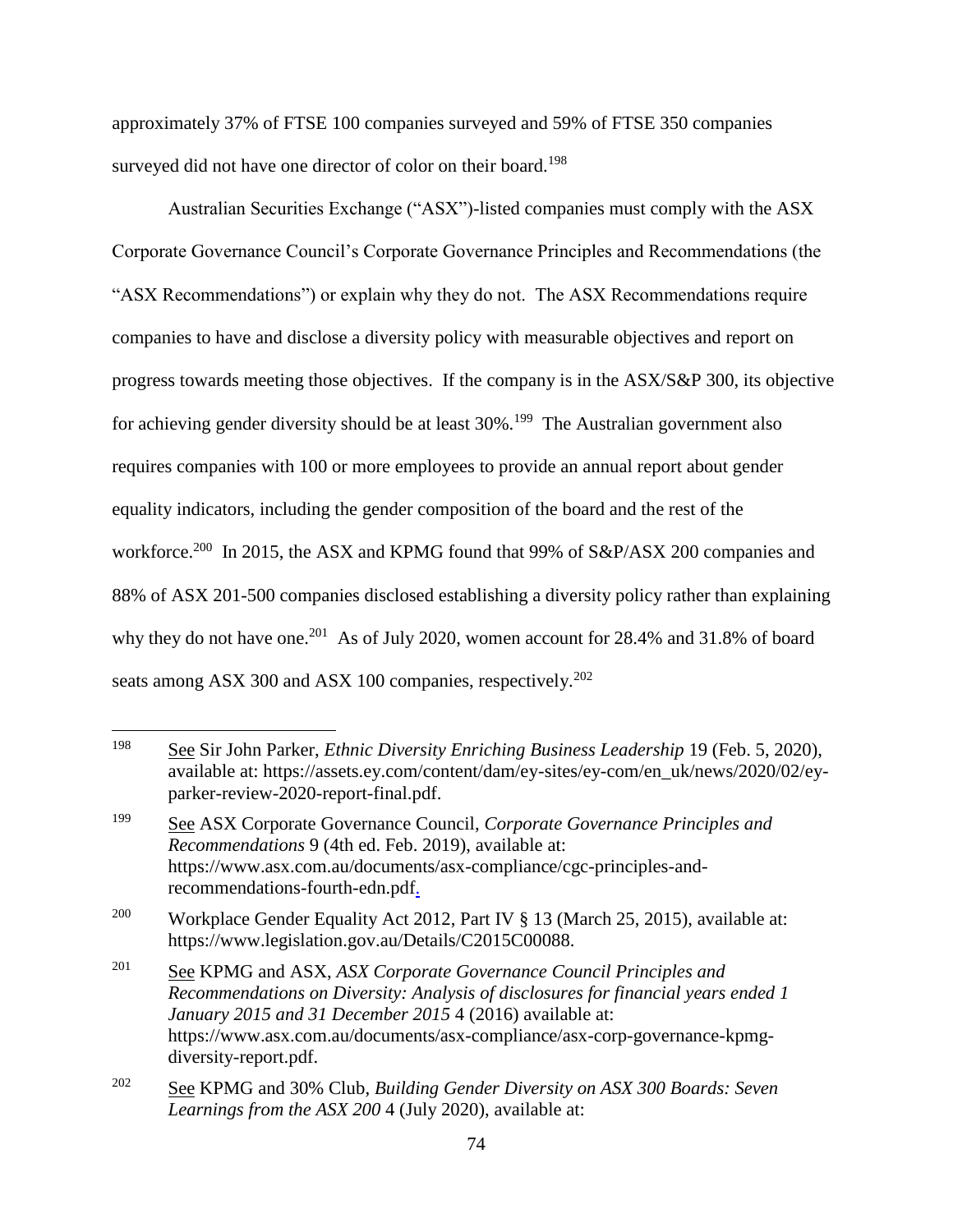Nasdaq observed that women account for at least 30% of the boards of the largest companies in Australia, Sweden and the United Kingdom, and in three other countries that have implemented disclosure requirements or suggested milestones on a comply-or-explain basis: Finland, New Zealand, and Canada.<sup>203</sup> Nasdaq considered that countries that have implemented mandates have also seen progress in women's representation on boards, including, for example, Austria, Iceland, Belgium, France, Germany, Italy and Portugal.<sup>204</sup> On average, women account for 31% of board seats in countries with gender mandates.<sup>205</sup>

Nasdaq discussed the benefits and challenges of mandate and comply-or-explain models with over a dozen stakeholders, and while the majority of organizations were in agreement that companies would benefit from a regulatory impetus to drive meaningful and systemic change in board diversity, the majority also stated that a disclosure-based approach would be more palatable to the U.S. business community than a mandate. Most organizations Nasdaq spoke

https://assets.kpmg/content/dam/kpmg/au/pdf/2020/building-gender-diversity-asx-300 boards.pdf. The report also noted that diversity counteracts groupthink and that ASX 201- 299 companies with at least 30% female directors "are more likely than not to [have seen] market capitalisation increases over the past 12 months." Id. at 6.

<sup>203</sup> See The Conference Board of Canada, *Data Dashboard* (Sept. 23, 2020), available at: https://www.conferenceboard.ca/focus-areas/inclusion/2020/aob-comparisons-aroundthe-world-table?AspxAutoDetectCookieSupport=1; Andrew MacDougall et al.*,* Osler, *Diversity Disclosure Practices* 4 (2020), available at https://www.osler.com/osler/media/Osler/reports/corporate-governance/Diversity-and-Leadership-in-Corporate-Canada-2020.pdf. But see Heike Mensi-Klarbach et al., *The Carrot or the Stick: Self-Regulation for Gender-Diverse Boards via Codes of Good Governance*, J. Bus. Ethics 11 (2019), available at: https://doi.org/10.1007/s10551-019- 04336-z (reviewing longitudinal data from 2006 to 2016 on listed and state-owned companies in Austria and concluding that "self-regulation of gender diversity on boards is ineffective if merely based on recommendations in codes of good governance"). Mensi-Klarbach recommends setting concrete targets and providing public monitoring to improve the effectiveness of comply-or-explain frameworks.

<sup>204</sup> See Paul Hastings, supra note 177; see also Deloitte, *Women in the Boardroom*, supra note 86.

<sup>&</sup>lt;sup>205</sup> See Paul Hastings, supra note 177; The Conference Board of Canada, supra note 203.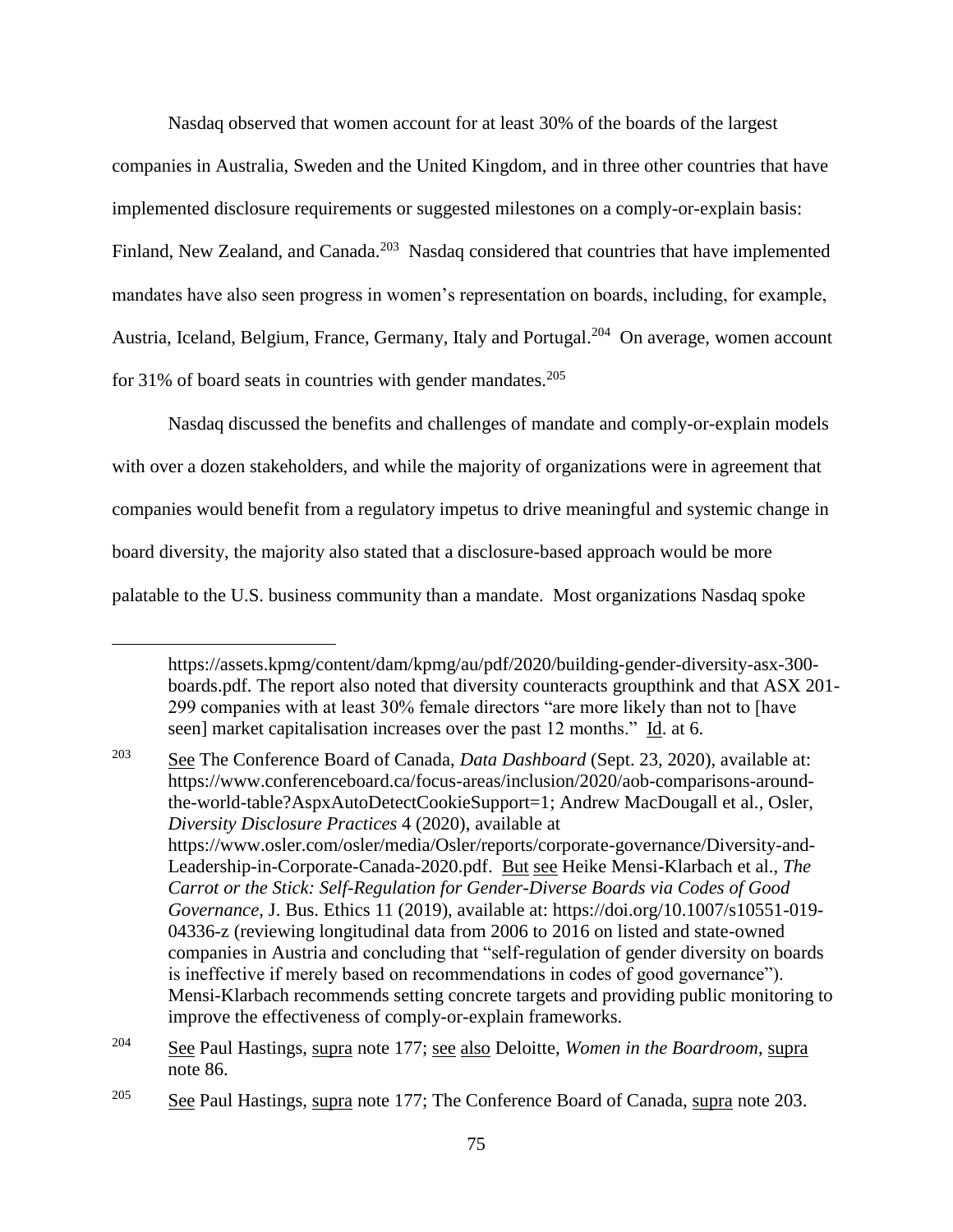with expressed general discomfort with mandates, although they acknowledged that opposition is lessening in the wake of California's S.B.  $826^{206}$  and A.B. 979.<sup>207</sup> While many recognized that mandates can force boards to act more quickly and accelerate the rate of change, they believe that a disclosure-based approach is less controversial and would spur companies to take action and achieve the same results. Some stakeholders also highlighted additional challenges that smaller companies and companies in certain industries may face finding diverse board members. In contrast, a disclosure-based framework that provides companies with flexibility would empower companies to maintain decision-making authority over their board's composition while providing stakeholders with a better understanding of the company's current board composition and its philosophy regarding diversity. This approach would better inform the investment community and enable more informed analysis of, and conversations with, companies. Nasdaq believes that these goals will be achieved through the disclosure of consistent, comparable data across companies, as would be required by the Exchange's proposed definition of Diverse.

For example, if, under Israeli law regarding board diversity, an Israeli company is required only to have a minimum of one woman on the board and such Israeli company chooses to comply with Israeli home country law in lieu of meeting the diversity objectives of Rule 5605(f)(2)(B), it may choose to disclose that "the Company is incorporated in Israel and required by Israeli law to have a minimum of one woman on the board, and satisfies home country requirements in lieu of Nasdaq Rule  $5605(f)(2)(B)$ , which requires each Foreign Issuer to have at least two Diverse directors." If a U.S. company had two Diverse directors but one resigned due to unforeseen circumstances, it could disclose, for example: "Due to the unexpected resignation

 $206$  See Cal. S.B. 826, supra note 112.

 $207$  See Cal. A.B. 979, supra note 112.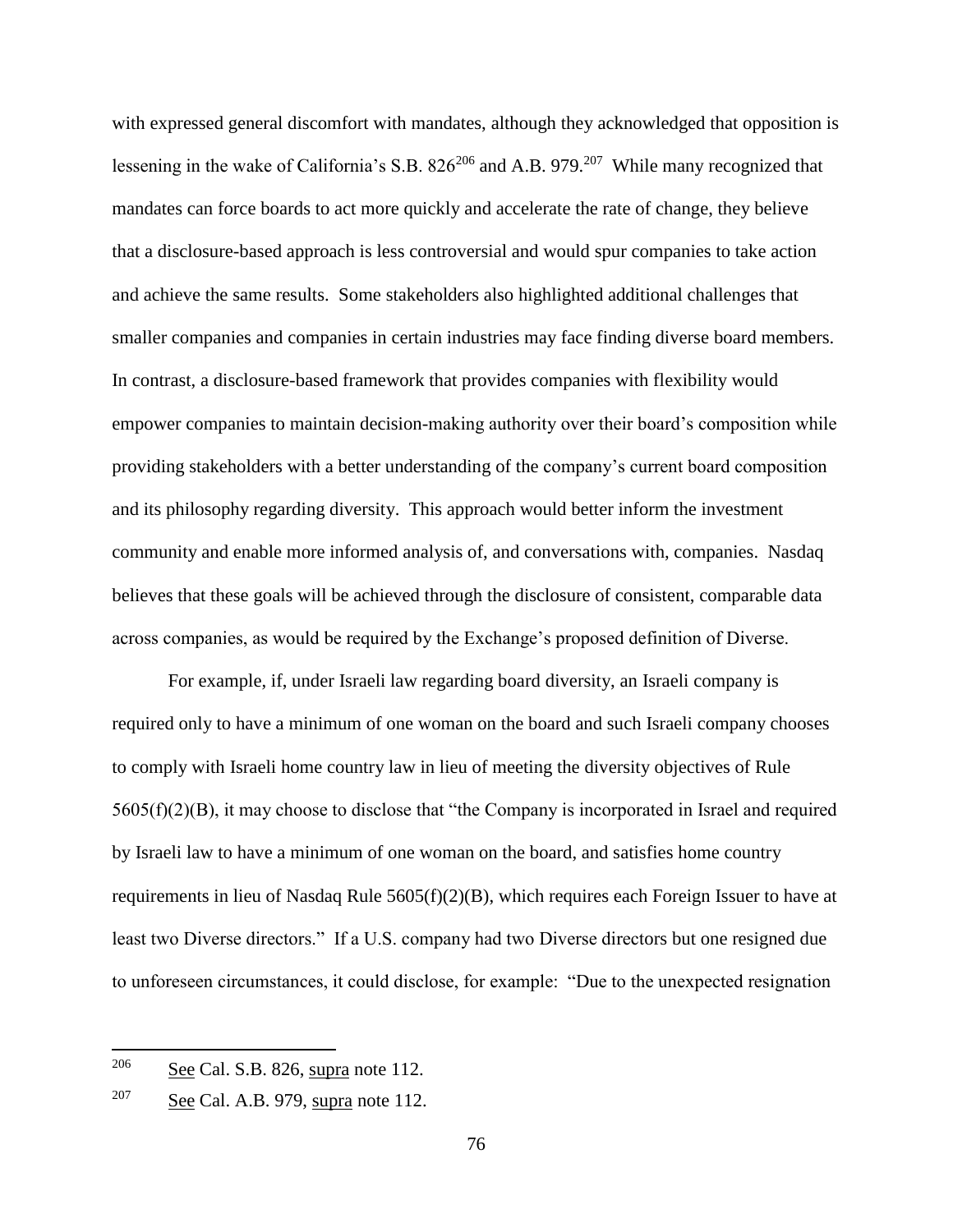of Ms. Smith this year, the Company does not have at least one director who self-identifies as Female and one director who self-identifies as an Underrepresented Minority or LGBTQ+. We intend to undertake reasonable efforts to meet the diversity objectives of Rule  $5605(f)(2)(A)$ prior to our next annual shareholder meeting and have engaged a search firm to identify qualified Diverse candidates. However, due to unforeseen circumstances, we may not achieve this goal." Or a U.S. company may disclose that it chooses to define diversity more broadly than Nasdaq's definition by considering national origin, veteran status or individuals with disabilities when identifying nominees for director because it believes such diversity brings a wide range of perspectives and experiences to the board. In each case, investors will have a better understanding of the company's reasons for not having at least two Diverse directors and can use that information to make an informed investment or voting decision.

#### ii. Higher vs. Lower Diversity Objectives

Nasdaq observed that existing empirical research spanned companies across several countries, including the United States, Spain, China, Canada, France and Norway. Nasdaq considered that the studies related to company performance and board diversity found positive associations at various levels and measures of board diversity, including having at least one woman on the board,<sup>208</sup> two or more diverse directors (with diverse considered female, Black, Hispanic or Asian),<sup>209</sup> at least three women on the board<sup>210</sup> and being in the top quartile for gender and ethnic diversity.<sup>211</sup>

<sup>208</sup> See Credit Suisse, supra note 30, at 16.

<sup>209</sup> See Thomas and Starr, supra note 23, at 5.

 $2^{10}$  See Eastman et al., supra note 31, at 3; Wagner, supra note 32.

<sup>211</sup> See McKinsey, supra note 36.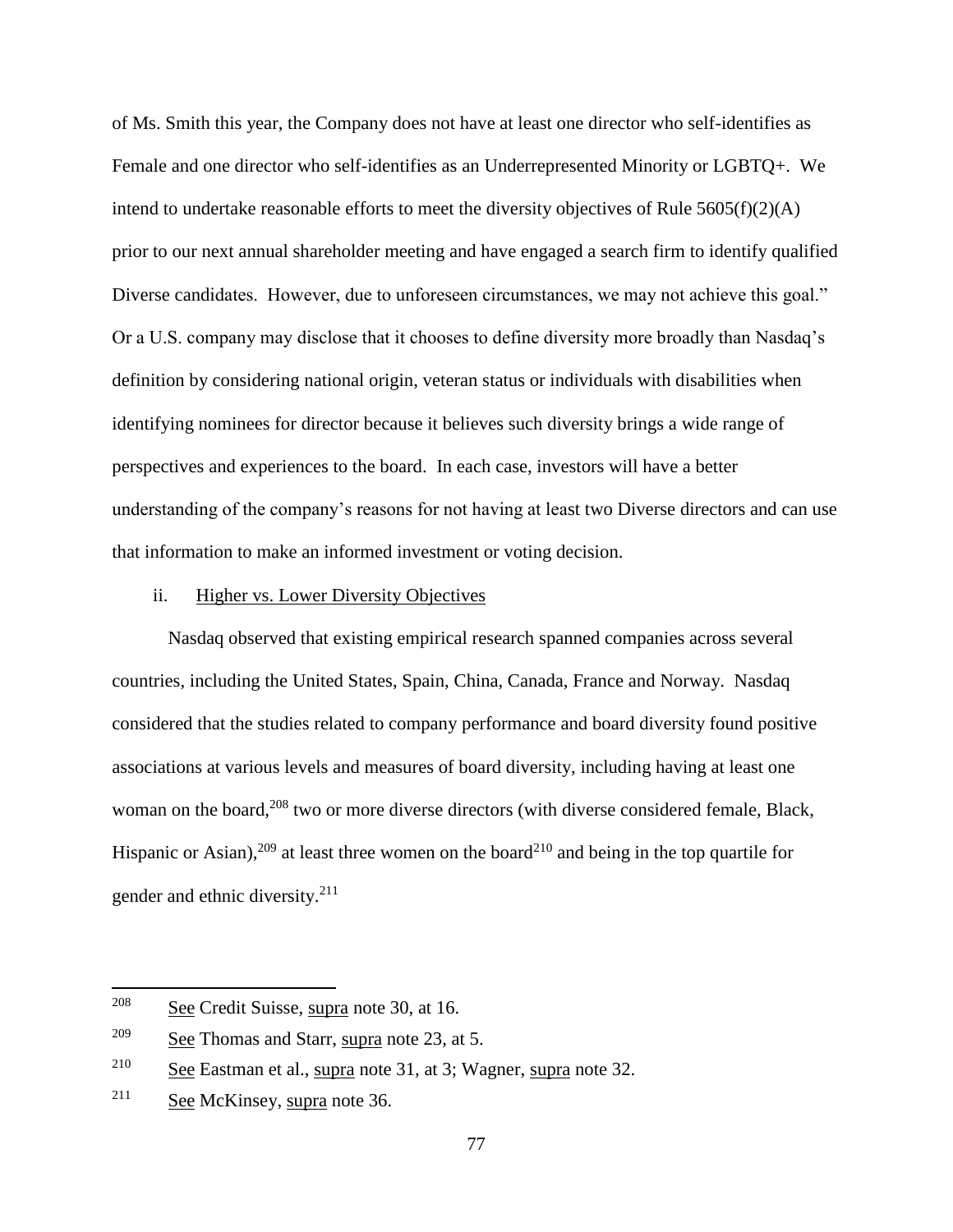Nasdaq considered that the academic studies related to investor protection and board diversity found positive associations at various levels and measures of board diversity, including having at least one woman on the board<sup>212</sup> or up to 50% women on the board, and the assertions of certain academics that their findings may extend to other forms of diversity, including racial and ethnic diversity.<sup>213</sup> Nasdaq also reviewed academic research suggesting that "critical mass" is achieved by having three or more women on the board, and that having only one diverse director on the board risks "tokenism."<sup>214</sup> Nasdaq considered that although the legislation enacted by Norway and California, and proposed by several other states, varies based on board size, the academic research considered companies across a spectrum of sizes and board sizes, including Fortune 100, S&P 500, Fortune 1000 and smaller (non-Fortune 1000) companies.

Nasdaq concluded that there is no "one-size fits all" approach to promoting board diversity and that the academic literature regarding the relationship between board diversity, company performance and investor protections is continuing to evolve. However, in Nasdaq's survey of academic studies described above—and of the targets or mandates promulgated by regulatory bodies and organizations worldwide—Nasdaq observed a common denominator of having at least one woman on the board. Similarly, Nasdaq observed a common denominator of having at least one director who is diverse in terms of race, ethnicity or sexual orientation among the requirements related to, and academic research considering, board diversity beyond gender

<sup>212</sup> See Abbott et al., supra note 58; Chen et al., supra note 64.

 $2^{13}$  See Wahid, supra note 59; Cumming et al., supra note 62, at 34.

<sup>214</sup> See Alison M. Konrad et al., *Critical Mass: The Impact of Three or More Women on Corporate Boards*, 37(2) Org. Dynamics 145 (April 2008); Miriam Schwartz-Ziv, *Gender and Board Activeness: The Role of a Critical Mass*, 52(2) J. Fin. & Quant. Analysis 751 (April 2017); Mariateresa Torchia et al., *Women Directors on Corporate Boards: From Tokenism to Critical Mass*, 102(2) J. Bus. Ethics. 299 (Feb. 25, 2011), available at https://ssrn.com/abstract=1858347.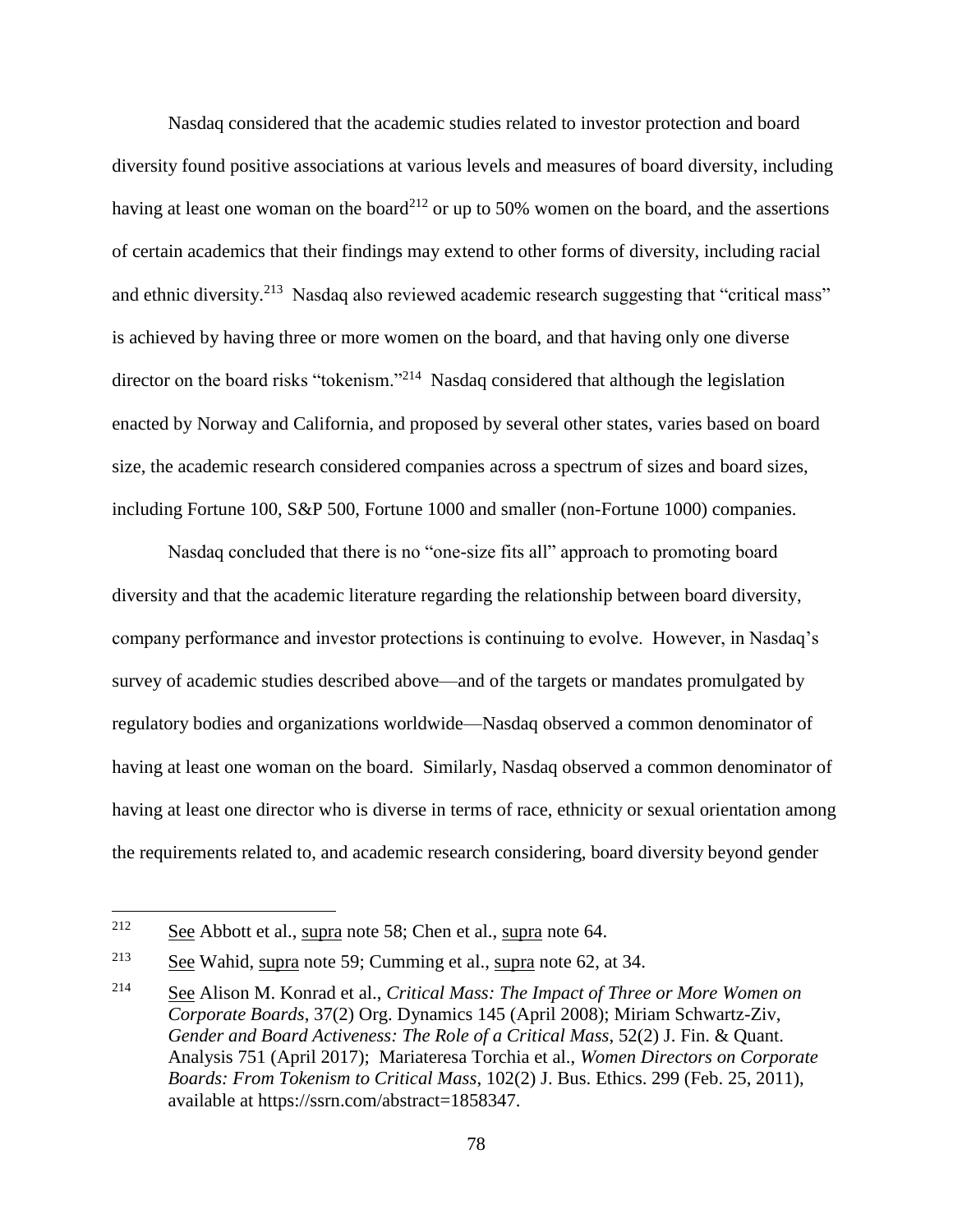identity. Nasdaq therefore believes that a diversity objective of at least two Diverse directors provides a reasonable baseline for comparison across companies. Companies are not precluded from meeting a higher or lower alternative measurable objective. For example, a company may choose to disclose that it does not meet the diversity objectives under Rule 5605(f)(2) because it is subject to an alternative standard under state or foreign laws and has chosen to satisfy that diversity objective instead. On the other hand, many firms may strive to achieve even greater diversity than the objectives set forth in Nasdaq's proposed rule. Nasdaq believes that providing flexibility and clear disclosure when the company determines to follow a different path will improve the quality of information available to investors who rely on this information to make informed investment and voting decisions.

#### iii. Longer vs. Shorter Timeframes

 $\overline{a}$ 

Nasdaq considered whether an alternative timeframe for satisfying the diversity objectives of Rule  $5605(f)(2)$  would better promote the public interest than the timeframe Nasdaq has proposed under Rule 5605(f)(7). While companies are not precluded from adding additional directors to their boards to satisfy Rule  $5605(f)(2)$  by having two Diverse directors sooner than contemplated by the proposed rule, Nasdaq understands that some companies may need to obtain shareholder approval to amend their governing documents to allow for board expansion. Other companies may choose to replace an existing director on the board with a Diverse director, and board turnover may be low.<sup>215</sup> Nasdaq recognizes that it also takes substantial lead time to identify, interview and select board nominees. To provide companies

<sup>215</sup> See Matteo Tonello, *Corporate Board Practices in the Russell 3000 and S&P 500*, Harv. L. Sch. Forum on Corp. Governance (Oct. 18, 2020), https://corpgov.law.harvard.edu/2020/10/18/corporate-board-practices-in-the-russell-3000-and-sp-500/ (last accessed Nov. 24, 2020).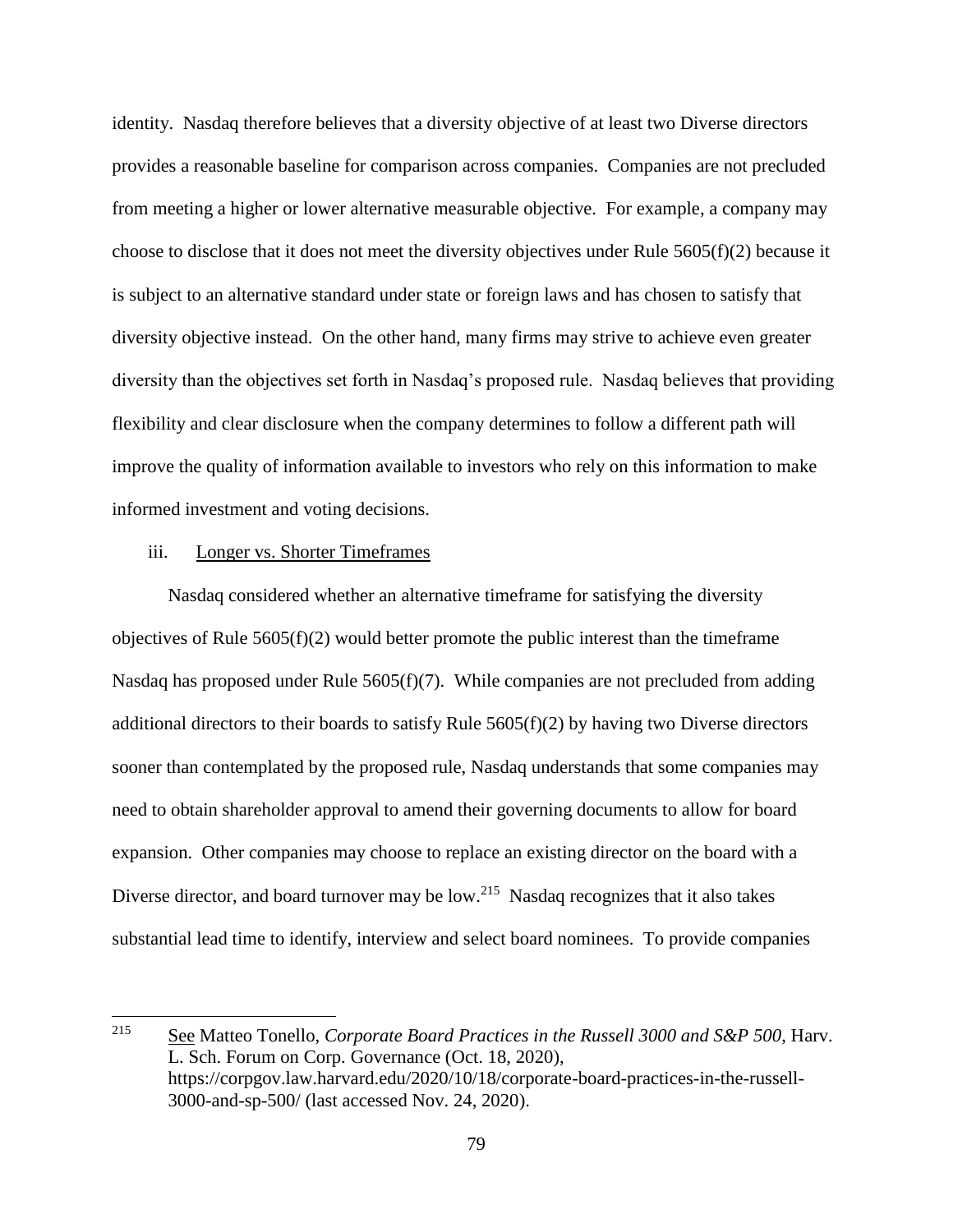with sufficient time to satisfy Rule 5605(f) by having two Diverse directors, while recognizing that investors are calling for expedient change, Nasdaq has structured its proposal similarly to the approach taken by California, where companies must achieve one target by an earlier date and satisfy the entire diversity objective at a later date. Nasdaq also considered the approaches taken by foreign jurisdictions to implement diversity objectives. For example, Belgium and France implemented diversity objectives under a phased approach that provided companies with at least five years to fully satisfy the objectives,  $216$  whereas Iceland and Portugal provided companies with three years or less. $217$ 

While companies may choose to satisfy Rule  $5605(f)(2)$  on an alternative timeframe, a company that chooses a timeframe that is longer than the timeframes set forth in Rule  $5605(f)(7)$ also must publicly explain its reasons for doing so. For example, an NGM-listed company that, while not technically a Smaller Reporting Company, views itself as similarly situated to a NCMlisted Smaller Reporting Company may disclose the following: "While the Company is listed on NGM and technically qualifies as a Smaller Reporting Company, it does not file its SEC reports utilizing the Smaller Reporting Company designation. However, the Company believes that it is similarly situated to other Smaller Reporting Companies listed on NCM in terms of its annual revenues and public float, and therefore has chosen to satisfy Rule 5605(f)(2)(C) in lieu of Rule 5605(f)(2)(A) and has satisfied this requirement by having at least two Diverse directors on the board who self-identify as Female within the timeframe provided under Rule 5605(f)(7) applicable to NCM-listed companies."

### iv. Broader vs. Narrower Definition of Diverse

<sup>216</sup> See Paul Hastings, supra note 177, at 79 and 90; see also supra note 179.

<sup>&</sup>lt;sup>217</sup> See Deloitte, Women in the Boardroom, supra note 86, at 115 and 143; see also supra note 179.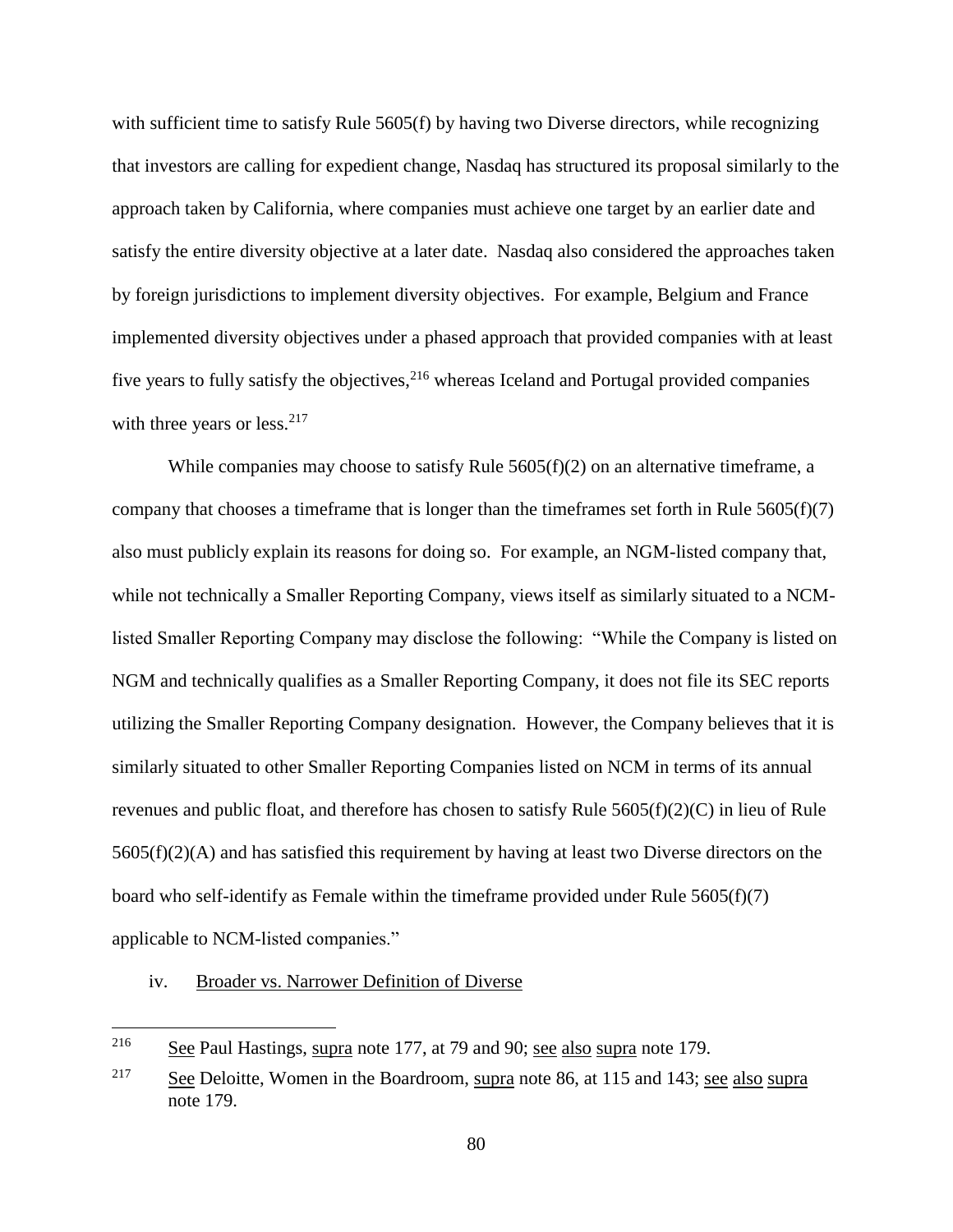Nasdaq considered whether the definition of Diverse should include broader characteristics than those reported on the EEO-1 report, such as the examples provided by the Commission's CD&I, including LGBTQ+, nationality, veteran status, and individuals with disabilities. During its stakeholder outreach, Nasdaq inquired whether a broad definition of Diversity would promote the public interest. While recognizing the diverse perspectives that different backgrounds can provide, most stakeholders supported a narrower definition of Diversity focused on gender, race and ethnicity, with several supporting broadening the definition to include the LGBTQ+ community.

As discussed above, companies currently are permitted to define diversity "in ways they consider appropriate" under federal securities laws. One of the challenges of this principlesbased approach has been the disclosure of inconsistent and noncomparable data across companies. However, most companies are required by law to report data on race, ethnicity and gender to the EEOC through the EEO-1 Report. Nasdaq believes that adopting a broad definition of Diverse would maintain the status quo of inconsistent, noncomparable disclosures, whereas a narrower definition of Diverse focused on race, ethnicity, sexual orientation and gender identity will promote the public interest by improving transparency and comparability. Nasdaq also is concerned that the broader definitions of diversity utilized by some companies may result in Diverse candidates being overlooked, and may be hindering meaningful progress on improving diversity related to race, ethnicity, sexual orientation and gender identity. For example, a company may consider diversity to include age, education and board tenure. While such characteristics may provide laudable cognitive diversity, this focus may result in a homogenous board with respect to race, ethnicity, sexual orientation and gender identity that, by

81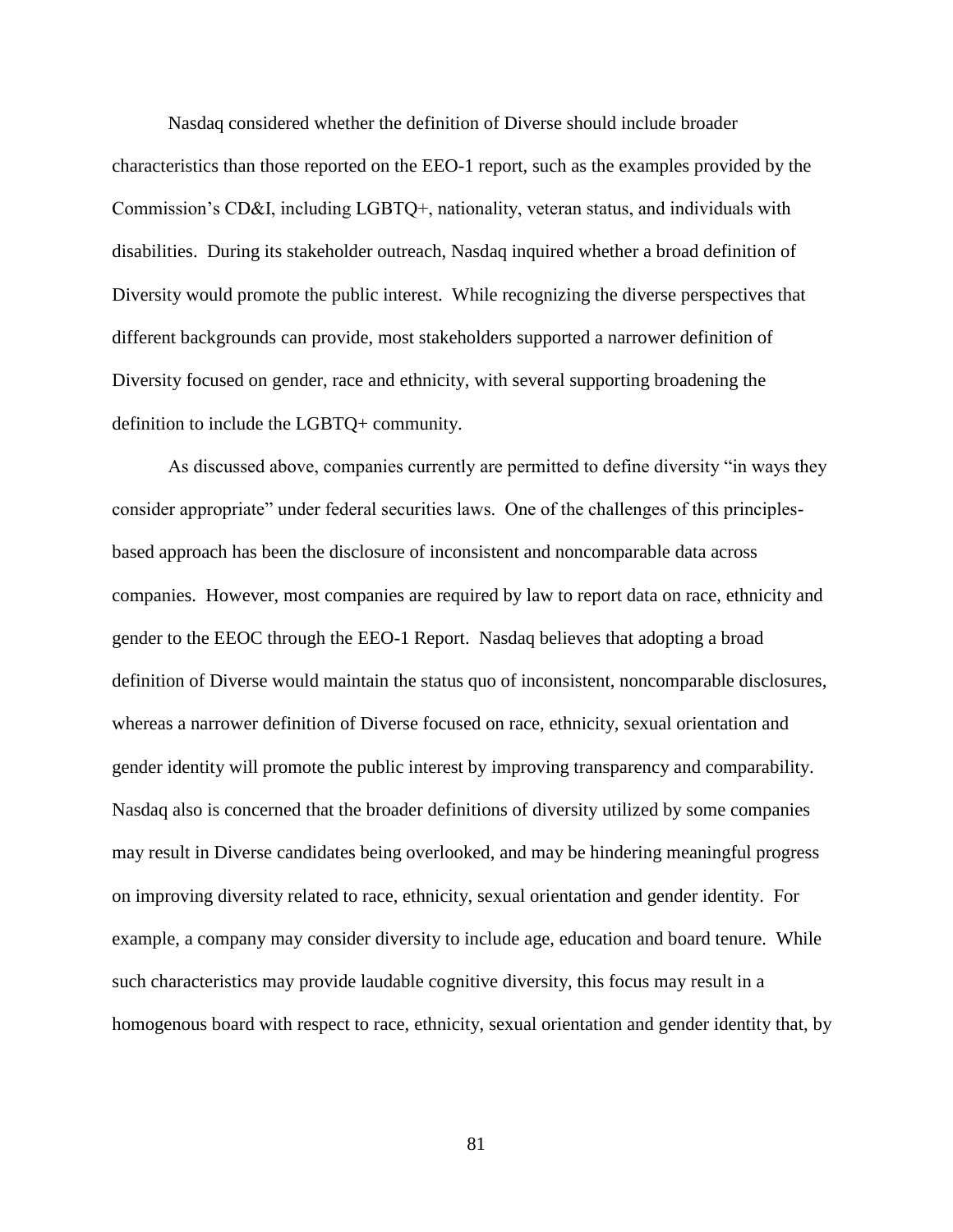extension, does not reflect the diversity of a company's communities, employees, investors or other stakeholders.

Nasdaq also believes that a transparent, consistent definition of Diverse would provide stakeholders with a better understanding of the company's current board composition and its philosophy regarding diversity if it does not have two Diverse directors. This would enable the investment community to conduct more informed analysis of, and have more informed conversations with, companies. To the extent a company chooses to satisfy the requirement of Rule  $5605(f)(2)$  by having at least two Diverse directors on its board, it will have the ancillary benefit of making meaningful progress in improving board diversity related to race, ethnicity, sexual orientation and gender identity.

Nasdaq's review of academic research on board diversity revealed a dearth of empirical analysis on the relationship between investor protection or company performance and broader diversity characteristics such as veteran status or individuals with disabilities.<sup>218</sup> Nasdaq acknowledges that there also is a lack of published research on the issue of LGBTQ+ representation on boards.<sup>219</sup> This may be due to a lack of consistent, transparent data on broader

<sup>&</sup>lt;sup>218</sup> KPMG (2020) states that veterans are underrepresented in boardrooms, with retired General and Flag Officers ("GFOs") occupying less than 1% of Fortune 500 board seats. See KPMG, *The value of veterans in the boardroom* 1 (2020), available at: https://boardleadership.kpmg.us/content/dam/boardleadership/en/pdf/2020/the-value-ofveterans-in-the-boardroom.pdf (noting that "[r]etired GFOs who have honed their leadership and critical decision-making skills in a high-threat environment can bring extensive risk oversight experience to the board, which may be especially valuable in the context of today's risk landscape"). Accenture (2018) observed that companies that offered inclusive working environments for employees with disabilities achieved an average of 28% higher revenue, 30% higher economic profit margins, and 2x net income than their industry peers. See Accenture, *Getting to Equal: The Disability Inclusion Advantage* (2018), available at: https://www.accenture.com/\_acnmedia/PDF-89/Accenture-Disability-Inclusion-Research-Report.pdf.

<sup>&</sup>lt;sup>219</sup> See Credit Suisse ESG Research, supra note 33, at 1; see also Out Leadership, supra note 35.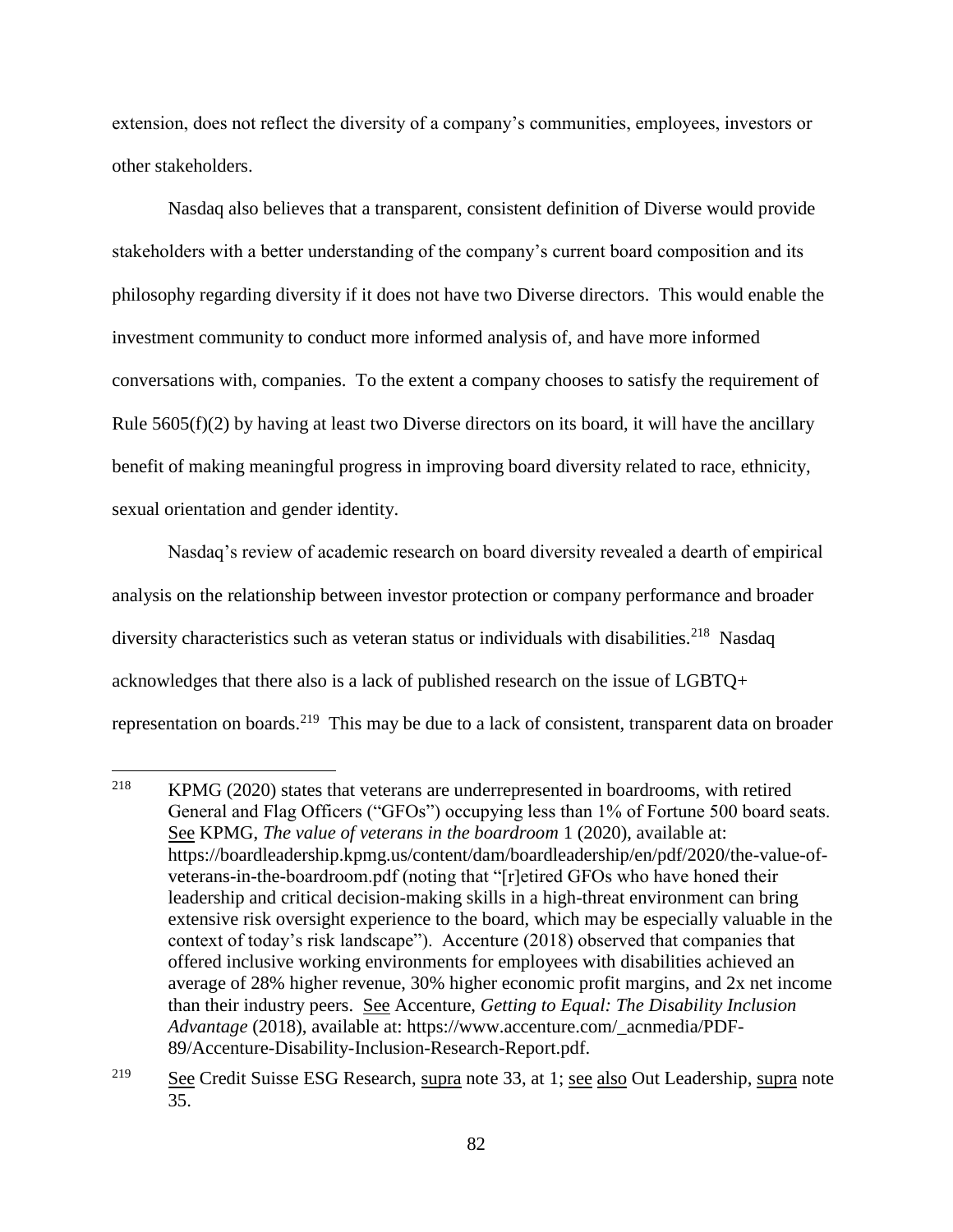diverse attributes, or because there is no voluntary self-disclosure workforce reporting requirements for LGBTQ+ status, such as the EEO-1 reporting framework for race, ethnicity, and gender. In any event, it is evident that while "[b]oardroom diversity is a topic that has gained significant traction . . . LGBT+ diversity, however, has largely been left out of the conversation."<sup>220</sup>

Nonetheless, Nasdaq believes it is reasonable and in the public interest to include a reporting category for LGBTQ+ in recognition of the U.S. Supreme Court's recent affirmation that sexual orientation and gender identity are "inextricably" intertwined with sex,<sup>221</sup> and based on studies demonstrating a positive association between board diversity and decision making, company performance and investor protections. Nasdaq also believes that the proposed rule would foster the development of data to conduct meaningful assessments of the association between LGBTQ+ board diversity, company performance and investor protections.

As noted above, the proposal does not preclude companies from considering additional diverse attributes, such as nationality, disability, or veteran status in selecting board members; however, company would still have to provide the required disclosure under Rule 5605(f)(3) if the company does not also have at least two directors who are Diverse. Nor would the proposal prevent companies from disclosing information related to other diverse attributes of board members beyond those highlighted in the rule if they felt such disclosure would benefit investors. Nasdaq believes such disclosure would help inform the evolving body of research on the relationship between broader diverse attributes, company performance and investor

 $220$  See Out Leadership, supra note 35, at 3.

<sup>&</sup>lt;sup>221</sup> See Bostock v. Clayton Cnty., supra note 160.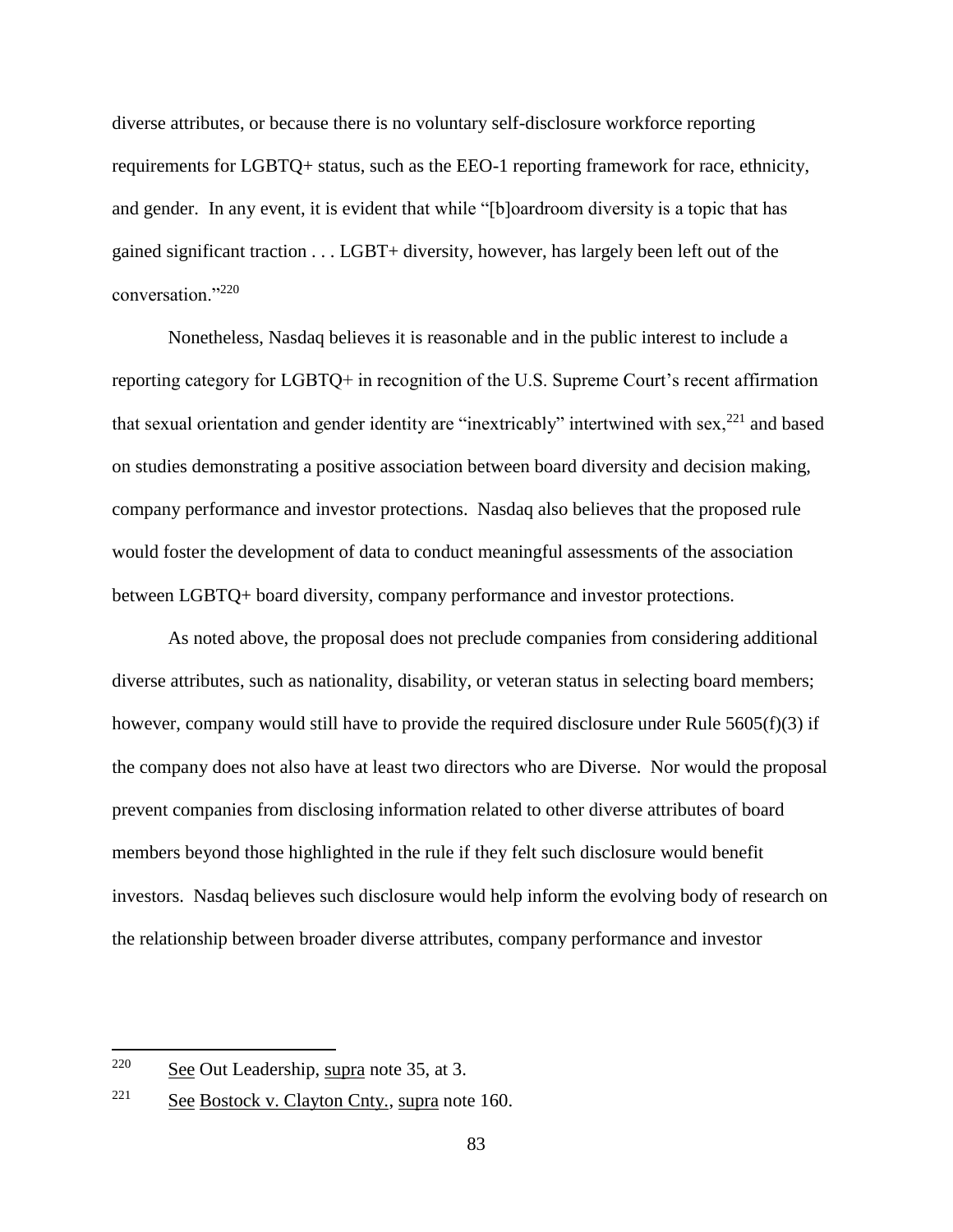protection and provide investors with additional information about the company's philosophy regarding broader diversity characteristics.

# 2. Statutory Basis

The Exchange believes that its proposal is consistent with Section  $6(b)$  of the Act,<sup>222</sup> in general, and furthers the objectives of Section  $6(b)(5)$  of the Act,<sup>223</sup> in that it is designed to remove impediments to and perfect the mechanism of a free and open market and a national market system, to prevent fraudulent and manipulative acts and practices, and, in general, to protect investors and the public interest, for the reasons set forth below. Further, Nasdaq believes the proposal is not designed to permit unfair discrimination between issuers or to regulate by virtue of any authority conferred by the Act matters not related to the purposes of the Act or the administration of the Exchange, for the reasons set forth below.

## I. Board Statistical Disclosure

Nasdaq has proposed what it believes to be a straightforward and clear approach for companies to publish their statistical data pursuant to proposed Rule 5606. The disclosure will assist investors in making more informed decisions by making meaningful, consistent, and reliable data readily available and in a clear and comprehensive format prescribed by the proposed rule. Nasdaq also believes that the disclosure format required by proposed Rule 5606 protects investors by eliminating data collection inaccuracies and decreasing costs, while enhancing investors' ability to utilize the information.

As a threshold matter, as discussed above, diversity has become an increasingly important subject and, in recent years, investors increasingly have been advocating for greater

 $222$  See 15 U.S.C. § 78f(b).

<sup>&</sup>lt;sup>223</sup> Id. § 78 $f(b)(5)$ .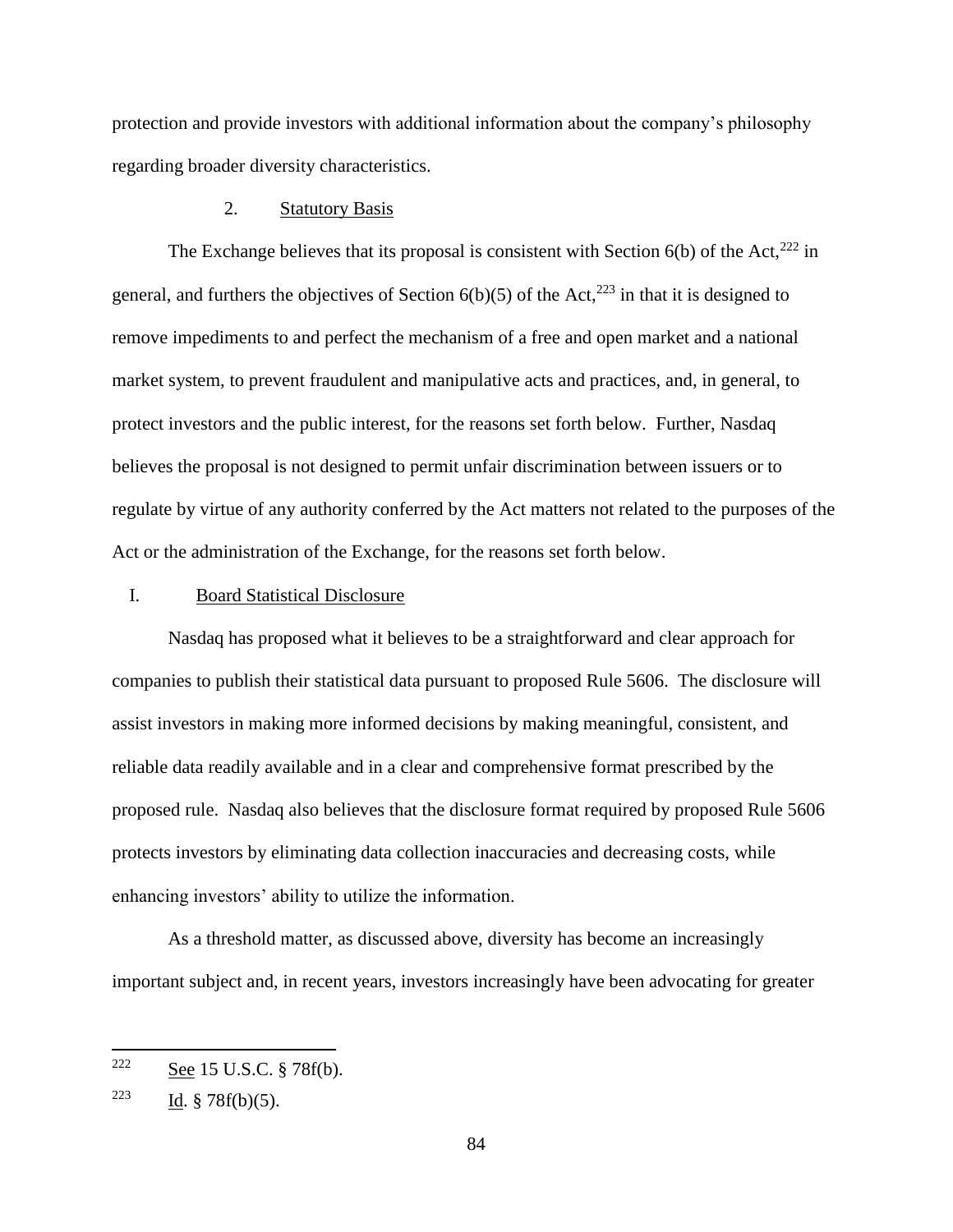board diversity and for the disclosure of board diversity statistics. The current board diversity disclosure regime is lacking in several respects, and Nasdaq believes that its proposed Rule 5606 addresses many of the current concerns and responds to investors' demands for greater transparency into the diversity characteristics of a company's board composition by mandating disclosure and curing certain deficiencies that exist within the current SEC disclosure requirements.

Investors have expressed their dissatisfaction with having to independently collect boardlevel data about race, ethnicity and gender identity because such investigations can be time consuming, expensive, and fraught with inaccuracies.<sup>224</sup> The lack of consistency and specificity in Regulation S-K has been a major impediment for many investors and data collectors. As a general matter, the Commission's requirements have not addressed the concerns expressed by commenters that "disclosure about board diversity was important information to investors."<sup>225</sup> Nasdaq believes that its proposed Rule 5606 addresses many of the concerns that have been raised.

Nasdaq believes that requiring the annual disclosure of a company's board diversity, as proposed in Rule 5606(a), will provide consistent information to the public and will enable investors to continually review the board composition of a company to track trends and simplify or eliminate the need for a company to respond to multiple investor requests for information about the diverse characteristics of the company's board. Requiring annual disclosures also would make information available to investors who otherwise would not be able to obtain

<sup>224</sup> See Petition for Amendment of Proxy Rule, supra note 80, at 2.

<sup>&</sup>lt;sup>225</sup> See Proxy Disclosure Enhancements, 74 Fed. Reg. at  $68,343-44$  (amending Item 407(c)(2)(vi) of Regulation S-K, codified at 17 C.F.R. § 229.407(c)(2)(vi)).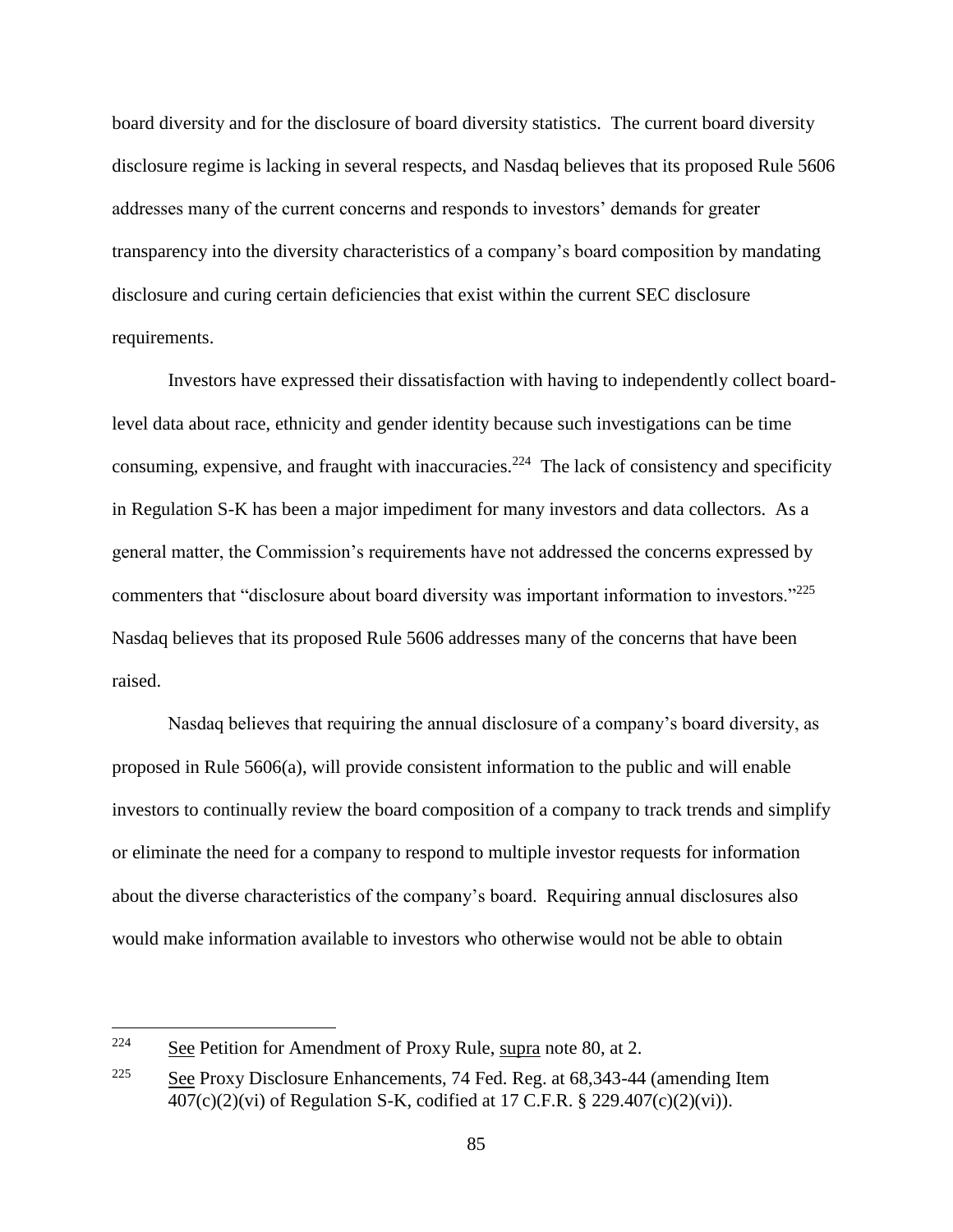individualized disclosures.<sup>226</sup> Moreover, consistent disclosures may encourage boards to consider a wider range of board candidates in the nomination process, including candidates with fewer ties to the current board. $227$ 

The Commission's 2009 amendments to Regulation S-K provide no definition for diversity and do not explicitly require disclosures specifically related to details about the board's gender, racial, ethnic and LGBTQ+ composition. Additionally, the Commission's CD&I does not address the definition of diversity, and it requires a registrant to disclose diversity information only in certain limited circumstances. Investors have expressed that current regulations and accompanying interpretations impair their ability to obtain clear and consistent data.<sup>228</sup> As a result, Nasdaq believes that proposed Rule 5606(a) protects investors and the public interest by making clear that a company's annual diversity data disclosure must include information related to gender identity, race, ethnicity and LGBTQ+ status, thereby leaving less discretion for companies to selectively disclose certain diversity information and enhancing the comparability of such data across companies. Moreover, it is in the public interest to provide clear requirements for diversity disclosure, and Nasdaq's proposed Board Diversity Matrix format provides such clarity.

Nasdaq does not intend to obligate directors to self-identify in any of the categories related to gender identity, race, ethnicity and LGBTQ+. Nasdaq believes that a director should

<sup>&</sup>lt;sup>226</sup> See Petition for Rulemaking, supra note 123.

<sup>&</sup>lt;sup>227</sup> See Proxy Disclosure Enhancements, 74 Fed. Reg. at  $68,355$  ("To the extent that boards" branch out from the set of candidates they would ordinarily consider, they may nominate directors who have fewer existing ties to the board or management and are, consequently, more independent."); Hazen and Broome, supra note 114, at 57-58.

<sup>&</sup>lt;sup>228</sup> See Petition for Amendment of Proxy Rule, supra note 80, at 2; Petition for Rulemaking, supra note 123, at 7.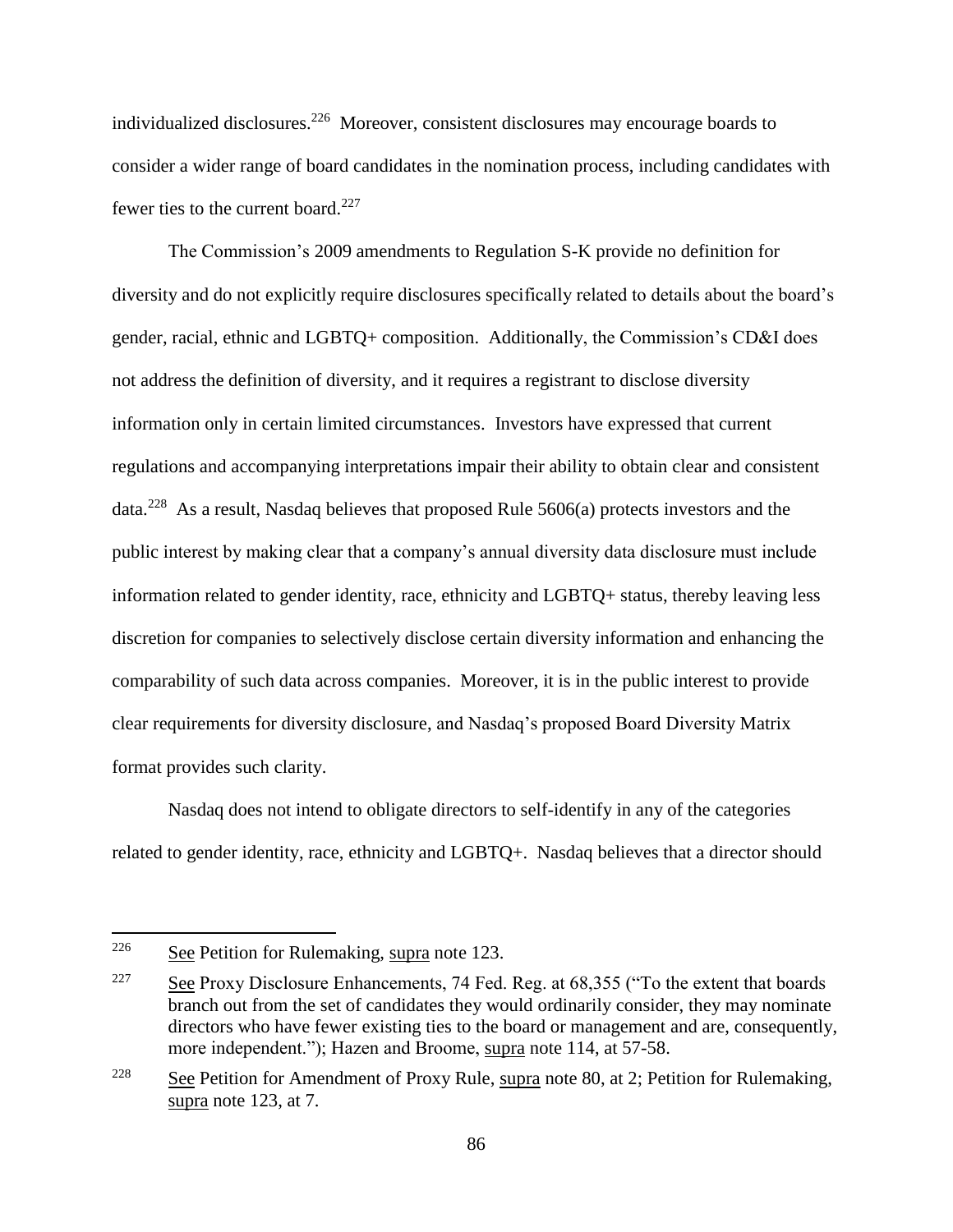have autonomy to decide whether to provide such information to their company. Therefore, Nasdaq believes that it is reasonable and in the public interest to allow directors to opt out of disclosing the information required by proposed Rule 5606(a) by permitting a company to identify such directors in the "Undisclosed" category.

Nasdaq believes that it is in the public interest to utilize the Board Diversity Matrix format for all companies as proposed in Rule 5606(a). Additionally, Nasdaq believes that the format removes any impediments to aggregating and analyzing data across all companies by requiring each company to disclose separately the number of male, female, and non-binary directors, the number of male, female, and non-binary directors that fall into certain racial and ethnic categories, and the number of directors that identify as LGBTQ+. The format allows investors to easily disaggregate the data and track directors with multiple diversity characteristics.

As discussed above, most listed companies are required by law to complete an EEOC Employer Information Report EEO-1 Form. Although outside directors generally are not employees and therefore are not covered in the  $EEO-1$ ,  $229$  Nasdaq believes that collecting the information required by proposed Rule  $5606(a)$  is familiar to most companies, and that it is reasonable to require disclosure of the additional board information.

Nasdaq also believes that requiring currently listed companies to comply with proposed Rule 5606 within one year from the date of Commission approval is a reasonable amount of time, given that most companies already collect similar information for certain employees.

<sup>229</sup> The EEO-1 Form does not require a company to disclose data for outside directors because such directors are not company employees.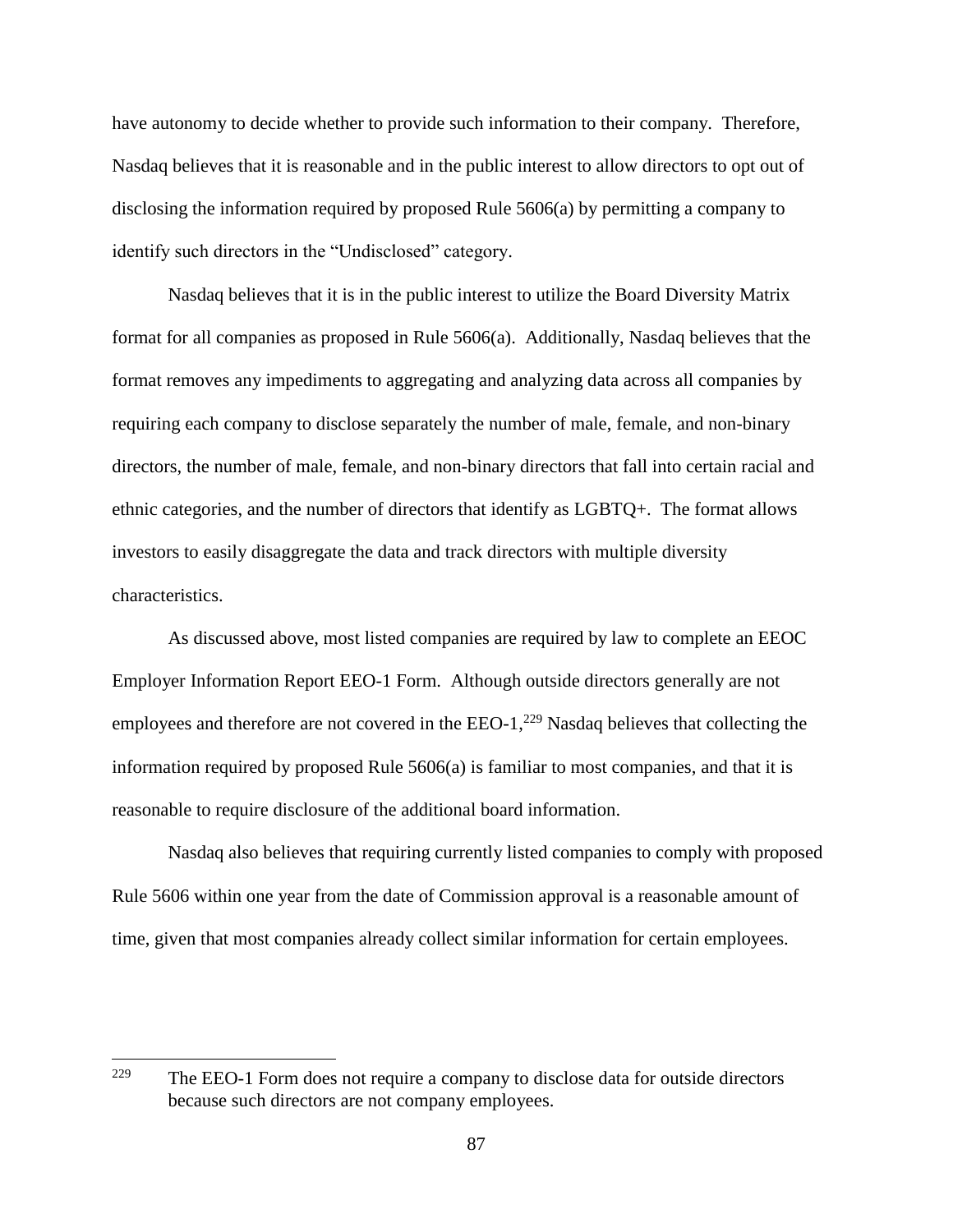Moreover, most companies are required to prepare an annual proxy statement and update the Commission within four business days when a new director is appointed to the board.<sup>230</sup>

Further, Nasdaq believes that the disclosure required by proposed Rule 5606(a) will remove impediments to shareholders by making available information related to board-level diversity in a standardized manner, thereby enhancing the consistency and comparability of the information and helping to better protect investors. The proposed disclosure will also help protect investors and the public interest by enabling investors to determine the total number of diverse directors, which is information that is not consistently available in existing proxy disclosures in cases where a single director has multiple diverse characteristics. While companies can elect to make this information available either in a proxy statement or on the company's website, Nasdaq believes it is in the public interest to allow companies the option to provide the disclosure in a way they believe will be most meaningful to their shareholders.

Nasdaq recognizes that the proposed definition of Underrepresented Minority in Rule 5605(f)(1) may not apply to companies outside of the United States because each country has its own unique demographic composition. Moreover, Nasdaq's definition of Underrepresented Minority proposed in Rule  $5606(f)(1)$  may be inapplicable to a Foreign Issuer, making this Board Matrix data less relevant for such companies and not useful for investors. Therefore, Nasdaq believes that offering Foreign Issuers the option of a separate template that requires different disclosure categories will provide investors with more accurate disclosures related to the diversity of directors among the board of a Foreign Issuer. Additionally, Nasdaq believes that providing an "Underrepresented Individual in Home Country Jurisdiction" category provides

See SEC Form 8-K, available at: https://www.sec.gov/files/form8-k.pdf.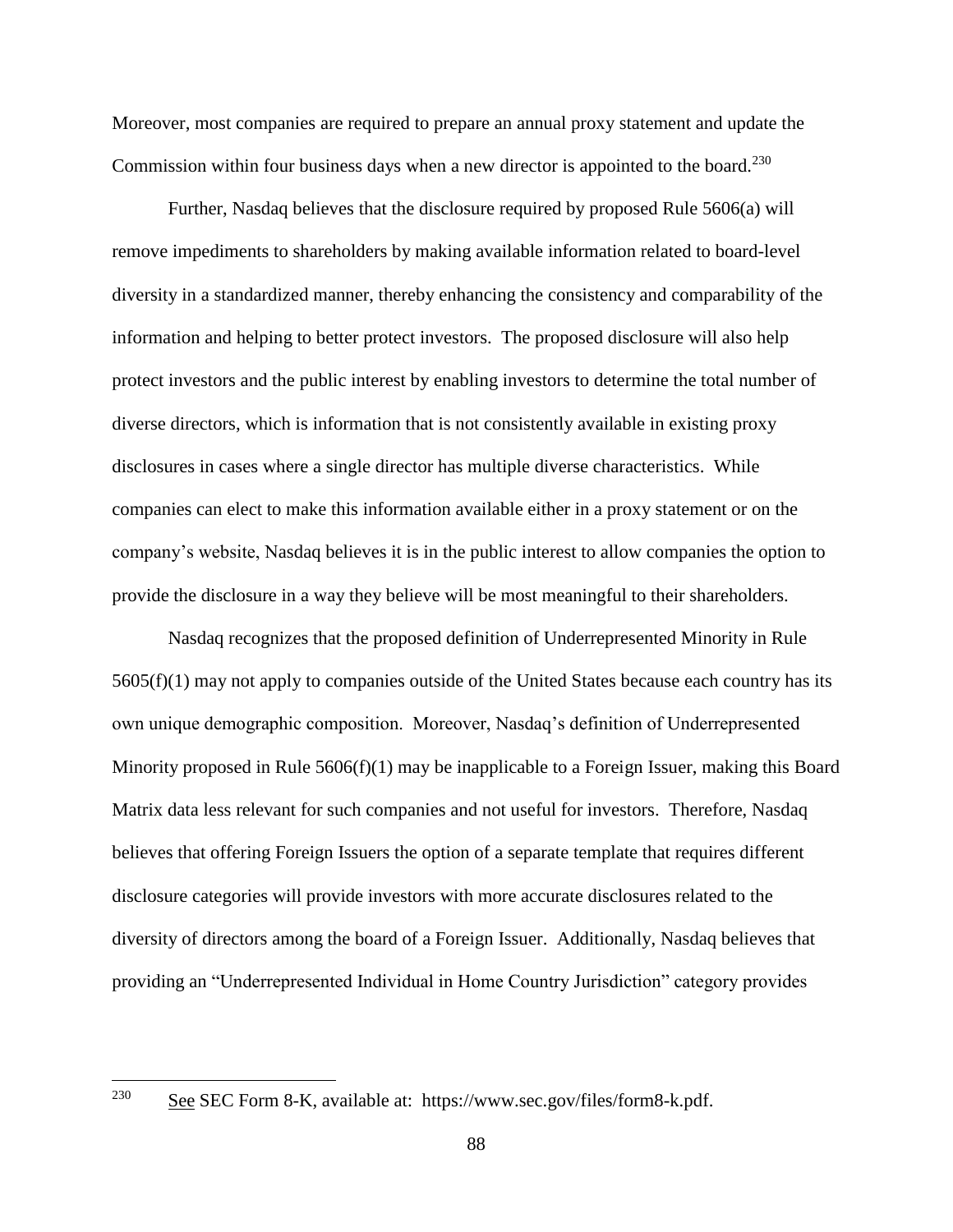Foreign Issuers with more flexibility to identify and disclose diverse directors within their home countries.

The annual requirement in the proposed rule will guarantee that the information is available to the public on a continuous and consistent basis. As described in the instructions to the Board Diversity Matrix disclosure form and Rule 5606(a), each year following the first year that a company publishes the Board Diversity Matrix, the company will be required to publish its data for the current and immediately prior years. Nasdaq believes that disclosing at least two years of data allows the public to view any changes and track a board's diversity progress.

In addition to providing a means for shareholders to assess a company's board-level diversity and measure its progress in improving that diversity over time, Nasdaq believes that proposed Rule 5606 will provide a means for Nasdaq to assess whether companies meet the diversity objectives of proposed Rule 5605(f). The ability to determine satisfaction of the proposed listing rule's diversity objectives will protect investors and the public interest.

Moreover, the proposed rule provides transparency into diversity based not only on race, ethnicity, and gender identity, but also on a director's self-identified sexual orientation. Nasdaq believes that expanding the diversity characteristics beyond those which are commonly reported by companies currently will broaden the way boards view diversity, and ensure that board diversity is occurring across all protected groups.

Finally, Nasdaq believes that the proposal is not unfairly discriminatory because proposed Rule 5606 will apply to all Nasdaq-listed companies, except for the following companies: acquisition companies listed under IM-5101-2; asset-backed issuers and other passive issuers (as set forth in Rule  $5615(a)(1)$ ); cooperatives (as set forth in Rule  $5615(a)(2)$ ); limited partnerships (as set forth in Rule  $5615(a)(4)$ ); management investment companies (as set

89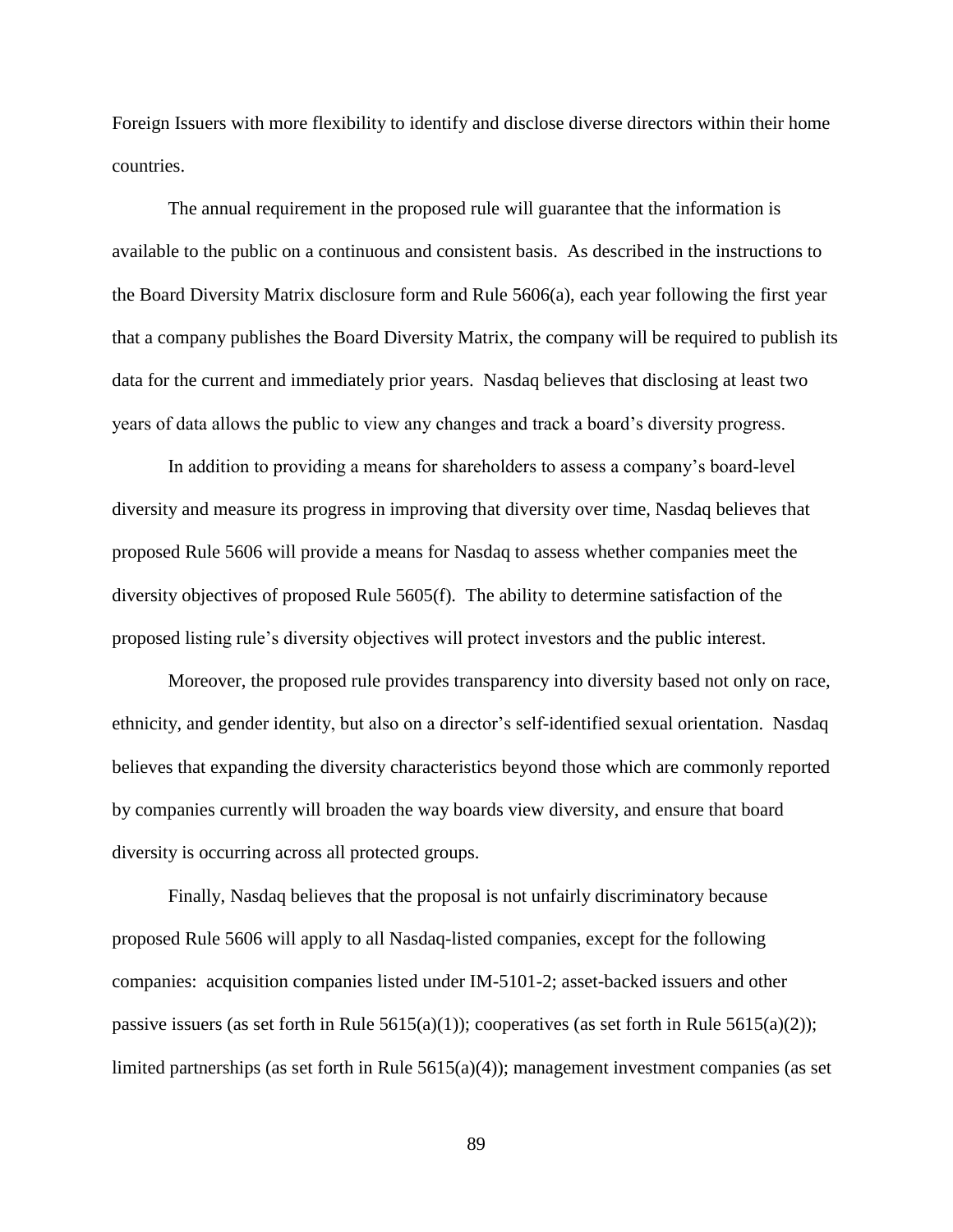forth in Rule  $5615(a)(5)$ ; issuers of non-voting preferred securities, debt securities and Derivative Securities (as set forth in Rule  $5615(a)(6)$ ); and issuers of securities listed under the Rule 5700 Series―which meet the definition of Exempt Companies as defined under proposed Rule 5605(f)(4). Nasdaq believes it is reasonable and not unfairly discriminatory to exempt these companies from the proposed rule because the exemption of these companies is consistent with the approach taken by Nasdaq in Rule 5615 as it relates to certain Nasdaq corporate governance standards for board composition.

Nasdaq further believes it is reasonable to provide companies with a one-year phase-in period to comply with proposed Rule 5606. Nasdaq believes there is only a *de minimis* burden placed on companies to collect the board data and prepare the Board Diversity Matrix. Moreover, as discussed above, companies already are required to gather similar information for certain employees. Therefore, Nasdaq believes that one year is sufficient time for companies to incorporate their directors into their data collection. Furthermore, newly listed companies have many obligations to meet under Nasdaq listing rules. Therefore, Nasdaq believes that it is reasonable under proposed Rule 5606(d) to provide newly listed Nasdaq companies, including companies listing in connection with a business combination under IM-5101-2, with one year from the time of listing to comply with the proposed rule.

## II. Diverse Board Representation or Explanation

## a. Removes Impediments to and Perfects the Mechanism of a Free and Open Market and a National Market System

As discussed above, studies suggest that the traditional director candidate selection process may create barriers to considering qualified diverse candidates for board positions by limiting the search for director nominees to existing directors' social networks and candidates

90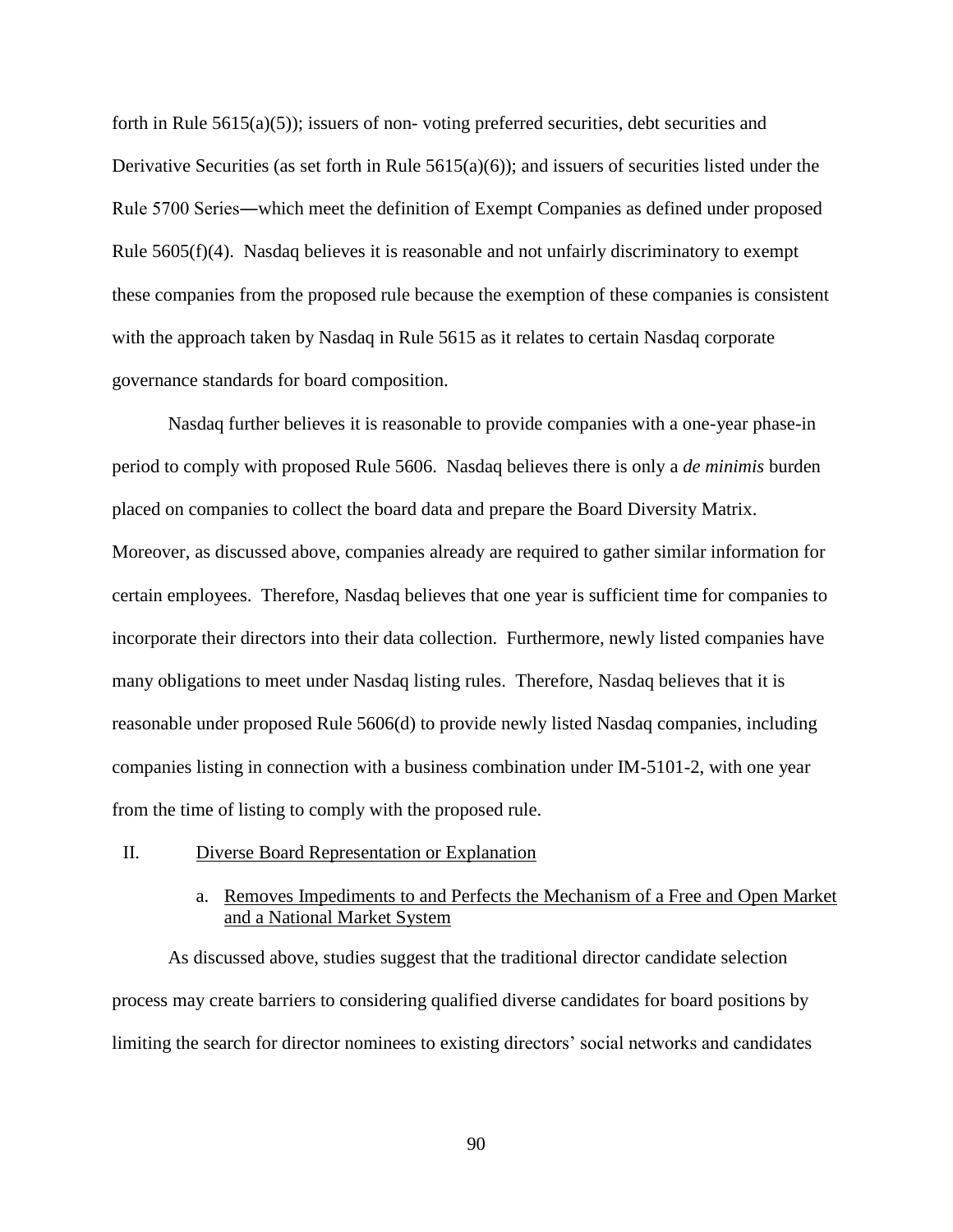with C-suite experience.<sup>231</sup> In analyzing Norway's experience in implementing a gender mandate, Dhir (2015) observed that "[b]oard seats tend to be filled by directors engaging their networks, and the resulting appointees tend to be of the same socio-demographic background."<sup>232</sup> Dhir concluded that broadening the search for directors outside of traditional networks "is unlikely to occur without some form of regulatory intervention, given the prevalence of homogenous social networks and in-group favoritism."<sup>233</sup> Regulatory action was effective in increasing the representation of women on boards in Norway by "democratizentlest" access to a space previously unavailable to women."<sup>234</sup> The number of public company board seats held by women in Norway increased from 6% in 2002 to 42% in 2020.<sup>235</sup> One Norwegian director "grudgingly accept[ed] that the free market principles she held so dearly had disappointed her and that the [mandate] was a necessary correction of market failure."<sup>236</sup>

<sup>&</sup>lt;sup>231</sup> See GAO Report, supra note 44; Vell, supra note 100; Rhode & Packel, supra note 104, at 39; Deloitte, *Women in the Boardroom*, supra note 86; see also Parker, supra note 97, at 38 (acknowledging that, "as is the case with gender, people of colour within the UK have historically not had the same opportunities as many mainstream candidates to develop the skills, networks and senior leadership experience desired in a FTSE Boardroom").

<sup>&</sup>lt;sup>232</sup> See Dhir, supra note 78, at 52.

<sup>233</sup> Id. at 51. See also Albertine d'Hoop-Azar et al., *Gender Parity on Boards Around the World*, Harv. L. Sch. Forum on Corp. Governance (January 5, 2017), available at: https://corpgov.law.harvard.edu/2017/01/05/gender-parity-on-boards-around-the-world/ (comparing gender diversity on boards in countries with varying requirements and enforcement measures and concluding that external pressures—"progressive societal norms" and regulations—are needed to increase board diversity).

<sup>234</sup> See Dhir, supra note 78, at 101.

<sup>235</sup> See Marianne Bertrand et al., *Breaking the Glass Ceiling? The Effect of Board Quotas on Female Labor Market Outcomes in Norway*, Nat'l Bureau of Econ. Rsch. Working Paper 20256 (June 2017), available at https://www.nber.org/papers/w20256; Statistics Norway, *Board and management in limited companies* (Mar. 6, 2020), https://www.ssb.no/en/styre (last accessed Nov. 27, 2020).

<sup>&</sup>lt;sup>236</sup> See Dhir, supra note 78, at 116.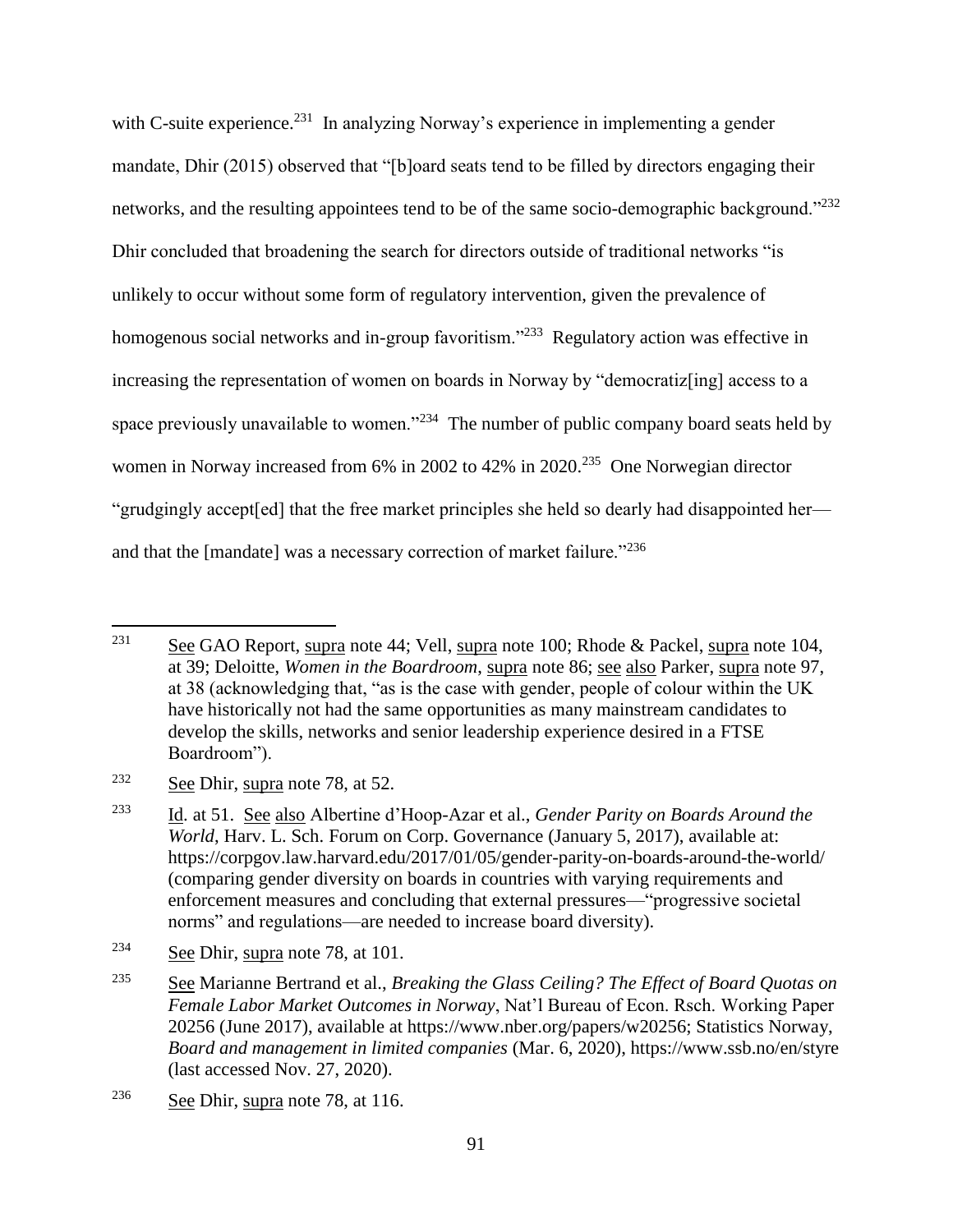In contrast, Nasdaq observed that other countries have made comparable progress using a disclosure-based model. Women account for at least 30% of the largest boards of companies in six countries using comply-or-explain models: $^{237}$  Australia, Finland, Sweden, New Zealand, Canada and the United Kingdom.<sup>238</sup> Nasdaq discussed the benefits and challenges of mandate and disclosure-based models with over a dozen stakeholders, and the majority of organizations were in agreement that companies would benefit from a regulatory impetus to drive meaningful and systemic change in board diversity, and that a disclosure-based approach would be more palatable to the U.S. business community than a mandate. While many organizations recognized that mandates can force boards to act more quickly and accelerate the rate of change, they believe that a disclosure-based approach is less controversial and would spur companies to take action and achieve the same results. Some stakeholders also highlighted additional challenges that smaller companies and companies in certain industries may face finding diverse board members. However, leaders from across the spectrum of stakeholders with whom Nasdaq spoke reinforced the notion that if companies recruit by skill set and expertise rather than title, then they will find there is more than enough diverse talent to satisfy demand.

Nasdaq also considered Commissioner Lee's observation that disclosure "gets investors the information they need to make investment decisions based on their own judgment of what indicators matter for long-term value. Importantly, it can also drive corporate behavior." Specifically, she observed that:

For one thing, when companies have to formulate disclosure on topics it can influence their treatment of them, something known as the "what gets measured, gets managed" phenomenon. Moreover, when companies have to be transparent, it creates external pressure from investors and others who can draw comparisons company to company. The Commission has long-recognized that influencing corporate behavior is an

<sup>237</sup> See Paul Hastings, supra note 177; Deloitte, *Women in the Boardroom*, supra note 86. <sup>238</sup> See Conference Board of Canada, supra note 201; Osler, supra note 203, at 4.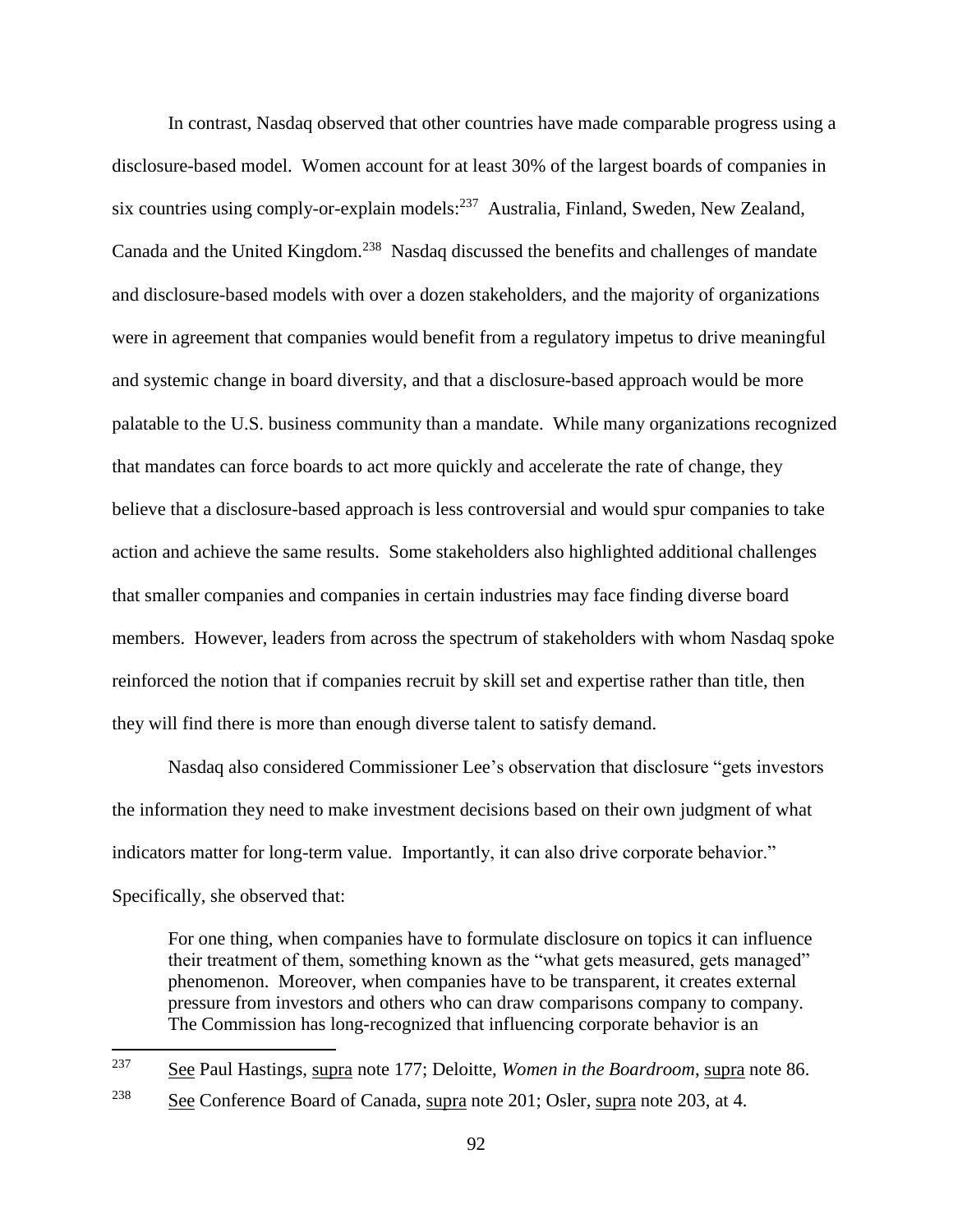appropriate aim of our regulations, noting that "disclosure may, depending on determinations made by a company's management, directors and shareholders, influence corporate conduct" and that "[t]his sort of impact is clearly consistent with the basic philosophy of the disclosure provisions of the federal securities laws.<sup>239</sup>

Nasdaq believes that a disclosure-based framework may influence corporate conduct if a company chooses to meet the diversity objective of Rule 5605(f)(2) by having two Diverse directors on the board. A company may satisfy that objective by broadening the search for qualified candidates and considering candidates from other professional pathways that bring a wider range of skills and perspectives beyond traditional C-suite experience.<sup>240</sup> Nasdaq believes that this will help increase opportunities for Diverse candidates that otherwise may be overlooked due to the impediments of the traditional director recruitment process, which will thereby remove impediments to a free and open market and a national market system. Further, boards that choose to have at least two Diverse directors may experience other benefits from diversity that perfect the mechanism of a free and open market and national market system. As discussed above in Section II.A.1.II.b (*Diversity and Investor Protection*), and further discussed below in Section II.A.2.II.b (*Prevent Fraudulent and Manipulative Acts and Practices*), studies suggest that diversity is positively associated with reduced stock volatility,  $241$  more transparent public disclosures,  $242$  and less information asymmetry,  $243$  leading to stock prices that better reflect public information, and further removing impediments to and perfecting a free and open

 $\overline{a}$ 

 $242$  See Gul et al., supra note 66; Bravo and Alcaide-Ruiz, supra note 56.

<sup>239</sup> See Lee, supra note 22.

<sup>240</sup> See, e.g., Hillman et al., supra note 105 (finding that African-American and white women directors were more likely to have specialized expertise in law, finance, banking, public relations or marketing, or community influence from positions in politics, academia or clergy).

<sup>241</sup> See Bernile et al., supra note 28.

 $243$  See Abad et al., supra note 67.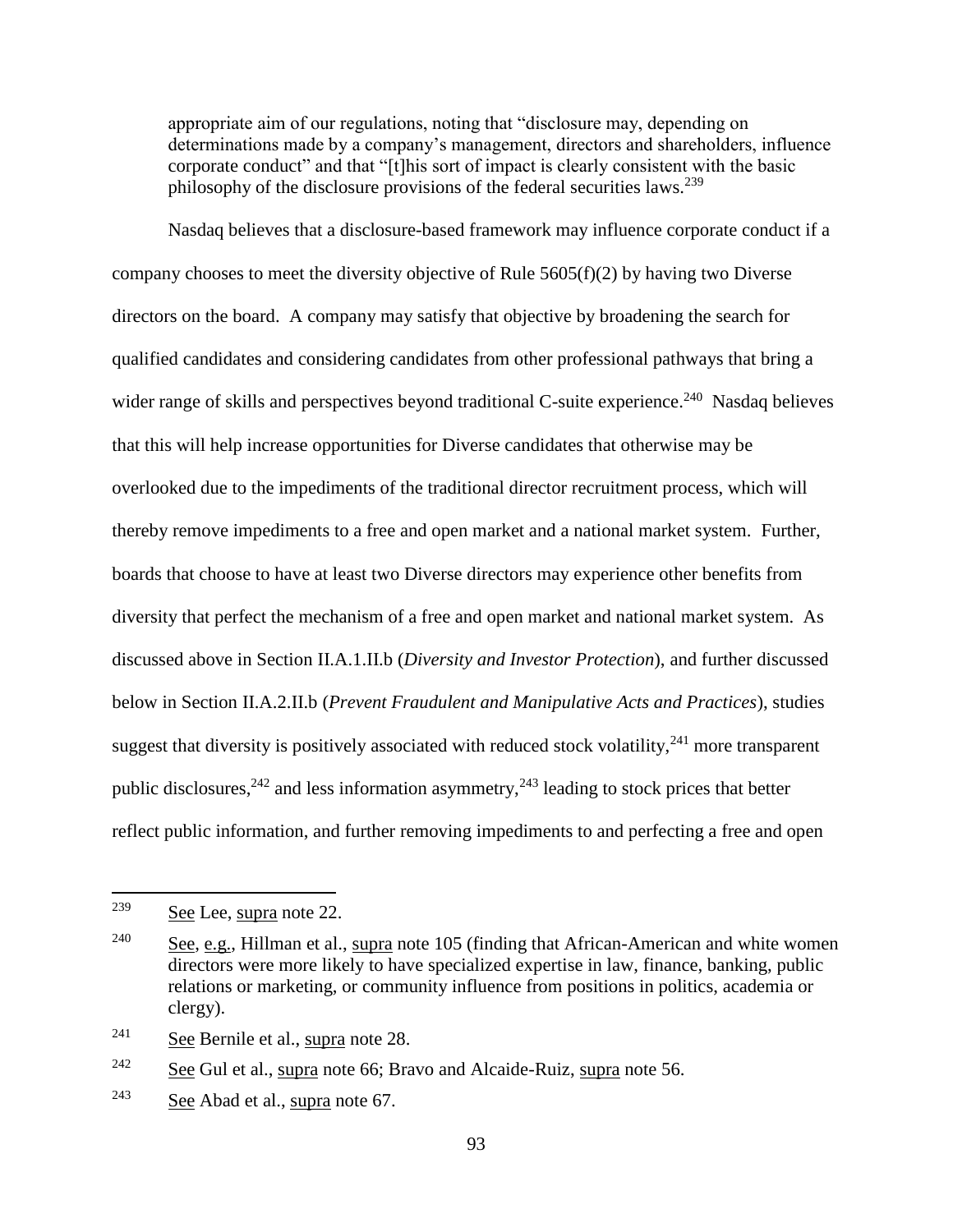market and a national market system. Importantly, Nasdaq believes that the disclosure-based framework proposed under Rule 5605(f) will not create additional impediments to a free and open market and a national market system because it will empower companies to maintain decision-making authority over the composition of their boards.

To the extent a company chooses not to meet the diversity objectives of Rule  $5605(f)(2)$ to have at least two Diverse directors, Nasdaq believes that proposed Rule 5605(f)(3) will provide analysts and investors with a better understanding about the company's reasons for not doing so and its philosophy regarding diversity. Rule 5605(f) will thus remove impediments to a free and open market and a national market system by enabling the investment community to conduct more informed analyses of, and have more informed conversations with, companies. Nasdaq believes that such analyses and conversations will be better informed by consistent, comparable data across companies, which Nasdaq proposes to achieve by adopting a consistent definition of "Diverse" under Rule 5605(f)(1). Nasdaq further believes that providing such disclosure will improve the quality of information available to investors who rely on this information to make informed investment and voting decisions, thereby promoting capital formation and efficiency and perfecting the mechanism of a free and open market and a national market system.

#### b. Prevent Fraudulent and Manipulative Acts and Practices

Nasdaq's analysis discussed above in Section II.A.1.II raises the concern that the failure of homogenous boards to consider a broad range of viewpoints can result in suboptimal decisions that have adverse effects on company performance, board performance and stakeholders. Nasdaq believes that including diverse directors with a broader range of skills, perspectives and experiences may help detect and prevent fraudulent and manipulative acts and practices by

94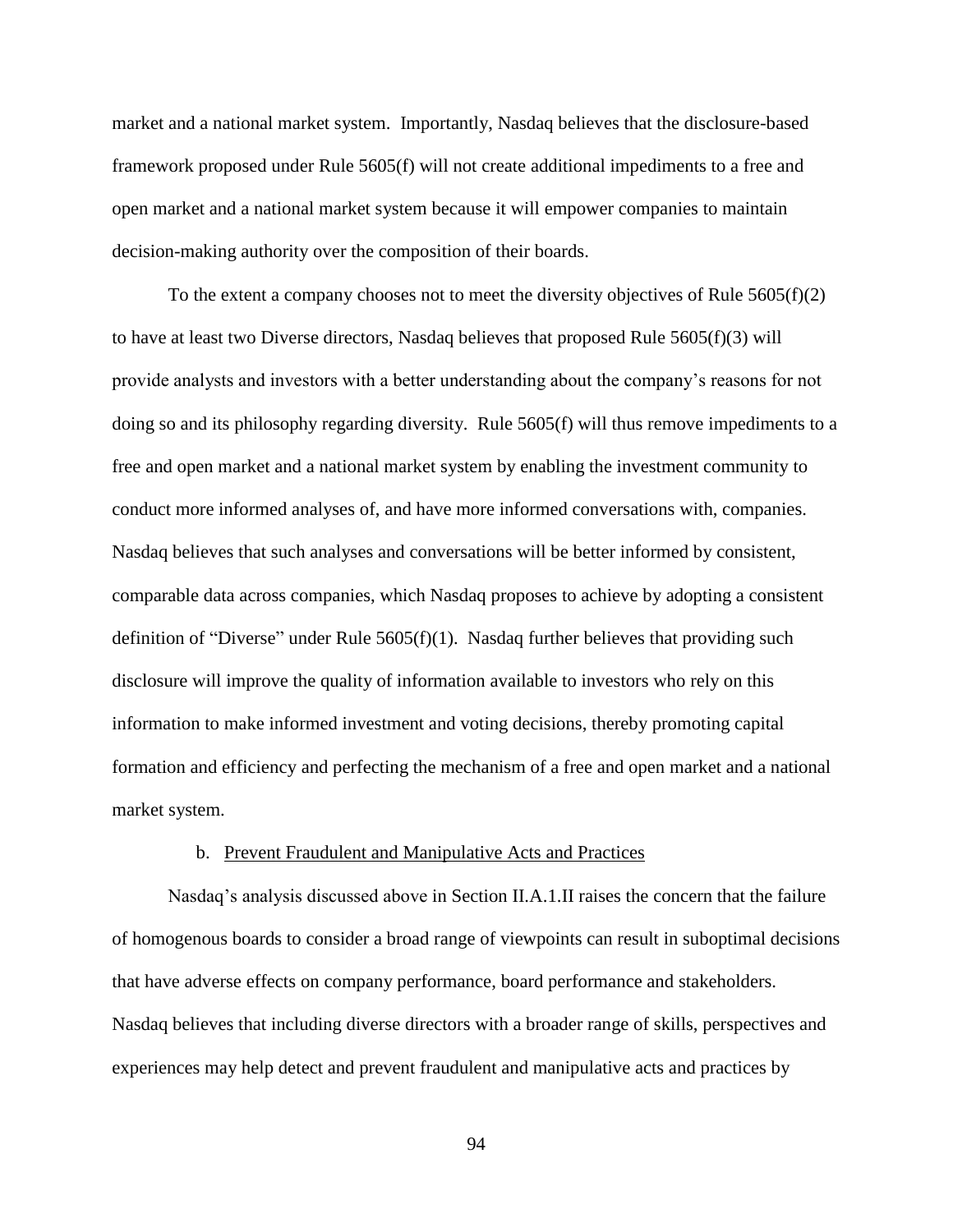mitigating "groupthink." Increased board diversity also may reduce the likelihood of insider trading and other fraudulent and manipulative acts and practices.

Nasdaq reached this conclusion by reviewing public statements by investors and organizations regarding the impact of groupthink on decision making processes, as well as academic studies on the relationship between diversity, groupthink and fraud. Nasdaq observed that groupthink can result in "self-censorship"<sup>244</sup> and failure to voice dissenting viewpoints in pursuit of "consensus without critical evaluation and without considering different possibilities."<sup>245</sup> In contrast, "board members who possess a variety of viewpoints may raise different ideas and encourage a full airing of dissenting views. Such a broad pool of talent can be assembled when potential board candidates are not limited by gender, race, or ethnicity."<sup>246</sup>

Dhir (2015) concluded that gender diversity may "promote cognitive diversity and constructive conflict in the boardroom" and may be more effective at overseeing management.<sup>247</sup> One respondent in Dhir's survey of Norwegian directors observed that:

I've seen situations where the women were more willing to dig into the difficult questions and really go to the bottom even if it was extremely painful for the rest of the board, but mostly for the CEO . . . when it comes to the really difficult situations, [where] you think that the CEO has . . . done something criminal . . . [o]r you think that he has done something negligent, something that makes it such that you . . . are unsure whether he's the suitable person to be in the driving seat.  $248$ 

Another director observed that "[i]f you have different experiences and a more diversified board, you will have different questions asked."<sup>249</sup> Dhir concluded that "women directors may

<sup>244</sup> See Forbes and Milliken, supra note 74, at 496.

<sup>&</sup>lt;sup>245</sup> See Dhir, supra note 78, at 124.

<sup>&</sup>lt;sup>246</sup> See Petition for Amendment of Proxy Rule, supra note 80, at 4.

<sup>&</sup>lt;sup>247</sup> See Dhir, supra note 78, at 150.

 $248$  Id. at xiv.

<sup>249</sup> Id. at 120.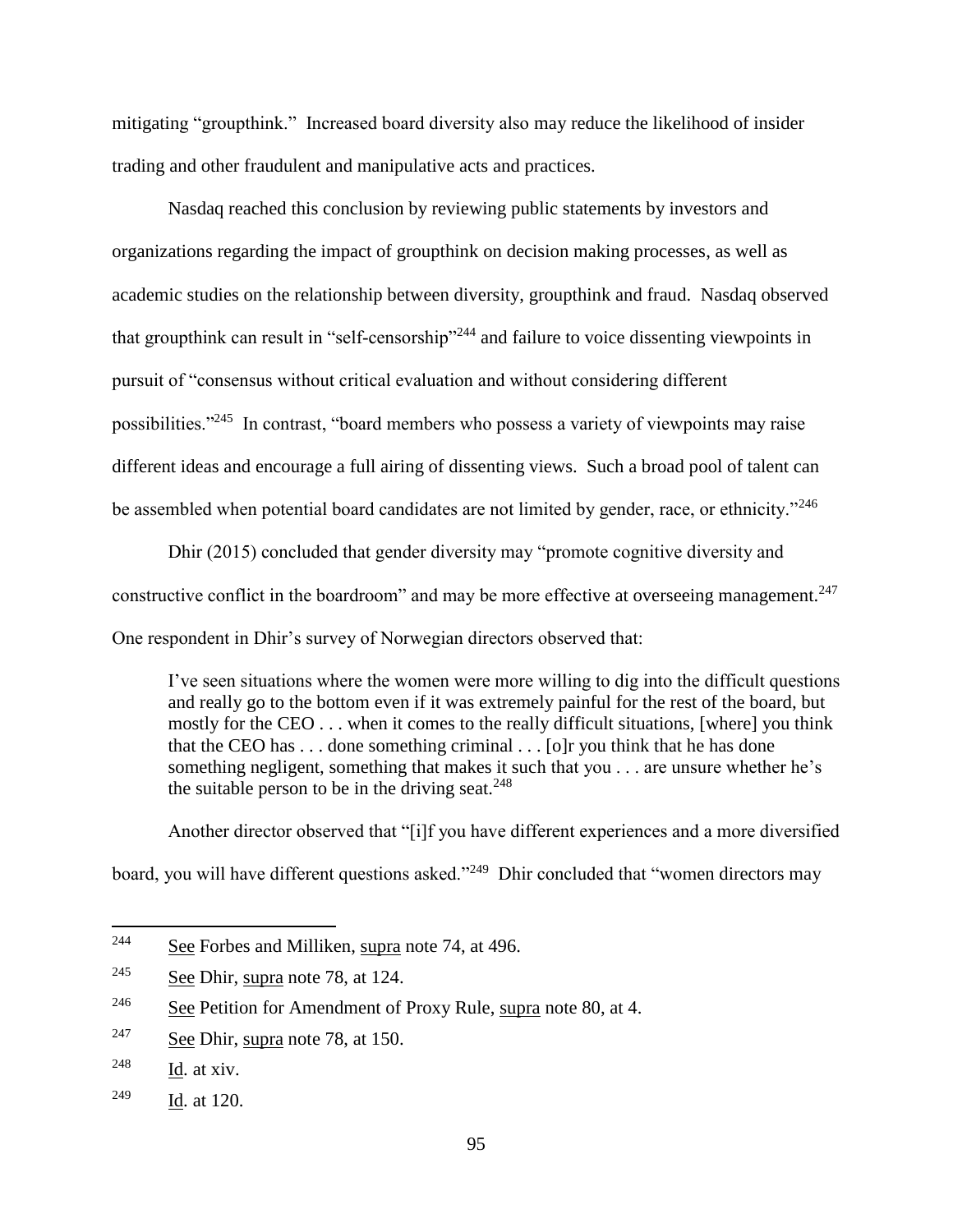be particularly adept at critically questioning, guiding and advising management without disrupting the overall working relationship between the board and management."<sup>250</sup>

Pucheta‐Martínez et al. (2016) reasoned that questioning management is a critical part of the audit committee's oversight role, along with ensuring that management does not pressure the external auditor to issue a clean audit opinion notwithstanding the identification of any uncertainties or scope limitations.<sup>251</sup> Otherwise, "[a]uditors may accept the demands of management for a clean audit report when the firm deserves a scope limitation and an uncertainty qualification."<sup>252</sup> The authors found that "the percentage of female [directors] on [audit committees] reduces the probability of [audit] qualifications due to errors, non-compliance or the omission of information,"<sup>253</sup> and further found a positive association between genderdiverse audit committees and disclosing audit reports with uncertainties and scope limitations. This suggests that gender-diverse audit committees better "ensure that managers do not seek to pressure auditors into issuing a clean opinion instead of a qualified opinion" when any uncertainties or scope limitations are identified.<sup>254</sup>

Nasdaq also reviewed other studies that found a positive association between board gender diversity and important investor protections regardless of whether women are on the audit committee, and considered the assessment of some academics that their findings may extend to other forms of diversity, including racial and ethnic diversity. Nasdaq therefore believes that such findings with respect to audit committees would be expected to be more broadly applicable

<sup>250</sup> Id. at 35.

<sup>&</sup>lt;sup>251</sup> See Pucheta-Martínez et al., supra note 52, at 368.

<sup>252</sup> Id. at 364.

<sup>253</sup> Id. at 363.

<sup>254</sup> Id. at 368.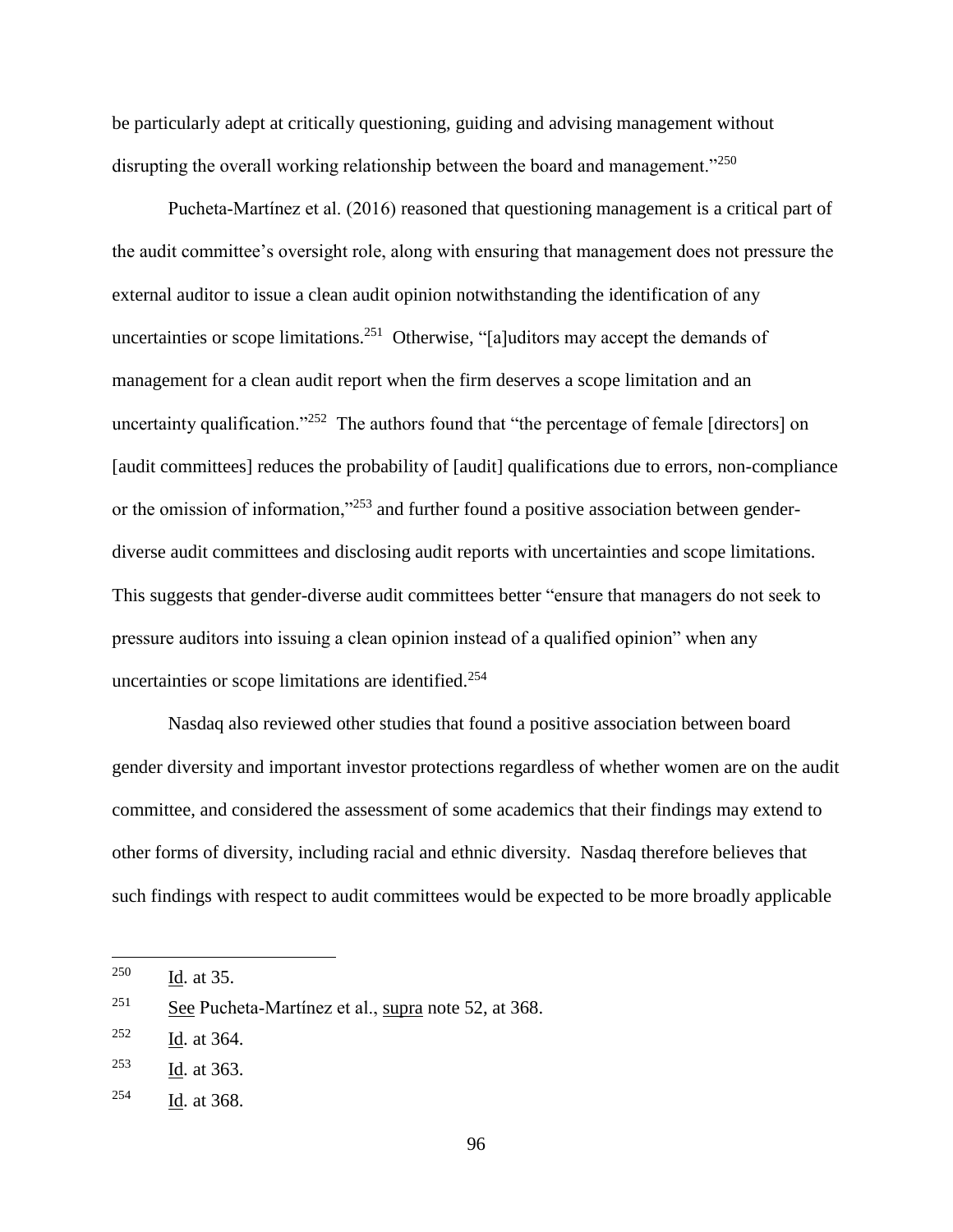to the quality of the broader board's decision-making process, and to other forms of diversity, including diversity of race, ethnicity and sexual orientation.

In examining the association between broader board gender diversity and fraud, Cumming, et al. observed that "[g]ender diversity in particular facilitates more effective monitoring by the board and protection of shareholder interests by broadening the board's expertise, experience, interests, perspectives and creativity."<sup>255</sup> They observed that the presence of women on boards is associated with a lower likelihood of securities fraud; indeed, they found "strong evidence of a negative and diminishing effect of women on boards and the probability of being in our fraud sample."<sup>256</sup> The authors suggested that "other forms of board diversity, including but not limited to gender diversity, may likewise reduce fraud."<sup>257</sup>

Similarly, Wahid (2017) noted that board gender diversity may "lead to less biased and superior decision-making" because it "has a potential to alter group dynamics by affecting cognitive conflict and cohesion."<sup>258</sup> Wahid (2017) concluded that "gender-diverse boards commit fewer financial reporting mistakes and engage in less fraud,"<sup>259</sup> finding that companies with female directors have "fewer irregularity-type [financial] restatements, which tend to be indicative of financial manipulation."<sup>260</sup> Wahid also suggested that other forms of diversity,

- <sup>258</sup> See Wahid, supra note 59, at 6.
- $^{259}$  Id. at 1.

<sup>255</sup> See Cumming et al., supra note 62, at 34.

<sup>256</sup> Id. at 12-14.

<sup>257</sup> Id. at 33.

<sup>260</sup> Id. at 23.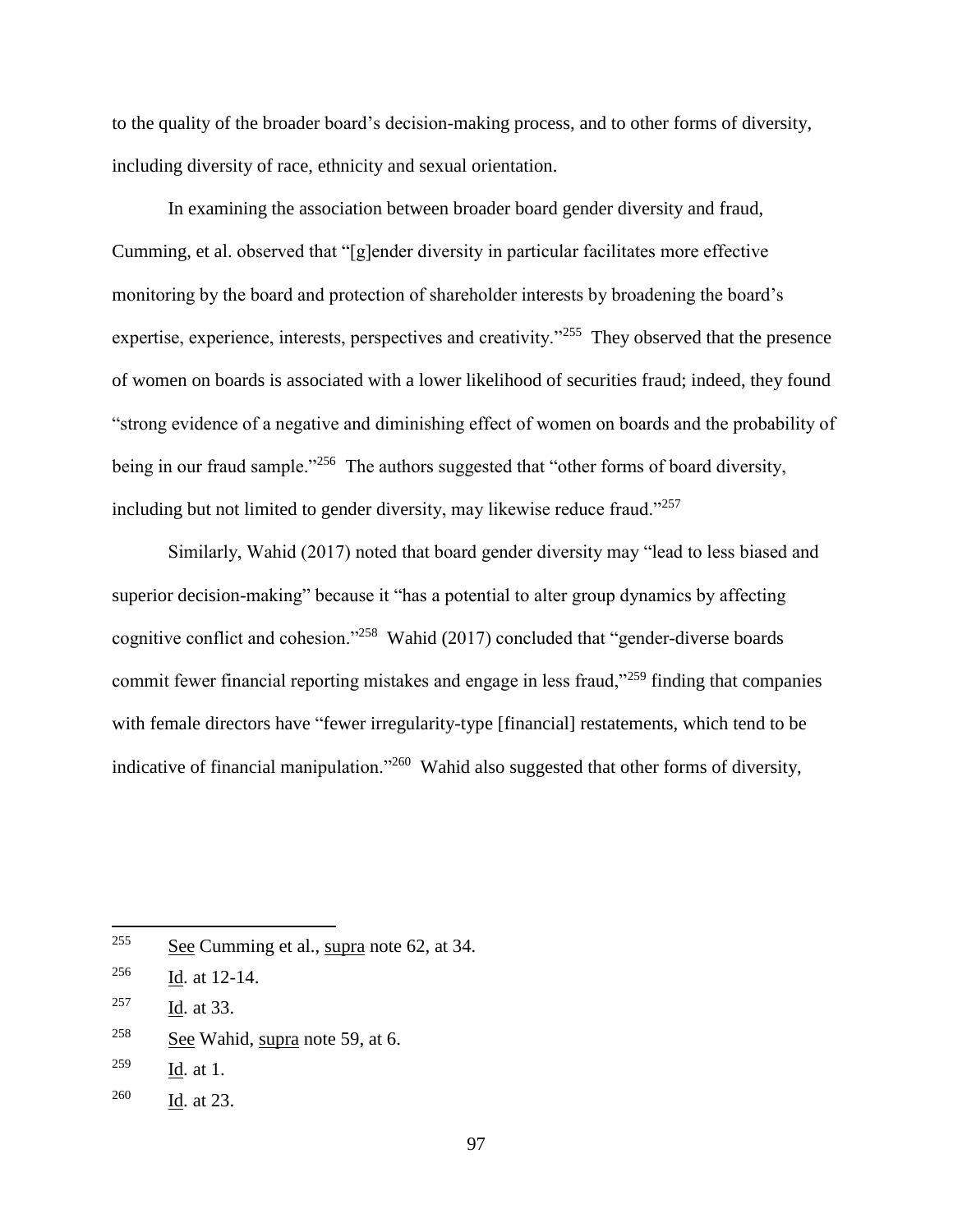including racial diversity, could introduce additional perspectives to the boardroom, $^{261}$  which Nasdaq believes could further mitigate groupthink.

Abbott, Parker and Persley (2012) posited that "a female board presence contribut[es] to the board's ability to maintain an attitude of mental independence, diminish[es] the extent of groupthink and enhance [es] the ability of the board to monitor financial reporting."<sup>262</sup> They noted that "poorer [internal] controls and the lack of an independent and questioning board-level attitude toward accounting judgments can create an opportunity for fraud."<sup>263</sup> They observed a lower likelihood of a material financial restatements stemming from fraud or error in companies with at least one woman on the board.<sup>264</sup>

Nasdaq believes that these studies provide substantial evidence suggesting an association between gender diverse boards or audit committees and a lower likelihood of fraud; a lower likelihood of receiving audit qualifications due to errors, non-compliance or omission of information; and a greater likelihood of disclosing audit reports with uncertainties and scope limitations. Moreover, academics have suggested that other forms of diversity, including racial and ethnic diversity, may reduce fraud and mitigate groupthink. Further, while homogenous

<sup>261</sup> Id. at 24-25; see also Shecter, supra note 61 (quoting Wahid as saying that "[i]f you're going to introduce perspectives, those perspectives might be coming not just from male versus female. They could be coming from people of different ages, from different racial backgrounds…. If we just focus on one, we could be essentially taking away from other dimensions of diversity and decreasing perspective.").

 $262$  See Abbott et al., supra note 58, at 607.

 $263$  Id. at 610.

<sup>&</sup>lt;sup>264</sup> Id. at 613 ("The previously discussed lines of research lead us to form our hypothesis. In summary, restatements may stem from error or fraud. In either instance, the internal control system (to which the board of directors contributes by setting the overall tone at the top) has failed to detect or prevent a misstatement. Ineffective internal controls may stem from insufficient questioning of assumptions underlying financial reporting, inadequate attention to the internal control systems, or insufficient support for the audit committee's activities.").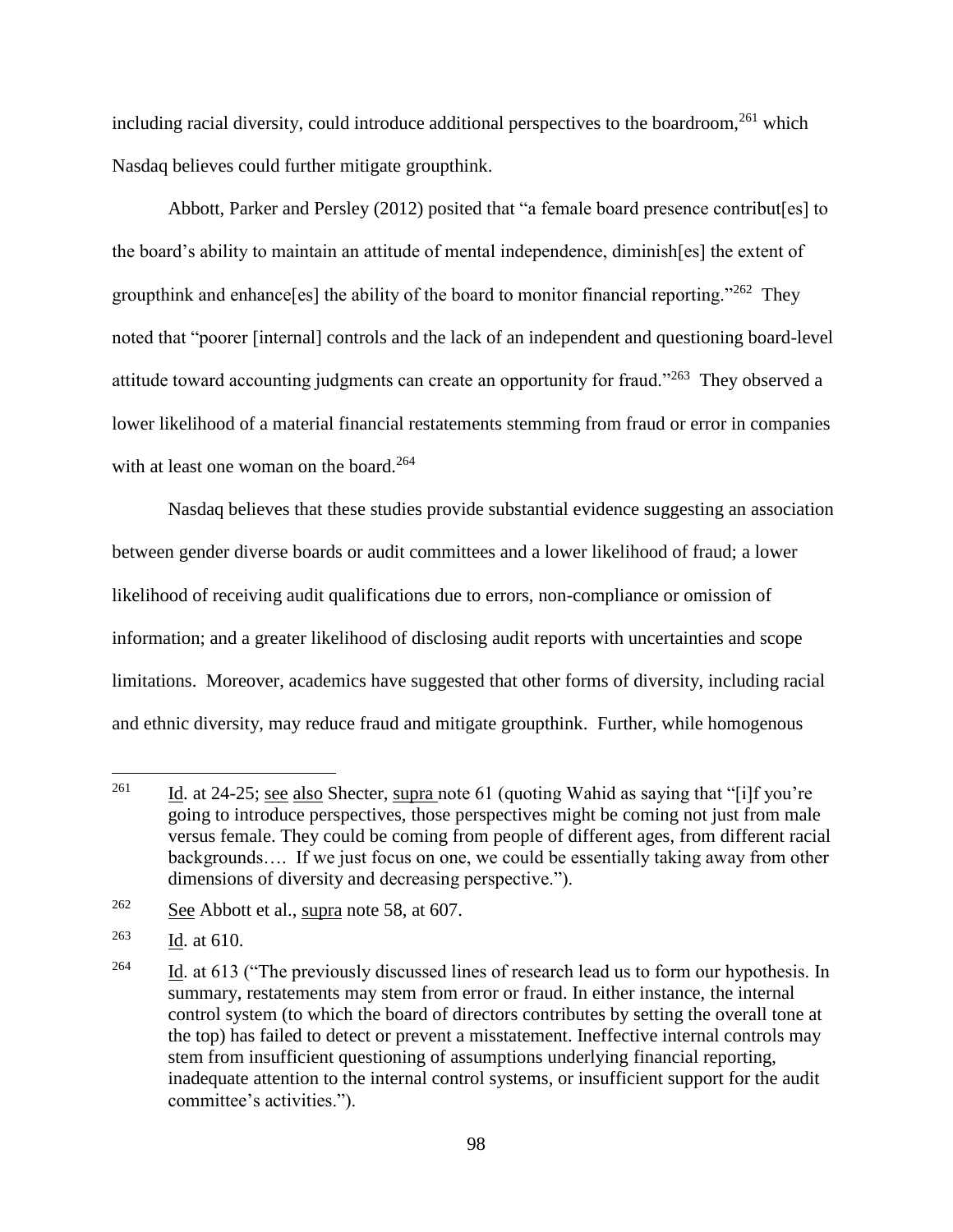boards may unwittingly fall into the trap of groupthink due to a lack of diverse perspectives, "heterogeneous groups share conflicting opinions, knowledge, and perspectives that result in a more thorough consideration of a wide range of interpretations, alternatives, and consequences."<sup>265</sup> Nasdaq therefore believes that the proposed rule is designed to reduce groupthink, and otherwise to enhance the functioning of boards, and thereby to prevent fraudulent and manipulative acts and practices.

Further, the Commission has suggested that in seeking board diversity, "[t]o the extent that boards branch out from the set of candidates they would ordinarily consider, they may nominate directors who have fewer existing ties to the board or management and are, consequently, more independent."<sup>266</sup> Nasdaq believes that the benefits of the proposed rule are analogous to the benefits of Nasdaq's rules governing and requiring director independence. In 2003, Nasdaq adopted listing rules requiring, among other things, that independent directors comprise a majority of listed companies' boards, which were "intended to enhance investor confidence in the companies that list on Nasdaq."<sup>267</sup> The Commission observed that selfregulatory organizations "play an important role in assuring that their listed issuers establish good governance practices," and concluded that the proposed rule changes would secure an "objective oversight role" for issuers' boards of directors, and "foster greater transparency, accountability, and objectivity" in that role."<sup>268</sup> Along the same lines, in approving Nasdaq's application for registration as a national securities exchange, the Commission found Nasdaq's rules governing the independence of members of boards and certain committees to be consistent

<sup>265</sup> See Dallas, supra note 76, at 1391.

<sup>&</sup>lt;sup>266</sup> See Proxy Disclosure Enhancements, supra note 73, 74 Fed. Reg. at 68,355.

 $267$  See Order Approving Proposed Rule Changes, 68 Fed. Reg. at 64,161.

<sup>268</sup> Id. at 64, 175.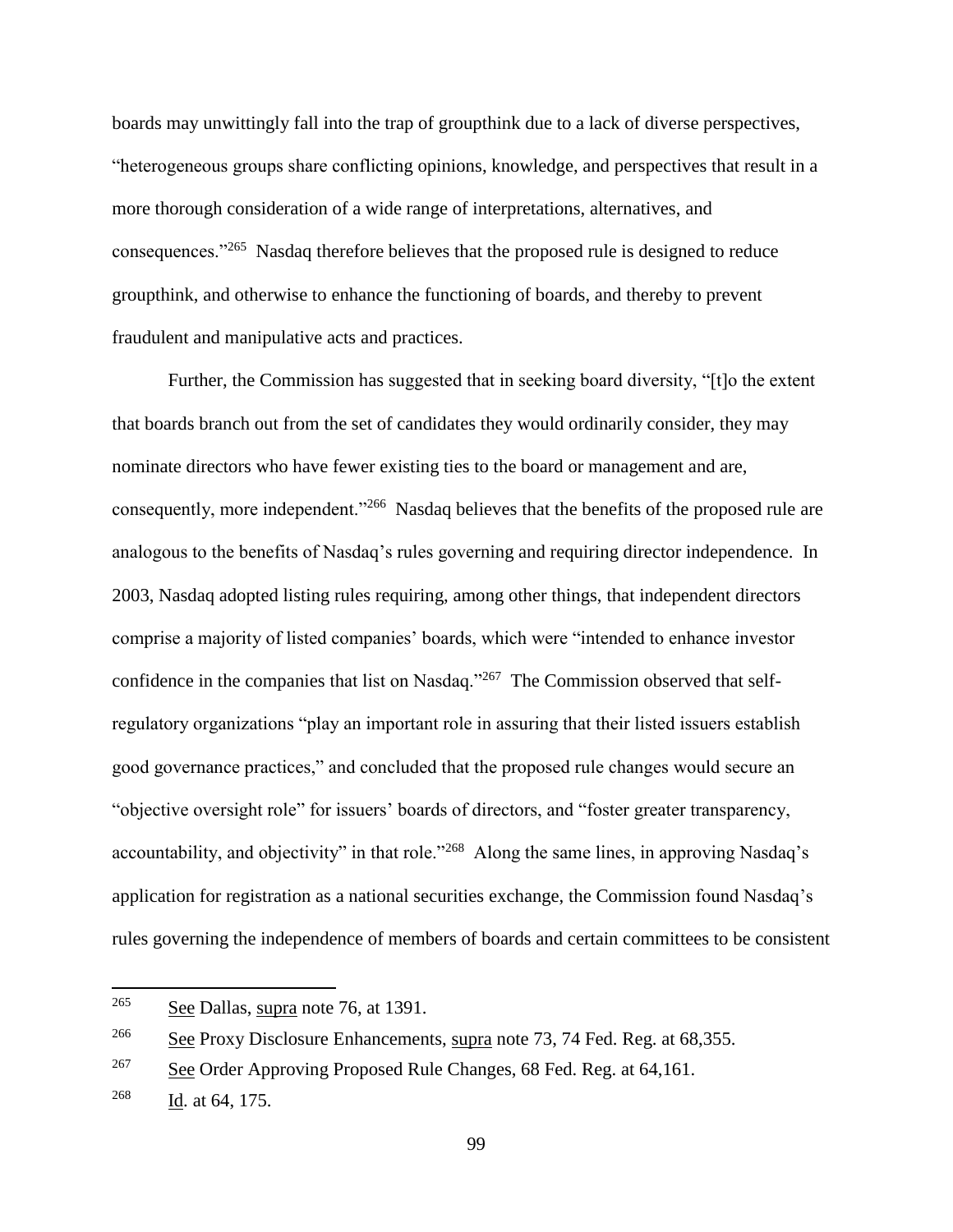with Section  $6(b)(5)$  of the Act because they advanced the "interests of shareholders" in "greater transparency, accountability, and objectivity" in oversight and decision-making by corporate boards.<sup>269</sup> Nasdaq proposes to promote accountability in corporate decision-making by requiring companies who do not have at least two Diverse directors on their board to provide investors with a public explanation of the board's reasons for not doing so under Rule  $5605(f)(3)$ .

Nasdaq believes it is critical to the detection and prevention of fraudulent and manipulative acts and practices to have directors on the board who are willing to critically question management and air dissenting views. Nasdaq believes that boards comprised of directors from Diverse backgrounds enhance investor confidence by ensuring that board deliberations consider the perspectives of more than one demographic group, leading to robust dialogue and better decision making. However, Nasdaq recognizes that directors may bring diverse perspectives, skills and experiences to the board, notwithstanding that they have similar attributes. Nasdaq therefore believes it is in the public interest to permit a company that chooses not to meet the diversity objectives of Rule  $5605(f)(2)$  to explain why it does not, in accordance with Rule  $5605(f)(3)$ —for example, if it believes that defining diversity more broadly than Nasdaq, for example by considering national origin, veteran status and disabilities, brings a wide range of perspectives and experiences to the board. Nasdaq believes such disclosure will provide investors with a better understanding of the company's philosophy regarding diversity. This would better inform the investment community and enable more informed analyses of, and

<sup>&</sup>lt;sup>269</sup> See In re Nasdaq Stock Market, 71 Fed. Reg. 3550, 3565 (Jan. 23, 2006). See also 68 Fed. Reg. 18,788, 18,815 (April 16, 2003) (in adopting Rule 10A-3, setting standards for the independence of audit committee members, the Commission concluded that such standards would "enhance the quality and accountability of the financial reporting process and may help increase investor confidence, which implies increased efficiency and competitiveness of the U.S. capital markets").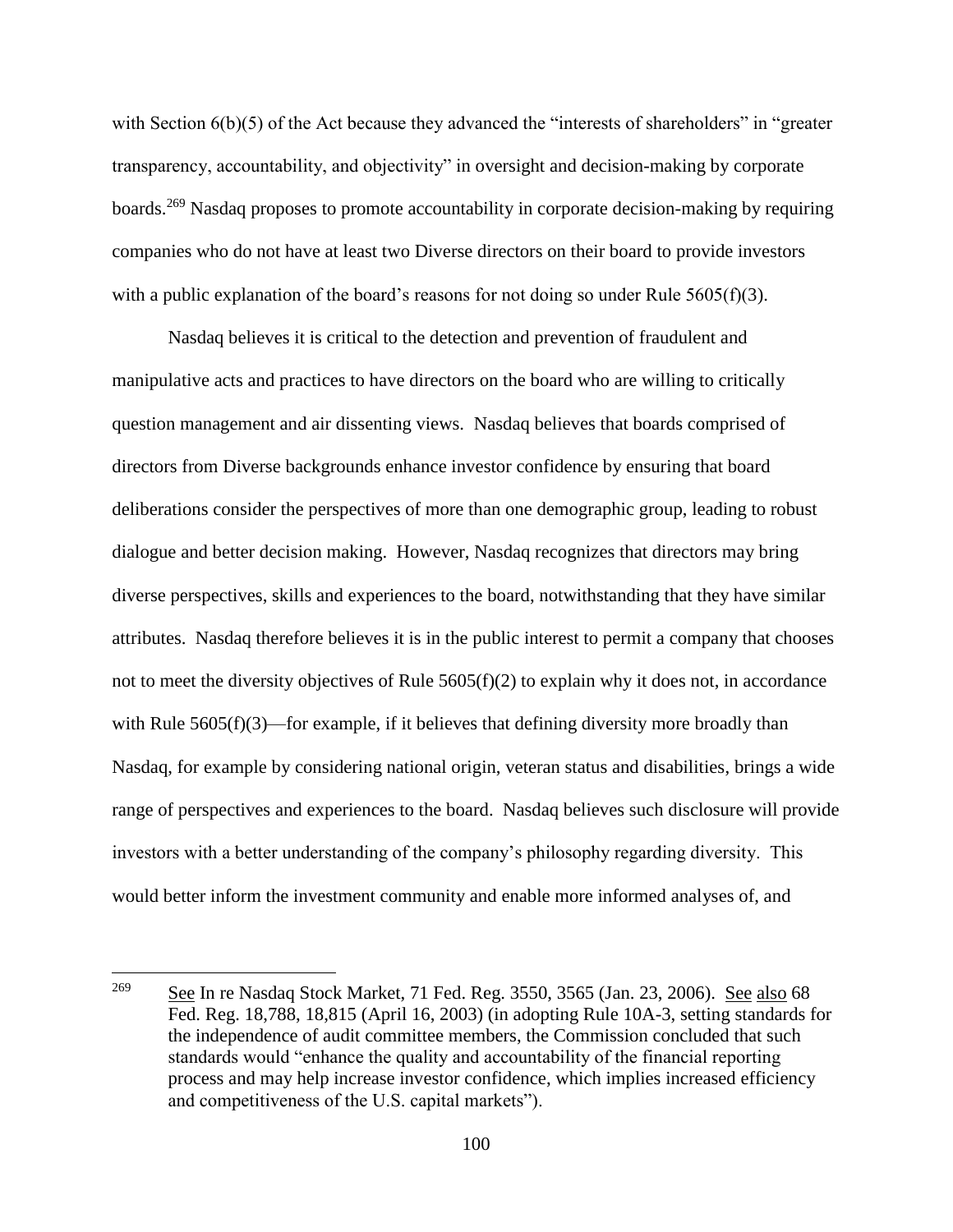conversations with, companies. Therefore, Nasdaq believes satisfying Rule  $5605(f)(2)$  through disclosure pursuant to Rule 5605(f)(3) is consistent with Section 6(b)(5) of the Act because it advances the "interests of shareholders" in "greater transparency, accountability, and objectivity" of boards and their decision-making processes.<sup>270</sup> In addition, as discussed further in Section II.A.2.II.c (*Promotes Investor Protection and the Public Interest*) below, Nasdaq believes that the proposed diversity requirement could help to reduce information asymmetry, and thereby reduce the risk of insider trading or other opportunistic insider behavior.

## c. Promotes Investor Protection and the Public Interest

Nasdaq has found substantial evidence that board diversity is positively associated with more transparent public disclosures and higher quality financial reporting, thereby promoting investor protection. Specifically, studies have concluded that companies with gender-diverse boards are associated with more transparent public disclosures and less information asymmetry, leading to stock prices that better reflect public information. Gul, Srinidhi & Ng (2011) found that "gender diversity improves stock price informativeness by increasing voluntary public disclosures in large firms and increasing the incentives for private information collection in small firms."<sup>271</sup> Bravo and Alcaide-Ruiz (2019) found a positive association between women on the audit committee with financial or accounting expertise and the voluntary disclosure of forwardlooking information.<sup>272</sup> Abad et al. (2017) concluded that companies with gender-diverse boards are associated with lower levels of information asymmetry, suggesting that "the policies recently implemented in several European countries to increase the presence of female directors in

<sup>270</sup> Id.

 $271$  See Gul et al., supra note 66, at 2.

 $272$  See Bravo and Alcaide-Ruiz, supra note 56, at 151.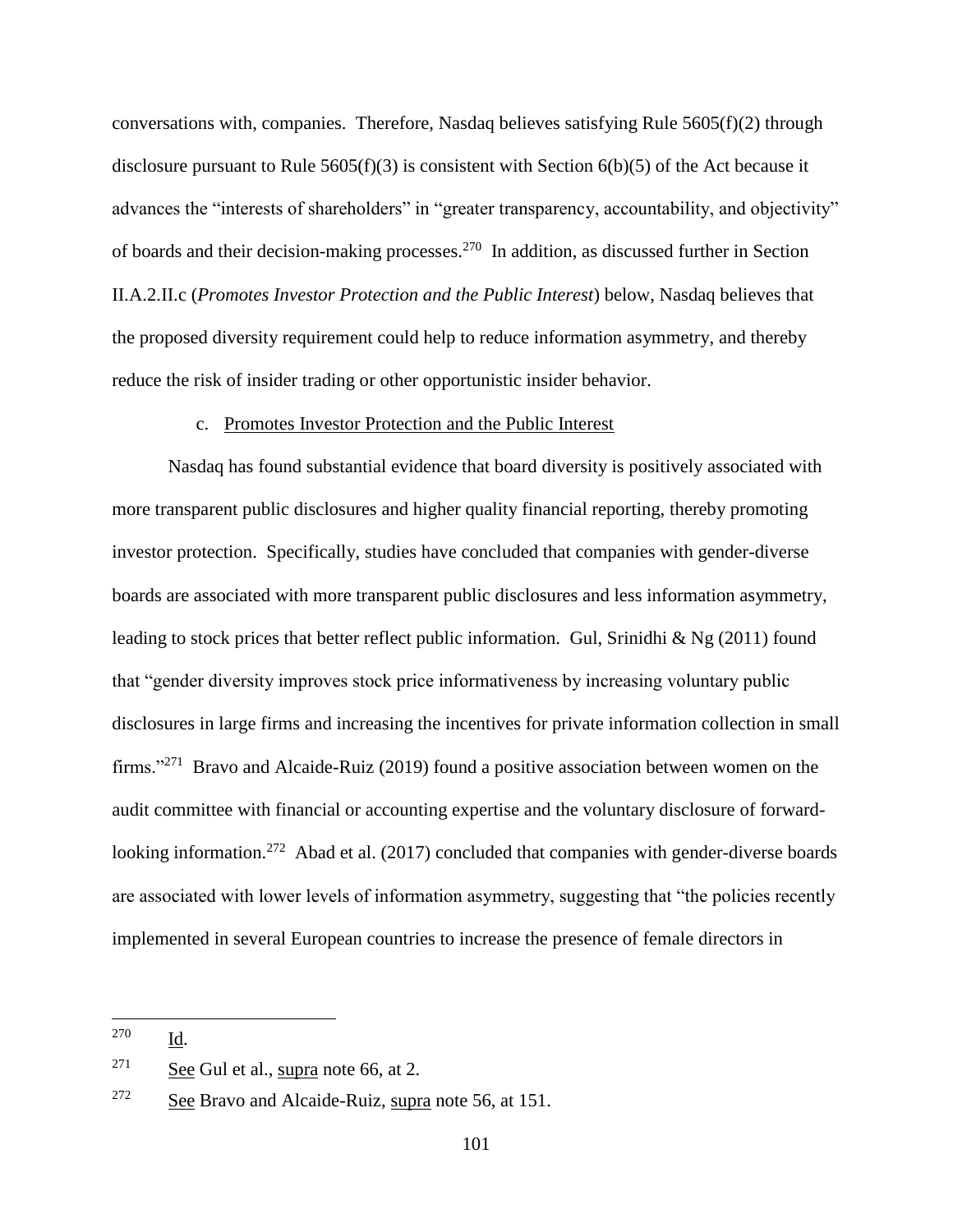company boards could have beneficial effects on stock markets by reducing the risk of informed trading and enhancing stock liquidity."<sup>273</sup>

Nasdaq believes that one consequence of information asymmetry is that insiders may engage in opportunistic behavior prior to a public announcement of financial results and before the market incorporates the new information into the company's stock price. This can result in unfair gains or an avoidance of losses at the expense of shareholders who did not have access to the same information. This may exacerbate the principal-agent problem, in which the interests of a company's board and shareholders are not aligned. Lucas-Perez et al. (2014) found that board gender diversity is positively associated with linking executive compensation plans to company performance,  $274$  which may be an effective mechanism to deter opportunistic behavior by management and better align their interests with those of their company's shareholders.<sup>275</sup>

Another concern is that "[w]hen information asymmetry is high, stakeholders do not have sufficient resources, incentives, or access to relevant information to monitor managers' actions, which gives rise to the practice of earnings management."<sup>276</sup> Earnings management "is generally defined as the practice of using discretionary accounting methods to attain desired levels of reported earnings."<sup>277</sup> Manipulating earnings is particularly concerning to investors because "[i]f users of financial data are 'misled' by the level of reported income, then investors' allocation of resources may be inappropriate when based on the financial statements provided by

<sup>&</sup>lt;sup>273</sup> See Abad et al., supra note 67, at 202.

<sup>274</sup> See Lucas-Perez et al., supra note 69.

<sup>275</sup> Id.

<sup>276</sup> See Vernon J. Richardson, *Information Asymmetry and Earnings Management: Some Evidence*, 15 Rev. Quantitative Fin. and Acct. 325 (2000).

 $277$  See Gull et al., supra note 55, at 2.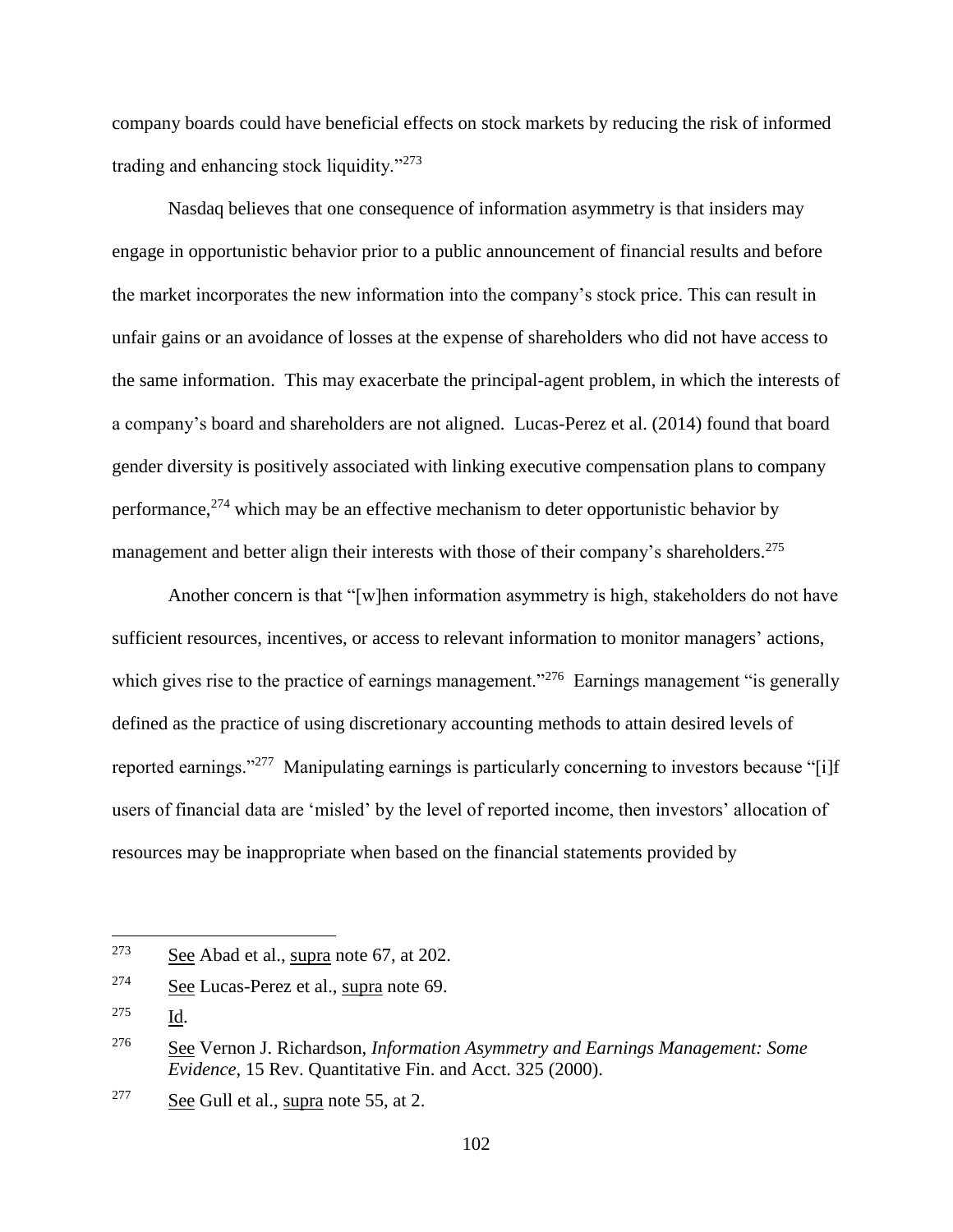management,"<sup>278</sup> thereby undermining the efficacy of the capital formation process for investors who rely on such information to make informed investment and voting decisions.

Gull et al.  $(2018)^{279}$  observe that overseeing management is a crucial component of investor protection, particularly with regard to earnings management:

The role of the board of directors and board characteristics (*i.e.* board independence and gender diversity) is usually associated with the protection of shareholder interests…. This role is particularly crucial with regard to the issue of earnings management, in that one of the responsibilities of boards is to monitor management.<sup>280</sup>

The authors of that study found that the presence of female audit committee members with business expertise is associated with a lower magnitude of earnings management. Srinidhi, Gul and Tsui (2011) observed that better oversight of management combined with lower information asymmetry leads to better earnings quality. They noted that "[e]arnings quality is an important outcome of good governance demanded by investors and therefore its improvement constitutes an important objective of the board."<sup>281</sup> They found that companies with women on the board, specifically on the audit committee, exhibit "higher earnings quality" and "better reporting discipline by managers."<sup>282</sup> They concluded that "including female directors on the board and the audit committee are plausible ways of improving the firm's reporting discipline and increasing investor confidence in financial statements."<sup>283</sup>

Chen, Eshleman and Soileau (2016) suggested that the relationship between gender diversity and higher earnings quality observed by Srinidhi, Gul and Tsui (2011) is ultimately

<sup>283</sup> Id.

<sup>278</sup> Id.

<sup>279</sup> See generally id.

 $280$  Id. at 6 (citations omitted).

<sup>281</sup> See Srinidhi et al., supra note 50, at 1638.

<sup>282</sup> Id. at 1612.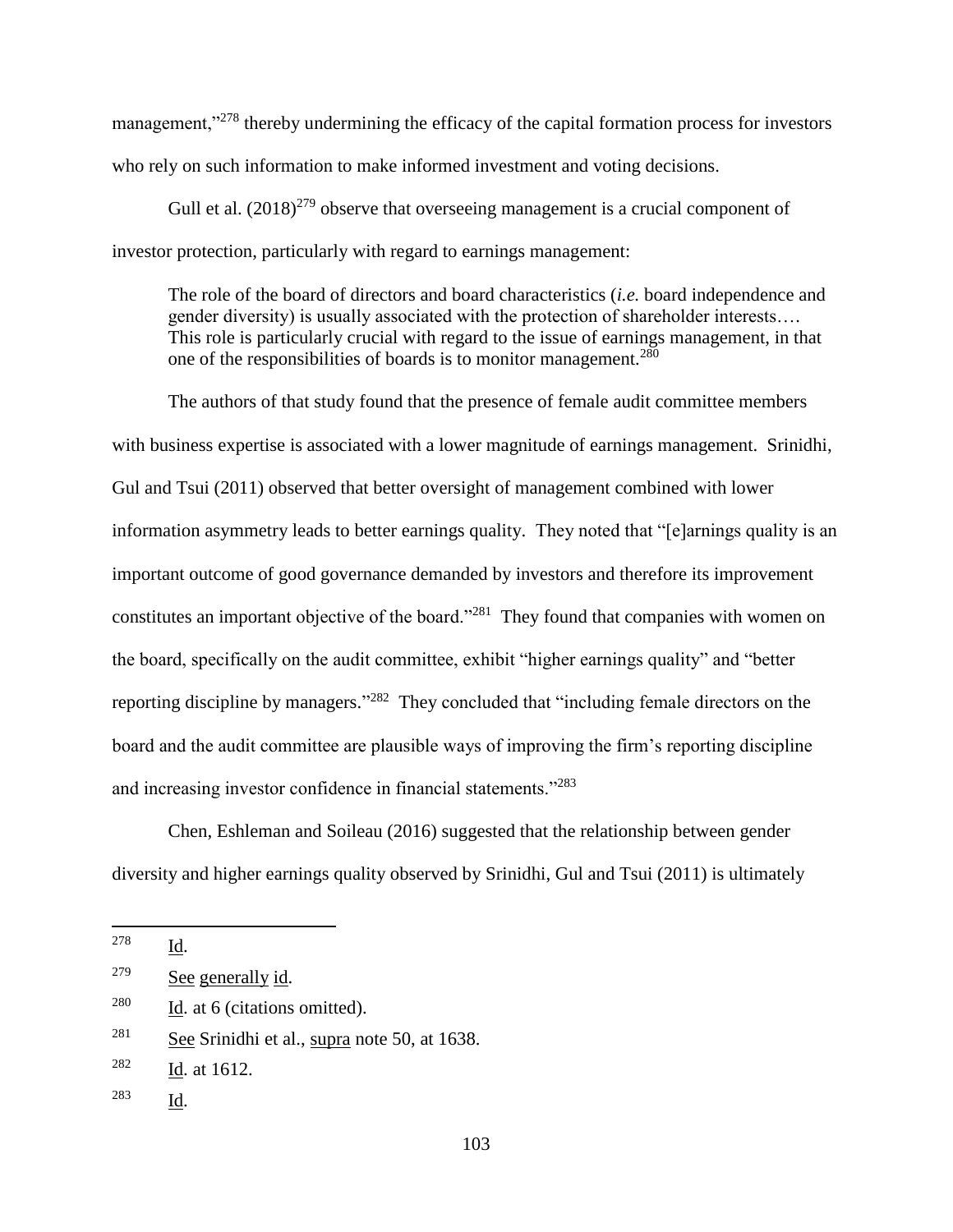driven by reduced internal control weaknesses, noting that "prior literature has established a negative relationship between internal control weaknesses and earnings quality."<sup>284</sup> Internal control over financial reporting are procedures designed "to provide reasonable assurance regarding the reliability of financial reporting and the preparation of financial statements for external purposes in accordance with GAAP."<sup>285</sup> Weaknesses in internal controls can "lead to poor financial reporting quality" and "more severe insider trading"<sup>286</sup> or failure to detect a material misstatement. According to the PCAOB:

A material weakness is a deficiency, or a combination of deficiencies, in internal control over financial reporting, such that there is a reasonable possibility that a material misstatement of the company's annual or interim financial statements will not be prevented or detected on a timely basis.<sup>287</sup>

A material misstatement can occur "as a result of some type of inherent risk, whether fraud or error (*e.g.*, management's aggressive accounting practices, erroneous application of GAAP)."<sup>288</sup> The failure to prevent or detect a material misstatement before financial statements are issued can require the company to reissue its financial statements and potentially face costly shareholder litigation. Chen et al. found that having at least one woman on the board (regardless of whether or not she is on the audit committee) "may lead [a] to reduced likelihood of material weaknesses [in internal control over financial reporting],"<sup>289</sup> and Abbott, Parker and Persley (2012) found "a significant association between the presence of at least one woman on the board

<sup>284</sup> See Chen et al., supra note 64, at 18.

<sup>285</sup> See Public Company Accounting Oversight Board, *Auditing Standard No. 5: Appendix A*, A5 available at: https://pcaobus.org/oversight/standards/archivedstandards/details/Auditing\_Standard\_5\_Appendix\_A.

<sup>&</sup>lt;sup>286</sup> See Chen et al., supra note 64, at 12.

<sup>&</sup>lt;sup>287</sup> See Public Company Accounting Oversight Board, supra note 285, at A7.

 $288$  See Abbott et al., supra note 58, at 609-10.

<sup>&</sup>lt;sup>289</sup> See Chen et al., supra note  $64$ , at 18.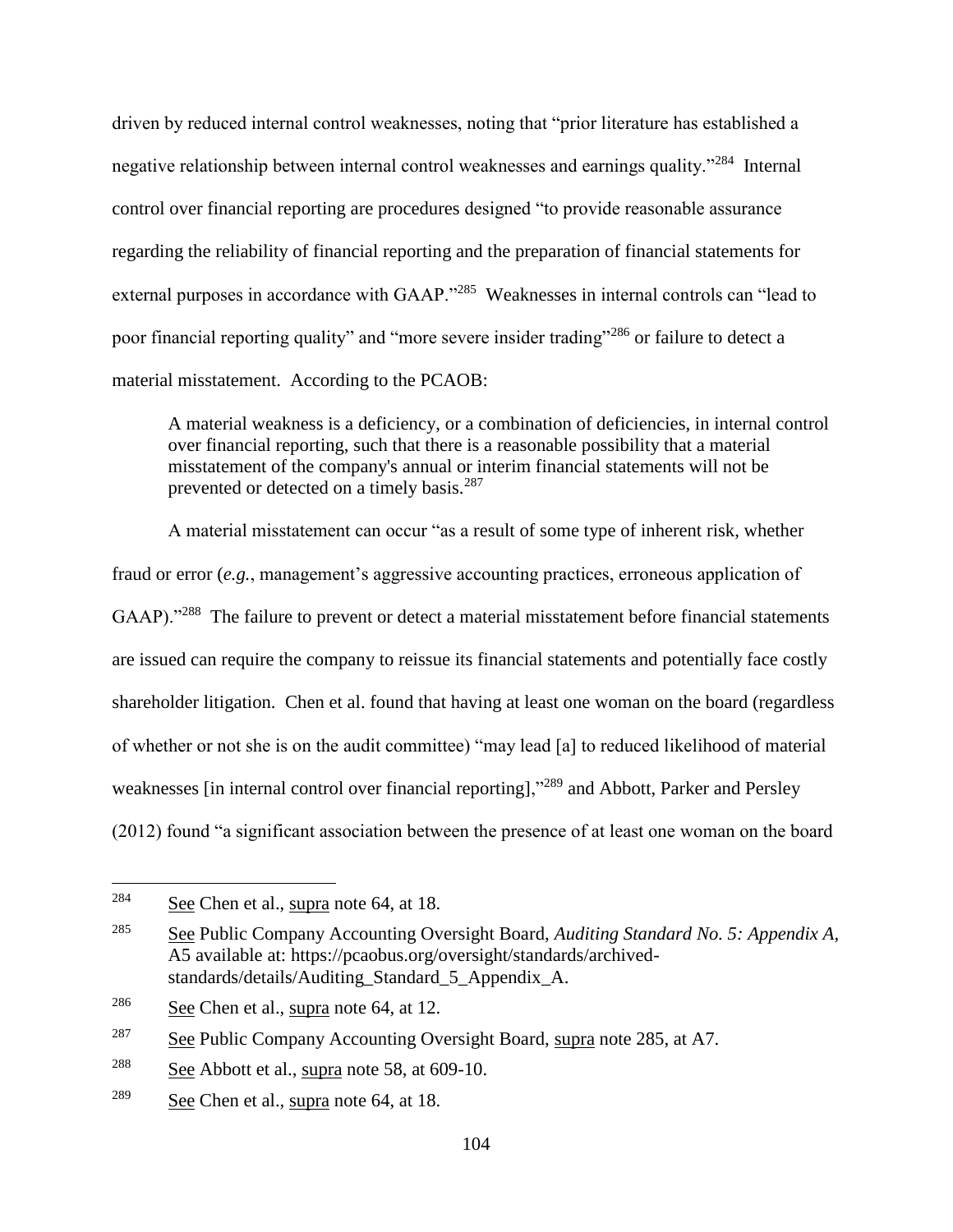and a lower likelihood of [a material financial] restatement."<sup>290</sup> Notably, while the Sarbanes-Oxley Act ("SOX") implemented additional measures to ensure that a company has robust internal controls, the findings of Abbott et al. were consistent among a sample of pre- and post-SOX restatements, suggesting that "an additional, beneficial layer of independence in group decision-making is associated with gender diversity."<sup>291</sup>

Nasdaq believes that the proposal to require listed companies to have at least two Diverse directors under Rule 5605(f) could help to lower information asymmetry and reduce the risk of insider trading or other opportunistic insider behavior, which would help to increase stock price informativeness and enhance stock liquidity, thereby protecting investors and promoting capital formation and efficiency. Nasdaq believes that information asymmetry could also be reduced by permitting companies to satisfy Rule  $5605(f)(2)$  by publicly disclosing their reasons for not meeting its diversity objectives in accordance with Rule 5605(f)(3), because the requirement will improve the quality of information available to investors who rely on this information to make informed investment and voting decisions, which will further protect investors and promote capital formation and efficiency.

Moreover, Nasdaq believes that proposed Rule 5605(f) could foster more transparent public disclosures, higher quality financial reporting, and stronger internal control over financial reporting and mechanisms to monitor management. This could be particularly beneficial for Smaller Reporting Companies that are not subject to the SOX 404(b) requirement to obtain an independent auditor's attestation of management's assessment of the effectiveness of internal control over financial reporting, thereby promoting investor protection.

<sup>&</sup>lt;sup>290</sup> See Abbott et al., supra note 58, at 607.

 $^{291}$  Id. at 609.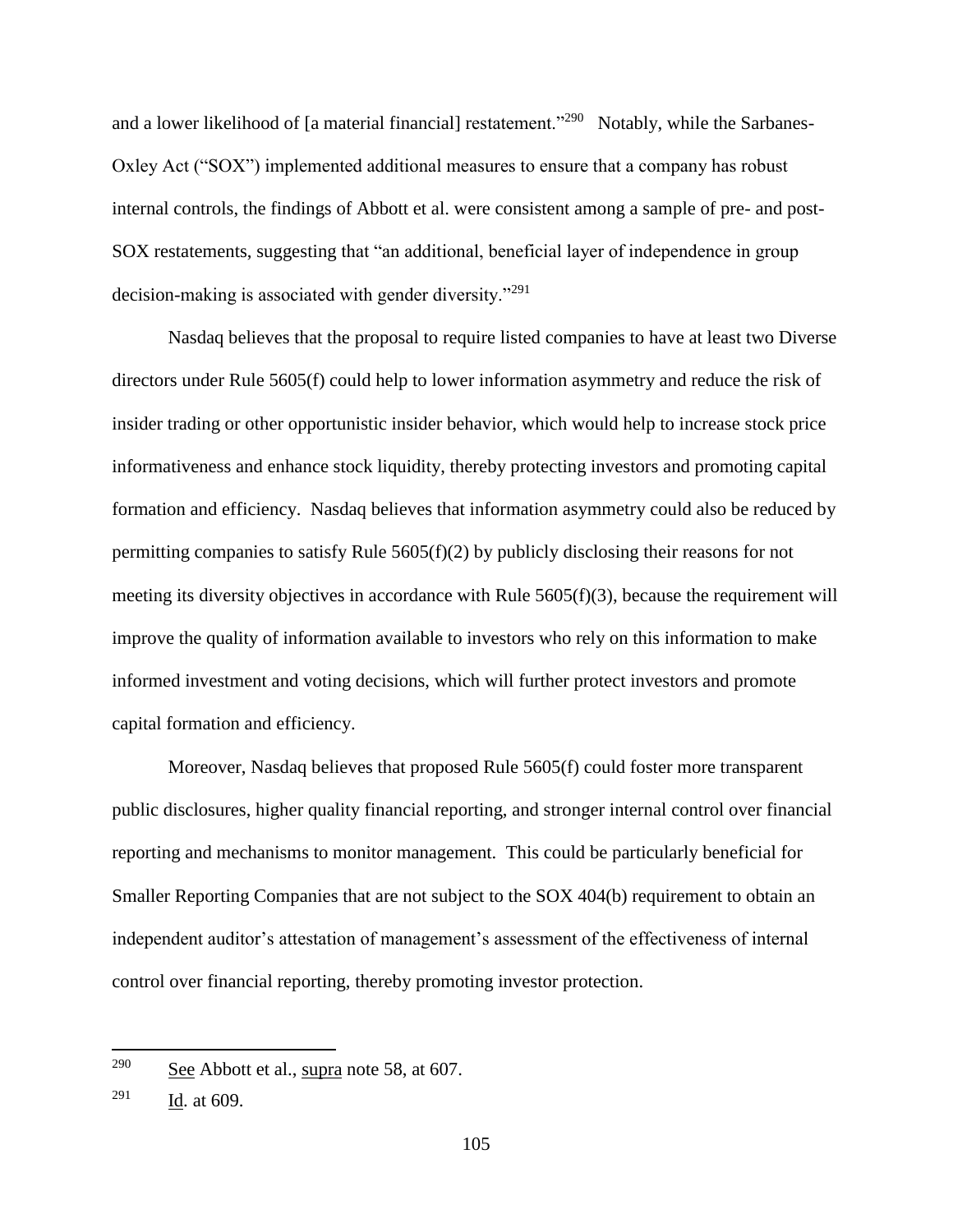Nasdaq believes that the body of research on the relationship between economic performance and board diversity summarized under Section II.A.1.II.a above provides substantial evidence supporting the conclusion that board diversity does not have adverse effects on company financial performance, and therefore Nasdaq believes the proposal will not negatively impact capital formation, competition or efficiency among its public companies.<sup>292</sup> Nasdaq considered that some studies on gender diversity alone have had mixed results,<sup>293</sup> and that the U.S. GAO (2015) and Carter et al. (2010) concluded that the mixed results are due to differences in methodologies, data samples and time periods.<sup>294</sup> This is not the first time Nasdaq has considered whether, on balance, various studies finding mixed results related to board composition and company performance are sufficient rationale to propose a listing rule. For example, in 2003, notwithstanding the mixed results of studies regarding the relationship

<sup>292</sup> See Alexandre Di Miceli and Angela Donaggio, *Women in Business Leadership Boost ESG Performance: Existing Body of Evidence Makes Compelling Case*, 42 International Finance Corporation World Bank Group, Private Sector Opinion at 11 n.15 (2018), available at: https://www.ifc.org/wps/wcm/connect/topics\_ext\_content/ifc\_external\_corporate\_site/ifc +cg/resources/private+sector+opinion/women+in+business+leadership+boost+esg+perfo rmance ("The overwhelming majority of empirical studies conclude that a higher ratio of women in business leadership does not impair corporate performance (virtually all studies find positive or non-statistically significant results)"). See also Wahid, supra note 59, at 6 (suggesting that "at a minimum, gender diversity on corporate boards has a neutral effect on governance quality, and at best, it has positive consequences for boards' ability to monitor firm management").

<sup>293</sup> See, e.g., Pletzer et al., supra note 38; Post and Byron, supra note 39; Adams and Ferreira, supra note 42.

<sup>&</sup>lt;sup>294</sup> See GAO Report, supra note 44, at 5 ("Some research has found that gender diverse boards may have a positive impact on a company's financial performance, but other research has not. These mixed results depend, in part, on differences in how financial performance was defined and what methodologies were used"); Carter (2010), supra note 40, at 400 (observing that the different "statistical methods, data, and time periods investigated vary greatly so that the results are not easily comparable.").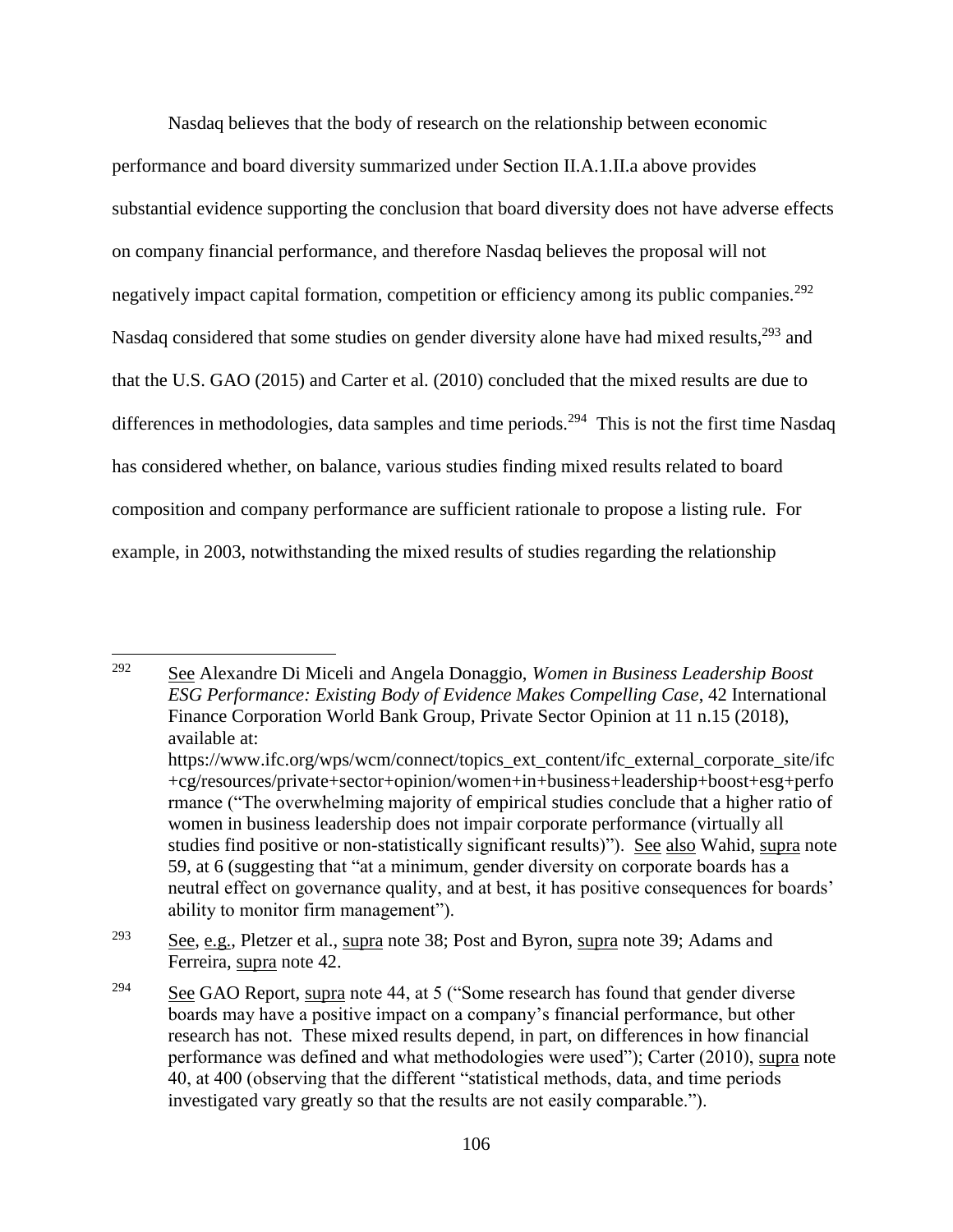between company performance and board independence,<sup>295</sup> Nasdaq adopted listing rules requiring a majority independent board that were "intended to enhance investor confidence in the companies that list on Nasdaq."<sup>296</sup> In its Approval Order, the SEC noted that "[t]he Commission has long encouraged exchanges to adopt and strengthen their corporate governance listing standards in order to, among other things, enhance investor confidence in the securities markets;" the Commission concluded that the independence rules would secure an "objective oversight role" for issuers' boards, and "foster greater transparency, accountability, and objectivity" in that role.<sup>297</sup> Nasdaq believes this reasoning applies to the current proposed rule as well. Even without clear consensus among studies related to board diversity and company performance, the heightened focus on corporate board diversity by investors demonstrates that investor confidence is undermined when data on board diversity is not readily available and when companies do not explain the reasons for the apparent absence of diversity on their boards.<sup>298</sup> Legislators are increasingly taking action to encourage corporations to diversify their boards and improve diversity disclosures.<sup>299</sup> Moreover, during its discussions with stakeholders, Nasdaq found consensus across every constituency that there is inherent value in board diversity. Lastly, it has been a longstanding principle that "Nasdaq stands for integrity and ethical business practices in order to enhance investor confidence, thereby contributing to the financial health of the economy and supporting the capital formation process."<sup>300</sup>

<sup>295</sup> See supra note 45.

<sup>&</sup>lt;sup>296</sup> See Order Approving Proposed Rule Changes, 68 Fed. Reg. at 64,161.

<sup>&</sup>lt;sup>297</sup> Id. at  $64,176$ .

 $298$  See supra notes 4 and 8.

 $299$  See supra note 112.

<sup>300</sup> See Nasdaq Rulebook, Rule 5101.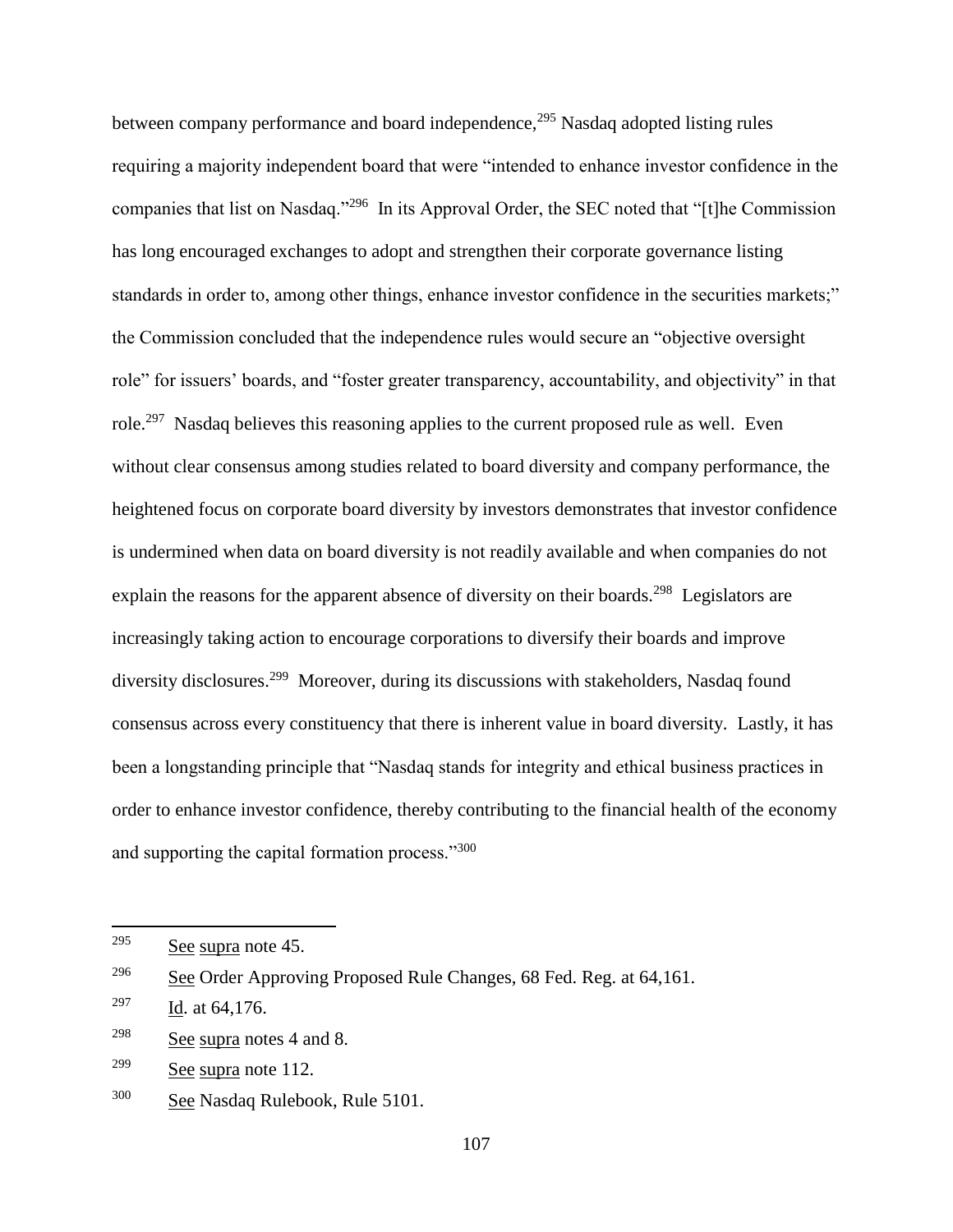For all the foregoing reasons, Nasdaq believes that proposed Rule 5605(f) will promote investor protection and the public interest by enhancing investor confidence that all listed companies are considering diversity in the context of selecting directors, either by including at least two Diverse directors on their boards or by explaining their rationale for not meeting that objective. To the extent a company chooses not to meet the diversity objectives of Rule 5605(f)(2), Nasdaq believes that the proposal will provide investors with additional disclosure about the company's reasons for doing so under Rule  $5605(f)(3)$ . For example, the company may choose to disclose that it does not meet the diversity objectives of Rule  $5605(f)(2)$  because it is subject to an alternative standard under state or foreign laws and has chosen to satisfy that diversity objective instead. On the other hand, many firms may strive to achieve even greater diversity than the objectives set forth in our proposed rule. Nasdaq believes that providing such flexibility and clear disclosure where the company determines to follow a different path will improve the quality of information available to investors who rely on this information to make informed investment and voting decisions, thereby promoting capital formation and efficiency, and further promoting the public interest.

> d. Not Designed to Permit Unfair Discrimination between Customers, Issuers, Brokers, or Dealers

Nasdaq believes that proposed Rule 5605(f) is not designed to permit unfair discrimination among companies because it requires all companies subject to the rule to have at least two Diverse directors or explain why they do not. Further, the proposal requires at least one of the two Diverse directors to be an individual who self-identifies as Female. While the proposal provides different requirements for the second Diverse director among Smaller Reporting Companies, Foreign Issuers and other companies, Nasdaq believes that the rule is not designed to permit unfair discrimination among companies. In all cases, a company can choose

108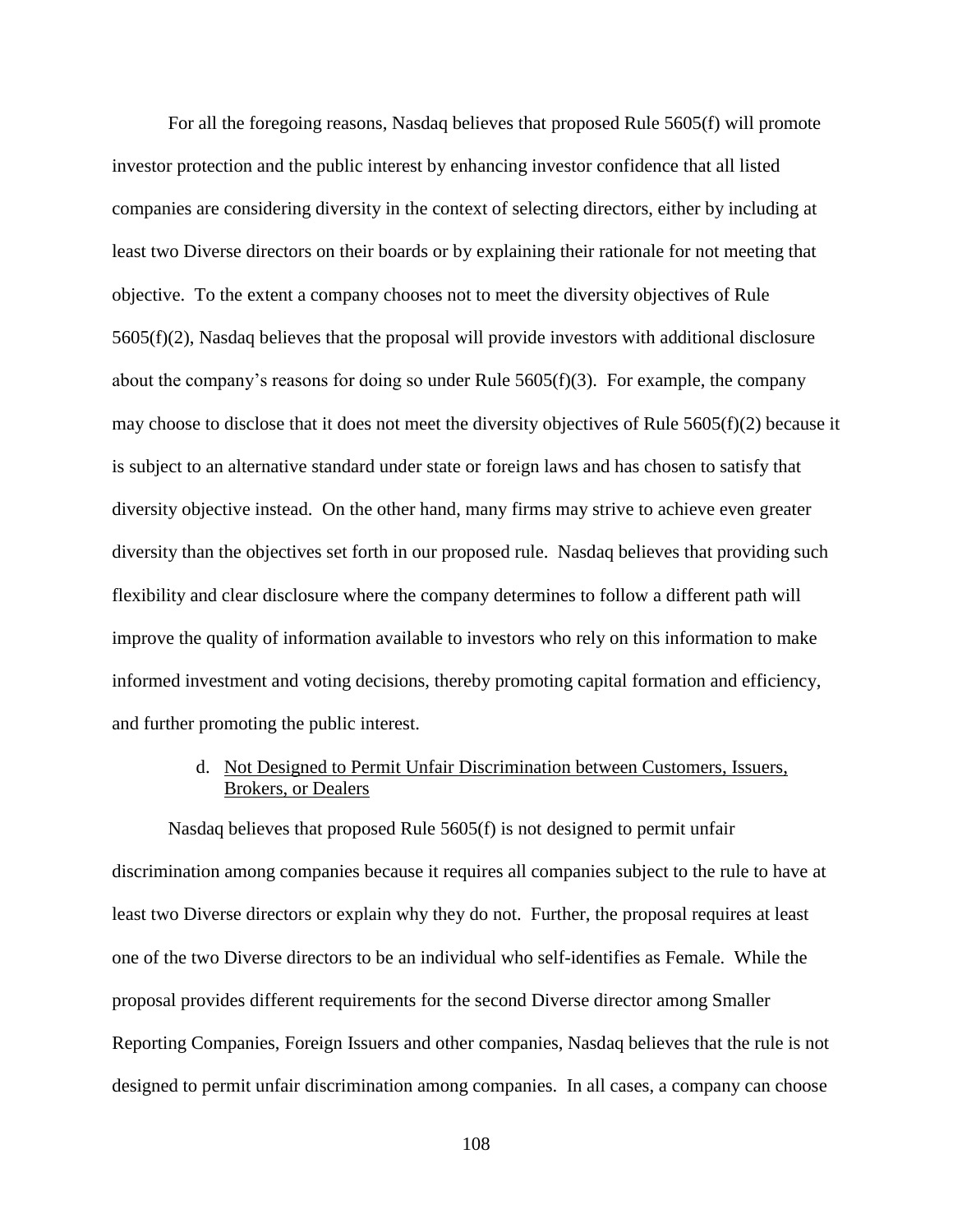to meet the diversity objectives of the entire rule or to satisfy only certain elements of the rule. Further, the proposed rule does not limit board sizes—if a board chooses to nominate a Diverse individual to the board to meet the diversity objectives of the proposed rule, it is not precluded from also nominating a non-Diverse director for an additional board seat.

#### i. Rule  $5605(f)(2)(B)$ : Foreign Issuers

 $\overline{a}$ 

Similar to all other companies subject to Rule 5605(f), the proposal requires all Foreign Issuers to have, or explain why they do not have, at least two Diverse directors, including one director who self-identifies as Female. However, Nasdaq proposes to provide Foreign Issuers with additional flexibility with regard to the second Diverse director. Foreign Issuers could satisfy the second director objective by including another Female director, or an individual who self-identifies as LGBTQ+ or as an underrepresented individual based on national, racial, ethnic, indigenous, cultural, religious or linguistic identity in the company's home country jurisdiction. While the proposal provides a different requirement for the second Diverse director for Foreign Issuers, Nasdaq believes it is not designed to permit unfair discrimination between Foreign Issuers and other companies because it recognizes that the unique demographic composition of the United States, and its historical marginalization of Underrepresented Minorities and the LGBTQ+ community, may not extend to all countries outside of the United States. Further, Nasdaq believes that it is challenging to apply a consistent definition of minorities to all countries globally because "[t]here is no internationally agreed definition as to which groups constitute minorities."<sup>301</sup> Similarly, "there is no universally accepted international definition of

<sup>&</sup>lt;sup>301</sup> See United Nations, *Minority Rights: International Standards and Guidance for Implementation* 2 (2010), available at: https://www.ohchr.org/Documents/Publications/MinorityRights\_en.pdf. See also G.A. Res. 47/135. art. 1.1 (Dec. 18, 1992) ("States shall protect the existence and the national or ethnic, cultural, religious and linguistic identity of minorities within their respective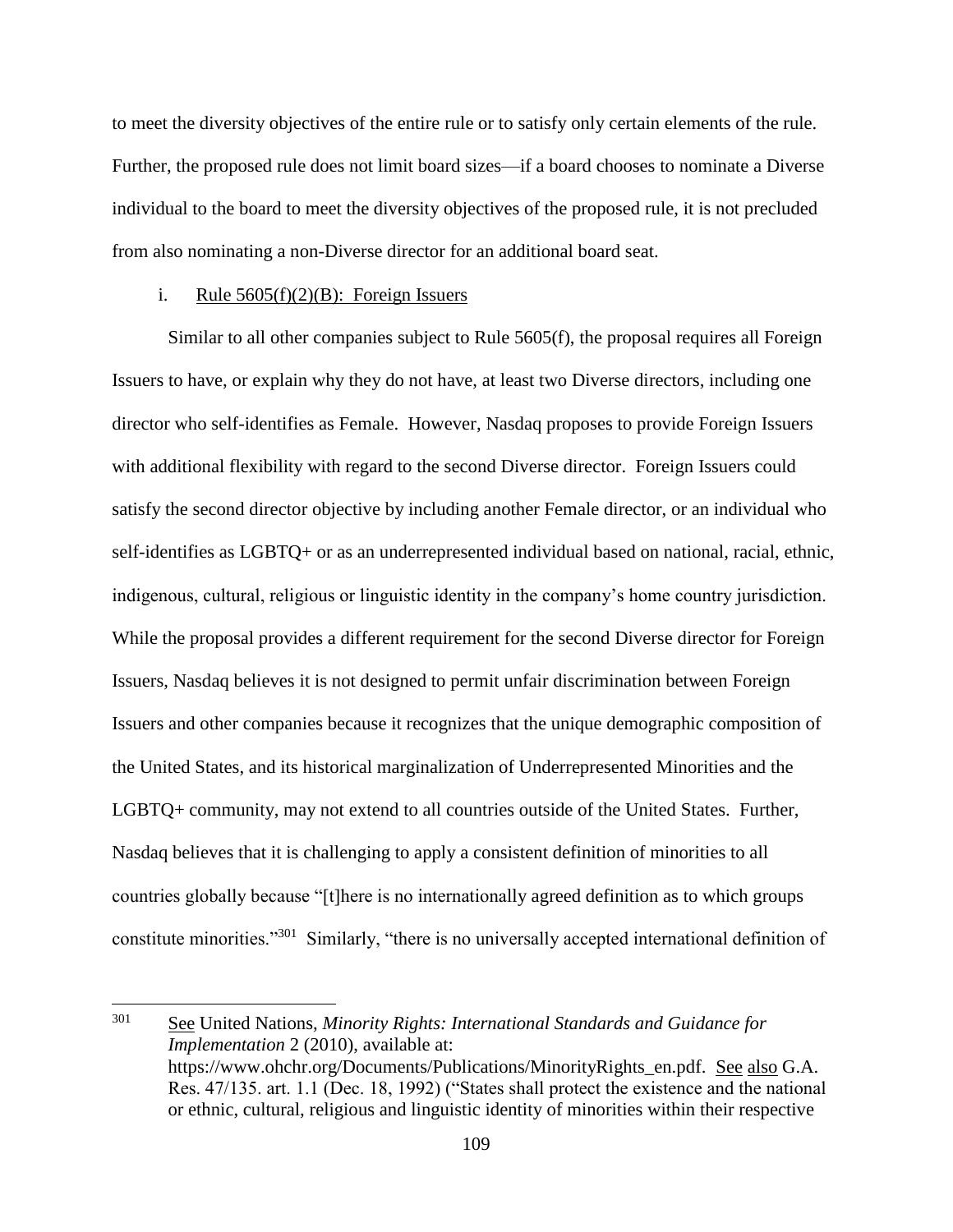indigenous peoples."<sup>302</sup> Rather, the United Nations *Declaration on the Rights of Indigenous Peoples* recognizes "that the situation of indigenous peoples varies from region to region and from country to country and that the significance of national and regional particularities and various historical and cultural backgrounds should be taken into consideration."<sup>303</sup> Accordingly, Nasdaq believes that it is not unfairly discriminatory to allow an alternative mechanism for Foreign Issuers to satisfy Rule  $5605(f)(2)$  in recognition that the U.S.-based EEOC definition of Underrepresented Minorities is not appropriate for every Foreign Issuer. In addition, Foreign Issuers have the ability to satisfy Rule  $5605(f)(2)(B)$  by explaining that they do not satisfy this alternative definition. Similarly, any company that is not a Foreign Issuer, but that prefers the alternative definition available for Foreign Issuers, could follow Rule  $5605(f)(2)(B)$  and disclose its reasons for doing so.

Under the proposal, Foreign Issuer means (a) a Foreign Private Issuer (as defined in Rule 5005(a)(19)) or (b) a company that (i) is considered a "foreign issuer" under Rule 3b-4(b) under the Act, and (ii) has its principal executive offices located outside of the United States. For example, a company that is considered a "foreign issuer" under Rule 3b-4(b) under the Act and has its principal executive offices located in Ireland would qualify as a Foreign Issuer for purposes of Rule 5605(f)(2), even if it is not considered a Foreign Private Issuer under Nasdaq or SEC rules.

territories and shall encourage conditions for the promotion of that identity."). The preamble to the Declaration also "[r]eaffirm[s] that one of the basic aims of the United Nations, as proclaimed in the Charter, is to promote and encourage respect for human rights and for fundamental freedoms for all, without distinction as to race, sex, language or religion."

<sup>302</sup> See United Nations, *Minority Rights*, supra note 301, at 3.

<sup>303</sup> See G.A. Res. 61/295 (Sept. 13, 2007).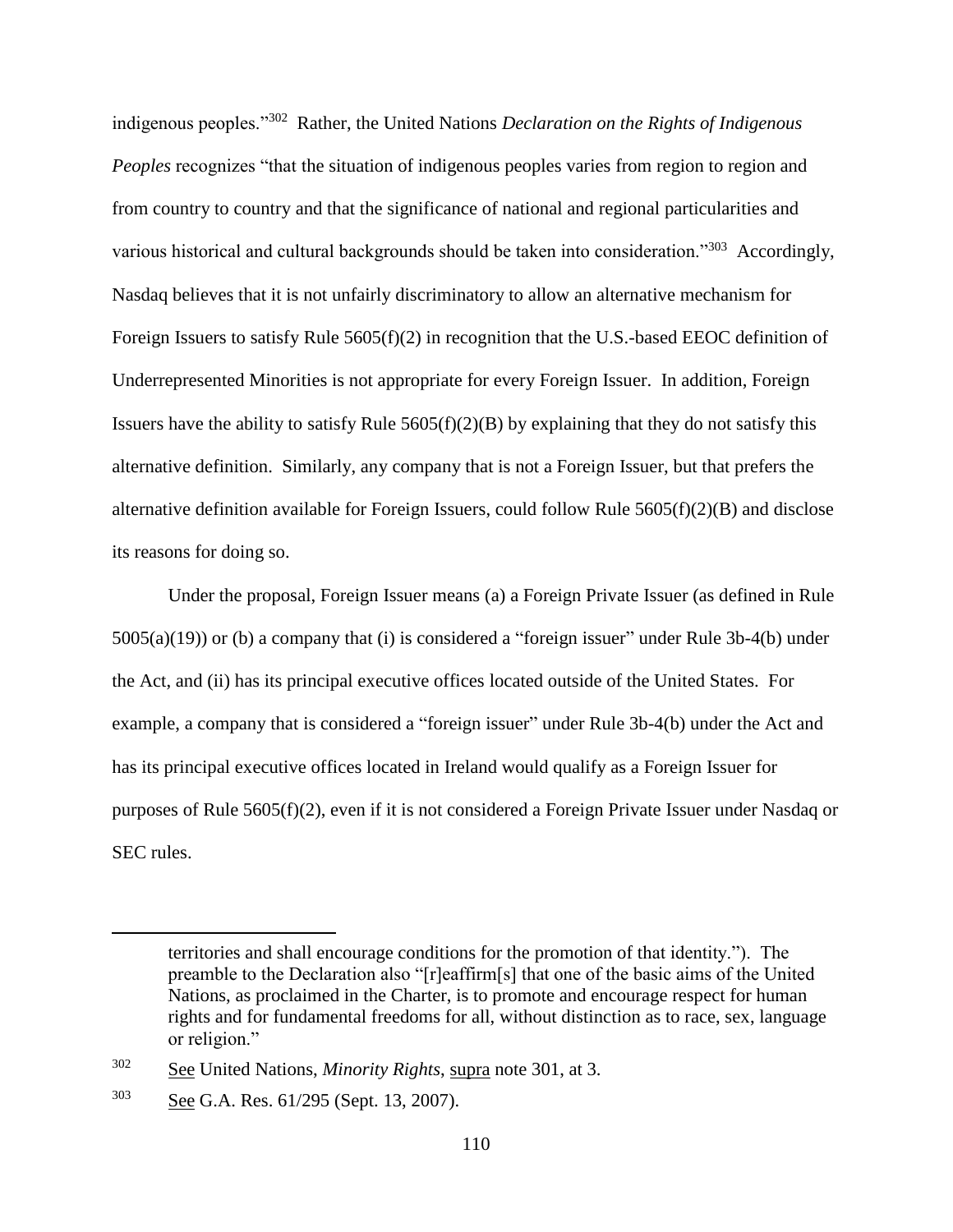Nasdaq recognizes that Foreign Issuers may be located in jurisdictions that impose privacy laws limiting or prohibiting self-identification questionnaires, particularly as they relate to race or ethnicity. In such countries, a company may not be able to determine each director's self-identified Diverse attributes due to restrictions on the collection of personal information. The company may instead publicly disclose pursuant to Rule  $5605(f)(3)$  that "Due to privacy" laws in the company's home country jurisdiction limiting its ability to collect information regarding a director's self-identified Diverse attributes, the company is not able to determine that it has two Diverse directors as set forth under Rule  $5605(f)(2)(B)(ii)$ ."

### ii. Rule 5605(f)(2)(C): Smaller Reporting Companies

While the proposal provides a different requirement for the second Diverse director for Smaller Reporting Companies, Nasdaq believes that this distinction is not designed to permit unfair discrimination among companies. Nasdaq has designed the proposed rule to ensure it does not have a disproportionate economic impact on Smaller Reporting Companies by imposing undue costs or burdens. Nasdaq recognizes that Smaller Reporting Companies, especially prerevenue companies that depend on the capital markets to fund ground-breaking research and technological advancements, may not have the resources to compensate an additional director or engage a search firm to find director candidates outside of the directors' traditional networks. Nasdaq believes that this is a reasonable basis to distinguish Smaller Reporting Companies from other companies subject to the rule.

Smaller Reporting Companies already are provided certain exemptions from Nasdaq's listing rules. For example, under Rule 5605(d)(3), Smaller Reporting Companies must have a compensation committee comprised of at least two independent directors and a formal written compensation committee charter or board resolution that specifies the committee's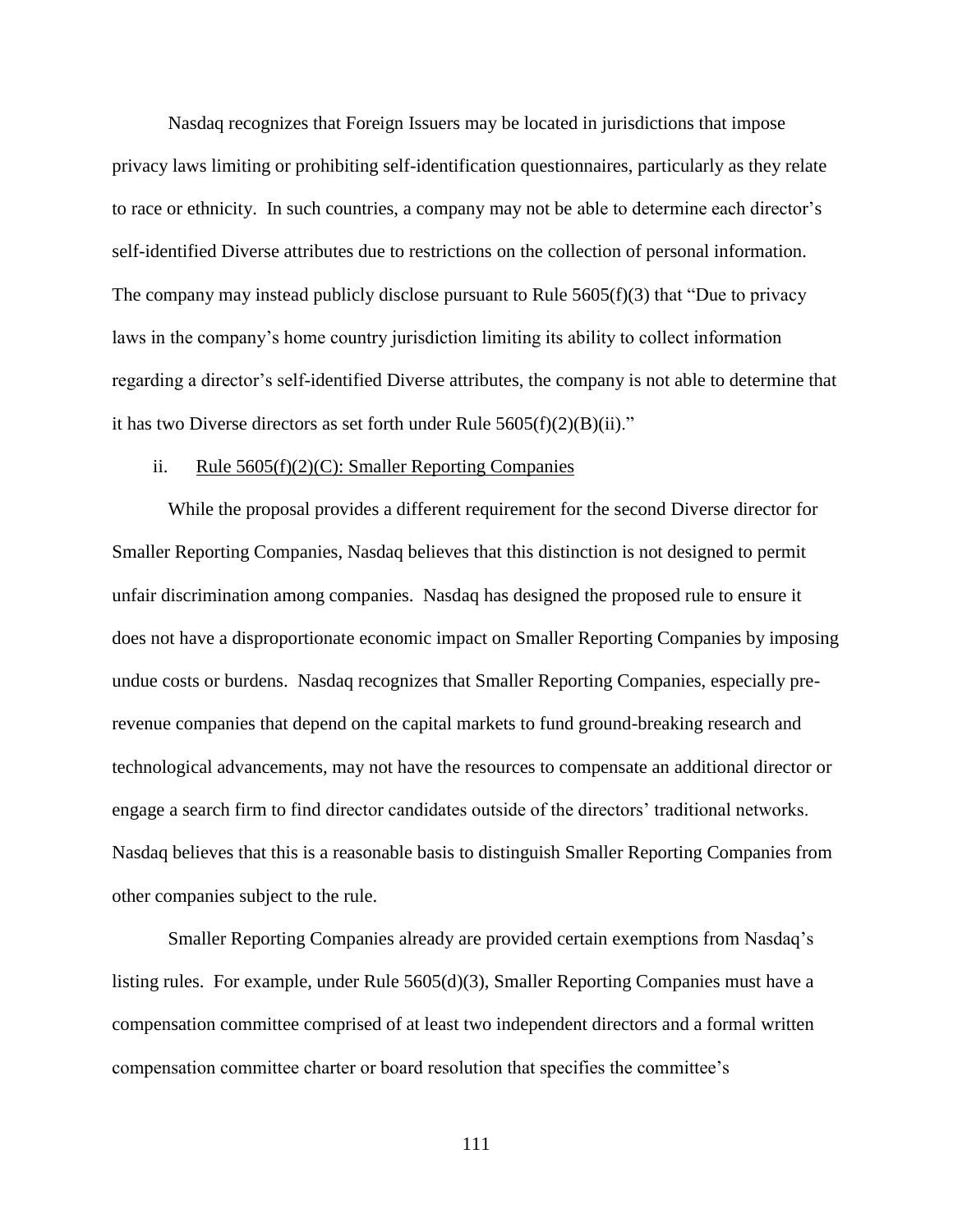responsibilities and authority, but such companies are not required to grant authority to the committee to retain or compensate consultants or advisors or consider certain independence factors before selecting such advisors, consistent with Rule 10C-1 of the Act.<sup>304</sup> In its approval order, the SEC concluded as follows:

The Commission believes that these provisions are consistent with the Act and do not unfairly discriminate between issuers. The Commission believes that, for similar reasons to those for which Smaller Reporting Companies are exempted from the Rule 10C-1 requirements, it makes sense for Nasdaq to provide some flexibility to Smaller Reporting Companies regarding whether the compensation committee's responsibilities should be set forth in a formal charter or through board resolution. Further . . . in view of the potential additional costs of an annual review, it is reasonable not to require a Smaller Reporting Company to conduct an annual assessment of its charter or board resolution.<sup>305</sup>

The Commission also makes accommodations for Smaller Reporting Companies based on their more limited resources, allowing them to comply with scaled disclosure requirements in certain SEC reports rather than the more rigorous disclosure requirements for larger companies. For example, Smaller Reporting Companies are not required to include a compensation discussion and analysis in their proxy or Form 10-K describing the material elements of the compensation of its named executive officers.<sup>306</sup> Eligible Smaller Reporting Companies also are relieved from the SOX 404(b) requirement to obtain an independent auditor's attestation of management's assessment of the effectiveness of internal control over financial reporting.<sup>307</sup> In each case, companies may choose to comply with the more rigorous requirements in lieu of relying on the exemptions.

<sup>304</sup> See Nasdaq Rulebook, Rule 5605(d)(3).

 $305$  See Order Granting Accelerated Approval of Proposed Rule Change, 78 Fed. Reg. 4,554, 4,567 (Jan. 22, 2013).

<sup>306</sup> See 17 C.F.R. § 229.402(l).

<sup>&</sup>lt;sup>307</sup> See Accelerated Filer and Large Accelerated Filer Definitions, 85 Fed. Reg. 17,178 (March 26, 2020).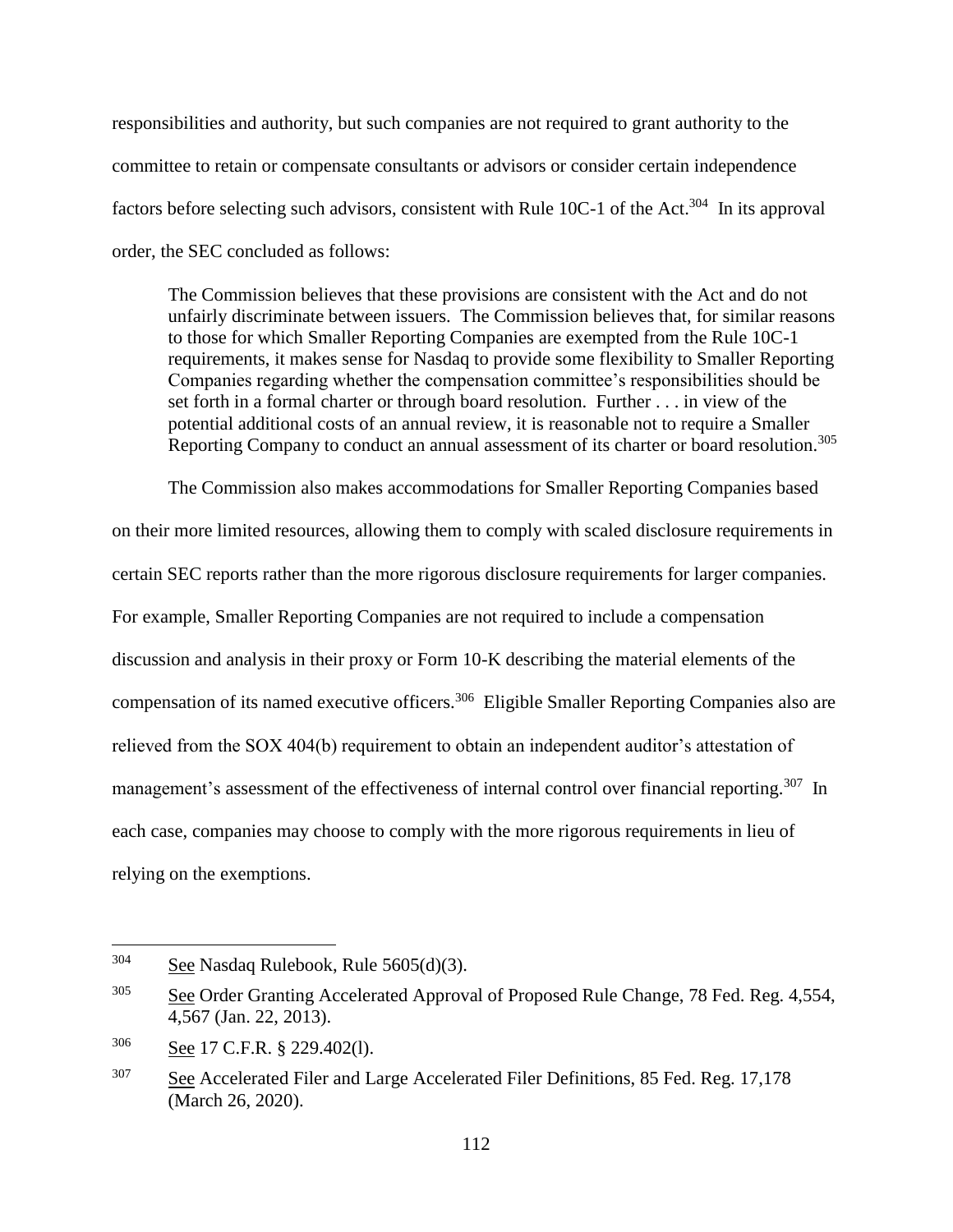Any company that is not a Smaller Reporting Company, but prefers the alternative rule available for Smaller Reporting Companies, could follow Rule 5605(f)(2)(C) and disclose their reasons for doing so. As such, Nasdaq believes that the proposed alternative rule for Smaller Reporting Companies is not designed to, and does not, unfairly discriminate among companies. Lastly, Nasdaq believes that Rule  $5605(f)(2)(C)$  is not designed to permit unfair discrimination among companies because it requires Smaller Reporting Companies to have at least one director who self-identifies as Female, similar to other companies subject to Rule 5065(f).

#### iii. Rule 5605(f)(3): Public Disclosure of Non-Diverse Board

Under proposed Rule  $5605(f)(3)$ , if a company determines not to meet the diversity objectives of Rule 5605(f) in its entirety, it must specify the applicable requirements of the Rule and explain its reasons for not having at least two Diverse directors. Nasdaq designed the proposal to avoid unduly burdening competition or efficiency, or conflicting with existing securities laws, by providing all companies subject to Rule 5605(f) with the option to make the public disclosure required under Rule  $5605(f)(3)$  in the company's proxy statement or information statement for its annual meeting of shareholders or, alternatively on the company's website, provided that the company submits a URL link to such disclosure to Nasdaq through the Listing Center no later than 15 calendar days after the company's annual shareholder meeting. Nasdaq believes Rule  $5605(f)(3)$  is not designed to permit unfair discrimination among companies because the proposed rule provides all companies subject to Rule 5605(f) the option to disclose an explanation rather than meet the diversity objectives of Rule  $5605(f)(2)$ .

Certain federal securities laws similarly permit companies to satisfy corporate governance requirements through disclosure of reasons for not meeting the applicable requirement. For example, under Regulation S-K, Item 407 requires a company to disclose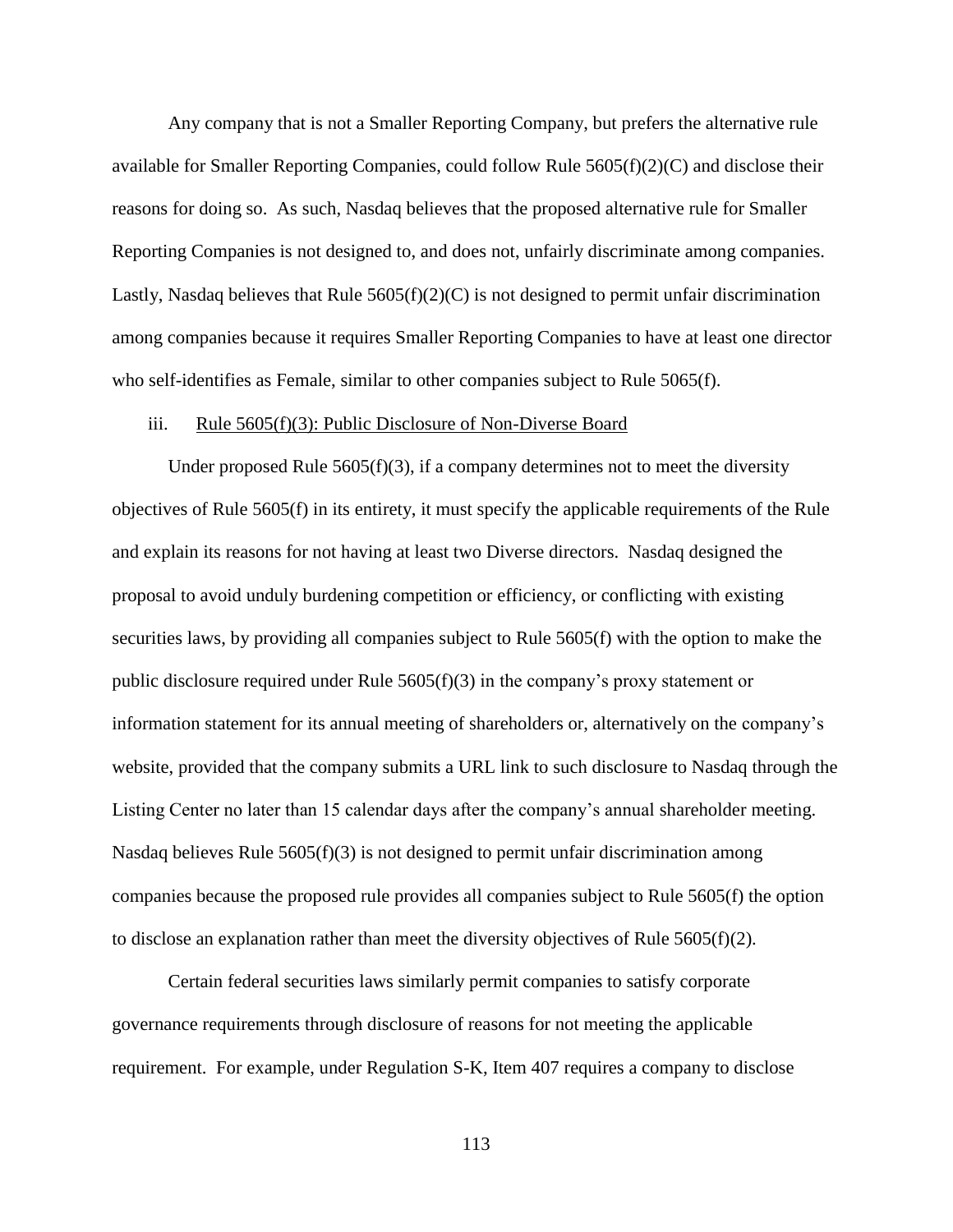whether or not its board of directors has determined that the company has at least one audit committee financial expert. If a company does not have a financial expert on the audit committee, it must provide an explanation.<sup>308</sup> Item 406 requires a company to disclose whether it has adopted a written code of ethics that applies to the chief executive officer and senior financial or accounting officers. If a company has not adopted such a code of ethics, it must disclose the reasons why not.<sup>309</sup> Item 402 regarding pay ratio disclosure defines how total compensation for employees should be calculated, but permits companies to use a different measure as long as they explain their approach.<sup>310</sup>

Furthermore, Nasdaq rules and SEC guidance already recognize that website disclosure can be a method of disseminating information to the public. For example, Nasdaq listing rules permit companies to provide website disclosures related to third party director compensation,<sup>311</sup> foreign private issuer home country practices,  $312$  and reliance on the exception relating to independent compensation committee members.<sup>313</sup> The SEC has recognized that "[a] company's web site is an obvious place for investors to find information about the company<sup>314</sup> and permits companies to make public disclosure of material information through website disclosures if,

 $\overline{a}$ 

<sup>314</sup> See Commission Guidance on the Use of Company Websites, 73 Fed. Reg. 45,862, 45,864 (Aug. 7, 2008).

<sup>308</sup> See 17 C.F.R. § 229.407(d)(5).

 $309$  Id. § 229.406(a).

<sup>310</sup> Id. § 229.402.

 $311$  See Nasdaq Rulebook, Rule 5250(b)(3)(A).

 $312$  Id., Rule 5615(a)(3)(B) and IM-5615-3.

 $313$  Id., Rules  $5605(d)(2)(B)$  (non-independent compensation committee member under exceptional and limited circumstances) and 5605(e)(3) (non-independent nominations committee member under exceptional and limited circumstances).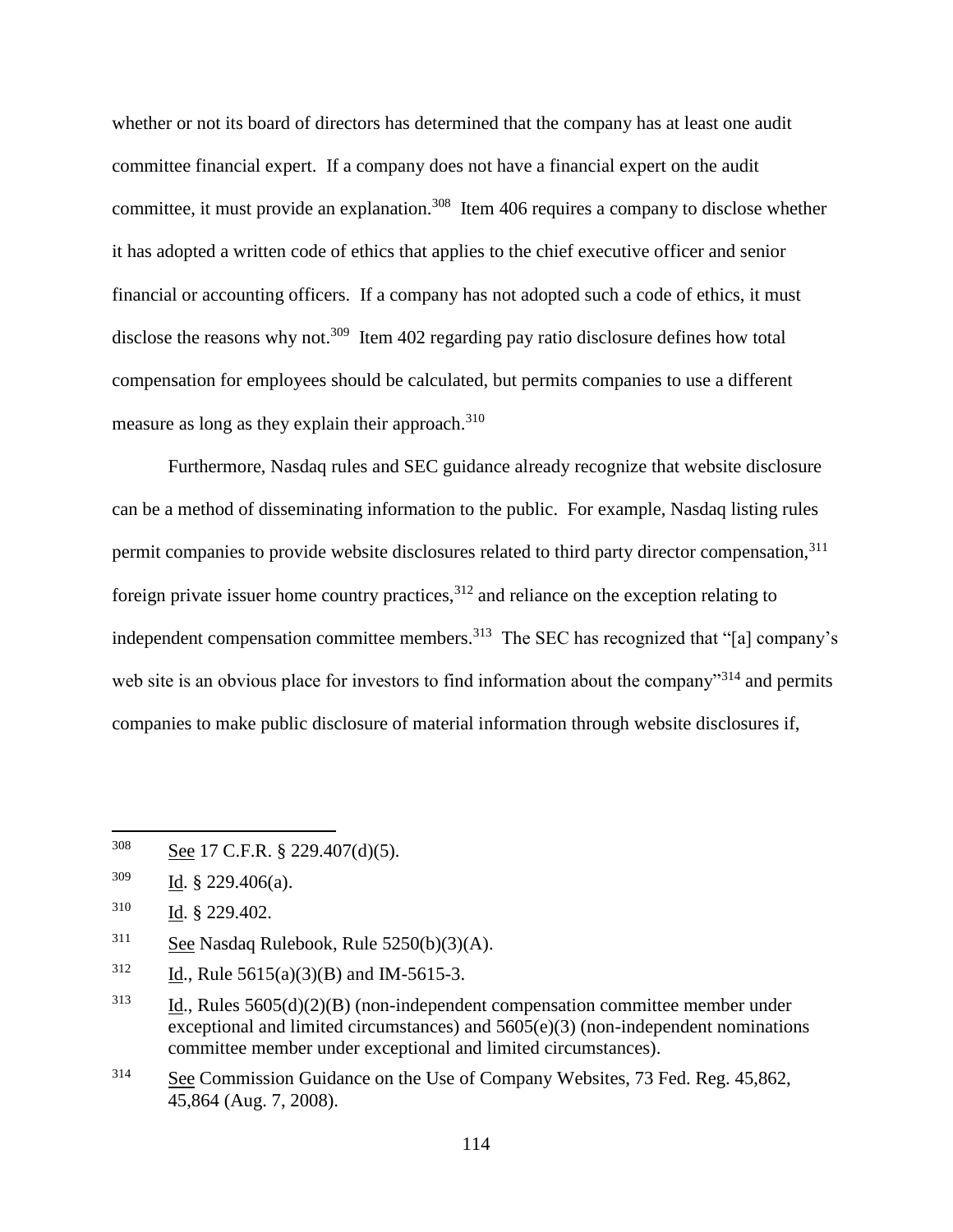among other things, the company's website is "a recognized channel of distribution of information."<sup>315</sup>

#### iv. Rule 5605(f)(4): Exempt Companies

Under proposed Rule 5605(f)(4), Nasdaq proposes to exempt the following types of companies from the requirements of Rule 5605(f) (defined as "Exempt Companies"): acquisition companies listed under IM-5101-2; asset-backed issuers and other passive issuers (as set forth in Rule 5615(a)(1)); cooperatives (as set forth in Rule 5615(a)(2)); limited partnerships (as set forth in Rule  $5615(a)(4)$ ; management investment companies (as set forth in Rule  $5615(a)(5)$ ); issuers of non-voting preferred securities, debt securities and Derivative Securities (as set forth in Rule 5615(a)(6)); and issuers of securities listed under the Rule 5700 Series. Each of the types of Exempt Companies either has no board of directors, lists only securities with no voting rights towards the election of directors, or is not an operating company, and the holders of the securities they issue do not expect to have a say in the composition of their boards. As such, Nasdaq believes the proposal is not designed to permit unfair discrimination by excluding Exempt Companies from the application of proposed Rule 5605(f). These companies already are exempt from certain of Nasdaq's corporate governance standards related to board composition, as described in Rule 5615.

# v. Rule 5605(f)(5): Phase-in Period

Proposed Rule  $5605(f)(5)(A)$  will allow any newly listing company that was not previously subject to a substantially similar requirement of another national securities exchange one year from the date of listing to satisfy the requirements of Rule 5605(f). Proposed Rule 5605(f)(5)(B) also will allow any company that ceases to be a Foreign Issuer, a Smaller

<sup>315</sup> Id. at 45,867.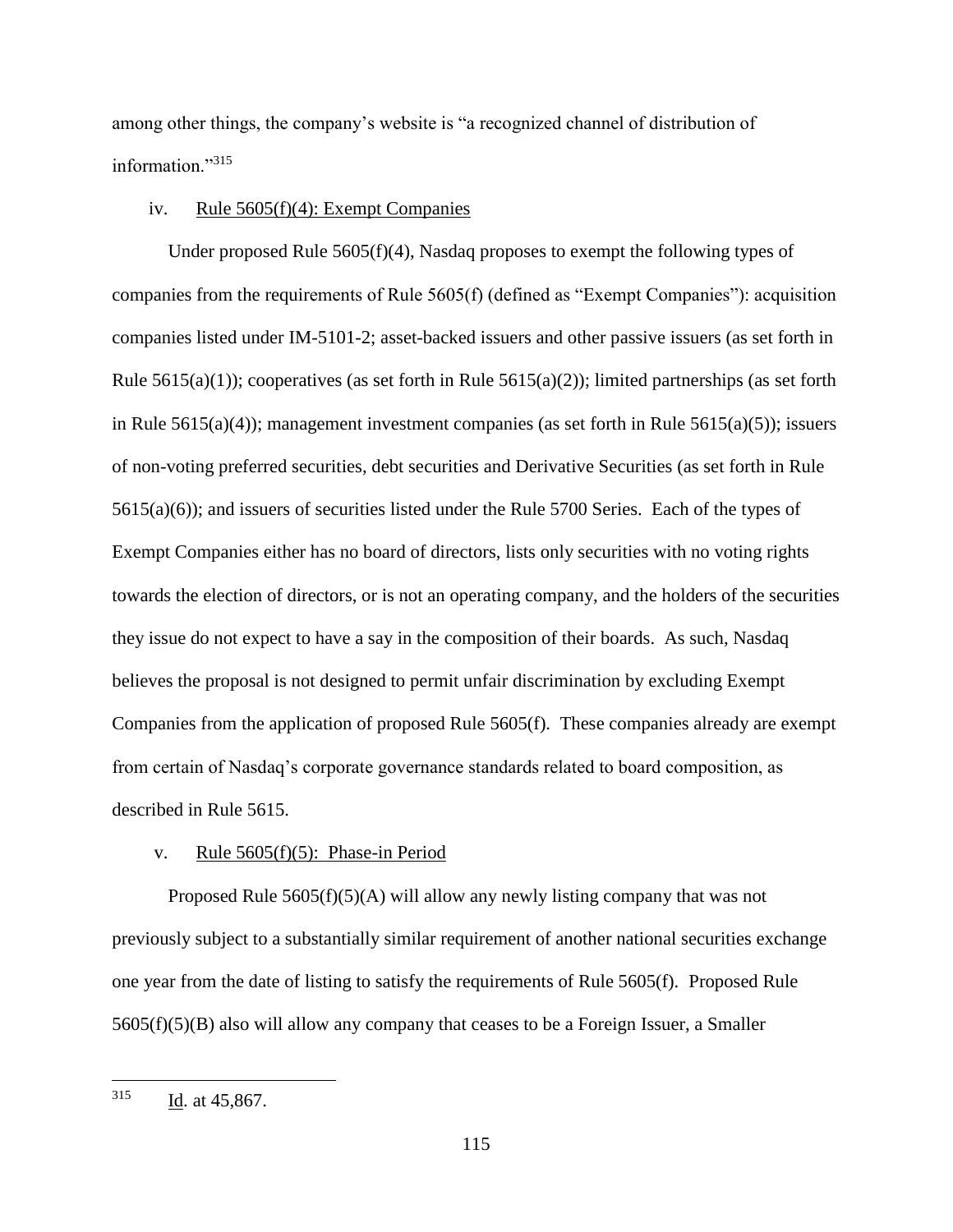Reporting Company or an Exempt Company one year from the date that the company no longer qualifies as a Foreign Issuer, a Smaller Reporting Company or an Exempt Company, respectively, to satisfy the requirements of Rule 5605(f). This phase-in period will apply after the end of the transition period provided in Rule  $5605(f)(7)$ .

Nasdaq believes this approach is not designed to permit unfair discrimination because it provides all companies that become newly subject to the rule the same time period within which to comply. In addition, this approach is similar to other phase-in periods granted to companies listing on or transferring to Nasdaq. For example, Rule 5615(b)(1) provides a company listing in connection with its initial public offering one year to fully comply with the compensation and nomination committee requirements of Rules 5605(d) and (e), and the majority independent board requirement of Rule 5605(b). Similarly, SEC Rule  $10A-3(b)(1)(iv)(A)$  allows a company up to one year from the date its registration statement is effective to fully comply with the applicable audit committee composition requirements. Nasdaq Rule 5615(b)(3) provides a oneyear timeframe for compliance with the board composition requirements for companies transferring from other listed markets that do not have a substantially similar requirement.

## vi. Rule 5605(f)(7): Effective Dates/Transition

Under proposed Rule 5605(f)(7), each company must have, or explain why it does not have, one Diverse director no later than two calendar years after the Approval Date,<sup>316</sup> and two Diverse directors no later than (i) four calendar years after the Approval Date for companies listed on the NGS or NGM tiers, or (ii) five calendar years after the Approval Date for companies listed on the NCM tier.

The "Approval Date" is the date that the SEC approves the proposed rule.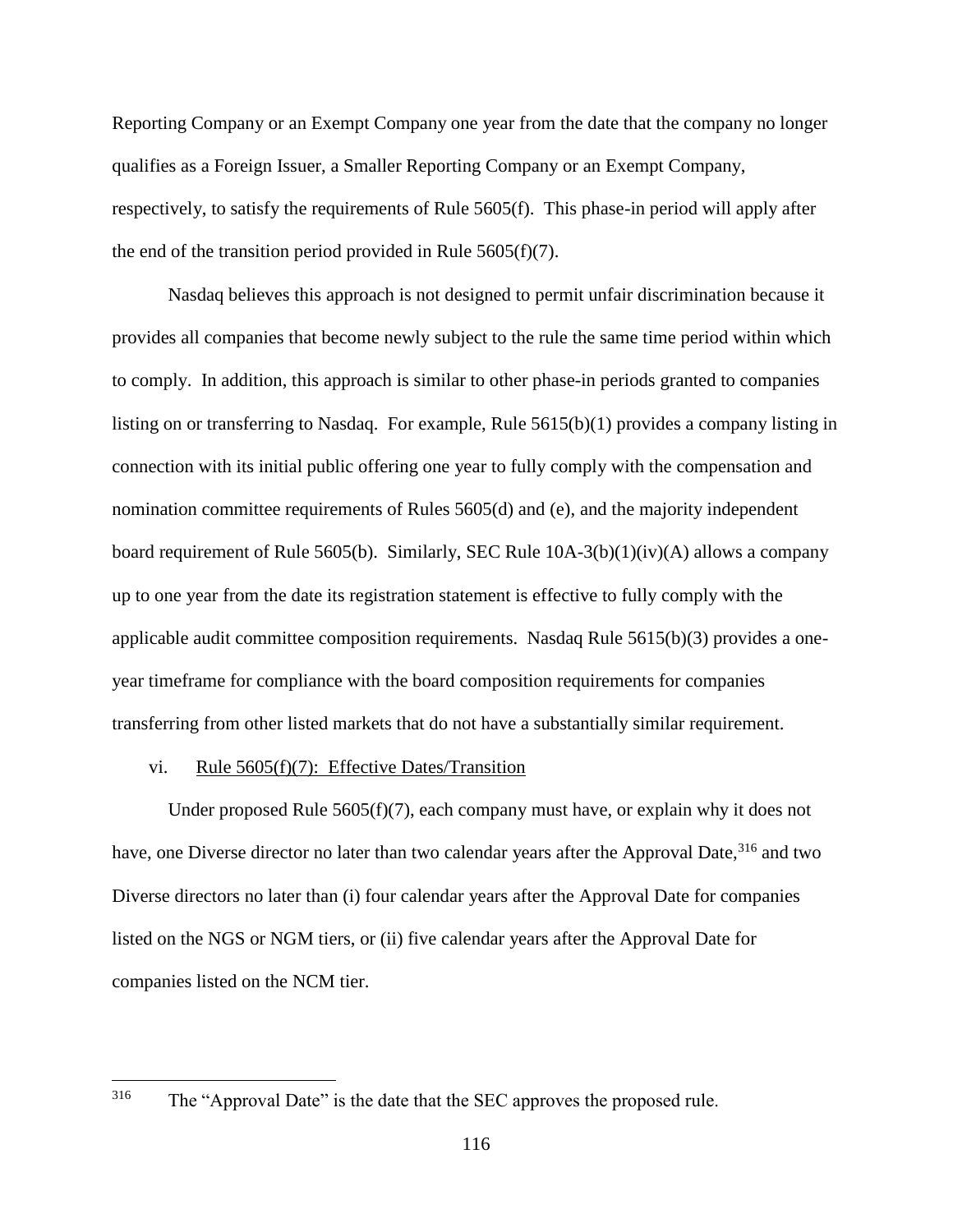Nasdaq believes this approach is not designed to permit unfair discrimination because it recognizes that companies listed on the Nasdaq Capital Market may not have the resources necessary to compensate an additional director or engage a search firm to search for director candidates outside of the directors' traditional networks. Therefore, Nasdaq believes it is in the public interest to provide such companies with one additional year to meet the diversity objectives of Rule 5605(f), should they choose to do so. Nasdaq notes that all companies may choose to follow a timeframe applicable to a different market tier, provided they publicly describe their explanation for doing so. They also may construct their own timeframe for meeting the diversity objectives of Rule 5605(f), provided they publicly disclose their reasons for not abiding by Nasdaq's timeframe.

# e. Not Designed to Regulate by Virtue of any Authority Conferred by the Act Matters Not Related to the Purposes of the Act or the Administration of the Exchange

Nasdaq believes that the proposal is not designed to regulate by virtue of any authority conferred by the Act matters not related to the purposes of the Act or the administration of the Exchange.<sup>317</sup> The proposal relates to the Exchange's corporate governance standards for listed companies. As discussed above, "[t]he Commission has long encouraged exchanges to adopt and strengthen their corporate governance listing standards in order to, among other things, enhance investor confidence in the securities markets."<sup>318</sup> And because "it is not always feasible to define . . . every practice which is inconsistent with the public interest or with the protection of

<sup>317</sup> See 15 U.S.C. § 78f(b)(5).

<sup>318</sup> See Order Approving Proposed Rule Changes, 68 Fed. Reg. at 64,161.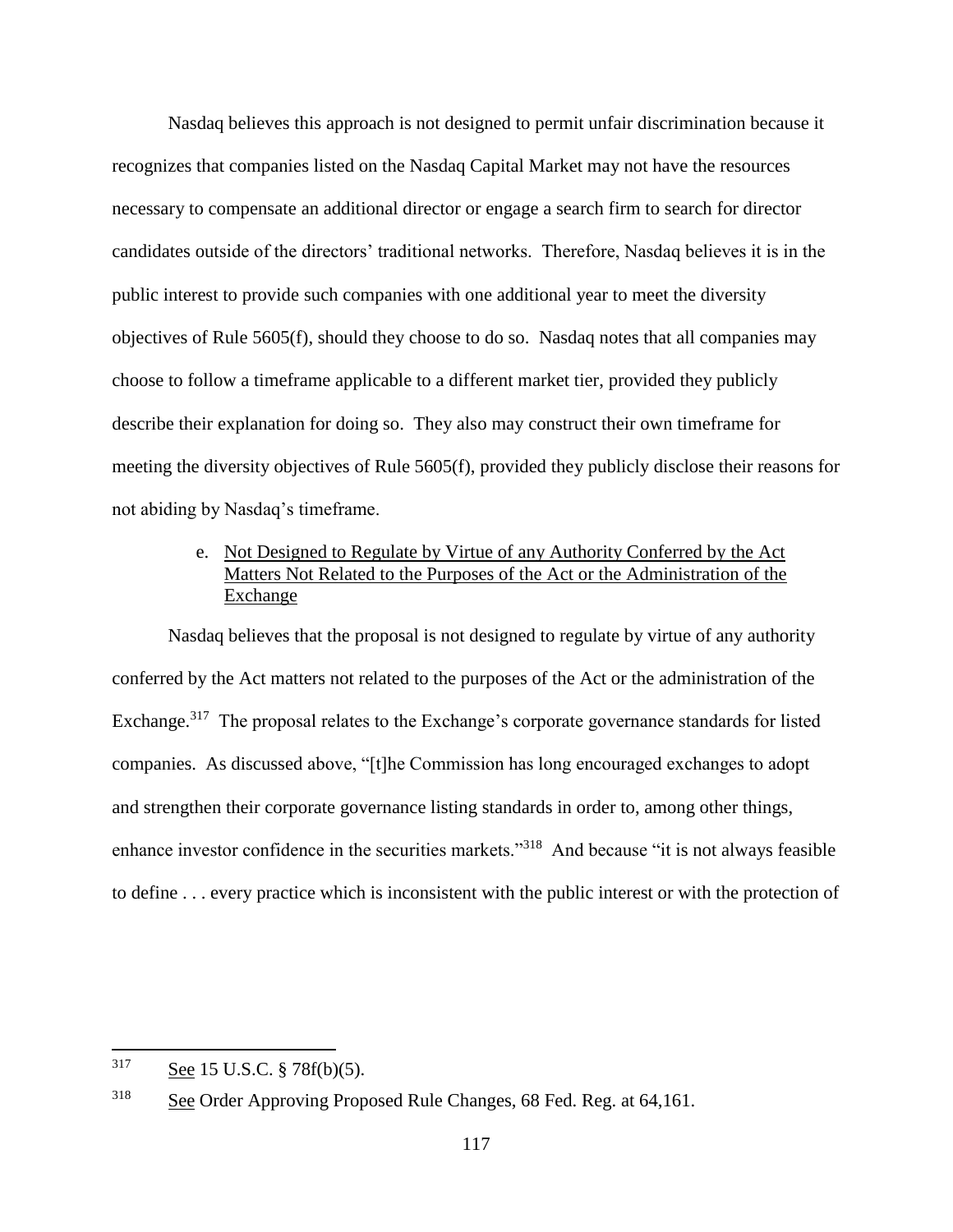investors," the Act leaves to SROs "the necessary work" of rulemaking pursuant to Section  $6(b)(5)$ <sup>319</sup>

Nasdaq recognizes that U.S. states are increasingly proposing and adopting board diversity requirements, and because corporations are creatures of state law, some market participants may believe that such regulation is best left to states. However, Nasdaq considered that certain of its listing rules related to corporate governance currently relate to areas that are also regulated by states. For example, states impose standards related to quorums<sup>320</sup> and shareholder approval of certain transactions,  $321$  which also are regulated under Nasdaq's listing rules.<sup>322</sup> Nasdaq has adopted rules relating to such matters to ensure uniformity of such rules among its listed companies. Similarly, Nasdaq believes that the proposed rule will create uniformity among listed companies by helping to assure investors that all non-exempt companies have at least two Diverse directors on their board or publicly describe why they do not.

Further, Nasdaq believes the proposal will enhance investor confidence that listed companies that have two Diverse directors are considering the perspectives of more than one demographic group, leading to robust dialogue and better decision making, as well as the other corporate governance benefits of diverse boards discussed above in Section II.A.1.II. To the extent companies choose to disclose their reasons for not meeting the diversity objectives of Rule 5605(f)(2) pursuant to Rule 5605(f)(3), Nasdaq believes that such disclosure will improve the

<sup>319</sup> See Heath v. SEC, 586 F.3d 122, 132 (2d Cir. 2009) (citing Avery v. Moffat, 55 N.Y.S.2d 215, 228 (Sup. Ct. 1945)).

<sup>&</sup>lt;sup>320</sup> See, e.g., 8 Del. Code § 216 (providing that a quorum at a shareholder's meeting shall consist of no less than 1/3 of the shares entitled to vote at such meeting).

<sup>&</sup>lt;sup>321</sup> See, e.g., id. §§ 251, 271 (providing that shareholder approval by a majority of the outstanding voting shares entitled to vote is required for mergers and the sale of all or substantially all of a corporation's assets).

 $322$  See, e.g., Nasdaq Rulebook, Rules 5620(c) and 5635(a).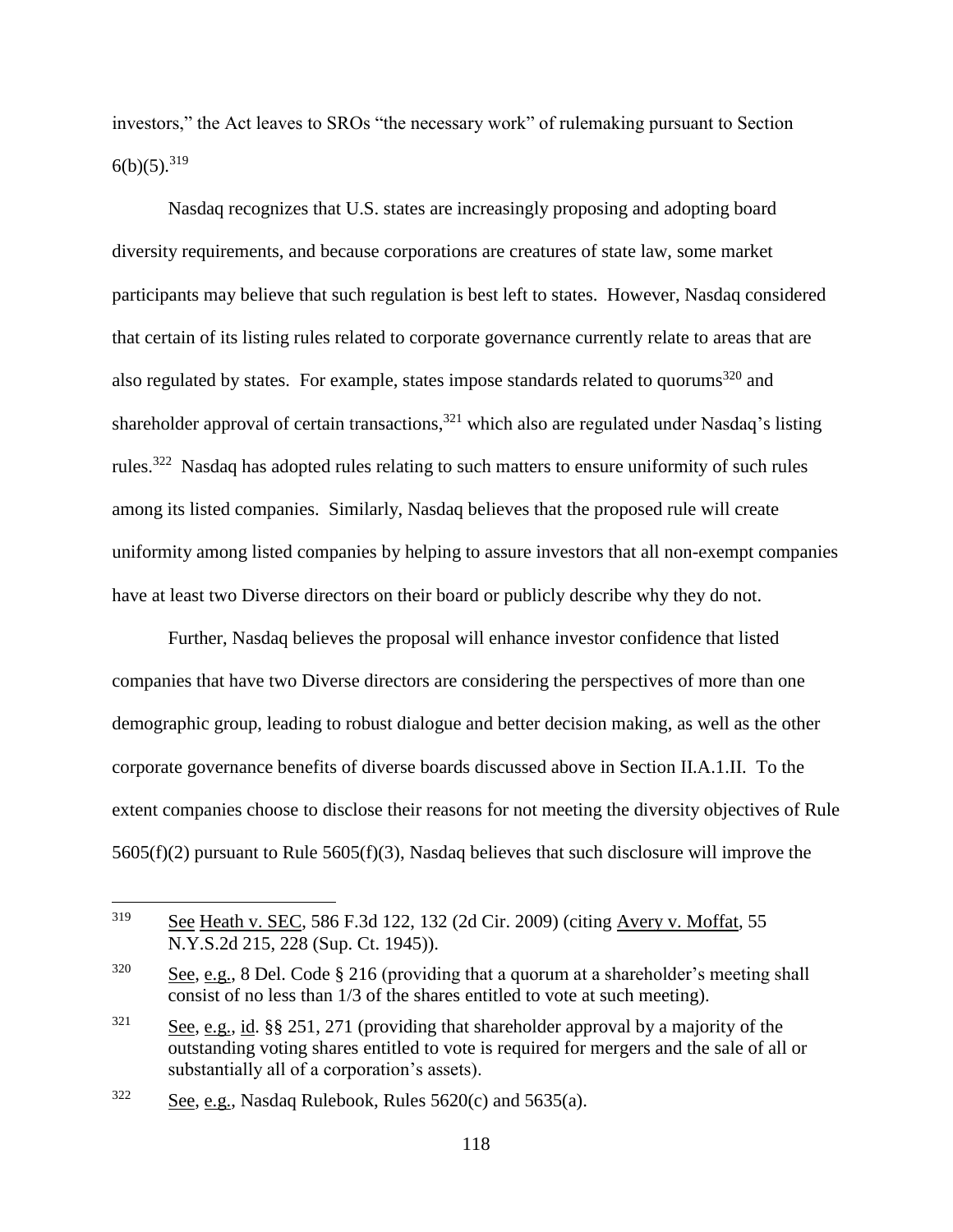quality of information available to investors who rely on this information to make an informed voting decision, thereby promoting capital formation and efficiency. It has been the Exchange's longstanding principle that "Nasdaq stands for integrity and ethical business practices in order to enhance investor confidence, thereby contributing to the financial health of the economy and supporting the capital formation process."<sup>323</sup>

In addition, as discussed in Section II.A.1.I, in passing Section 342 of the Dodd-Frank Act, Congress recognized the need to respond to the lack of diversity in the financial services industry, and the Standards designed by the Commission and other financial regulators provide a framework for addressing that industry challenge. The Standards themselves identify several focus areas, including the importance of "Organizational Commitment," which speaks to the critical role of senior leadership—including boards of directors—in promoting diversity and inclusion across an organization. In addition, like the proposed rule, the Standards also consider "Practice to Promote Transparency," and recognize that transparency is a key component of any diversity initiative. Specifically, the Standards provide that the "transparency of an entity's diversity and inclusion program promotes the objectives of Section 342," and also is important because it provides the public with necessary information to assess an entity's diversity policies and practices.<sup>324</sup>

### B. Self-Regulatory Organization's Statement on Burden on Competition

The Exchange does not believe that the proposed rule will impose any burden on competition not necessary or appropriate in furtherance of the purposes of the Act. Nasdaq

<sup>323</sup> Id., Rule 5101.

<sup>&</sup>lt;sup>324</sup> Final Interagency Policy Statement Establishing Joint Standards for Assessing the Diversity Policies and Practices of Entities Regulated by the Agencies, 80 Fed. Reg. 33,016 (June 10, 2015).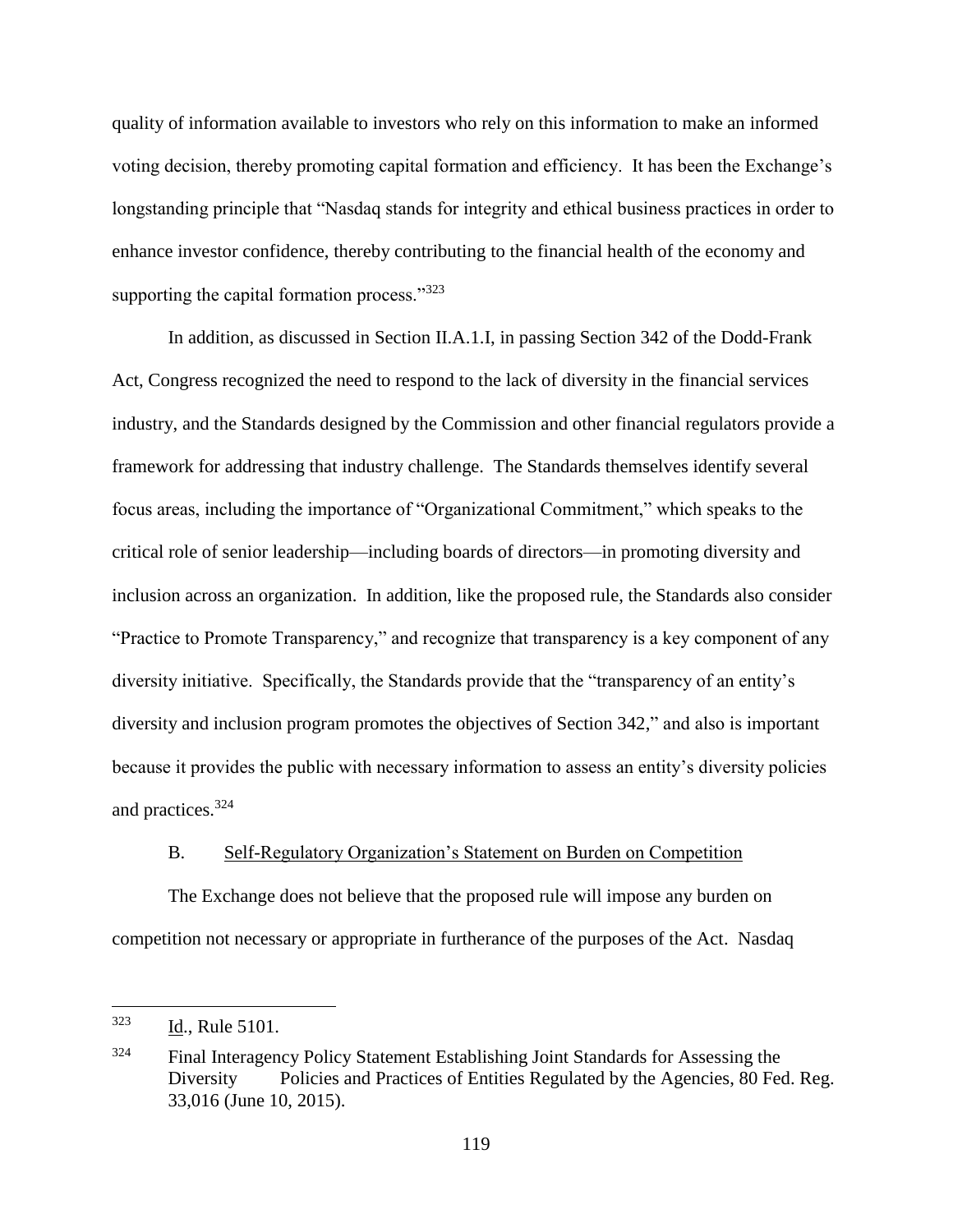reviewed requirements related to board diversity in two dozen foreign jurisdictions, and almost every jurisdiction imposes diversity-focused requirements on listed companies, either through a securities exchange, financial regulator or the government. Nasdaq competes for listings globally, including in countries that have implemented a more robust regulatory reporting framework for diversity and ESG disclosures. Currently in the U.S., the Long Term Stock Exchange ("LTSE"), which includes a number of sponsors which have investment businesses, has communicated to institutional investors that it that it seeks to distinguish itself by focusing on corporate governance, including, for example, diversity and inclusion. Under Rule 14.425, companies listed on LTSE must adopt and publish a long-term stakeholder policy that explains, among other things, "the Company's approach to diversity and inclusion."<sup>325</sup>

#### I. Board Statistical Disclosure

The Exchange does not believe that proposed Rule 5606 will impose any burden on competition not necessary or appropriate in furtherance of the purposes of the Act. Specifically, the Exchange believes that the adoption of Rule 5606 will not impose any undue burden on competition among listed companies for the reasons set forth below.

With a few exceptions, all companies would be required to make the same disclosure of their board-level statistical information. The average board size of a company that is currently listed on the Exchange is eight directors. Although a company would be required to disclose its board-level statistical data, directors may choose to opt out rather than reveal their diversity characteristics to their company. A company would identify such directors in the "Undisclosed" category. For directors who voluntarily disclose their diversity characteristics, the company would collect their responses and disclose the information in either the company's proxy

See Long-Term Stock Exchange Rule Book, Rule 14.425.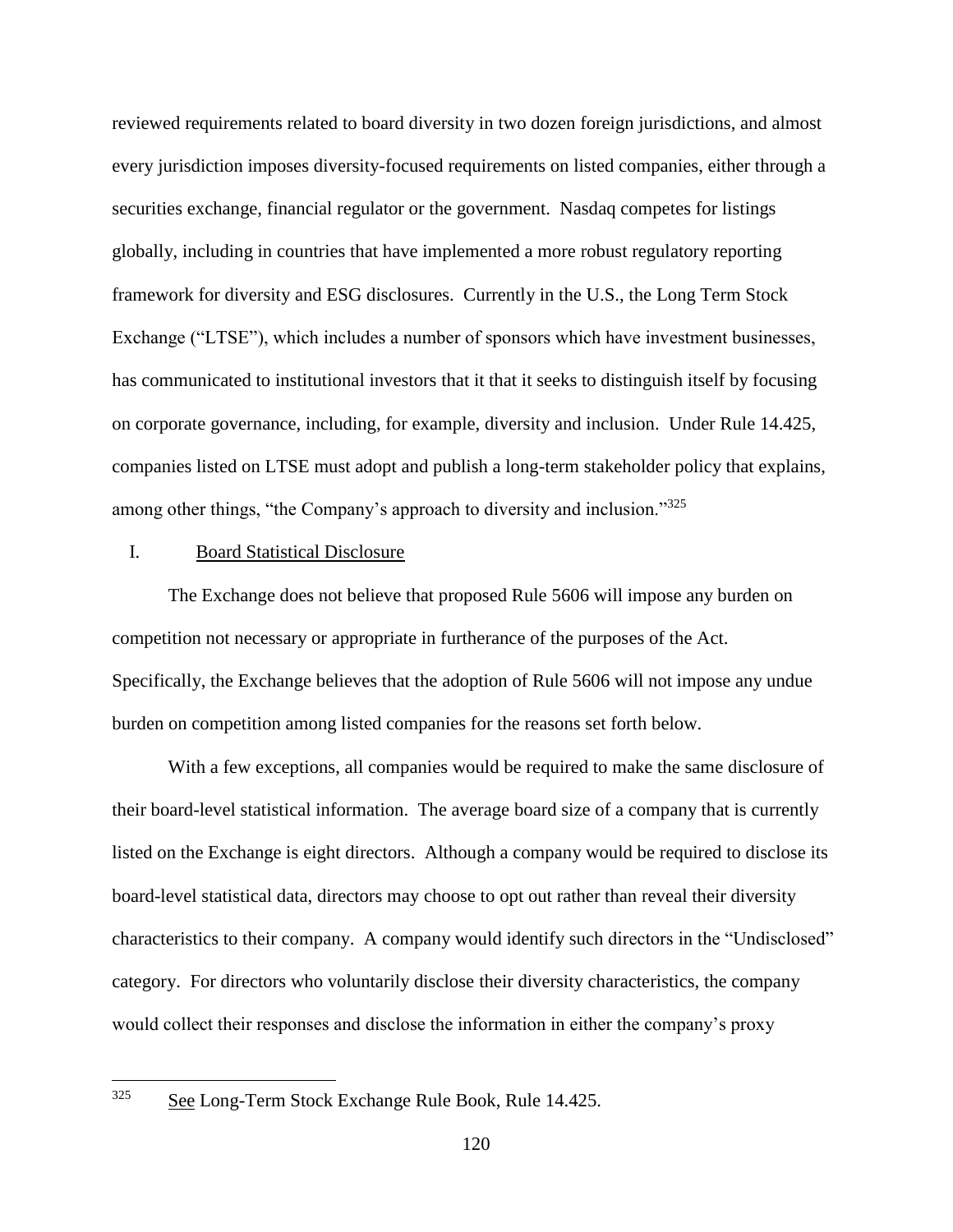statement, information statement of shareholder meeting or on the company's website, using Nasdaq's required format. While the time and economic burden may vary based on a company's board size, Nasdaq does not believe there is any significant burden associated with gathering, preparing and reporting this data. Therefore, Nasdaq believes that there will be a *de minimis* time and economic burden on listed companies to collect and disclose the diversity statistical data.

Some investors value demographic diversity, and list it as an important factor influencing their director voting decisions.<sup>326</sup> Investors have stated that consistent data would make its collection and analysis easier and more equitable for investors that are not large enough to demand or otherwise access individualized disclosures.<sup>327</sup> Therefore, Nasdaq believes that any burden placed on companies to gather and disclose their board-level diversity statistics is counterbalanced by the benefits that the information will provide to a company's investors.

Moreover, as discussed above, most listed companies are required to submit an annual EEO-1 Report, which provides statistical data related to race and gender data among employees similar to the data required under proposed Rule 5606(a). Because most companies are already collecting similar information annually to satisfy their EEOC requirement, Nasdaq does not believe that adding directors to the collection will place a significant burden on these companies. Additionally, the information requested from Foreign Issuers is limited in scope and therefore does not impose a significant burden on them.

Nasdaq faces competition in the market for listing services. Proposed Rule 5606 reflects that competition, but it does not impose any burden on competition with other exchanges. As

 $326$  See Hunt et al., supra note 26.

 $327$  See Petition for Rulemaking, supra note 123, at 2.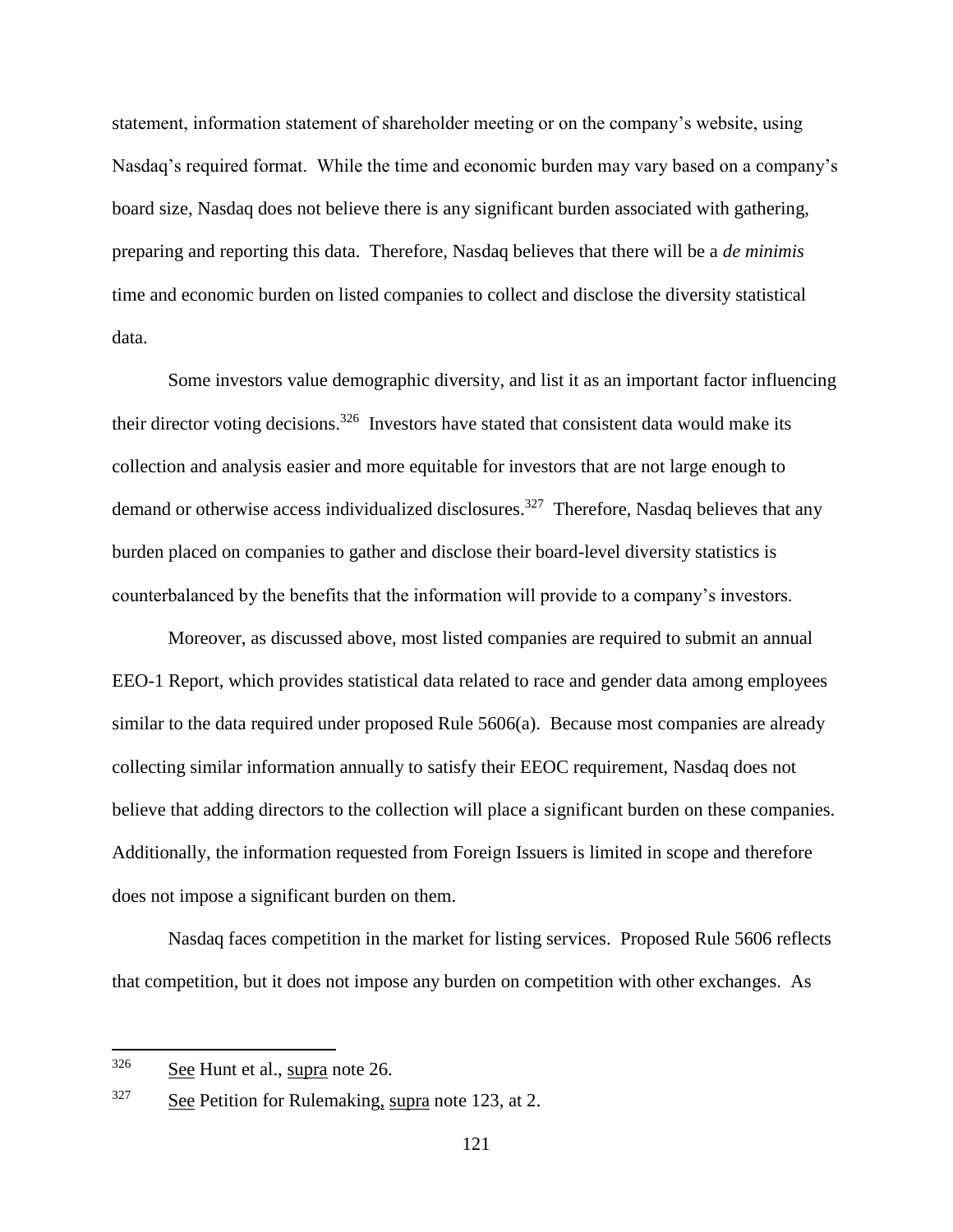discussed above, investors have made clear their desire for greater transparency into public companies' board-level diversity as it relates to gender identity, race, and ethnicity. Nasdaq believes that the proposed rule will enhance the competition for listings. Other exchanges can set similar requirements for their listed companies, thereby increasing competition to the benefit of those companies and their shareholders. Accordingly, Nasdaq does not believe the proposed rule change will impose any burden on competition that is not necessary or appropriate in furtherance of the purposes of the Act.

### II. Diverse Board Representation or Explanation

Nasdaq believes that proposed Rule 5605(f) will not impose burdens on competition among listed companies because the Exchange has constructed a framework for similarlysituated companies to satisfy similar requirements (*i.e.*, Foreign Issuers, Smaller Reporting Companies and other companies), and has provided all companies with the choice of satisfying the requirements of Rule  $5605(f)(2)$  by having at least two Diverse directors, or by explaining why they do not. Nasdaq believes that this will avoid imposing undue costs or burdens on companies that, for example, cannot afford to compensate an additional director or believe it is not appropriate, feasible or desirable to meet the diversity objectives of Rule 5605(f) based on the company's particular circumstances (for example, the company's size, operations or current board composition). Rather than requiring a company to divert resources to compensate an additional director, and place the company at a competitive disadvantage with its peers, the rule provides the flexibility for such company to explain why it does not meet the diversity objective.

The cost of identifying director candidates can range from nothing or a nominal fee (via personal, work or school-related networks, or board affinity organizations, as well as internal research by the corporate secretary's team) to amounts that can vary widely depending on the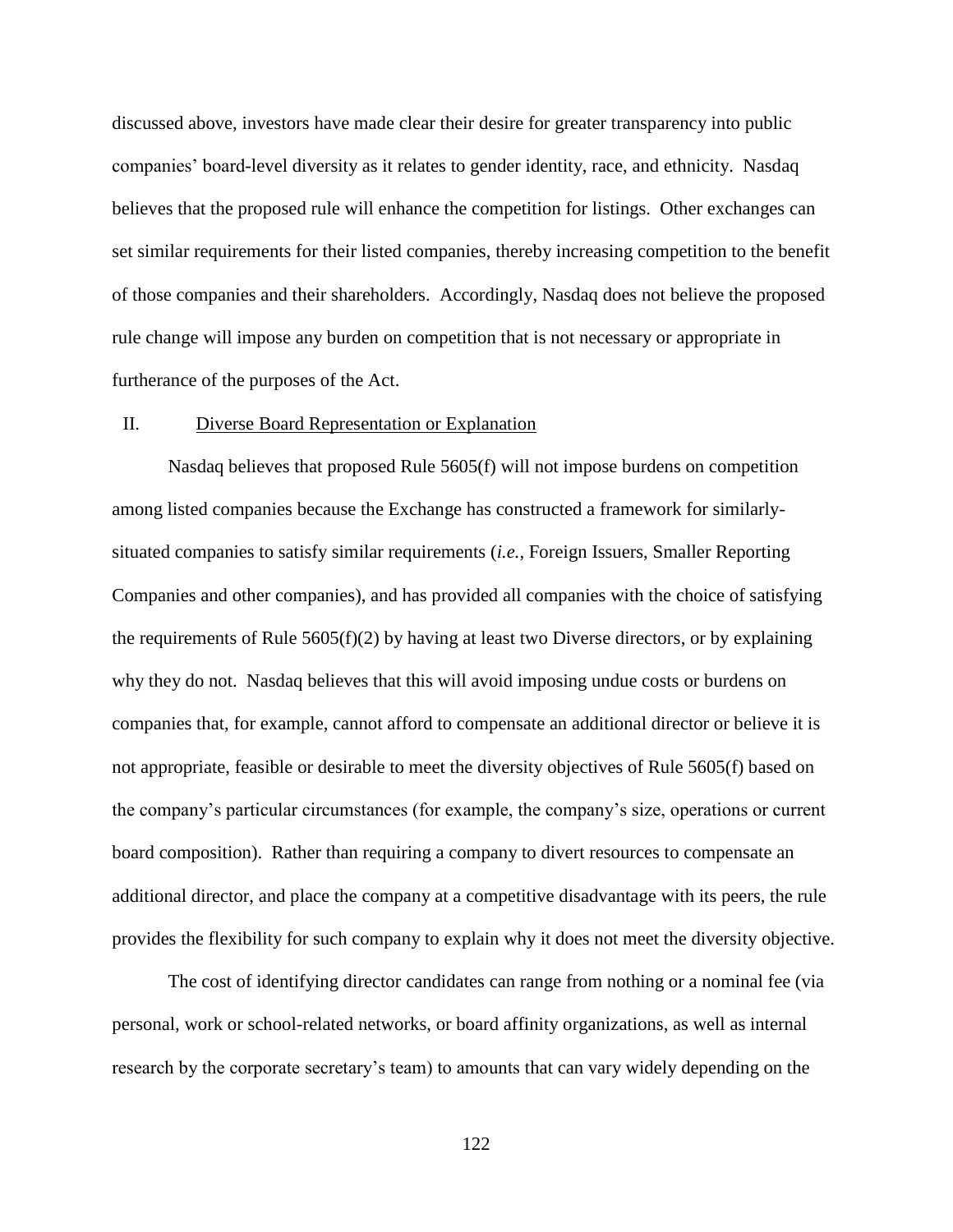specific search firm and the size of the company. Some industry observers estimate board searches for independent directors cost about one-third of a director's annual compensation, while others estimate it costs between \$75,000 and \$150,000. The underlying figures vary; for example, one search firm generally charges \$25,000 to \$50,000. Nasdaq observes that total annual director compensation can range widely; median director pay is estimated at \$134,000 for Russell 3000 companies and \$232,000 for S&P 500 companies. Moreover, there is a wider range of underlying compensation amounts. For example, Russell 3000 directors may receive approximately \$32,600 (10th percentile), or up to \$250,000 (90th percentile) or more. S&P 500 directors may receive approximately \$100,000 (10th percentile) or up to \$310,000 (90th percentile) or more.<sup>328</sup> Most, if not all, of these costs would be borne in any event in the search for new directors regardless of the proposed rule. While the proposed rule might lead some companies to search for director candidates outside of already established networks, the incremental costs of doing so would be tied directly to the benefit of a broader search.

To reduce costs for companies that do not currently meet the diversity objectives of Rule 5605(f)(2), Nasdaq is proposing to provide listed companies that have not yet met their diversity objectives with free access to a network of board-ready diverse candidates and a tool to support board evaluation, benchmarking and refreshment. This offering is designed to ease the search for diverse nominees and reduce the costs on companies that choose to meet the diversity objectives of Rule 5605(f)(2). Nasdaq is contemporaneously submitting a rule filing to the Commission regarding the provision of such services. Nasdaq also plans to publish FAQs on its

<sup>328</sup> Total annual director compensation varies by compensation elements and structure as well as amount, which is generally based on the size, sector, maturity of the company, and company specific situation. See Mark Emanuel et al., Semler Brossy and the Conference Board, *Director Compensation Practices in the Russell 3000 and S&P 500*  (2020 ed.), available at https://conferenceboard.esgauge.org/directorcompensation/report.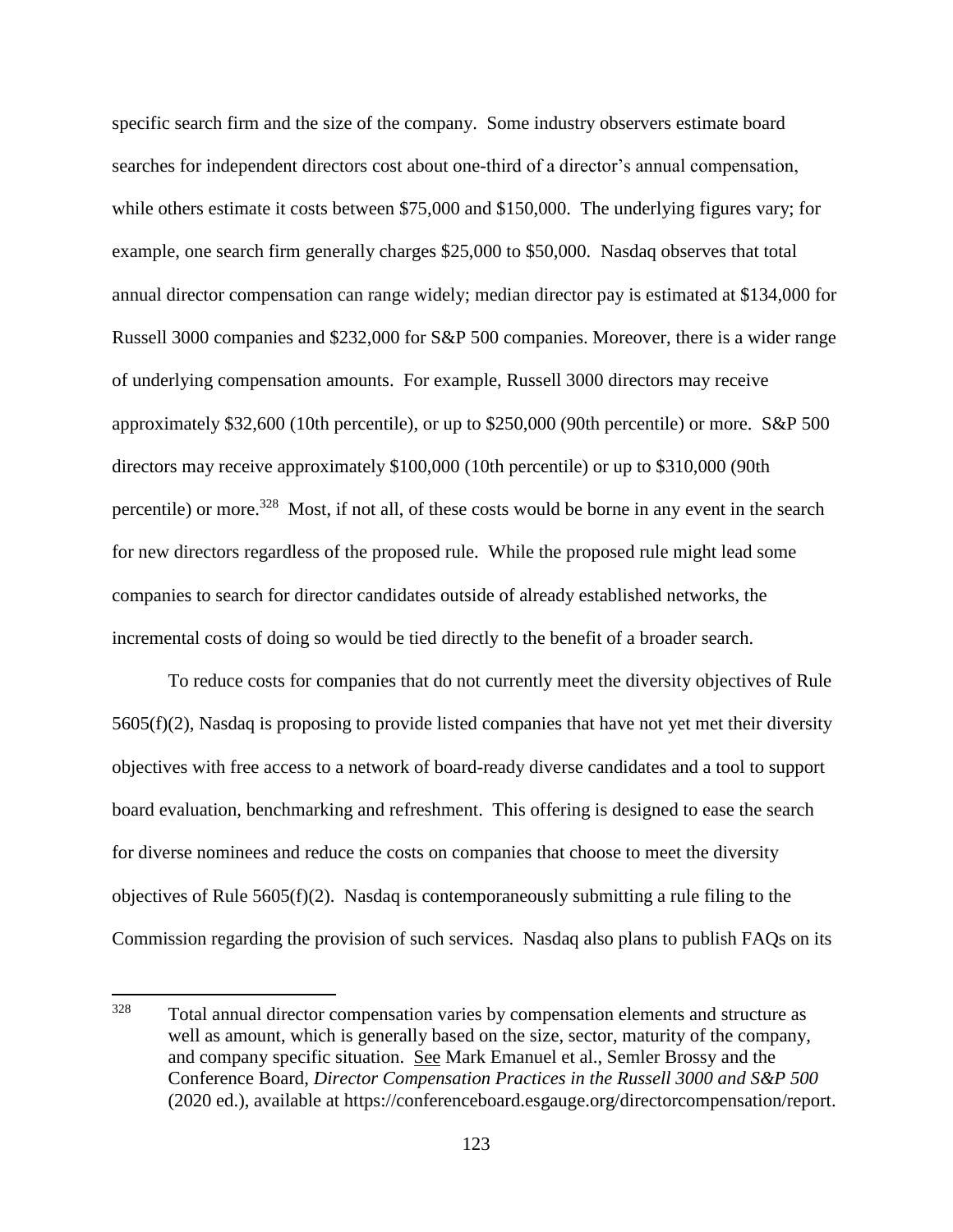Listing Center to provide guidance to companies on the application of the proposed rules, and to establish a dedicated mailbox for companies and their counsel to email additional questions to Nasdaq regarding the application of the proposed rule. Nasdaq believes that these services will help to ease the compliance burden on companies whether they choose to meet the listing rule's diversity objectives or provide an explanation for not doing so.

Nasdaq also has structured the proposed rule to provide companies with at least four years from the Approval Date to satisfy Rule 5605(f)(2) so that companies do not incur immediate costs striving to meet the diversity objectives of Rule  $5605(f)(2)$ . Nasdaq also has reduced the compliance burden on Smaller Reporting Companies and Foreign Issuers by providing them with additional flexibility when satisfying the requirement related to the second Diverse director. Smaller Reporting Companies could satisfy the proposed diversity objective to have two Diverse directors under Rule  $5605(f)(2)(C)$  with two Female directors. Like other companies, Smaller Reporting Companies also could satisfy the second director objective by including an individual who self-identifies as an Underrepresented Minority or a member of the LGBTQ+ community. Foreign Issuers could satisfy the second director objective by including another Female director, or an individual who self-identifies as LGBTQ+ or an underrepresented individual based on national, racial, ethnic, indigenous, cultural, religious or linguistic identity in the company's home country jurisdiction. Nasdaq has further reduced the compliance burdens on companies listed on the Nasdaq Capital Market tier by providing them with five years from the Approval Date to satisfy Rule  $5605(f)(2)$ , recognizing that such companies may face additional challenges and resource constraints when identifying additional director nominees who self-identify as Diverse.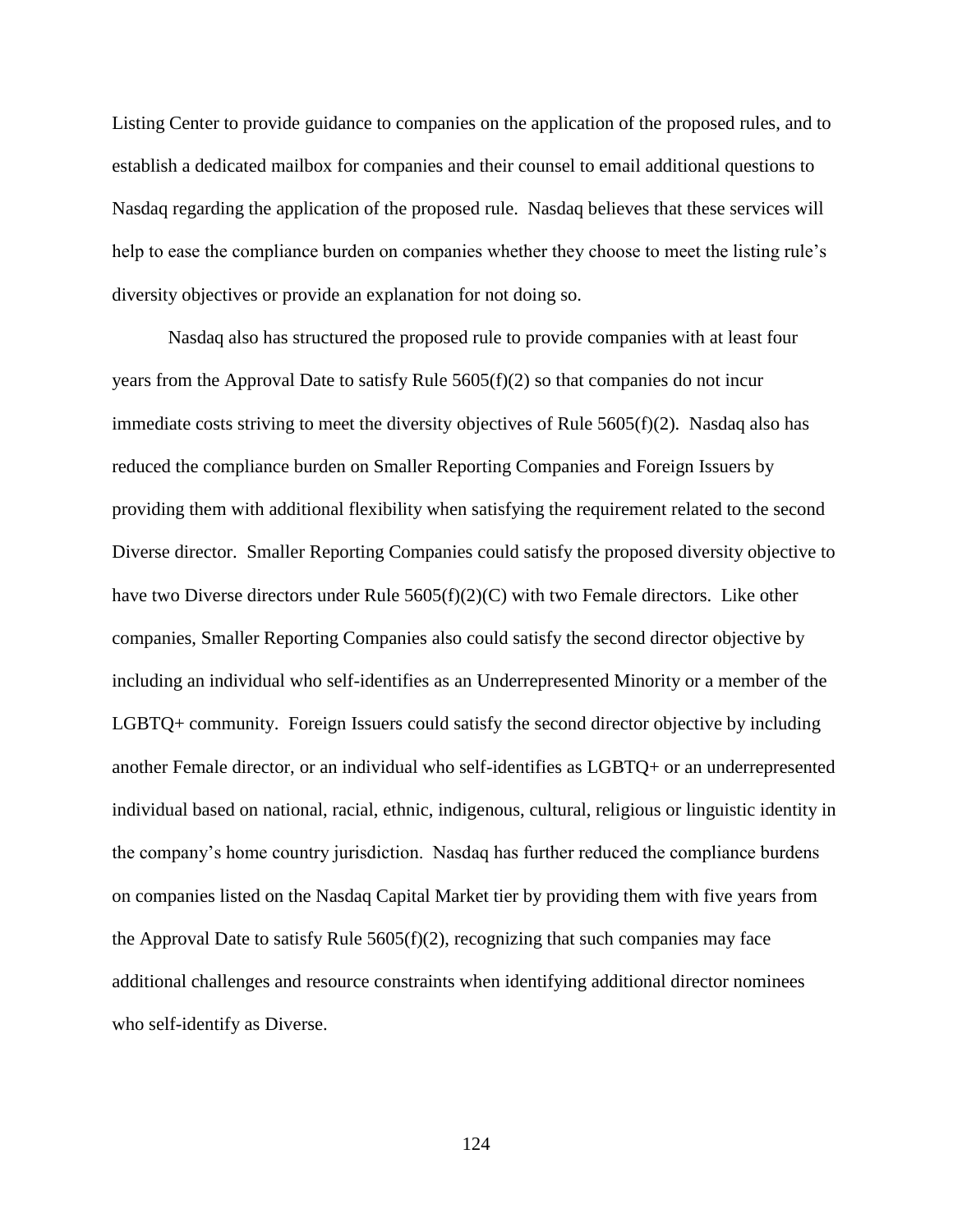For the foregoing reasons, Nasdaq does not believe that proposed Rule 5605(f) will impose any burden on competition among issuers that is not necessary or appropriate in furtherance of the purposes of the Act. Further, Nasdaq does not believe the proposed rule will impose any burden on competition among listing exchanges. As described above, Nasdaq competes with other exchanges globally for listings, including exchanges based in jurisdictions that have implemented disclosure requirements related to diversity. Within the United States, LTSE requires listed companies to adopt and publish a long-term stakeholder policy that explains, among other things, "the Company's approach to diversity and inclusion."<sup>329</sup> Other listing venues within the United States may propose to adopt rules similar to LTSE's requirements or the Exchange's proposal if they believe companies would prefer to list on an exchange with diversity-related listing standards.

# C. Self-Regulatory Organization's Statement on Comments on the Proposed Rule Change Received from Members, Participants, or Others

No written comments were either solicited or received.

III. Date of Effectiveness of the Proposed Rule Change and Timing for Commission Action Within 45 days of the date of publication of this notice in the Federal Register or within such longer period up to 90 days (i) as the Commission may designate if it finds such longer period to be appropriate and publishes its reasons for so finding or (ii) as to which the selfregulatory organization consents, the Commission will:

(A) by order approve or disapprove the proposed rule change, or

(B) institute proceedings to determine whether the proposed rule change should be disapproved.

<sup>329</sup> See Long-Term Stock Exchange Rule Book, Rule 14.425.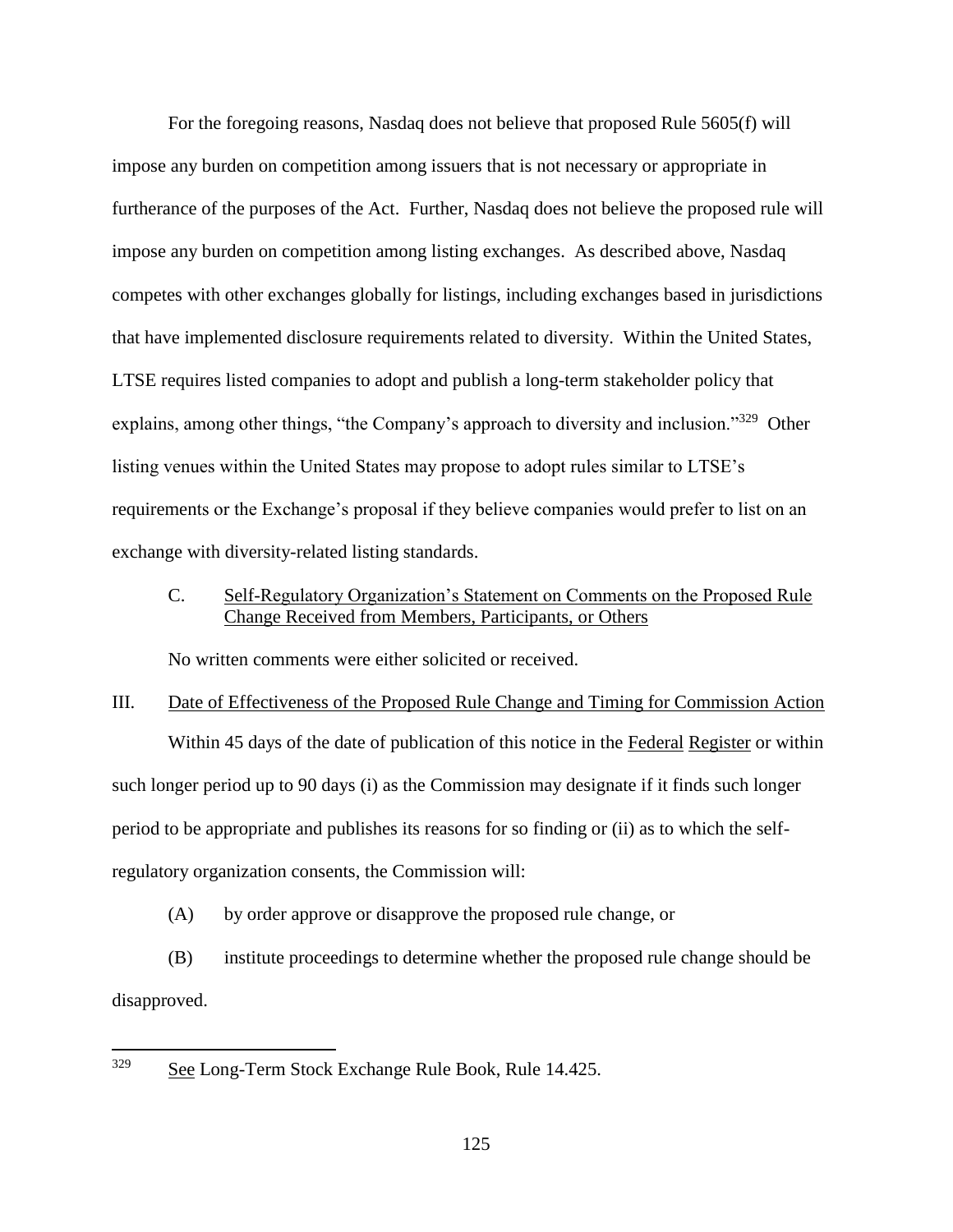# IV. Solicitation of Comments

Interested persons are invited to submit written data, views, and arguments concerning the foregoing, including whether the proposed rule change is consistent with the Act. Comments may be submitted by any of the following methods:

### Electronic comments:

- Use the Commission's Internet comment form [\(http://www.sec.gov/rules/sro.shtml\)](http://www.sec.gov/rules/sro.shtml); or
- Send an e-mail to [rule-comments@sec.gov.](mailto:rule-comments@sec.gov) Please include File Number SR-NASDAQ-2020-081 on the subject line.

#### Paper comments:

• Send paper comments in triplicate to Secretary, Securities and Exchange Commission, 100 F Street, NE, Washington, DC 20549-1090.

All submissions should refer to File Number SR-NASDAQ-2020-081. This file number should be included on the subject line if e-mail is used. To help the Commission process and review your comments more efficiently, please use only one method. The Commission will post all comments on the Commission's Internet website [\(http://www.sec.gov/rules/sro.shtml\)](http://www.sec.gov/rules/sro.shtml). Copies of the submission, all subsequent amendments, all written statements with respect to the proposed rule change that are filed with the Commission, and all written communications relating to the proposed rule change between the Commission and any person, other than those that may be withheld from the public in accordance with the provisions of 5 U.S.C. 552, will be available for website viewing and printing in the Commission's Public Reference Room, 100 F Street, NE, Washington, DC 20549, on official business days between the hours of 10:00 a.m. and 3:00 p.m. Copies of the filing also will be available for inspection and copying at the principal office of the Exchange. All comments received will be posted without change. Persons submitting comments are cautioned that we do not redact or edit personal identifying